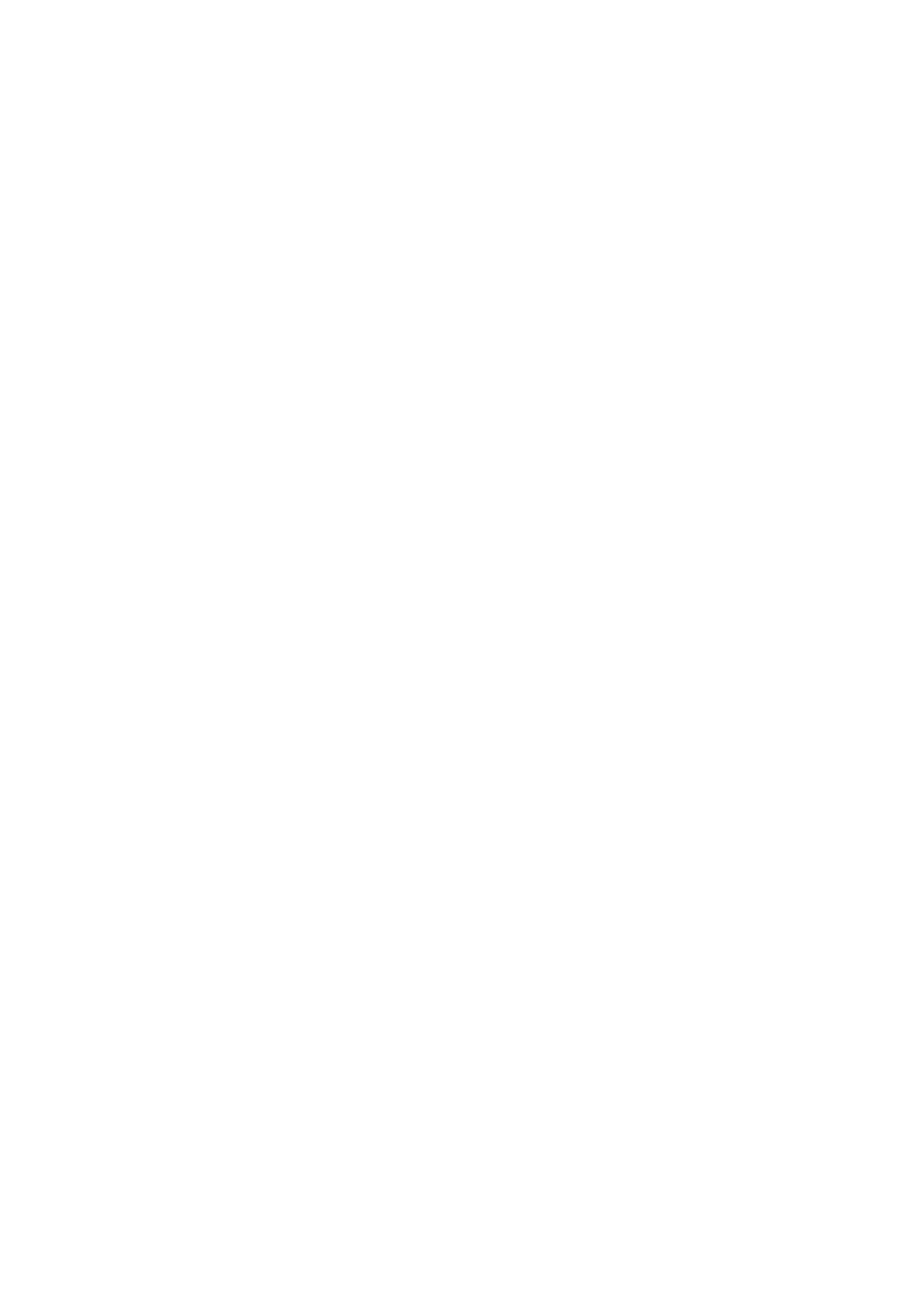#### **ã** Commonwealth of Australia 1998

#### ISBN 0 642 49012 0

This work is copyright. Apart from any use permitted under the *Copyright Act 1968*, no part may be reproduced without permission from the National Registration Authority for Agricultural and Veterinary Chemicals. Requests and inquiries concerning reproduction and rights should be addressed to the Manager, Communication and Customer Service, National Registration Authority for Agricultural and Veterinary Chemicals, PO Box E240, KINGSTON ACT 2604 Australia.

This review is published by the National Registration Authority for Agricultural and Veterinary Chemicals. For further information about this review or the Chemical Review Program, contact:

Manager, Chemical Review National Registration Authority PO Box E240 KINGSTON ACT 2604 Australia

Telephone: (02) 6272 3213 Facsimile (02) 6272 3551 email: jsmith@nra.gov.au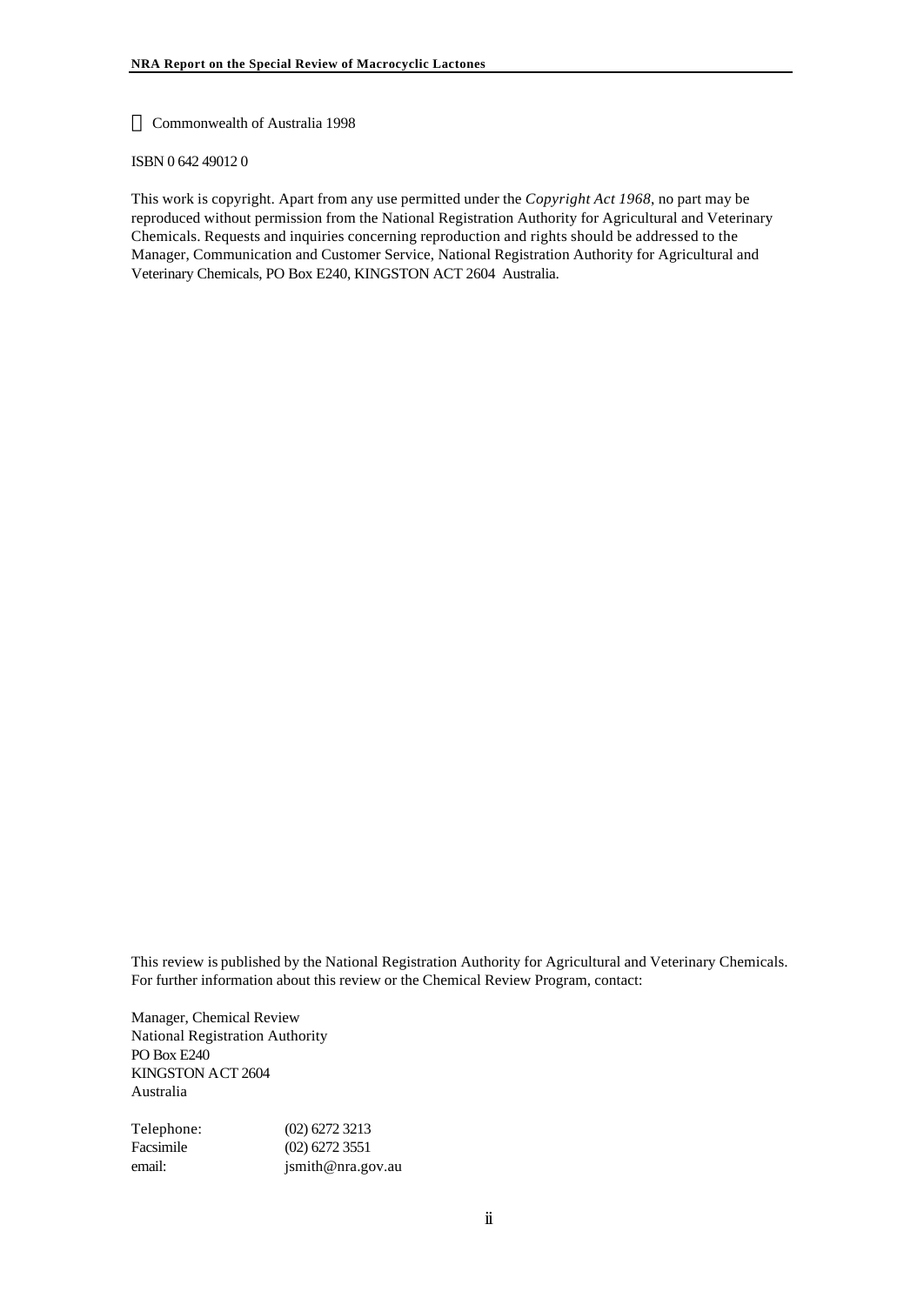#### **FOREWORD**

The National Registration Authority for Agricultural and Veterinary Chemicals (NRA) is an independent statutory authority with responsibility for the regulation of agricultural and veterinary chemicals.

The NRA's Special Review Program examines agricultural and veterinary chemicals registered in the past to determine whether they continue to meet current standards for registration. Chemicals for review are chosen when there is reason to believe the current conditions for registration are no longer met.

In undertaking reviews, the NRA works in close cooperation with advisory agencies including the Department of Health and Family Services (Chemicals and Non-Prescription Drug Branch), Environment Australia (Risk Assessment and Policy Section), National Occupational Health & Safety Commission (Chemical Assessment Branch) and State Departments of Agriculture.

The NRA has a policy of encouraging openness and transparency in its activities and community involvement in decision-making. The publication of evaluation documents for all reviews is a part of that process.

The NRA also makes these reports available to the regulatory agencies of other countries as part of bilateral exchange agreements and as part of the OECD *ad hoc* exchange program. Under this program it is proposed that countries receiving these reports will not utilise them for registration purposes unless they are also provided with the raw data from the relevant applicant.

This report provides details of the review of macrocyclic lactones that has been conducted by the NRA and its advisory agencies. The review's findings are based on information collected from a variety of sources, including data packages and information submitted by registrants, information submitted by members of the public, key user/industry groups and government organisations, and literature searches.

The information and technical data required by the NRA to review the safety of both new and existing chemical products must be derived according to accepted scientific principles, as must the methods of assessment undertaken. Details of required data are outlined in various NRA publications.

Other publications explaining the NRA's requirements for registration can also be purchased or obtained by contacting the NRA. Among these are: *Ag Manual: The Requirements Manual for Agricultural Chemicals; Vet Manual: The Requirements Manual for Veterinary Chemicals* and Volume II of *Interim Requirements for the Registration of Agricultural and Veterinary Chemical Products*.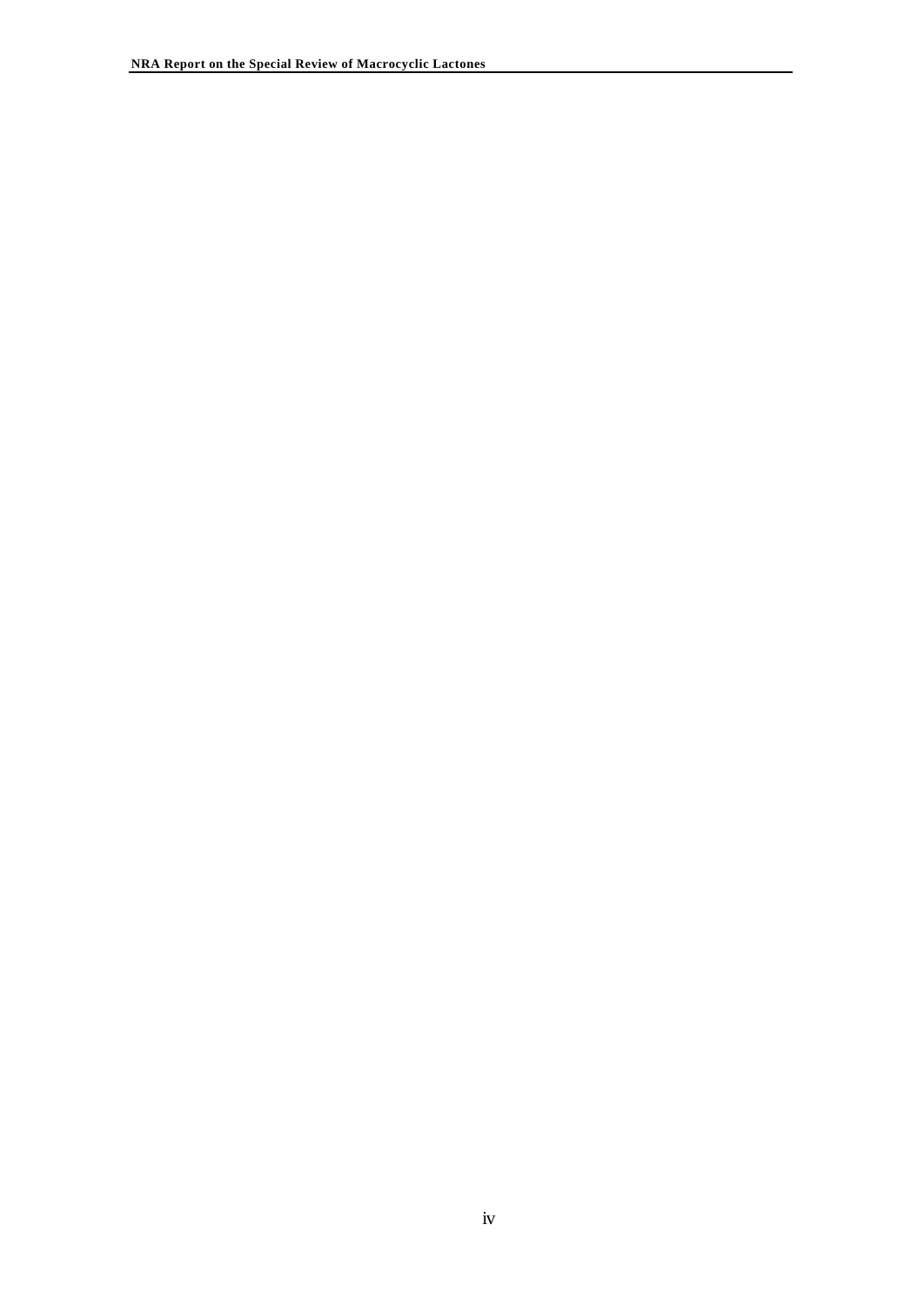# **CONTENTS**

| <b>Section 1: Overview Report</b> |
|-----------------------------------|
|                                   |
|                                   |
|                                   |
|                                   |
|                                   |
|                                   |
|                                   |
|                                   |
|                                   |
|                                   |
|                                   |

# **Section 2: Detailed Technical Report**

| Assessment of the Effects of the Macrocyclic Class of Chemicals on Dung |  |
|-------------------------------------------------------------------------|--|
| Beetles and Drug Degradation in Australia - Report by Dr John W Steele, |  |
|                                                                         |  |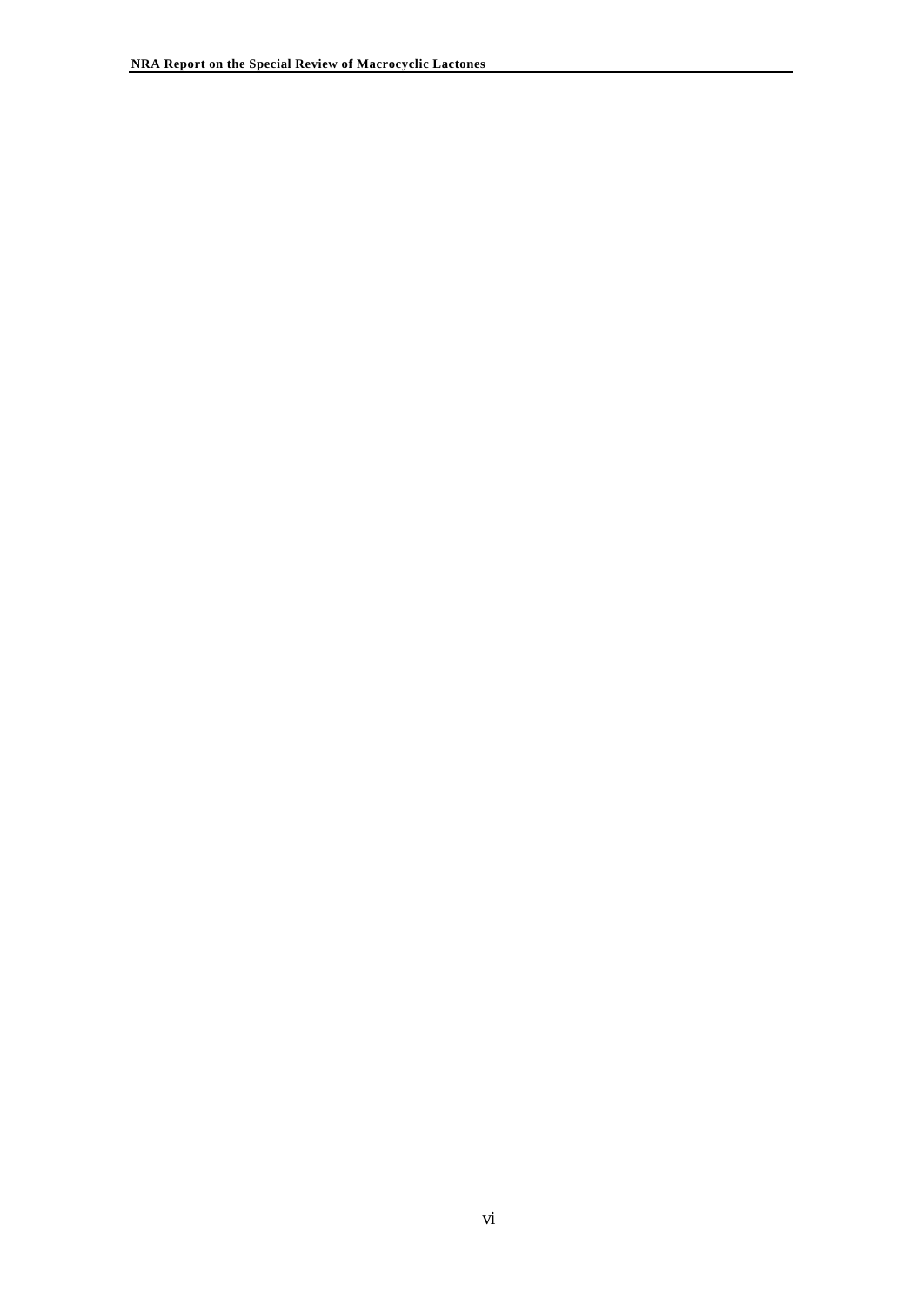# **ABBREVIATIONS AND ACRONYMS WHICH APPEAR IN THIS DOCUMENT**

| Abm          | Abamectin                                                                          |  |  |
|--------------|------------------------------------------------------------------------------------|--|--|
| ai           | <b>Active Ingredient</b>                                                           |  |  |
| <b>CSIRO</b> | Commonwealth Scientific and<br><b>Industrial Research Organisation</b>             |  |  |
| d            | Day                                                                                |  |  |
| h            | Hour                                                                               |  |  |
| i/m          | <b>Intramuscular</b>                                                               |  |  |
| <b>Ivm</b>   | Ivermectin                                                                         |  |  |
| kg           | Kilogram                                                                           |  |  |
| <b>LC90</b>  | Concentration of chemical that kills<br>90% of the test population of<br>organisms |  |  |
| m            | Metre                                                                              |  |  |
| mg           | Milligram                                                                          |  |  |
| mg           | Microgram                                                                          |  |  |
| mL           | Millilitre                                                                         |  |  |
| Mox          | Moxidectin                                                                         |  |  |
| mth          | Month                                                                              |  |  |
| ppb          | Parts per Billion                                                                  |  |  |
| ppm          | Parts per Million                                                                  |  |  |
| ppt          | Parts per Trillion                                                                 |  |  |
| s/c          | Subcutaneous                                                                       |  |  |
| $t_{1/2}$    | Half-life                                                                          |  |  |
| <b>WHP</b>   | <b>Withholding Period</b>                                                          |  |  |
| wk           | Week                                                                               |  |  |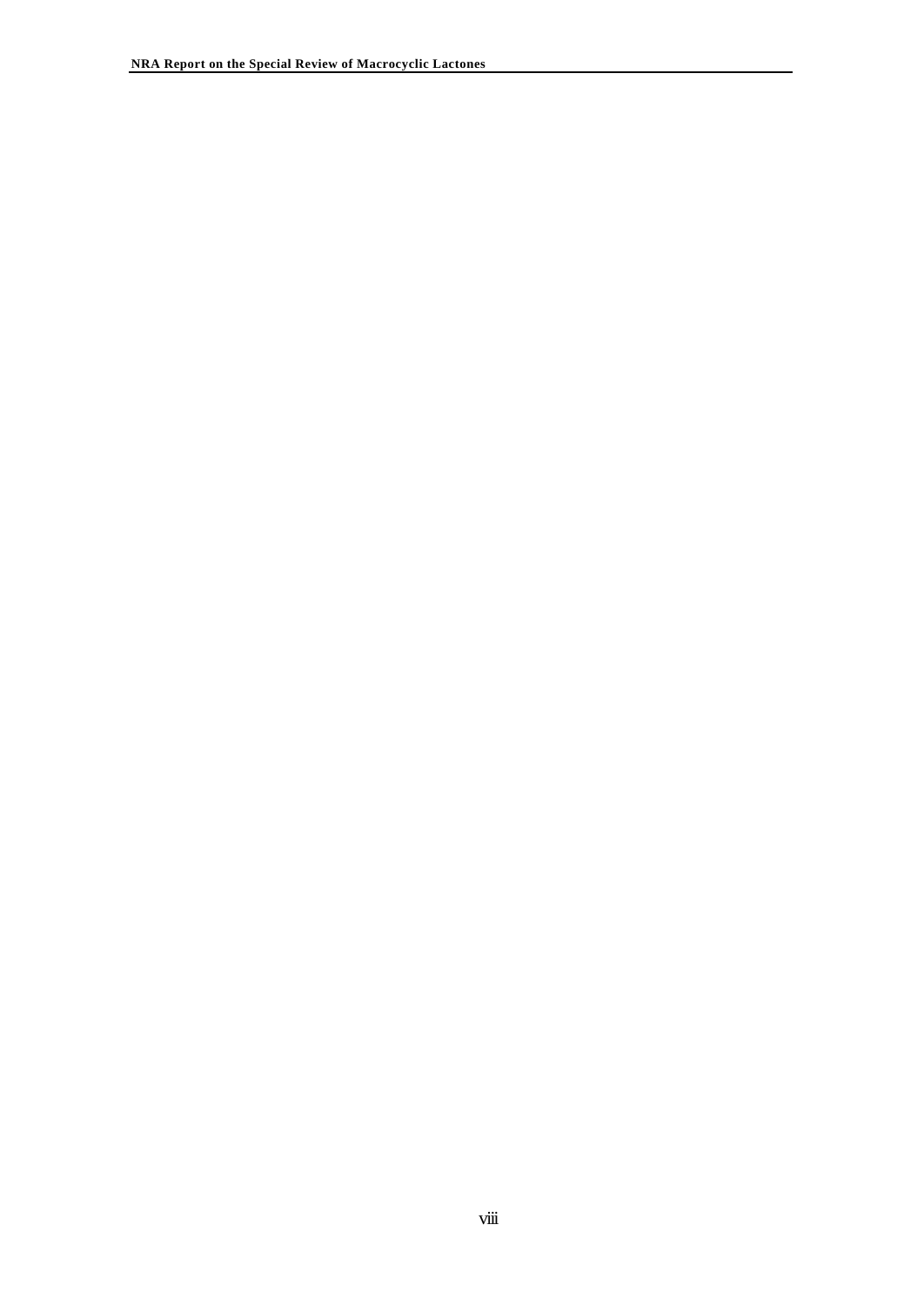# **SUMMARY**

The NRA has reviewed the registrations of the macrocyclic lactones: ivermectin, abamectin, moxidectin, doramectin and milbemycin in terms of the effects of these products on dung insects and dung degradation in Australia, and label claims in relation to these effects. Particular emphasis was placed on coprophagous beetles originally introduced into Australia under the CSIRO Dung Beetle Program to improve dispersal of cattle dung and control pestiferous dung.

## **Key Outcomes**

From this review, the NRA has concluded that there is no clear evidence to indicate that any of the macrocyclic lactone products have a long term detrimental effect on dung beetle populations or dung disappearance rates in the field in Australian conditions, although different products may have differing short term effects, and differing toxicities to dung beetle larvae.

It is also concluded that there is insufficient data to substantiate broadly based claims of safety to dung beetles in Australian field conditions, as currently contained on some labels, but that labels might be able to be varied in such a way as to contain instructions which accurately reflect the data available for a particular product.

Detailed outcomes from the review are shown on page10 of this report.

#### **Technical Evaluations**

#### *Use pattern*

Macrocyclic lactones are administered to grazing livestock as oral drench, topical and injectable formulations principally to control gastrointestinal nematode parasites but also to assist in the control of several external parasites including buffalo fly, cattle tick and lice. An intraruminal bolus formulation is also available for sheep.

#### *Macrocyclic Lactones excreted in dung*

Macrocyclic lactones are almost entirely excreted in faeces but the rate differs considerably between the various commercial compounds due to differences in their lipophilicity and rates of hepatic metabolism and clearance in the bile. Following subcutaneous or topical dosing, ivermectin levels in cattle faeces peak within 2-6 days and negligible or very low levels persist beyond 14 days. Doramectin is excreted at a similar rate to ivermectin. Moxidectin residues are excreted more slowly and persist in cattle faeces for more than 28 days.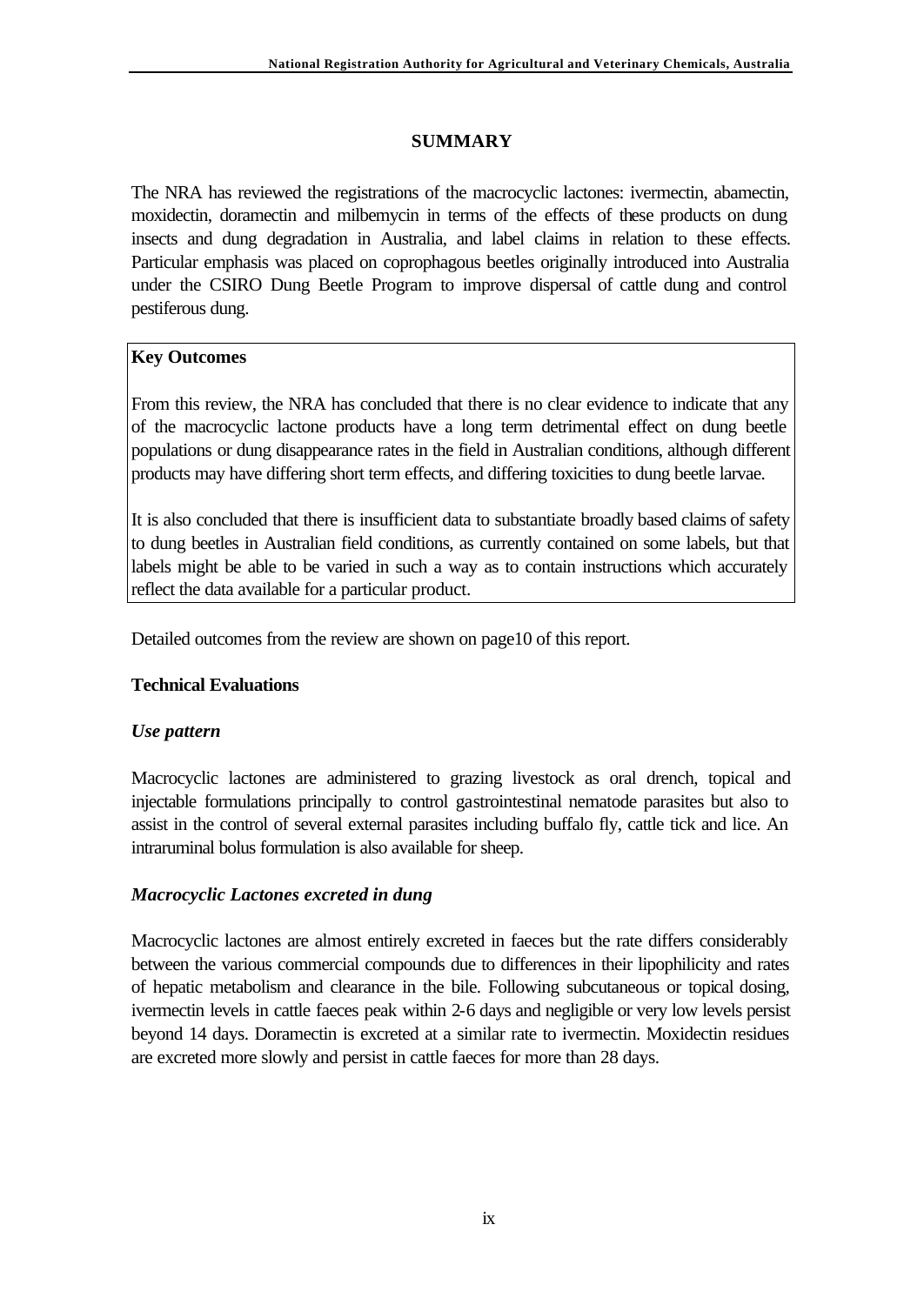#### *Effects on dung beetles and other insects*

#### *Treatment of Cattle*

Neither ivermectin nor abamectin is toxic to mature egg-laying adults at concentration likely to be found in dung. However, there is increased mortality and impaired development of larvae with sub-lethal effects on the morphology of some species in dung voided within 2-3 weeks of treatment, and increased mortality and delayed reproductive development in newly emerged adults of some species feeding on dung voided within 1 to 2 weeks of treatment. Dung of treated cattle is highly toxic to dipteran larvae, inhibiting development for periods ranging from 2 to 8 weeks. The duration of these toxic effects on dung insects is consistent with the profile of excretion of these avermectins in cattle faeces.

Under European field conditions, treatment with ivermectin or abamectin has little effect on colonisation of cattle dung pats by adult coprophagous beetles but larval numbers are reduced in dung deposited for up to 2-3 weeks after treatment. There is no evidence for long-term adverse effects of ivermectin or abamectin residues on the degradation of dung pats or on the accumulation of dung on pasture, despite initial reductions in insect larvae and dung disappearance rate.

No comparable long-term studies have been undertaken under Australian conditions but it has been shown that adult native and introduced species of dung beetles actively colonise the dung of treated cattle and that short-term increases occur in burial rates of dung containing avermectin residues.

In Australia, dung beetle populations may be exposed to risk from toxic residues of ivermectin and abamectin during larval development and following emergence of immature adults. Quantitation of the overall impact on the population dynamics of native and introduced dung beetles under Australian conditions is not possible at present. Computer models that simulate the biological characteristics of the introduced dung beetle species may assist in identifying the most sensitive elements of risk to these populations and enable livestock treatments to be timed optimally to minimise that risk whilst maintaining a balance between effective parasite control and sustainable beetle populations.

Moxidectin residues in cattle dung are considered non-toxic to egg-laying adults and developing larvae. Under European field conditions, colonisation and larval development of native Coleoptera in dung pats were unaffected by moxidectin residues. Development of dipteran larvae is generally not affected by moxidectin residues in cattle dung although development of hornfly larvae may be impaired. No data are available on the effects of moxidectin residues in cattle dung on mortality of newly emerged adult dung beetles or their reproductive development.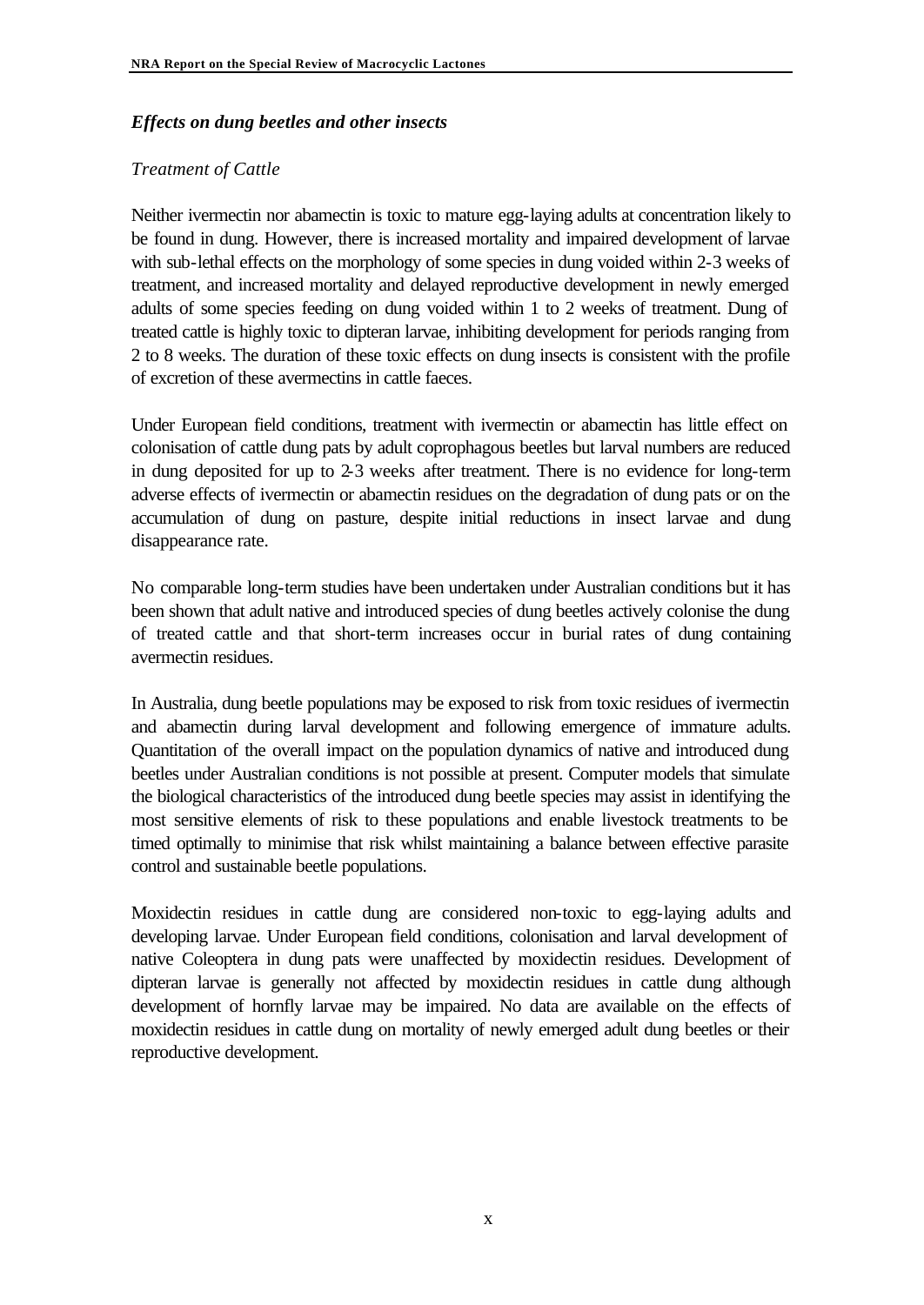No field studies have been reported under Australian conditions of the impact of moxidectin on dung colonisation by native and introduced beetles or on dung degradation. The limited data available indicate that moxidectin is unlikely to have a negative impact on dung beetle populations but more extensive and longer-term testing against a wider range of introduced species is required to adequately define the risk.

Doramectin may have toxic effects on dung beetles when used in cattle. Residue concentrations high enough to kill an estimated 90% of laboratory populations of larvae is apparently exceeded in cattle faeces for at least 2 weeks after treatment but no data have been submitted to indicate whether doramectin residues in the dung of treated cattle affect any stage of the life cycle of coprophagous beetles. The effects of doramectin residues on insect colonisation or on degradation of dung have not been examined under Australian conditions.

#### *Treatment of Sheep*

Limited studies show that oral administration of ivermectin to sheep has some short term effects on larvae and newly emerged adults. These short-term effects are consistent with the rapid excretion of residues in dung, and indicate that other species feeding on sheep dung will be exposed to toxic residues for a short time only.

The recommended use pattern for oral ivermectin drenches in sheep in the summer and winter rainfall zones indicates that native and introduced dung beetle populations will be exposed to ivermectin residues periodically throughout the active breeding cycle. However, the short-term toxicity of these residues suggests that there is a very low risk to sustainability of these populations.

Treatment of sheep with ivermectin continuously for 100 days using an intraruminal bolus increases the exposure risk for both native and introduced species of dung beetles but residue levels in faeces may be below the lethal threshold for introduced dung beetles. Sub-lethal effects on dung beetles of long-term exposure to these low ivermectin residue levels in sheep faeces require evaluation to assess the potential for impact on population sustainability.

Moxidectin residues excreted in sheep dung during the first two days after oral treatment inhibit larval development in the one species of dung beetle tested. This is consistent with the high residue levels in faeces at that time and suggests that other species may be similarly affected. These observations, together with the protracted excretion profile for moxidectin residues in sheep dung, indicate the need to evaluate possible sub-lethal effects on larvae and immature adults of the more important Australian species to assess the risk exposure to dung beetle populations of moxidectin drenching of sheep.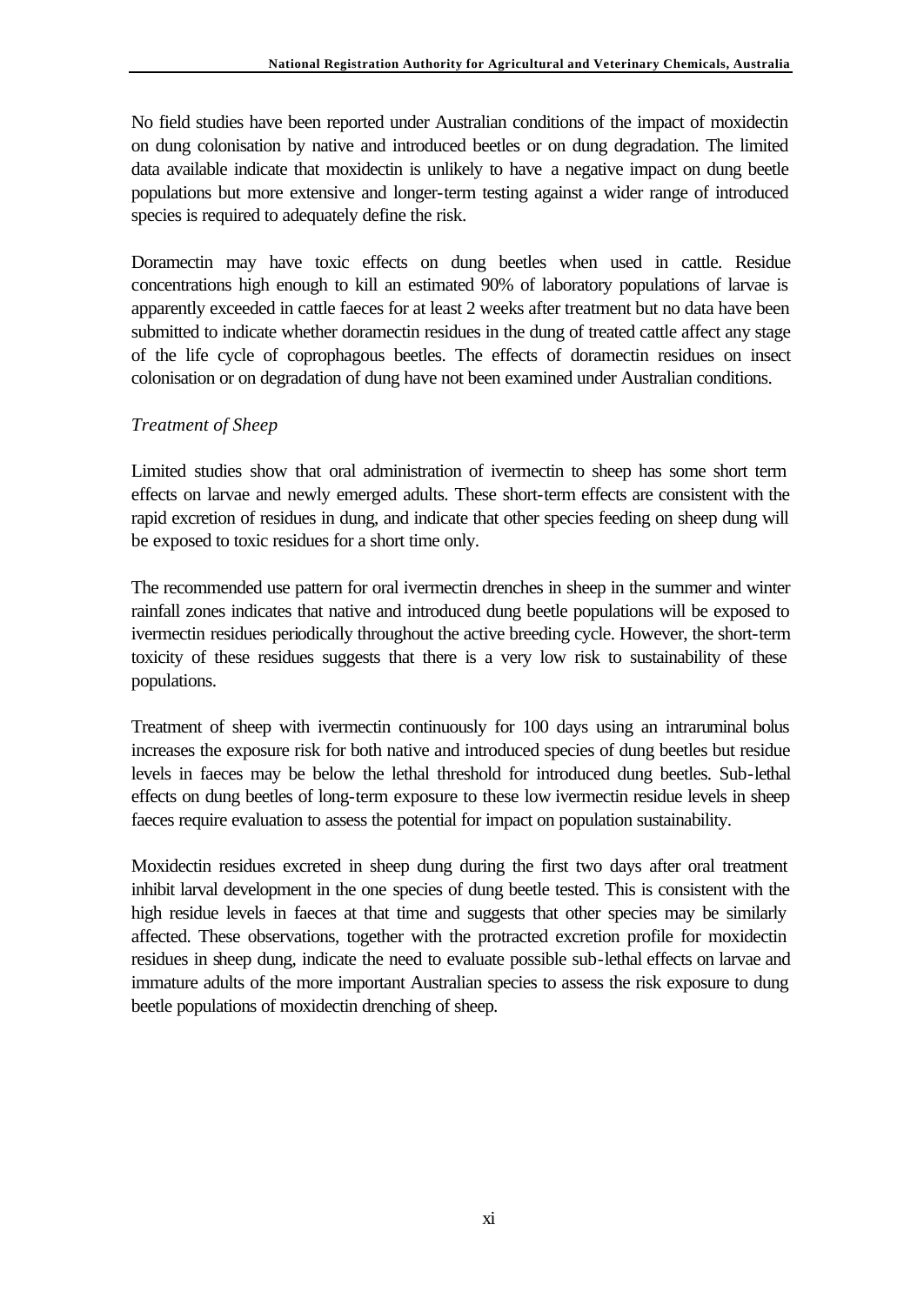#### *Treatment of Horses*

Recommended worm control programs for horses potentially expose dung beetles to toxic levels of ivermectin residues for the first 2-3 days after dosing. No data are available on the influence of treatment on dung colonisation or mortality of beetles under Australian conditions but rapid clearance and consequent short duration of exposure to ivermectin residues in horse dung suggests a low impact on overall beetle populations. A moxidectin based preparation is also registered for use in horses; no data is available regarding the effects of this product on horse dung.

#### *Treatment of Dogs*

Monthly prophylactic treatment of dogs with macrocyclic lactones presents an extremely low risk to sustainability of dung beetle populations in view of the low dose rates used coupled with the minor role that dog faeces probably represents as a food resource for these populations.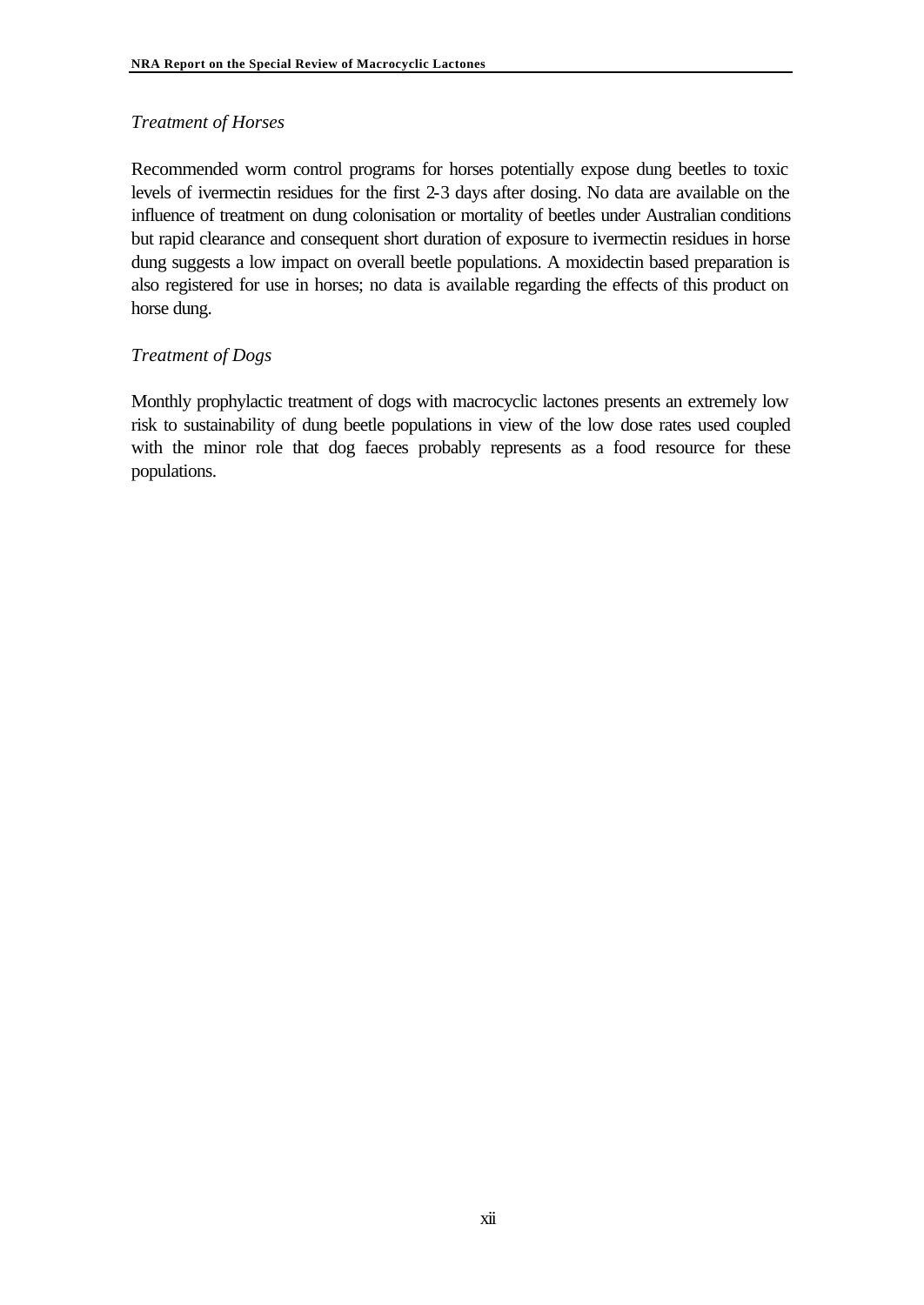# **1. OVERVIEW REPORT**

The National Registration Authority for Agricultural and Veterinary Chemicals (NRA) has reviewed the active ingredients, macrocyclic lactones, and all veterinary chemical products containing macrocyclic lactones and associated labels, with a particular focus on the effects of these products on dung beetle populations and dung degradation rates.

The purpose of this document is to provide a summary of the data evaluated and of the regulatory decisions reached, as a result of the Special Review of macrocyclic lactones.

# **1.1 Regulatory Information**

## **Initiating a Special Review**

The NRA has statutory powers to reconsider the approval of active constituents, the registration of chemical products or the approval of labels for containers at any time. The basis for a reconsideration is whether the NRA is satisfied that the requirements prescribed by the Agricultural and Veterinary Chemicals Code (scheduled to the *Agricultural and Veterinary Chemicals Act 1994*) for continued approval are being met. These requirements are that the use of an active constituent or product, in accordance with the recommendations for its use:

- would not be an undue hazard to the safety of people exposed to it during its handling or people using anything containing its residues;
- would not be likely to have an effect that is harmful to human beings;
- would not be likely to have an unintended effect that is harmful to animals, plants or things or to the environment; and
- would not unduly prejudice trade or commerce between Australia and places outside Australia.

## **Obligations to submit data and other information on chemicals under Special Review**

On initiating a review, the NRA has to notify relevant approval holders and registrants of the matters it intends to reconsider and its reasons for doing so, and to invite them to make written submissions on those matters. These parties are also requested to submit all existing information and data (regardless of its age or confidentiality) on the chemical under review.

The NRA may also consult with the members of the community and persons, organisations or government agencies with relevant knowledge or interests for the purposes of obtaining information or advice relating to the review.

Once a review is under way, the NRA may request additional information from approval holders and registrants. If such a request is denied, the NRA may suspend or cancel the relevant approval or registration.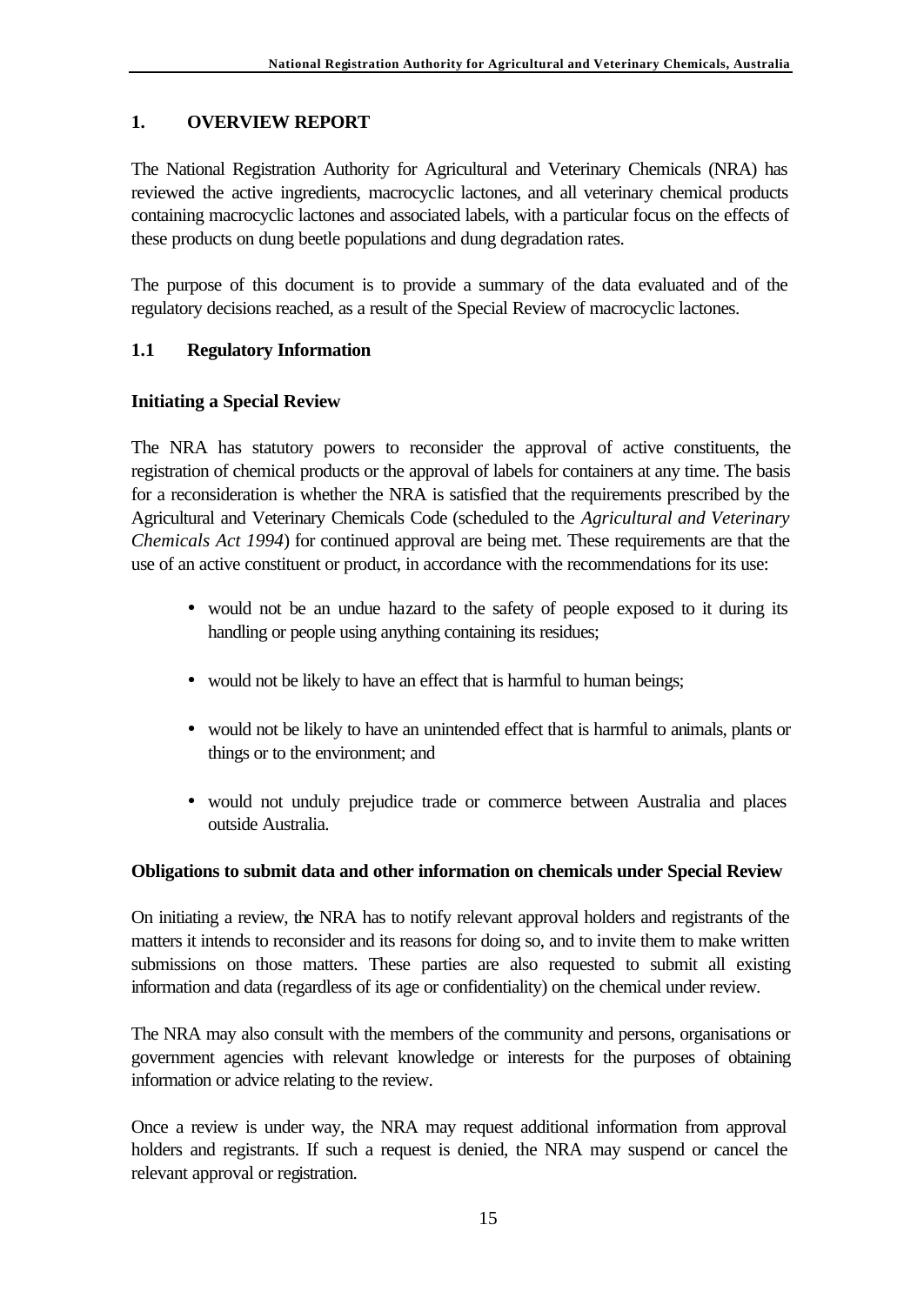#### **Outcomes of reviews**

There are three possible outcomes to an ECRP review:

- 1. The NRA is satisfied that the chemical under review continues to meet the prescribed requirements for the initial approval or registration and confirms the approval or registration.
- 2. The NRA is satisfied that the conditions to which the approval or registration is currently subject can be varied in such a way that the requirements for continued approval or registration will be complied with and varies the conditions of approval or registration.
- 3. The NRA is not satisfied that the conditions continue to be met and suspends or cancels the approval or registration.

The NRA must notify the approval holders and registrants of the outcomes of these reviews.

#### **1.2 Data Protection**

To grant protection to providers of certain information relating to agricultural and veterinary chemicals, the NRA introduced a program of data protection. The objectives of this program are:

- to provide an incentive for the development of products and data applicable to Australian or local conditions;
- to encourage the availability of overseas products and data; and
- to provide reciprocal protection for Australian products and data under overseas' data protection systems.

In general, the NRA designates information as 'protected information' for a 'protection period' of two to seven years if the information:

- is requested by the NRA for the purposes of reviewing a product;
- is relevant to the scope of the review; and
- relates to the interaction between the product and the environment of living organisms or naturally occurring populations in ecosystems, including human beings.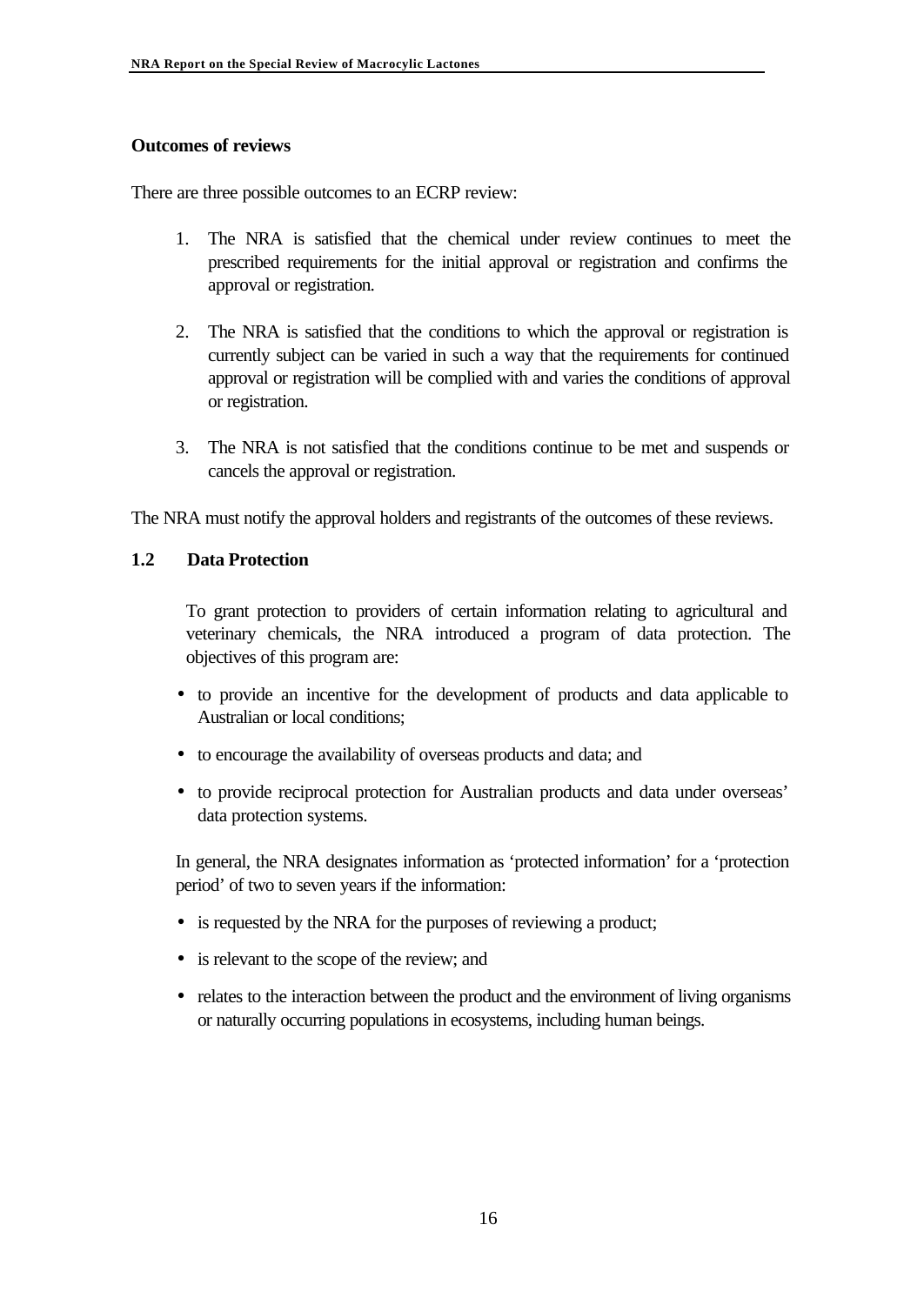If the NRA proposes to use the same information to determine whether to register, or continue registration, of another chemical product, the NRA must not use the information until the parties come to an agreement as to terms for compensation, unless the protection period has expired or the NRA is satisfied that it is in the public interest to use the information.

The studies designated as having protected status are marked with a "P" in the list of references of the detailed technical report.

#### **1.3 Chemical and Product Details**

#### **History of Registration**

Macrocyclic lactones registered for use in Australia comprise the avermectins (ivermectin, abamectin and doramectin) and the milbemycins (milbemycin oxime and moxidectin). Ivermectin was the first of the MLs to be developed. It was first marketed in 1981 as an anti-parasite drug and first registered in Australia in the mid-1980s. MLs are now widely used around the world with registrations in over 60 countries, including Canada, many European countries, India, Argentina, Japan, New Zealand, Zimbabwe and United States of America.

Doramectin was first registered in Australia in 1996, and moxidectin in 1994.

Details of all products covered by this review are at Attachment 1.

#### **Use Pattern**

The MLs are primarily used to control internal parasites such as nematodes and external pests such as insects, ticks and mites in cattle, sheep, pigs, horses, dogs and cats.

#### **Benefits of Macrocyclic Lactones**

Drugs that control internal and external parasites of cattle and sheep are essential to the economic productivity of modern, intensive livestock grazing and important to maintain the welfare of domestic livestock and companion animals. These parasites can and do develop resistance to drugs and, in the past decade, several new classes of broad spectrum chemicals have been introduced to the Australian market, including the macrocyclic lactones, which are now widely used in this country and around the world.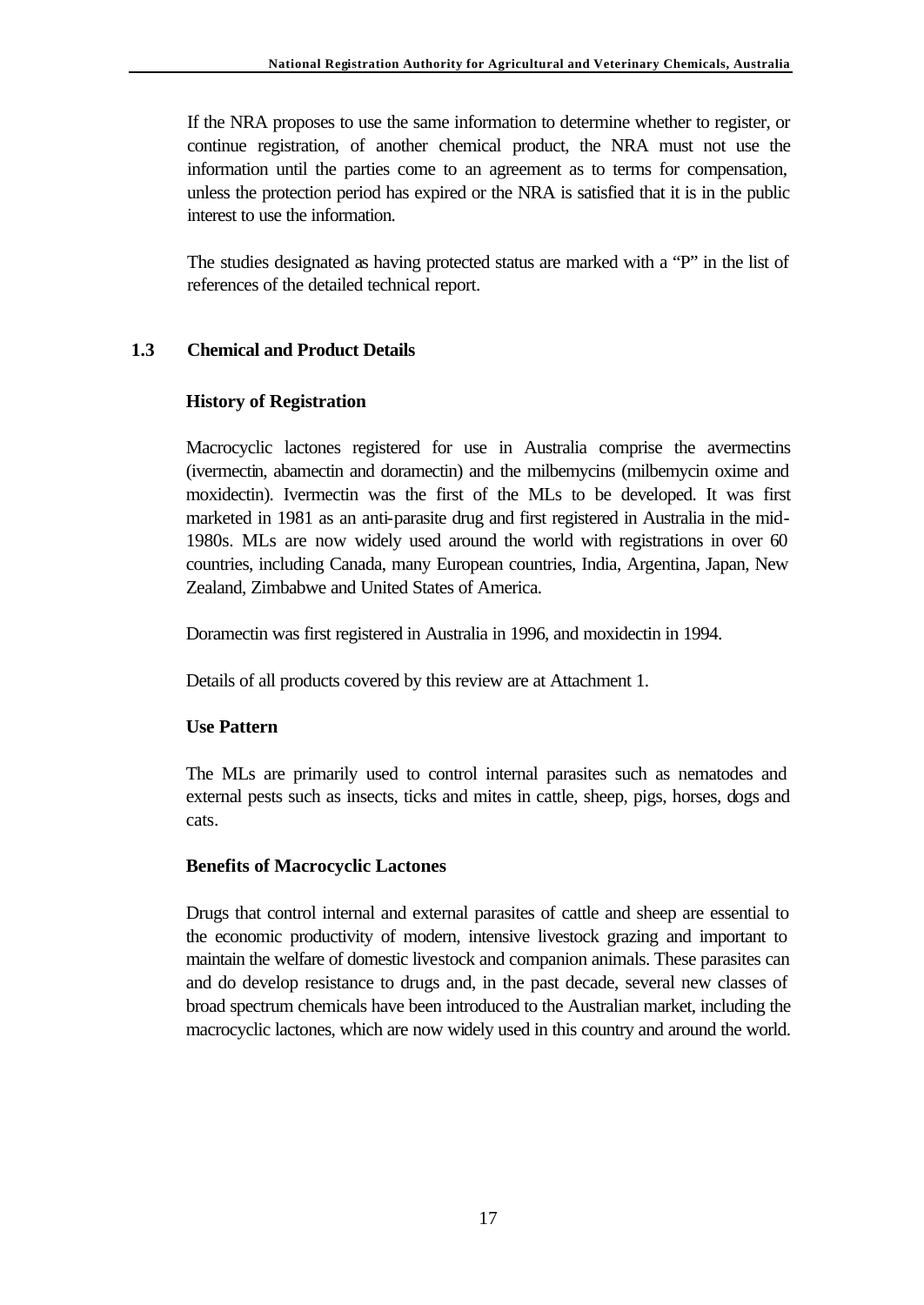Products containing MLs are important for the treatment and prevention of animal diseases caused by nematodes, insects, ticks and mites because of the their high degree of efficacy and broad spectrum action at low doses. Their actions on parasites affect nerve transmission processes that are either not present in mammals or occur in body compartments to which therapuetic doses do not readily distribute. The unique mode of action of MLs provides large margins of safety for host animals and provides valuable efficacy against parasites resistant to other compounds.

#### **1.4 Reasons for the Macrocyclic Lactone Review**

The role of coprophagous beetles in the complex process of degradation of animal faeces is considered an important issue for the stability and sustainability of Australia's natural environment, in both rural and urban contexts.

ML compounds are excreted by animals mainly in the faeces. Because of their properties, they have the potential to affect invertebrates that may utilise animal dung as a food or breeding resource. This potential was recognised during the original registration process for ML products and the NRA evaluated data relating to the effects of drug residue in faeces on dung-dwelling invertebrates. As toxicity to larvae was transient and there were few noticable effects on adult insects, the NRA concluded at that time that, under Australian management conditions, treatment of animals (particularly grazing livestock) did not pose an unacceptable risk to dungdwelling insects.

However, over the past decade concerns have been increasingly expressed by the scientific community and the general public regarding possible unintended side effects of chemicals used in veterinary and agricultural practice and, in particular, the widespread use of the macrocyclic lactone class of chemicals principally as anthelmintics to control gastrointestinal parasites of grazing livestock and companion animals.

There is also a lack of consensus in the scientific community over the potential of residues of macrocyclic lactones, excreted in the dung of treated animals, to harm dung beetles that utilise this dung. Scientists have found it difficilt to agree on the extent of such risks considering the complex dynamics of insect populations that fluctuate widely due to factors such as temperature changes, rainfall, cattle management, pasture quality and climate. This has raised concerns not only because of the possible impact on dung degradation but also the consequences on stability of pastureland insect communities and ecosystems and the sustainability of pasture fertility. In Australia, such concerns have an added interest because of government-funded programs to import dung beetles, adapted to the dung of large ruminants, with the objective of controlling plagues of the nuisance bushfly *Musca vetussima* and the buffalo fly, *Haemotabia irritans exigua*, (a parasite of cattle) that breed in cattle dung.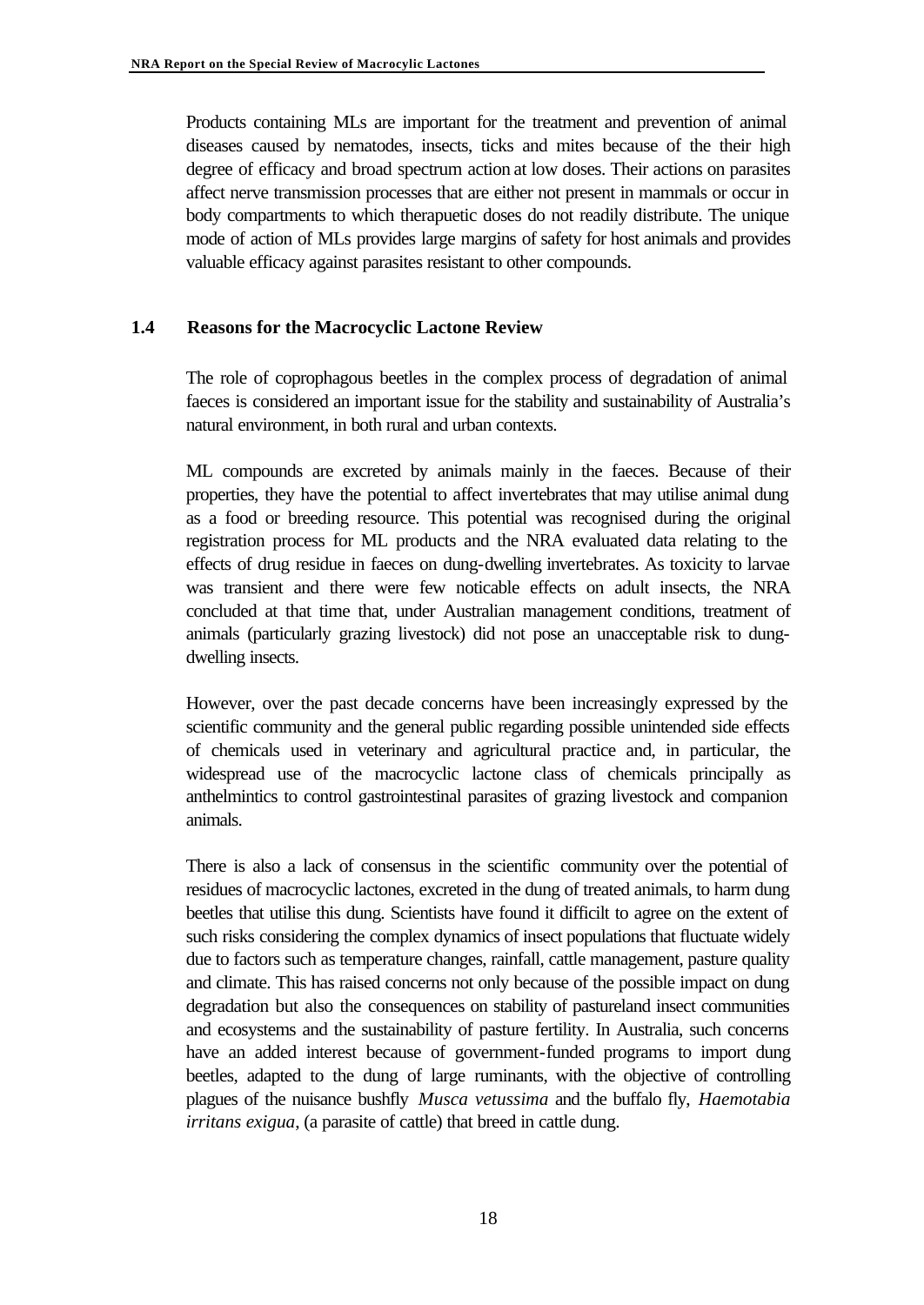Therefore, the macrocyclic lactones were placed under Special Review because the NRA was no longer satisfied that these products, used in accordance with the use patterns appearing on currently approved labels, would not be likely to have an unintended harmful effect on the environment. In particular, the NRA was acting on advice from Environment Australia indicating that data are lacking to unequivocably demonstrate that these chemicals do not have a harmful effect on dung beetle populations.

#### **1.5 Scope of the Review**

The overall scope of the review is to evaluate the effects of macrocyclic lactones on dung insect populations and dung degradation in Australia. To achieves this, consideration was given to all published scientific literature, agricultural and veterinary company "in-house" data and other scientific literature that has been subjected to peer review relating to the effects of macrocyclic lactones on dung beetles, associated fauna and dung degradation in Australia. In specific terms, the review aimed to reach objective conclusions with regard to the following:

- 1. The extent of available information on known short and long term effects of ivermectin, abamectin, moxidectin, doramectin and milbemycin on dung insects and overall dung degradation rates, including the number of studies available as well as an assessment of the number of species tested.
- 2. The frequency and duration of exposure of these 5 macrocyclic lactone actives under actual Australian use patterns and the likely effects of such exposure on overall populations of dung beetles considering all other factors influencing their population dynamics.
- 3. The overall effect on dung degradation rates and pasture quality resulting from the use of this class of compounds considering the many other factors affecting dung degradation (such as climate, weather, bacteria, fungi and non insect fauna).
- 4. The effect of diet and management practices on the availability of this class of compounds in the dung and their impact on dung beetles.

#### **1.6 Notification of the Review**

All registrants of veterinary products containing macrocyclic lactones were notified of the review, its scope and given the opportunity to provide any information, of which they were aware, that was relevant to the review, particularly any information relating to effects on dung-dwelling fauna. State Departments of Agriculture/ Primary Industries were also asked to comment on the review.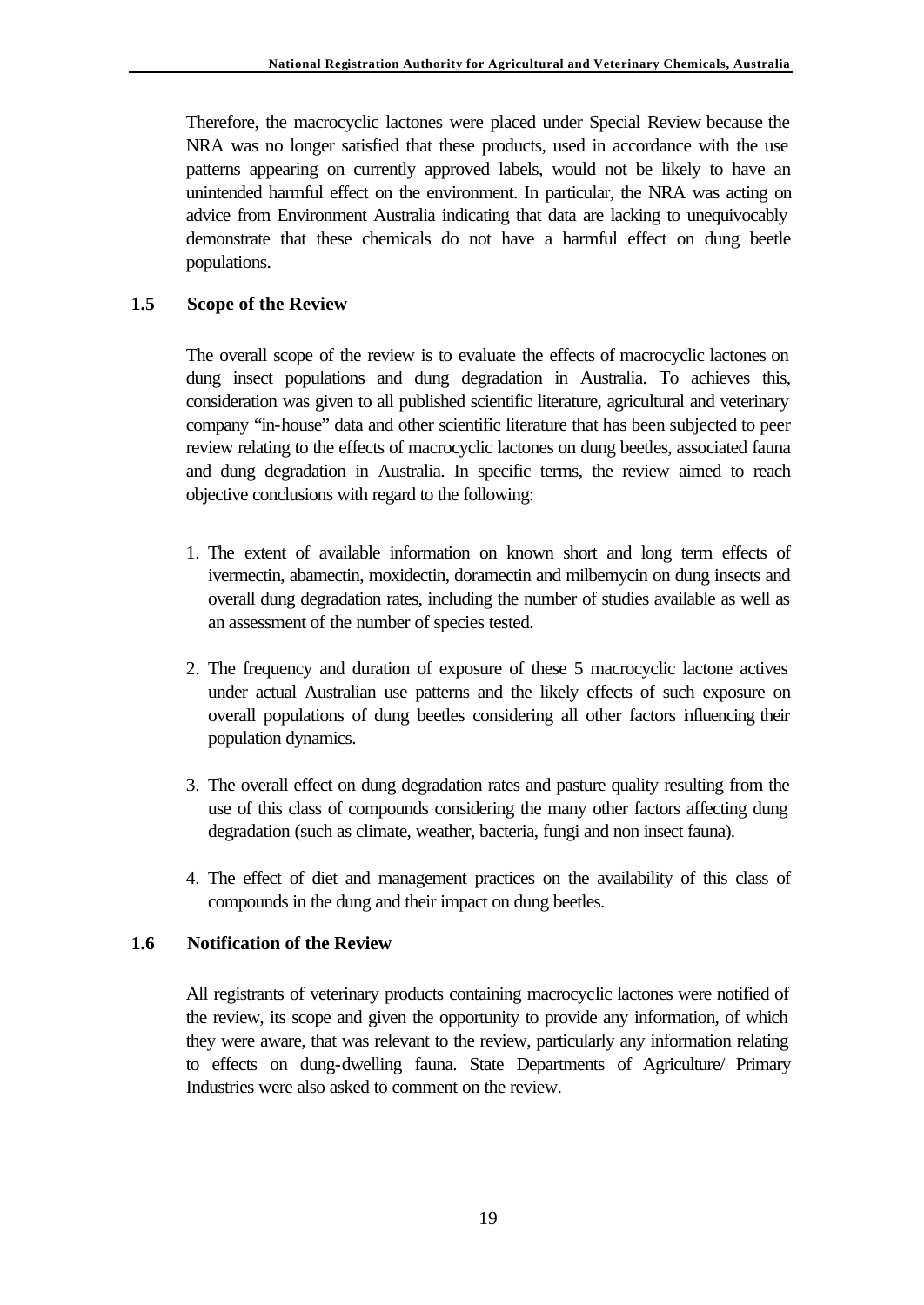#### **1.7 Responses from Participants in the Review**

Extensive submissions of data were made by registrants in response to the review notification, while some information on use of these products was provided by some of the States. This information, together with that available in the published scientific literature, was considered in the review.

#### **1.8 Evaluation of Submissions**

The NRA requested an independent scientific expert from the CSIRO to review the data and information of relevance to this review. The full report can be found in Section 2.

The main findings of the review are as follows.

#### *Macrocyclic Lactones excreted in dung*

Macrocyclic lactones are almost entirely excreted in faeces but the rate differs considerably between the various commercial compounds due to differences in their lipophilicity and rates of hepatic metabolism and clearance in the bile. Following subcutaneous or topical dosing, ivermectin levels in cattle faeces peak within 2-6 days and negligible or very low levels persist beyond 14 days. Doramectin is excreted at a similar rate to ivermectin. Moxidectin residues are excreted more slowly and persist in cattle faeces for more than 28 days.

#### *Effects on dung beetles and other insects*

#### *Treatment of Cattle*

Ivermectin or abamectin administered in subcutaneous or topical formulation has the following effects on a range of introduced dung beetle species: no toxicity to mature egg-laying adults; increased mortality and impaired development of larvae with sublethal effects on the morphology of some species in dung voided within 2-3 weeks of treatment; increased mortality and delayed reproductive development in newly emerged adults of some species feeding on dung voided within 1 to 2 weeks of treatment. Dung of treated cattle is highly toxic to dipteran larvae, inhibiting development for periods ranging from 2 to 8 weeks. The duration of these toxic effects on dung insects is consistent with the profile of excretion of these avermectins in cattle faeces.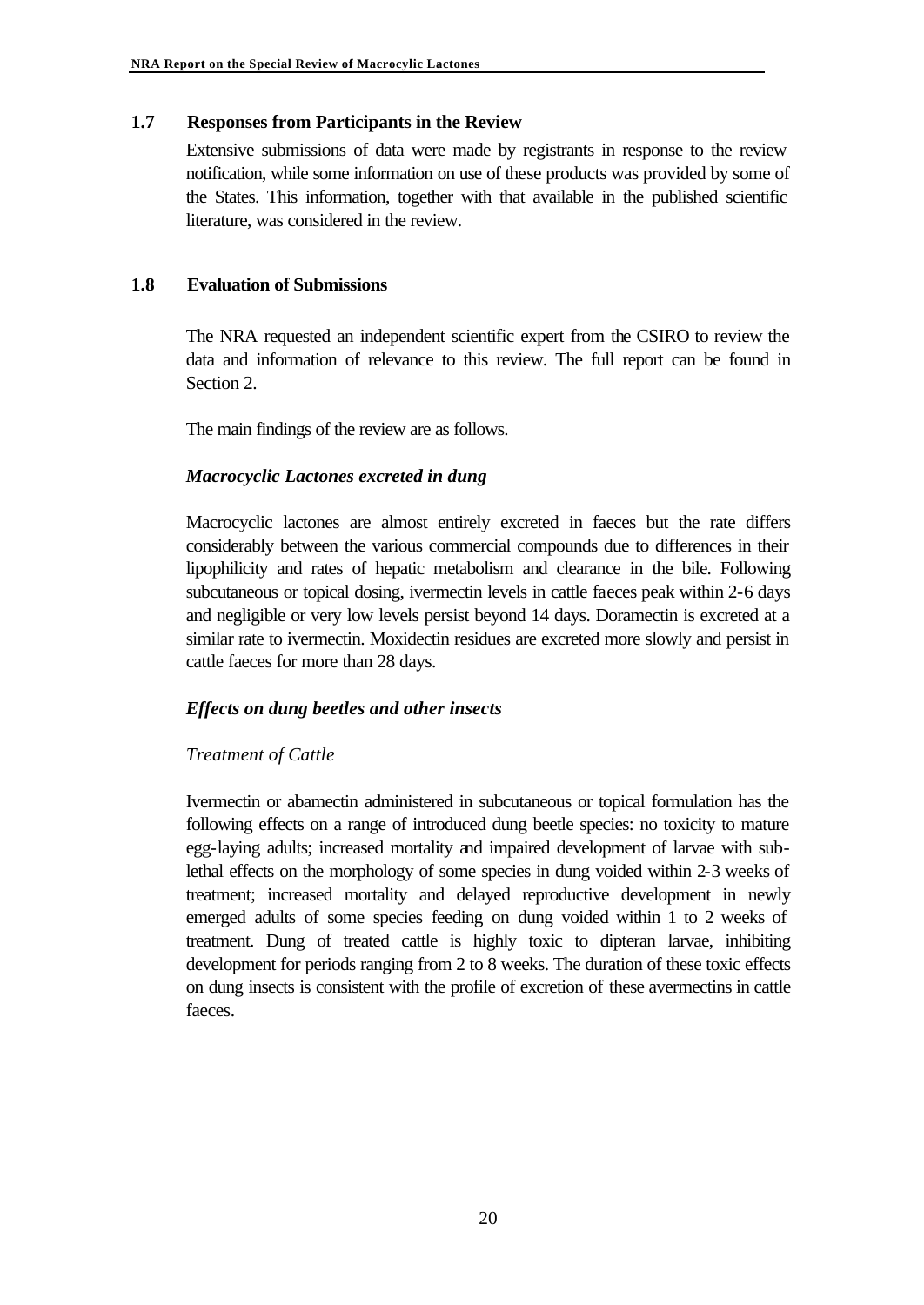Under European field conditions, treatment subcutaneously or topically with ivermectin or abamectin has little effect on colonisation of cattle dung pats by adult coprophagous beetles but larval numbers are reduced in dung deposited for up to 2-3 weeks after treatment. There is no evidence for long-term adverse effects of ivermectin or abamectin residues on the degradation of dung pats or on the accumulation of dung on pasture, despite initial reductions in insect larvae and dung disappearance rate. No comparable long-term studies have been undertaken under Australian conditions but it has been shown that adult native and introduced species of dung beetles actively colonise the dung of treated cattle and that short-term increases occur in burial rates of dung containing avermectin residues.

Manufacturers' recommendations for usage of ivermectin and abamectin products in cattle in Australia expose dung beetle populations to risk from toxic residues during larval development and following emergence of immature adults. Quantitation of the overall impact of ivermectin and abamectin products for cattle on the population dynamics of native and introduced dung beetles under Australian conditions is not possible at present. Computer models that simulate the biological characteristics of the introduced dung beetle species may assist in identifying the most sensitive elements of risk to these populations and enable livestock treatments to be timed optimally to minimise that risk whilst maintaining a balance between effective parasite control and sustainable beetle populations.

Limited studies with two species of introduced dung beetles show that moxidectin residues in cattle dung are not toxic to egg-laying adults or to developing larvae. Under European field conditions, colonisation and larval development of native Coleoptera in dung pats were unaffected by moxidectin residues. Development of dipteran larvae is generally not affected by moxidectin residues in cattle dung although development of hornfly larvae may be impaired. No data are available on the effects of moxidectin residues in cattle dung on mortality of newly emerged adult dung beetles or their reproductive development.

No field studies have been reported under Australian conditions of the impact of moxidectin on dung colonisation by native and introduced beetles or on dung degradation. Moxidectin is apparently less toxic intrinsically to larvae of one species of introduced dung beetle and to buffalo fly than abamectin. There has been no examination of possible sublethal effects on beetle populations arising from the longer term excretion pattern of moxidectin in cattle dung. The limited data available indicate that moxidectin is unlikely to have a negative impact on dung beetle populations but more extensive and longer-term testing against a wider range of introduced species is required to adequately define the risk.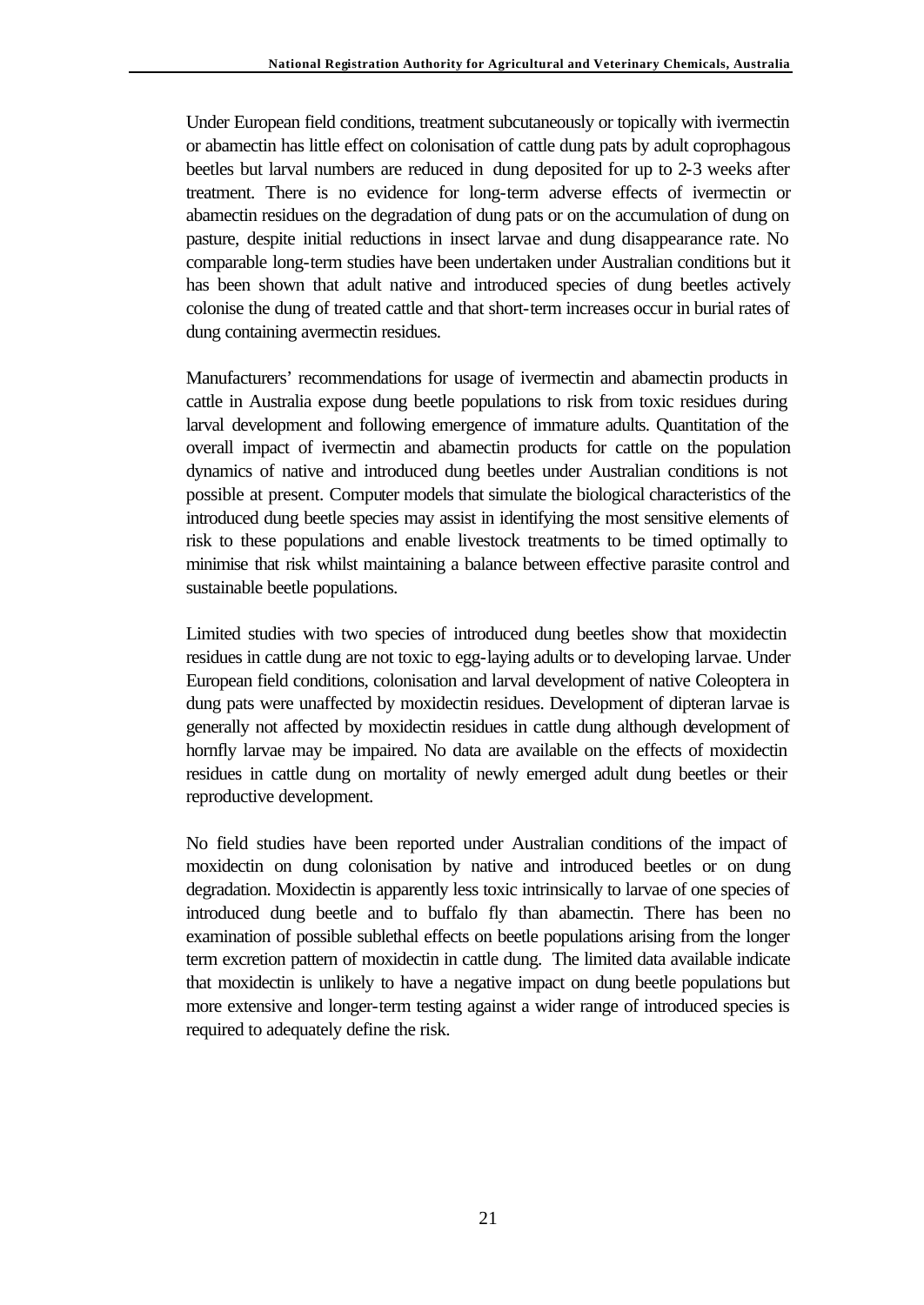No data have been submitted to indicate whether doramectin residues in the dung of treated cattle affect any stage of the life cycle of coprophagous beetles although an  $LC_{90}$  has been established against the larvae of one introduced species. This concentration is apparently exceeded in cattle faeces for at least 2 weeks after treatment, suggesting that doramectin may have toxic effects on dung beetles when used in cattle. The effects of doramectin residues on insect colonisation or on degradation of dung have not been examined under Australian conditions.

#### *Treatment of Sheep*

Limited studies on one species of introduced dung beetle show that oral administration of ivermectin to sheep has no effect on adult mortality, has short-term effects on development of larvae, and increases mortality and impairs reproductive development of newly emerged adults in dung voided 1-2 days after treatment. These short-term effects are consistent with the rapid excretion of residues in dung, and indicate that other species feeding on sheep dung will be exposed to toxic residues for a short time only.

The recommended use pattern for oral ivermectin drenches in sheep in the summer and winter rainfall zones indicates that native and introduced dung beetle populations will be exposed to ivermectin residues periodically throughout the active breeding cycle. However, the short-term toxicity of these residues suggests that there is a very low risk to sustainability of these populations.

Treatment of sheep with ivermectin continuously for 100 days using an intraruminal bolus increases the exposure risk for both native and introduced species of dung beetles but residue levels in faeces may be below the lethal threshold for introduced dung beetles. Faecal accumulation on paddocks was not affected during and after treatment with the bolus, but this does not adequately measure impact on populations of dung beetles because of their minor role in decomposition of sheep dung under Australian conditions. Sub-lethal effects on dung beetles of long-term exposure to these low ivermectin residue levels in sheep faeces require evaluation to assess the potential for impact on population sustainability.

Moxidectin residues excreted in sheep dung during the first two days after oral treatment inhibit the development of larvae of the one species of dung beetle which has been examined. This is consistent with the high residue levels in faeces at that time and suggests that other species may be similarly affected. These observations, together with the protracted excretion profile for moxidectin residues in sheep dung, indicate the need to evaluate possible sub-lethal effects on larvae and immature adults of the more important Australian species in order to assess the risk exposure to dung beetle populations of moxidectin drenching of sheep.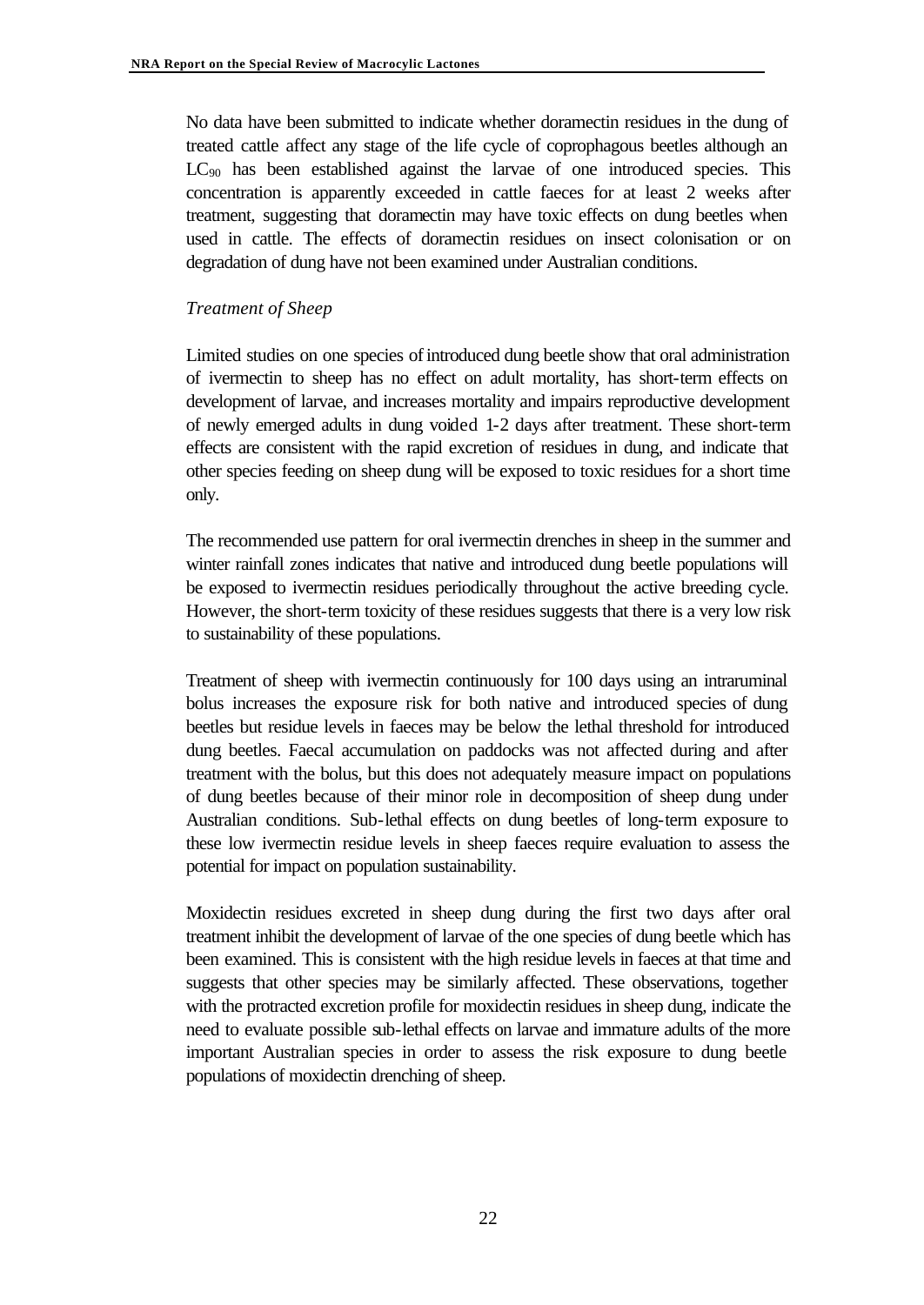#### *Treatment of Horses*

Recommended worm control programs for horses potentially expose dung beetles to toxic levels of ivermectin residues for the first 2-3 days after dosing. No data are available on the influence of treatment on dung colonisation or mortality of beetles under Australian conditions but rapid clearance and consequent short duration of exposure to ivermectin residues in horse dung suggests a low impact on overall beetle populations. No data are available on the moxidectin formulations for use in horses.

#### *Treatment of Dogs*

Monthly prophylactic treatment of dogs with macrocyclic lactones presents an extremely low risk to sustainability of dung beetle populations in view of the low dose rates used coupled with the minor role that dog faeces probably represents as a food resource for these populations.

#### **1.9 Conclusions**

The detailed technical review of currently available data published in the scientific literature and submitted 'in-house' company reports has shown that there is a need to generate further information to more adequately quantify the risk to dung beetle populations posed by specific compounds within the macrocyclic lactone class. For this reason, the inclusion of broadly based statements on labels which claim that products are safe to dung beetle populations cannot be supported.

The data available do not, however, indicate that long term damage to dung beetle populations in the field is occurring as a result of use of macrocyclic lactones. There is therefore considered to be no need at this stage to require additional information regarding dung beetle safety as a condition of continued registration, although additional work in this regard is to be encouraged.

Additional investigations which would enable a more complete understanding of the effects of macrocyclic lactones on dung beetle populations and dung degradation include:

- a detailed analysis of the risk to the more important introduced species of coprophagous beetles associated with use of ivermectin and abamectin products in cattle in Australia utilising all relevant information on their toxic effects;
- the generation of data on the influence of long-term exposure of dung beetles to residues in faeces during treatment of sheep with the ivermectin controlled release bolus;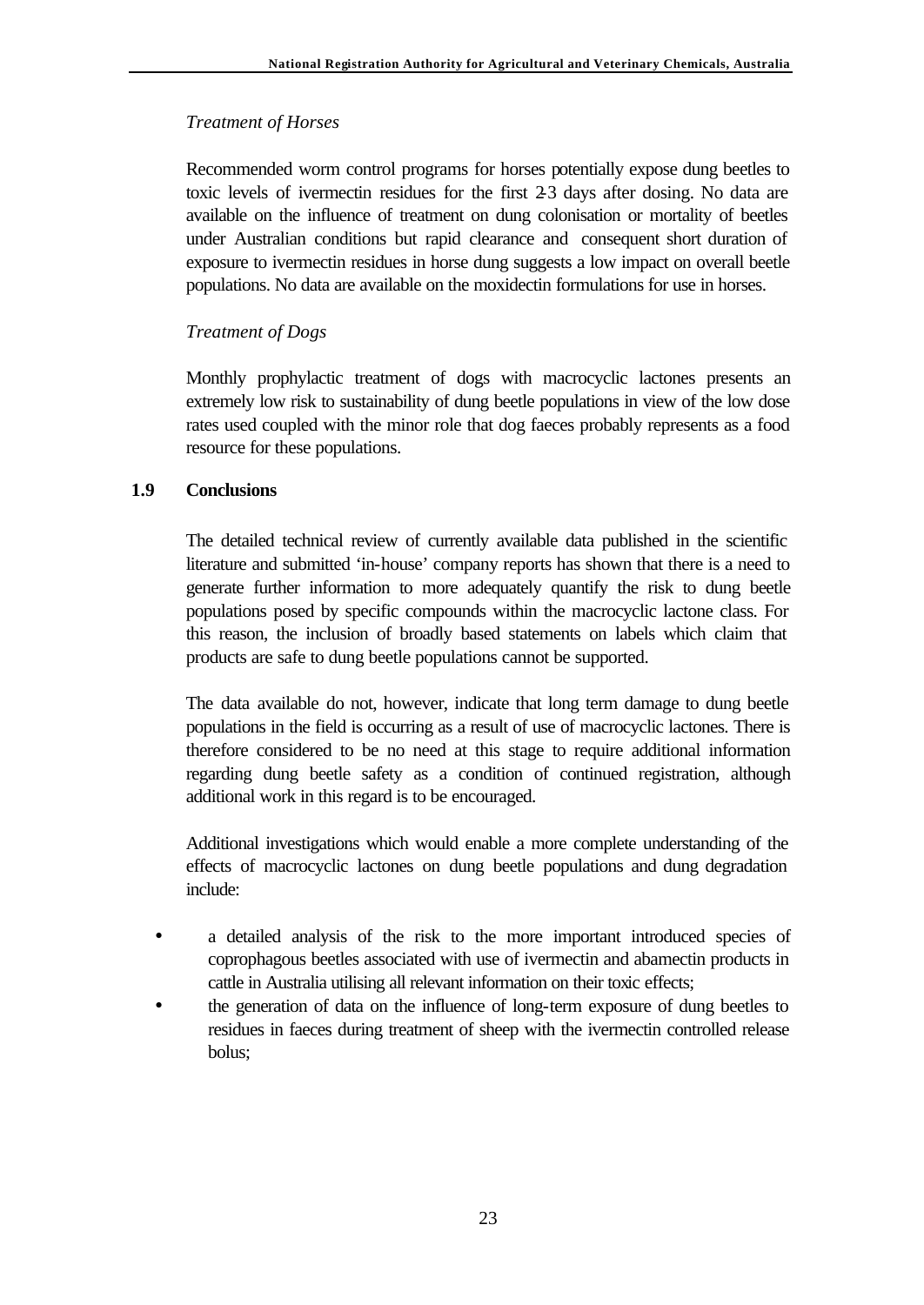- further investigation of toxicity of moxidectin to other genera of introduced dung beetles, particularly *Onitis* spp., as well as sublethal effects of moxidectin residues on larval development, on mortality of newly emerged adults, and on their reproductive development in the more important introduced genera of Australian dung beetles;
- if the latter studies indicate toxic effects on all or some species, modelling the impact of moxidectin treatment on dung beetle populations as well as for ivermectin/abamectin products; and
- generation of a complete data package of the short- and long-term lethal and sublethal effects of doramectin residues in cattle dung on the more important introduced species of coprophagous beetles.

However, while the conduct of investigations such as those described above would provide a more detailed understanding of the effect of macrocyclic lactone products on dung beetles, it would not be possible to ever prove conclusively that a product was totally safe to all species in all circumstances.

#### **1.10 Review Outcomes**

Based on the findings of the detailed review, it is concluded that there is no clear evidence to demonstrate that any of the macrocyclic lactone products have a long term detrimental effect on dung beetle populations or dung disappearance rates in the field in Australian conditions.

While the different products may have differing short term effects, and exhibit differing toxicities to dung beetle larvae, there is also insufficient long term data to substantiate broadly based claims of safety to dung beetles in Australian field conditions.

*Accordingly, the NRA has decided that:*

• *on the basis of currently available information, it is satisfied that the continued use of products containing macrocyclic lactones 'would not be likely to have an unintended effect that is harmful to animals, plants or things or to the environment', as required by section 34(1)(a)(iii) of the Agvet Code;*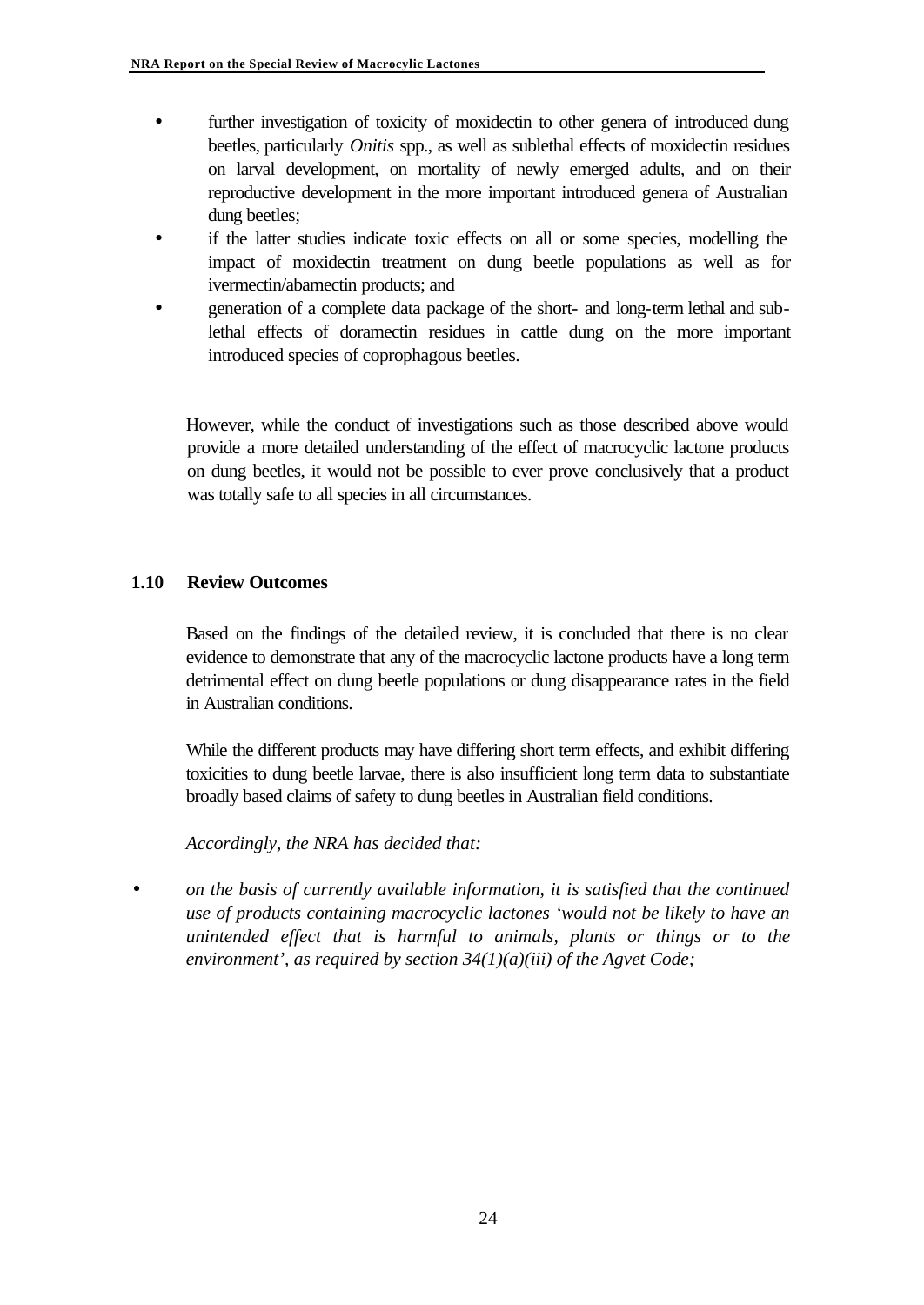- *it is not satisfied that current labels for certain macrocyclic lactone products (which contain broad claims of safety to dung beetles) contain adequate instructions as required by section 34(1)(c), or that they comply with the requirements for continued approval according to section 34(1)(d), and that these claims should therefore be disallowed; but that*
	- *- pursuant to section 34(5), the labels might be able to be varied in such a way that the labels would contain adequate instructions and that the requirements for continued approval would be complied with. [The NRA would need to be satisfied that any revised label claims were consistent with the evidence considered in this report and adequately supported by data].*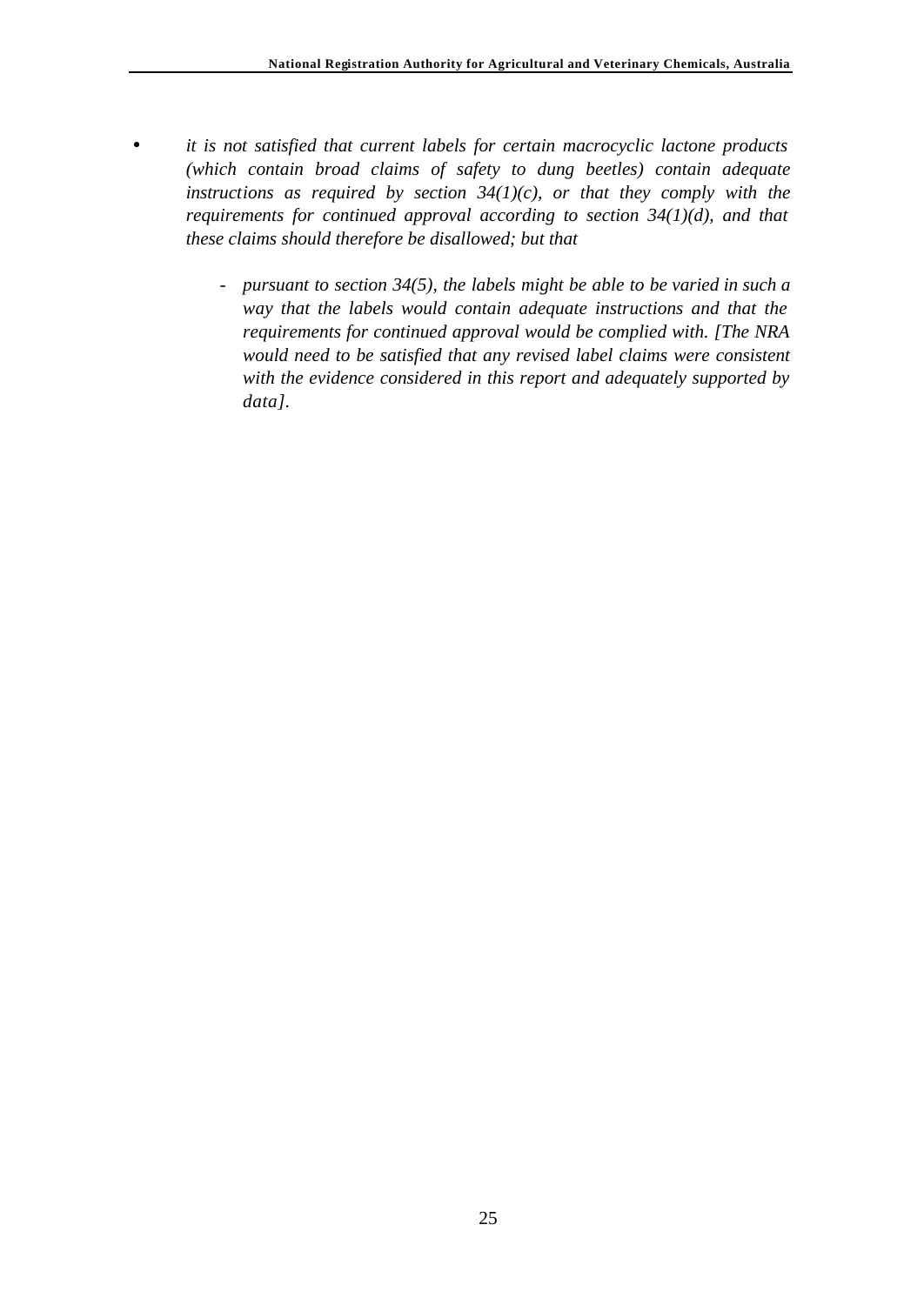#### **Attachment 1**

#### **Currently Registered Products containing the avermectins (ivermectin, abamectin and doramectin) and the milbemycins (milbemycin oxime and moxidectin). Ivermectin**

| <b>Product</b>                                                                                   | <b>Registrant</b>          |
|--------------------------------------------------------------------------------------------------|----------------------------|
| 37526 EQUIMEC PASTE                                                                              | Merial Australia Pty Ltd * |
| 46459 EQUIMEC TUBING LIQUID BROAD SPECTRUM<br>PARASITE CONTROL AGENT FOR HORSES                  | Merial Australia Pty Ltd * |
| 37539 HEARTGARD 30 IVERMECTIN CHEWABLES<br>(136MCG IVERMECTIN)                                   | Merial Australia Pty Ltd * |
| 37537 HEARTGARD 30 IVERMECTIN CHEWABLES<br>(272MCG IVERMECTIN)                                   | Merial Australia Pty Ltd * |
| 37538 HEARTGARD 30 IVERMECTIN CHEWABLES<br>(68MCG IVERMECTIN)                                    | Merial Australia Pty Ltd * |
| 39540 HEARTGARD 30 PLUS IVERMECTIN/PYRANTEL<br>CHEWABLES (136UG IVERMECTIN & 114MCG<br>PYRANTEL) | Merial Australia Pty Ltd * |
| 39541 HEARTGARD 30 PLUS IVERMECTIN/PYRANTEL<br>CHEWABLES (68UG IVERMECTIN & 57MCG PYRANTEL)      | Merial Australia Pty Ltd * |
| 39539 HEARTGARD 30 PLUS IVERMECTIN/PYRANTEL<br>CHEWABLES (272UG IVERMECTIN & 227MCG<br>PYRANTEL) | Merial Australia Pty Ltd * |
| 37531 HEARTGARD 30 TABLETS 136 MCG                                                               | Merial Australia Pty Ltd * |
| 37532 HEARTGARD 30 TABLETS 272 MCG                                                               | Merial Australia Pty Ltd * |
| 37530 HEARTGARD 30 TABLETS 68 MCG                                                                | Merial Australia Pty Ltd * |
| 47059 HEARTGARD FX (IVERMECTIN) CHEWABLES FOR<br>CATS (165MCG SIZE)                              | Merial Australia Pty Ltd * |
| 47060 HEARTGARD FX (IVERMECTIN) CHEWABLES FOR<br>CATS (55MCG)                                    | Merial Australia Pty Ltd * |
| 45695 IVOMEC (IVERMECTIN) ANTIPARASITIC<br><b>INJECTION FOR PIGS</b>                             | Merial Australia Pty Ltd * |
| 46177 IVOMEC (IVERMECTIN) PREMIX FOR PIGS                                                        | Merial Australia Pty Ltd * |
| 45721 IVOMEC (IVERMECTIN, MSD) POUR-ON FOR<br><b>CATTLE</b>                                      | Merial Australia Pty Ltd * |
| 46570 IVOMEC ANTIPARASITIC INJECTION FOR CATTLE                                                  | Merial Australia Pty Ltd * |
| 46911 IVOMEC BOLUS FOR SHEEP                                                                     | Merial Australia Pty Ltd * |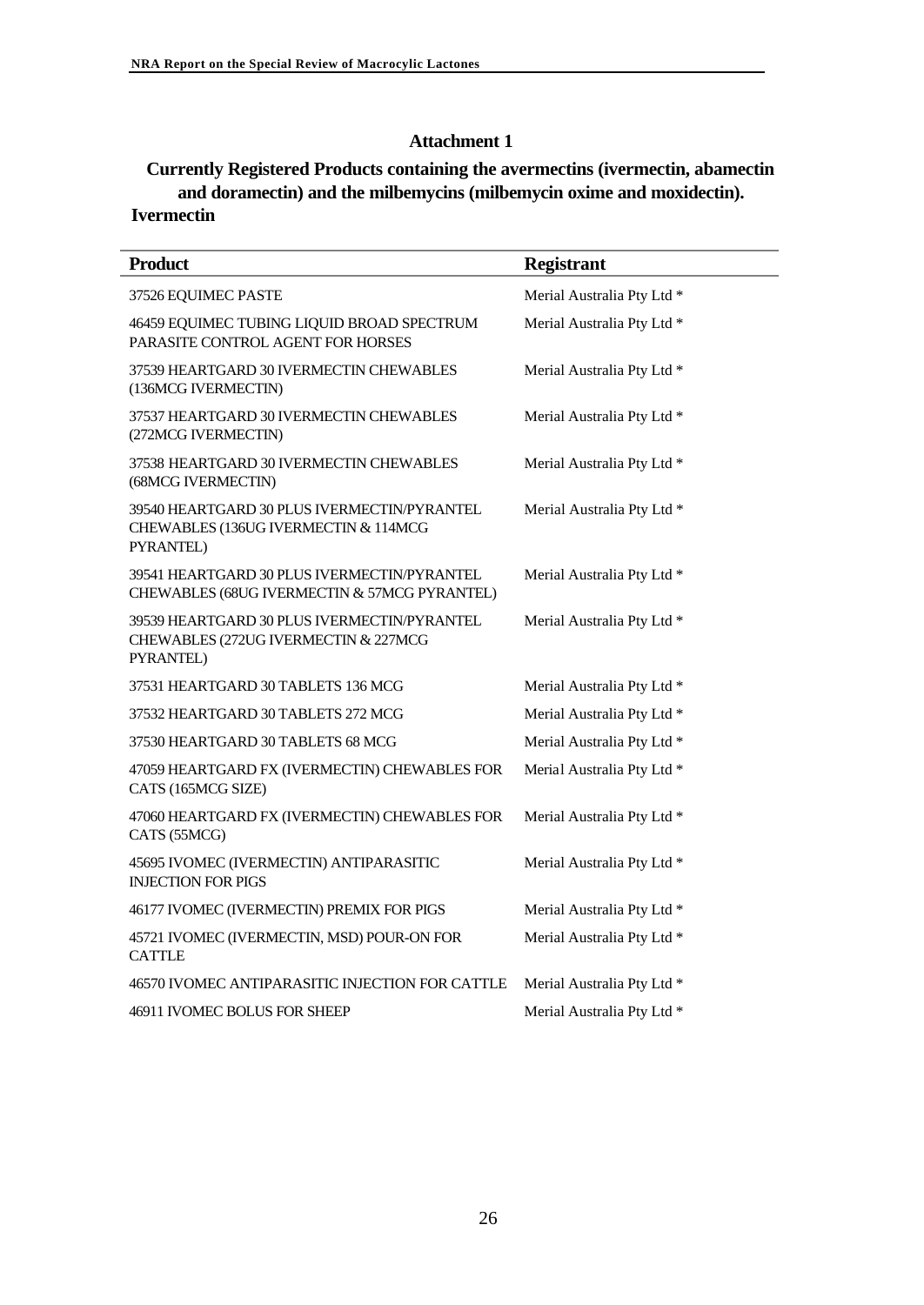# **Ivermectin (cont).**

| <b>Product</b>                                                                                               | <b>Registrant</b>          |
|--------------------------------------------------------------------------------------------------------------|----------------------------|
| 48688 IVOMEC MAXIMIZER CONTROLLED RELEASE<br>CAPSULES FOR ADULT SHEEP 40 to 80 KG                            | Merial Australia Pty Ltd * |
| 48689 IVOMEC MAXIMIZER CONTROLLED RELEASE<br>CAPSULE FOR WEAKER SHEEP 20 to 40 KG                            | Merial Australia Pty Ltd * |
| 37512 IVOMEC LIQUID FOR SHEEP BROAD SPECTRUM<br>ORAL ANTIPARASITIC SOLUTION                                  | Merial Australia Pty Ltd * |
| 45359 IVOMEC PLUS (IVERMECTIN PLUS CLORSULON)<br>BROAD SPECTRUM ANTIPARASITIC INJECTION FOR<br><b>CATTLE</b> | Merial Australia Pty Ltd * |
| 40510 IVOMEC RV REDUCED VOLUME DRENCH FOR<br><b>SHEEP</b>                                                    | Merial Australia Pty Ltd * |
| 45623 JETAMEC JETTING FLUID CONCENTRATE                                                                      | Merial Australia Pty Ltd * |
| 46445 NUFARM ANIMAL HEALTH ORAMEC LIQUID<br><b>FOR SHEEP</b>                                                 | Merial Australia Pty Ltd * |
| 48813 ORAMEC BOLUS FOR SHEEP                                                                                 | Merial Australia Pty Ltd * |

#### **Abamectin**

| <b>Product</b>                                            | <b>Registrant</b>          |
|-----------------------------------------------------------|----------------------------|
| 46234 DUOTIN ANTIPARASITIC INJECTION FOR<br><b>CATTLE</b> | Merial Australia Pty Ltd * |
| 47652 VIRBAMEC ANTIPARASITIC INJECTION FOR<br>CATTI E     | Virbac (Australia) Ltd     |

## **Doramectin**

| <b>Product</b>                        | <b>Registrant</b> |
|---------------------------------------|-------------------|
| 46128 DECTOMAX INJECTABLE ENDECTOCIDE | Pfizer            |

# **Moxidectin**

| <b>Product</b>                                          | <b>Registrant</b>              |
|---------------------------------------------------------|--------------------------------|
| 45925 PROHART TABLETS FOR LARGE DOGS                    | Fort Dodge Australia Pty Ltd # |
| 45663 CYDECTIN INJECTION FOR CATTLE                     | Fort Dodge Australia Pty Ltd # |
| 46517 CYDECTIN LV LOW VOLUME DRENCH FOR<br><b>SHEEP</b> | Fort Dodge Australia Pty Ltd # |
| 45738 CYDECTIN ORAL DRENCH FOR SHEEP                    | Fort Dodge Australia Pty Ltd # |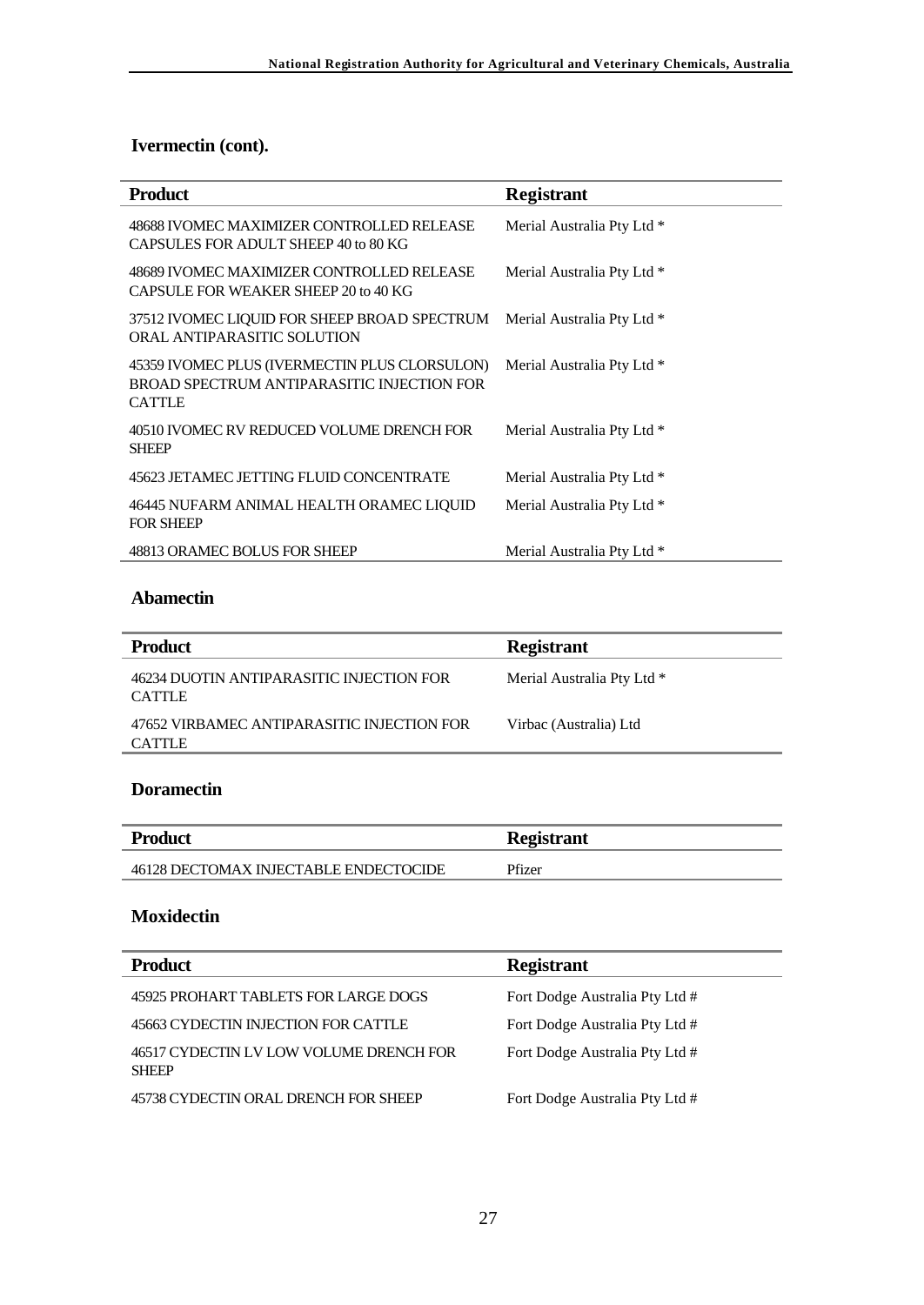# **Moxidectin (cont.)**

| <b>Product</b>                                           | <b>Registrant</b>              |
|----------------------------------------------------------|--------------------------------|
| 45925 PROHART TABLETS FOR LARGE DOGS                     | Fort Dodge Australia Pty Ltd # |
| 45970 CYDECTIN POUR-ON FOR CATTLE AND RED<br><b>DEER</b> | Fort Dodge Australia Pty Ltd # |
| 47339 PROHART TABLETS FOR MEDIUM DOGS                    | Fort Dodge Australia Pty Ltd # |
| 47340 PROHART TABLETS FOR SMALL DOGS                     | Fort Dodge Australia Pty Ltd # |

#### **Milbemycin Oxime**

| <b>Product</b>                                                   | <b>Registrant</b>                      |
|------------------------------------------------------------------|----------------------------------------|
| 40109 ENDOVET ANTHELMINTIC TABLETS FOR<br><b>LARGE DOGS</b>      | Novartis Animal Health Australasia Ltd |
| 40110 ENDOVET ANTHELMINTIC TABLETS FOR<br><b>MEDIUM DOGS</b>     | Novartis Animal Health Australasia Ltd |
| 40112 ENDOVET ANTHELMINTIC TABLETS FOR VERY<br><b>SMALL DOGS</b> | Novartis Animal Health Australasia Ltd |
| 40111 ENDOVET ANTHELMINTIC TABLETS FOR<br>SMALL DOGS             | Novartis Animal Health Australasia Ltd |
| 47457 ENDOVET FLAVOUR TABS FOR LARGE DOGS                        | Novartis Animal Health Australasia Ltd |
| 47456 ENDOVET FLAVOUR TABS FOR MEDIUM DOGS                       | Novartis Animal Health Australasia Ltd |
| 47455 ENDOVET FLAVOUR TABS FOR SMALL DOGS                        | Novartis Animal Health Australasia Ltd |
| 47454 ENDOVET FLAVOUR TABS FOR VERY SMALL<br><b>DOGS</b>         | Novartis Animal Health Australasia Ltd |
| 49474 INTERCEPTOR FLAVOUR TABS FOR VERY<br><b>SMALL DOGS</b>     | Novartis Animal Health Australasia Ltd |
| 49475 INTERCEPTOR FLAVOUR TABS FOR SMALL<br><b>DOGS</b>          | Novartis Animal Health Australasia Ltd |
| 49476 INTERCEPTOR FLAVOUR TABS FOR MEDIUM<br><b>DOGS</b>         | Novartis Animal Health Australasia Ltd |
| 49477 INTERCEPTOR FLAVOUR TABS FOR LARGE<br><b>DOGS</b>          | Novartis Animal Health Australasia Ltd |
| 48851 SENTINEL TABLETS FOR VERY SMALL DOGS                       | Novartis Animal Health Australasia Ltd |
| 48852 SENTINEL TABLETS FOR SMALL DOGS                            | Novartis Animal Health Australasia Ltd |
| 48853 SENTINEL TABLETS FOR MEDIUM DOGS                           | Novartis Animal Health Australasia Ltd |
| 48854 SENTINEL TABLETS FOR LARGE DOGS                            | Novartis Animal Health Australasia Ltd |

\* formerly Merck Sharp & Dohme (Australia) Pty Ltd

# formerly Cyanamid Webster Animal Health & Nutrition and Cyanamid Agriculture Pty Ltd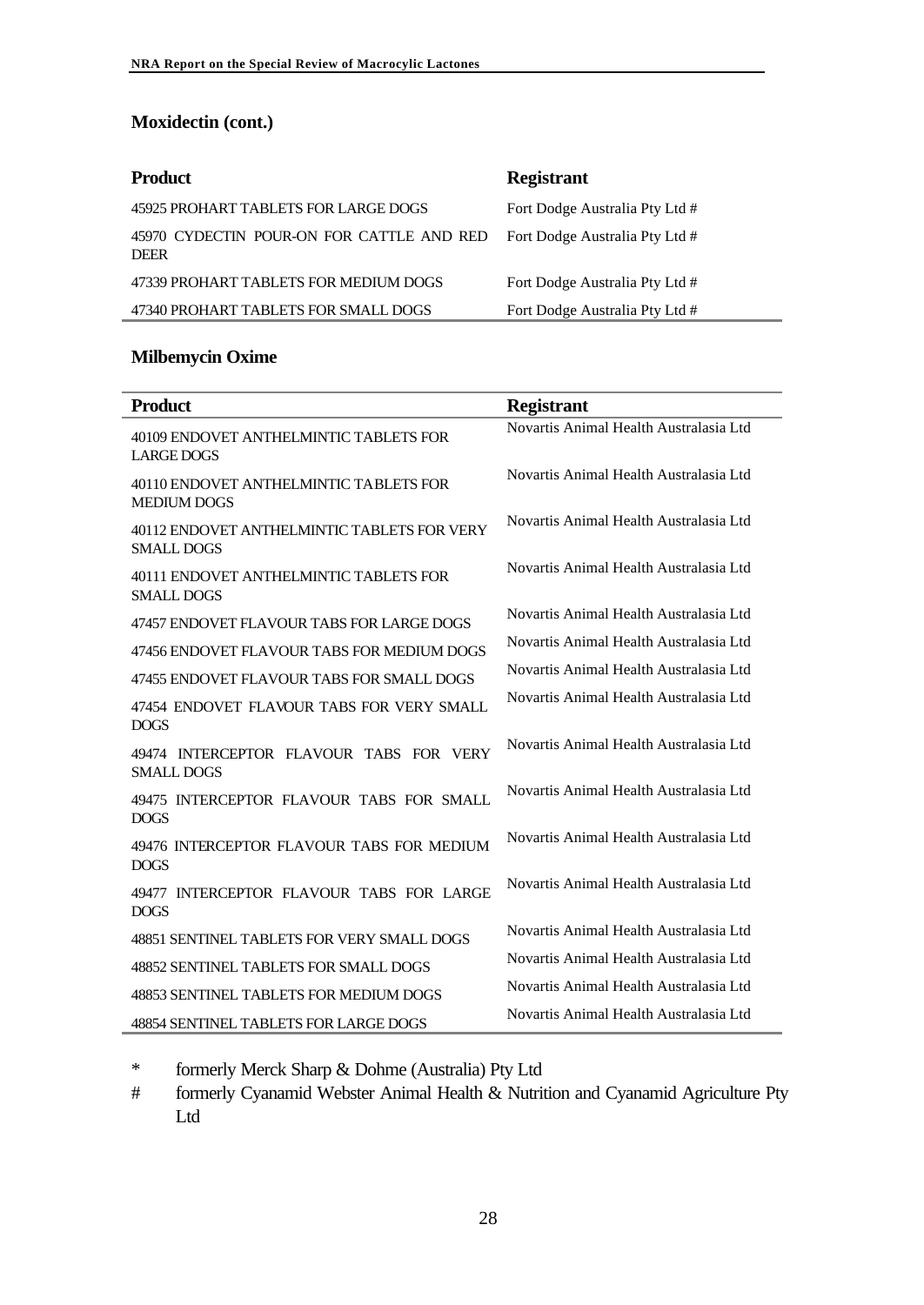# **2. DETAILED TECHNICAL REPORT**

# **Assessment of the Effects of the Macrocyclic Lactone Class of Chemicals on Dung Beetles and Dung Degradation in Australia**

**[Report by Dr John W Steele, CSIRO Division of Animal Production]**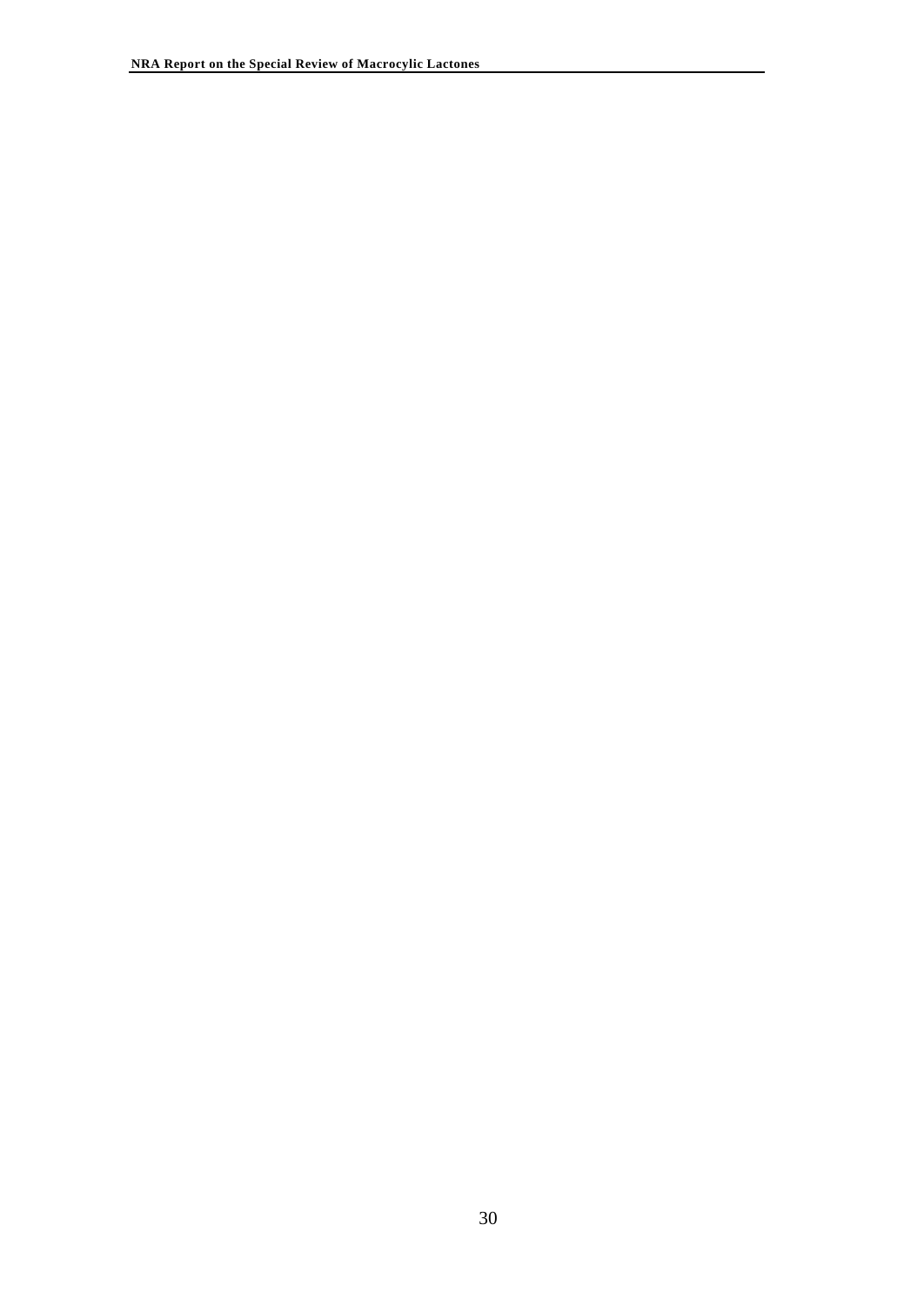# **Contents**

| 2 COLONISATION AND DECOMPOSITION OF HERBIVORE DUNG 34                          |     |
|--------------------------------------------------------------------------------|-----|
|                                                                                |     |
|                                                                                |     |
|                                                                                |     |
|                                                                                |     |
|                                                                                |     |
|                                                                                |     |
|                                                                                |     |
|                                                                                |     |
|                                                                                |     |
|                                                                                |     |
|                                                                                |     |
|                                                                                |     |
|                                                                                |     |
|                                                                                |     |
|                                                                                |     |
|                                                                                |     |
|                                                                                |     |
|                                                                                |     |
|                                                                                |     |
|                                                                                |     |
|                                                                                |     |
| 8. USE PATTERNS OF MACROCYCLIC LACTONES IN AUSTRALIA AND RISK EXPOSURE OF DUNG |     |
|                                                                                |     |
|                                                                                |     |
|                                                                                |     |
| 8.4 Dogs                                                                       | .79 |
|                                                                                |     |
| 9. INFLUENCE OF DIET AND MANAGEMENT PRACTICES ON MACROCYCLIC LACTONE           |     |
|                                                                                |     |
|                                                                                |     |
|                                                                                |     |
|                                                                                |     |
|                                                                                |     |
|                                                                                |     |
|                                                                                |     |
|                                                                                |     |
|                                                                                |     |
|                                                                                |     |
|                                                                                |     |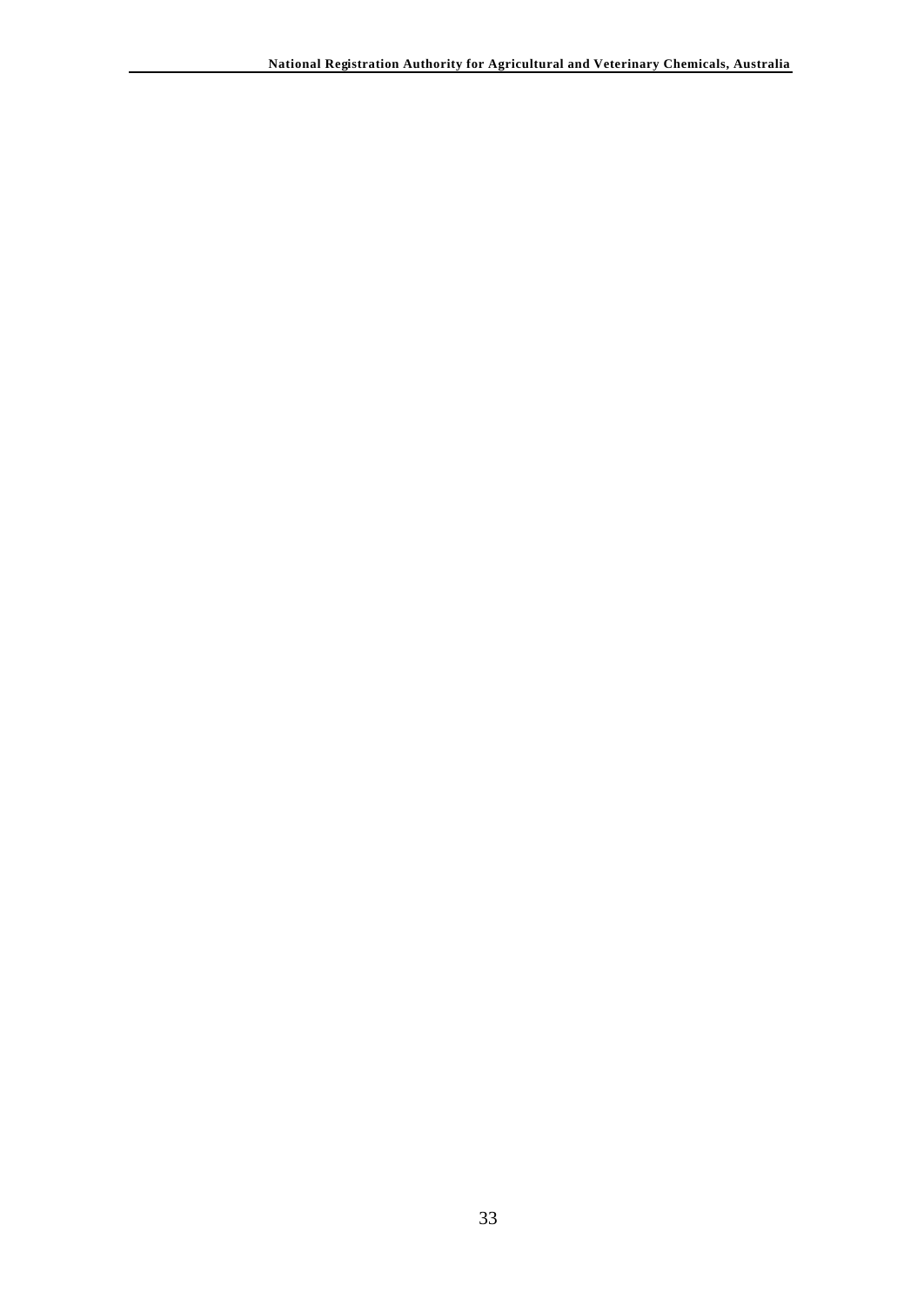#### **1. INTRODUCTION**

The overall purpose of this report is to consider all published scientific literature, agricultural and veterinary company "in-house" data and other scientific literature that has been subjected to peer review relating to the effects of macrocyclic lactones on dung beetles, associated fauna and dung degradation in Australia. The report aims to reach objective conclusions with regard to the terms of reference of the review of the macrocyclic lactones.

#### **2 COLONISATION AND DECOMPOSITION OF HERBIVORE DUNG**

Herbivore dung consists principally of water (65-90%), undigested and finely divided plant remains, secretory and excretory products from the gut, bacteria, yeasts, fungi and other micro-organisms and their metabolic products, together with cellular debris from the gut mucosa. Small changes in moisture content can have marked impact on the colonisation and utilisation of dung by insects (Barth, Karrer & Heinze-Mutt, 1995) and most insect feeding occurs in relatively fresh dung within a week or two after deposition, with most of the colonising activity occurring in the first 24 to 96 hours (MacQueen, 1975; Ridsdill-Smith, 1993). The size of a dung pat, or dropping, is correlated with its lifespan as a suitable microhabitat; small droppings dry out faster than large ones and quickly become unsuitable for dung-inhabiting insects (Hanski, 1991). Large herbivore droppings, such as cattle dung, are colonised by a succession of biotic components comprising a large number of organisms such as fungi, bacteria, nematodes and earthworms, in addition to a diverse, complex and interactive insect community. Under temperate European conditions the cattle dung habitat characteristically provides a complex food-web with competitive, interactive elements between the insect components depending on their position in the food chain (see Fig. 1). The taxonomic composition of beetles and flies feeding and breeding in this dung microhabitat can be categorised according to their food-web position as coprophages, mycophages, saprophages, predators or parasitoids (Table 2.1).

The principal focus of this review is the coprophagous insect fauna of cattle dung in Australia which by comparison with Europe contains an impoverished fauna and is used primarily by several species of abundant flies and 20 or so purposely introduced dung beetles together with a few native dung beetle species which have adapted successfully to utilising the dung of introduced livestock. Introduction of exotic species of dung beetles was undertaken by CSIRO initially to cope with the accumulation of cattle dung pats on pasture, particularly in northern Australia where pats could survive intact for a year or more (Ferrar, 1975), but also to control two pestiferous Diptera, the native bush fly *Musca vetustissima* and the introduced buffalo fly *Haematobia irritans exigua* (Waterhouse, 1974). In southern Australia, whilst indigenous dung beetles utilise and bury significant quantities of cattle dung (Hughes, 1975), exotic beetles were introduced to improve dung dispersal and effect better control of the bushfly in this region.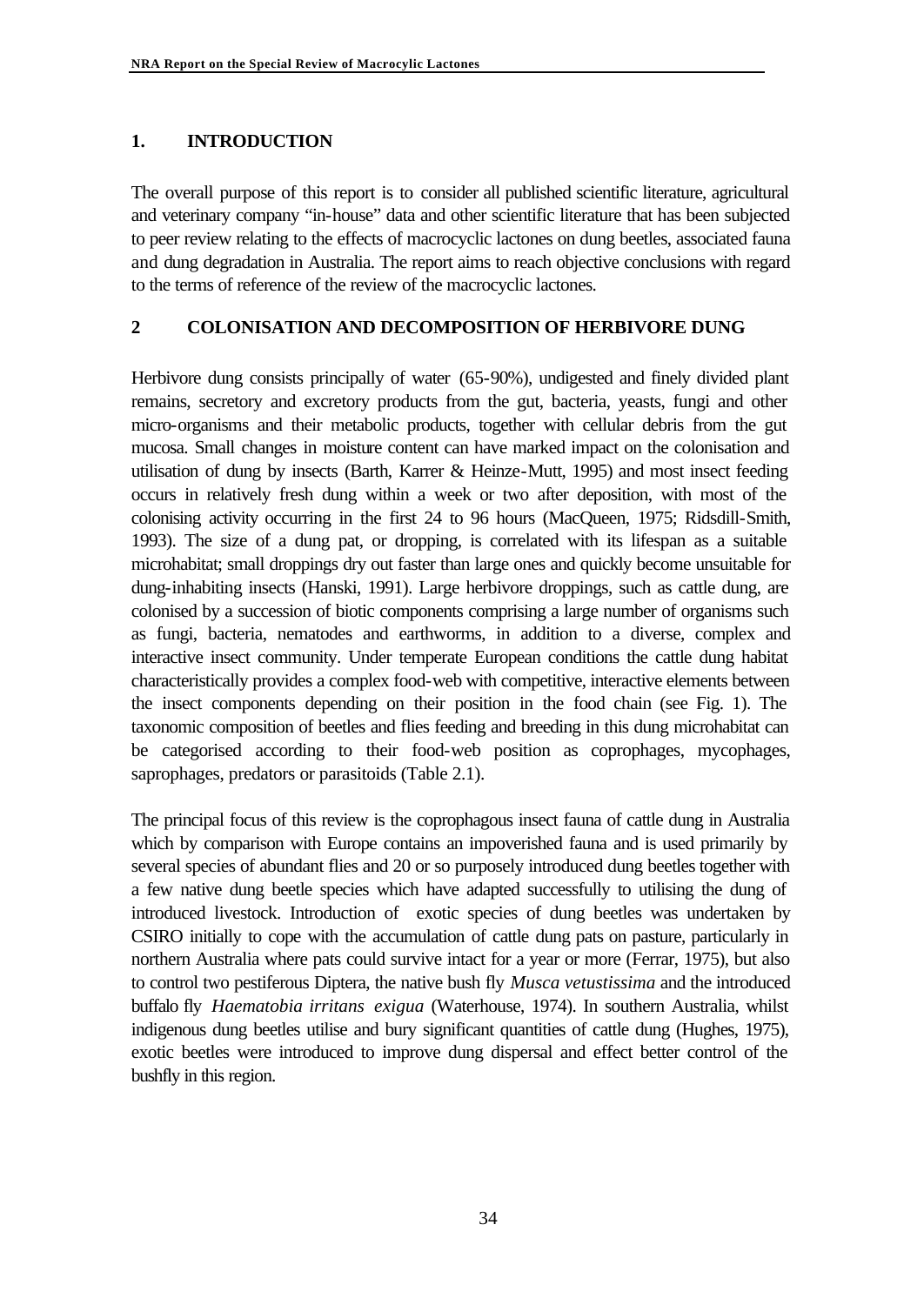# The Dung Insect Community



Fig. 1. A simplified food web of the insect community inhabiting cattle dung in Europe (from Hanski 1991).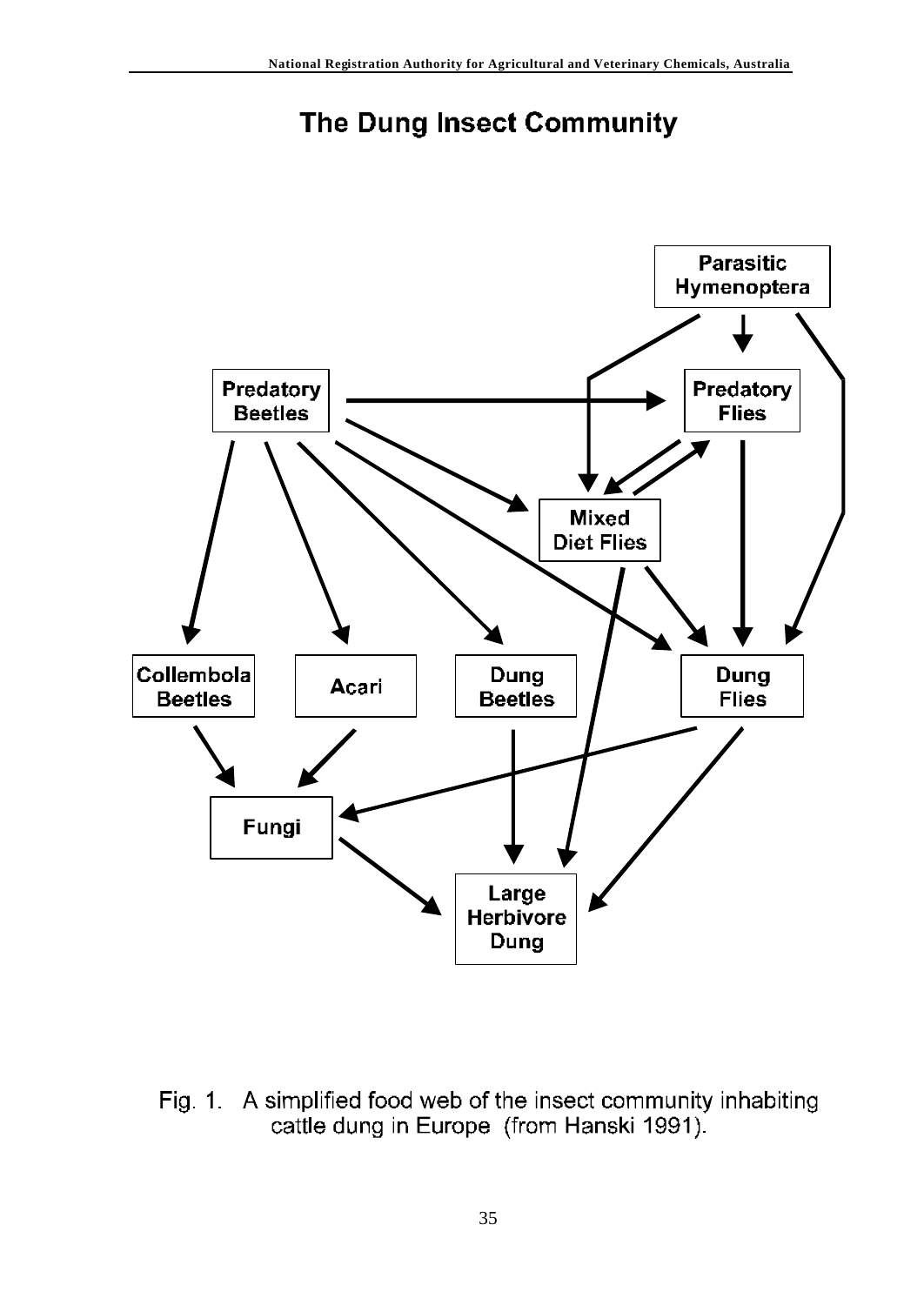| Food-Web    | Coleoptera          | <b>Diptera</b>  | <b>Hymenoptera</b> |
|-------------|---------------------|-----------------|--------------------|
| Position    |                     |                 |                    |
| Coprophages | <b>Aphodiidae</b>   | Anthomyiidae    |                    |
|             | Geotrupidae         | Ceratopogonidae |                    |
|             | Hydrophilidae       | Chironomidae    |                    |
|             | <b>Scarabaeidae</b> | <b>Muscidae</b> |                    |
|             | Staphylinidae       | Psychodidae     |                    |
|             |                     | Scatophagidae   |                    |
|             |                     | Scatopsidae     |                    |
|             |                     | Sciaridae       |                    |
|             |                     | Sepsidae        |                    |
|             |                     | Sphaeroceridae  |                    |
|             |                     | Stratiomyidae   |                    |
|             |                     |                 |                    |
| Mycophages  | Cryptophagidae      |                 |                    |
|             | Ptiliidae           |                 |                    |
| Saprophages | Staphylinidae       |                 |                    |
| Predators   | Carabidae           | Muscidae        |                    |
|             | <b>Histeridae</b>   |                 |                    |
|             | Hydrophilidae       |                 |                    |
|             | Staphylinidae       |                 |                    |
|             |                     |                 |                    |
| Parasitoids | Staphylinidae       | Bombyliidae     | <b>Braconidae</b>  |
|             |                     |                 | <b>Eucoilidae</b>  |
|             |                     |                 | Ichneumonidae      |
|             |                     |                 | Pteromalidae       |

Table 2.1 Insect families with taxa feeding and/or breeding in the dung microhabitat

Note: Taxa that are most often numerically or functionally dominant are in boldface. Source: Hanski, 1991.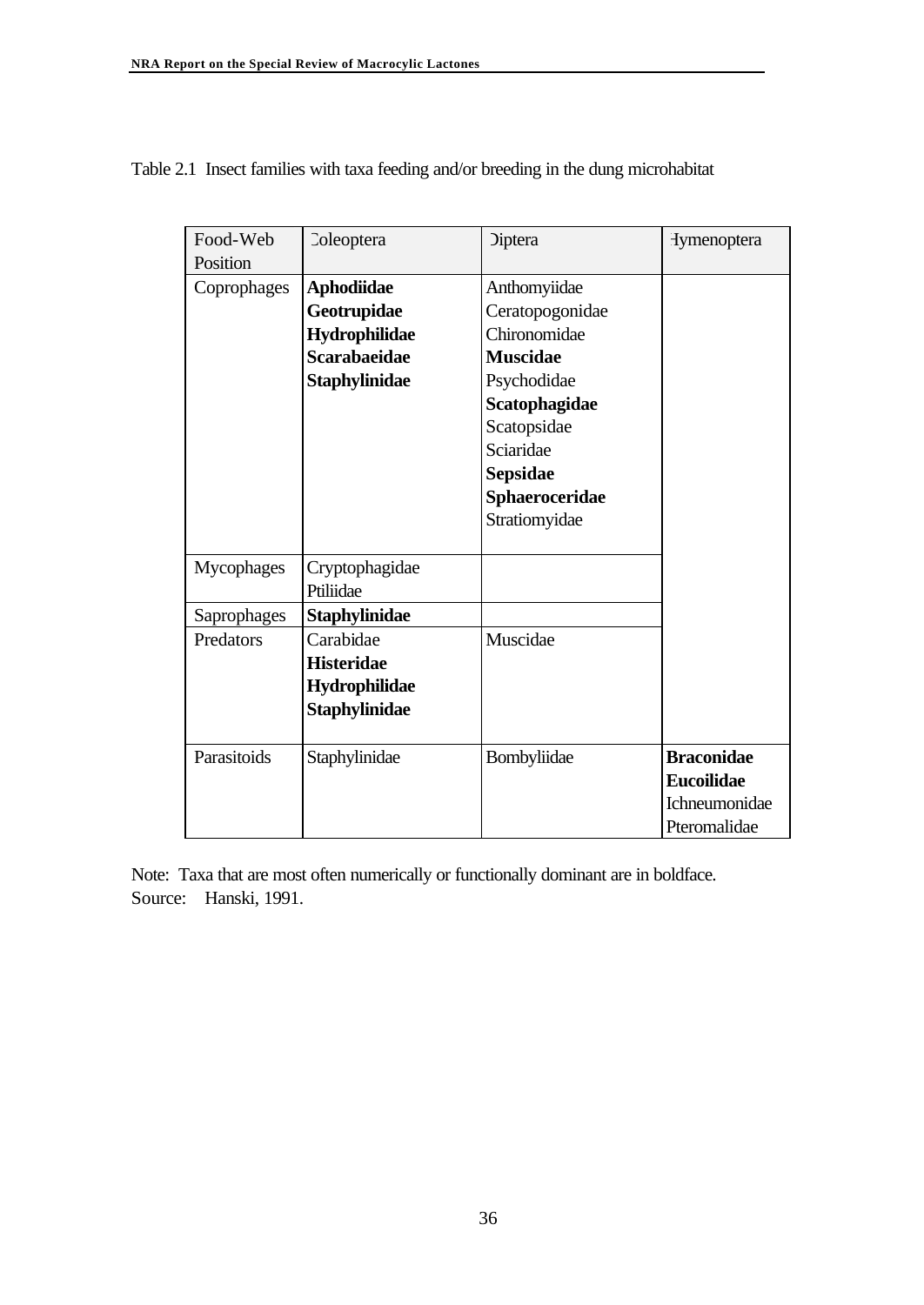Dispersal and degradation of cattle and other herbivore dung by coprophagous beetles is achieved by various mechanisms but there are essentially three behavioural or functional groups that can be discerned, namely, the dwellers, the tunnelers, and the rollers (see Cambefort & Hanski, 1991). The relatively small *Aphodiidae* comprise the bulk of dwellers that eat their way through the dung and deposit eggs without constructing a nest or chamber. *Geotrupidae* and many tribes of *Scarabaeidae* are tunnelers which dig below the dung pat and transport dung to the bottom of the burrow to be used for adult feeding or for breeding. The rollers, comprising many *Scarabaeidae*, construct a dung ball and roll it for a distance before burying it. Adult beetles also disrupt fresh dung through their feeding activities on the fluid constituents, obtained by grinding and pressing the fibrous constituents which are then rejected, leaving shredded dry flakes (Ridsdill-Smith, 1993). Newly hatched dung beetle larvae have well-developed chewing mouth parts and feed on the almost dry dung within the brood ball until emergence (MacQueen, 1975). On the other hand, coprophagous dipteran larvae have no mechanism for chewing and ingest fluids as they move through the dung physically disrupting the pat and assisting its desiccation.

Compared to cattle dung, sheep dung is apparently a less favourable habitat for invertebrates because of its smaller surface area in contact with the soil (King, 1993). By virtue of their structure and small volume, sheep dung pellets dry quickly and are unlikely to remain attractive to insects for more than a day, except perhaps in winter (Wardhaugh *et al*., 1993). Although dung beetles are generally considered to be a less important component of the biota responsible for decomposition of sheep dung, there are clear associations between the abundance of beetles and availability of droppings on sheep pastures (King, 1993; Doube & Wardhaugh, 1991).

Whilst recognising the substantial role of coprophagous beetles and flies in the initial degradation process, one should also note that there are many other biotic and abiotic facilitators and factors that participate in the ultimate dispersal of herbivore dung and its incorporation into the underlying soil. These have been summarised by Forbes (1996) as follows:

| Process              | Facilitators/Factors               |
|----------------------|------------------------------------|
| Dehydration          | Initial water content              |
|                      | Ambient temperature                |
|                      | Rainfall                           |
|                      | Surface area                       |
| Fragmentation<br>and | Adult dung beetles                 |
| transport            | Earthworms                         |
|                      | Endocoprid insect larvae           |
|                      | Insectivorous birds and mammals    |
|                      | Trampling by livestock             |
| Digestion<br>and     | Dung beetle larvae                 |
| decomposition        | Earthworms                         |
|                      | Other soil invertebrates           |
|                      | Soil associated fungi and bacteria |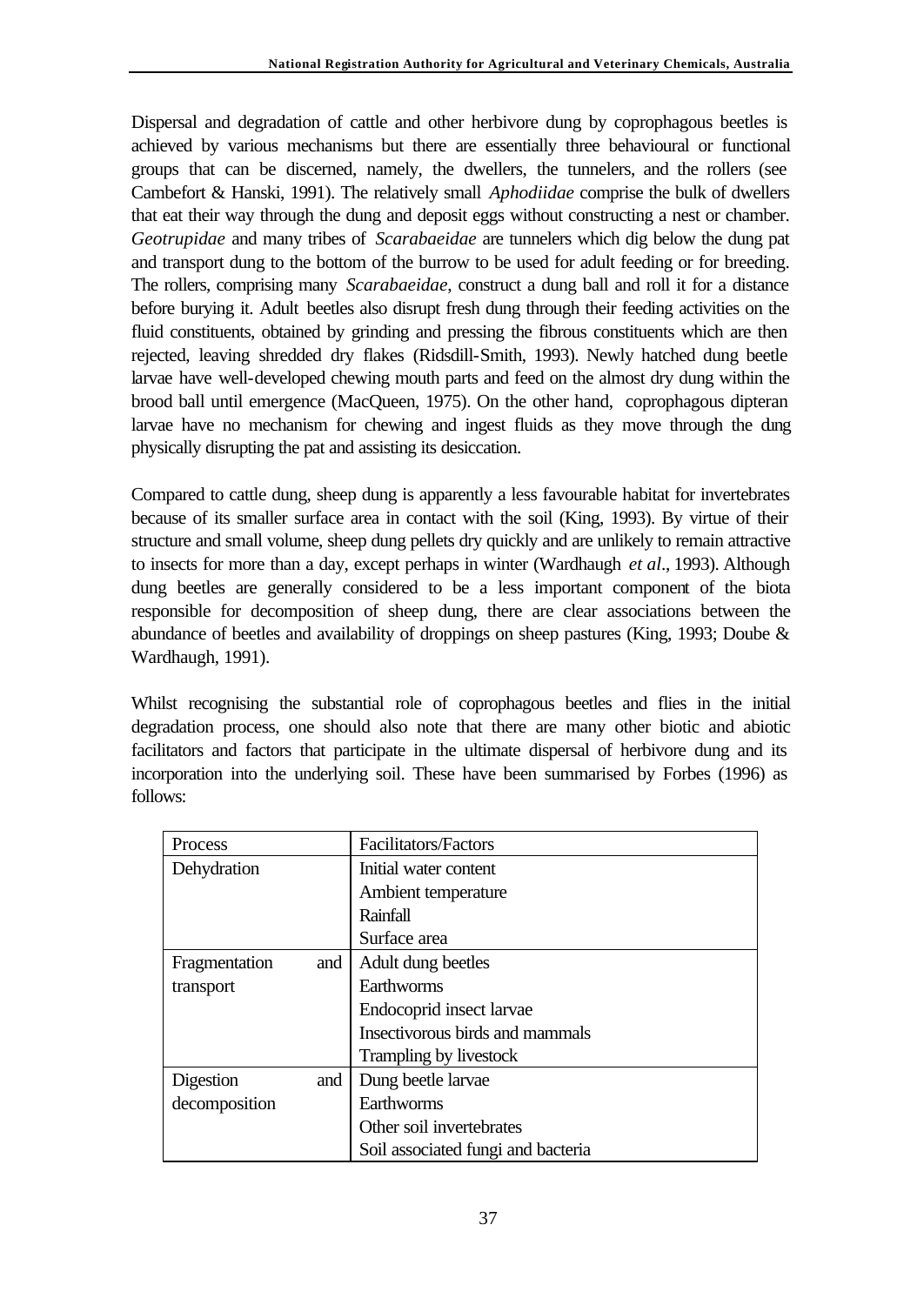## **3. INDIGENOUS AND INTRODUCED DUNG BEETLES IN AUSTRALIA**

The geographical distribution, habitat associations, seasonal activities and abundance of indigenous and exotic dung beetles in tropical, sub-tropical and temperate grasslands of Australia have been comprehensively reviewed by Doube, MacQueen, Ridsdill-Smith & Weir (1991). This report has been used as a principal source for a summary of factors considered relevant to understanding exposure risk and likely impacts on Australian dung beetle populations from the use of macrocyclic lactones on domestic livestock.

The indigenous species of dung beetles are well-adapted to using the comparatively dry fibrous faecal pellets of the native marsupials for food and nesting material, rather than the larger, moister dung pads of cattle. The biology and ecology of these species are not well understood although they are known to be restricted largely to forest and woodland habitats. However, some indigenous *Onthophagus* species are found in open grasslands of northern, central and southern Australia where they use dung of sheep, cattle and horses. The indigenous fauna includes 315 species belonging to 20 genera of the family *Scarabaeidae*, 127 species of *Aphodiidae*, 40 species of *Hybosoridae*, and 1 species of *Geotrupidae*. Most of these species are found in the higher rainfall zone, although a few occur in the dry interior also. The seasonal pattern of adult activity is generally restricted to the moist seasons with minimal activity during dry periods and there may be profound differences in abundance from year to year at the same site. These fluctuations can be explained by drought and associated changes in the nutritional quality of dung.

Commencing in 1968, the CSIRO Dung Beetle Program imported 52 species of dung beetles from southern Africa and Europe of which a total of 42 species was released and 22 of these had established breeding populations in the field by 1991 (Table 3.1). Some species now occur over much of the continent whereas others are restricted to either the northern (summer rainfall) or southern (winter rainfall) regions.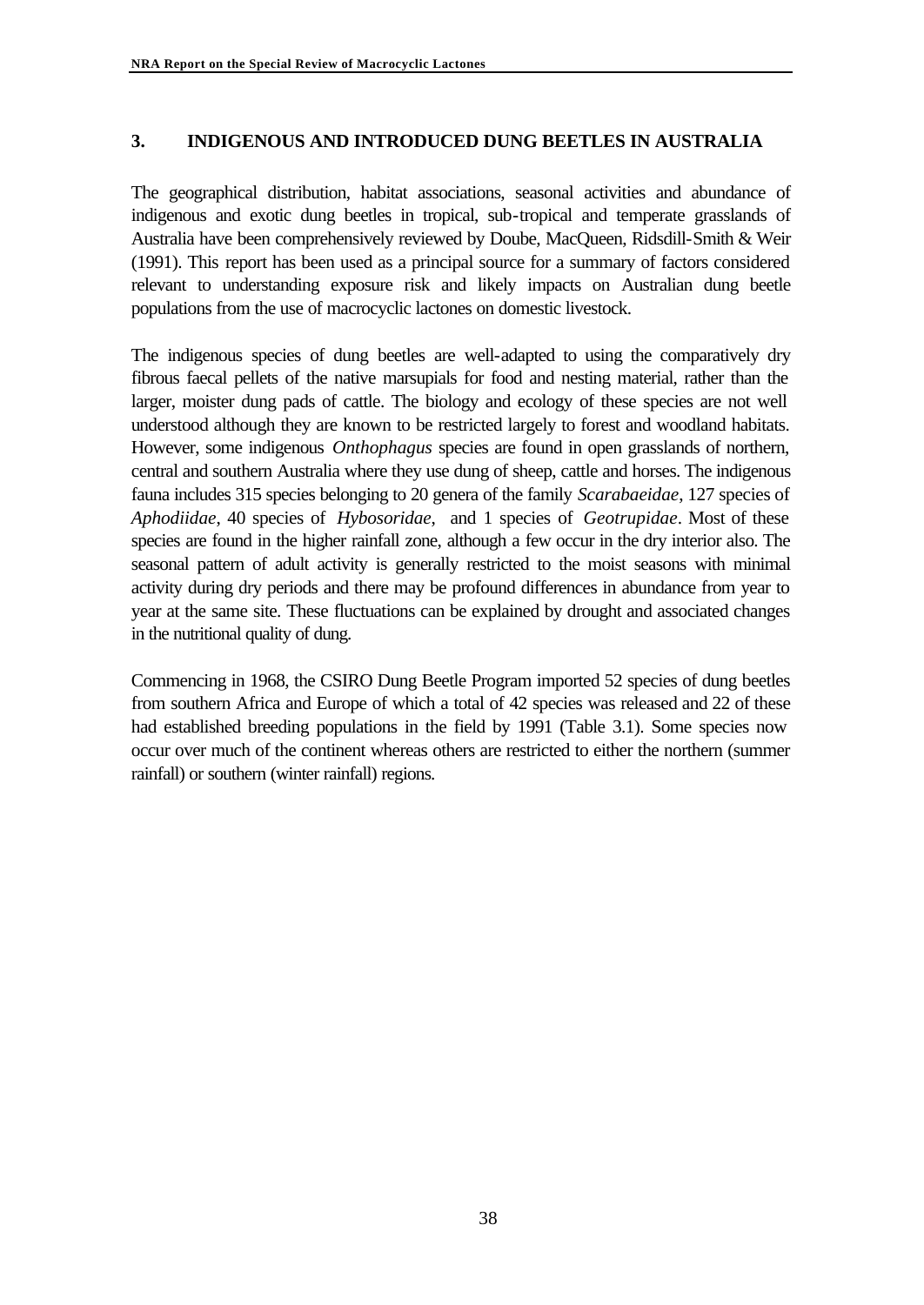| Family       | Genus            | Number of Species |             |  |
|--------------|------------------|-------------------|-------------|--|
|              |                  | Introduced        | Established |  |
| Geotrupidae  | Geotrupes        |                   |             |  |
| Scarabaeidae | Onthophagus      | 10                | 5           |  |
|              | Onitis           | 11                | 6           |  |
|              | Cheironitis      |                   |             |  |
|              | <b>Bubas</b>     |                   |             |  |
|              | Liatongus        |                   |             |  |
|              | Euoniticellus    | 4                 | 4           |  |
|              | Copris           | 6                 |             |  |
|              | Neosisyphus      | 5                 | 3           |  |
|              | Allogymnopleurus |                   |             |  |
|              | Canthon          |                   |             |  |

Table 3.1 Numbers of introduced and established dung beetle species in mainland Australia and Tasmania

Source: Doube *et al.*, 1991

Table 3.2 Species of introduced dung beetles established in the summer and winter rainfall zones of Australia

| <b>Rainfall Zone</b>       |                            |
|----------------------------|----------------------------|
| Summer                     | Winter                     |
| Onthophagus gazella*       | Onthophagus binodis*       |
| Onitis alexis <sup>*</sup> | Onthophagus taurus         |
| Onitis virudulus*          | Onitis alexis*             |
| Onitis pecuarius           | Onitis aygulus             |
| Euoniticellus intermedius* | Onitis caffer              |
| Liatongus militaris*       | Euoniticellus fulvus       |
| Neosisyphus spinipes*      | Euoniticellus pallipes     |
| Neosisyphus rubrus*        | Euoniticellus intermedius* |
| Neosisyphus infuscatus     | Bubas bison                |
| Copris elphenon            |                            |

\*Abundant in particular rainfall zone. Source: Doube *et al.*, 1991

Release of the first species took place in coastal Queensland near Townsville, Rockhampton and Brisbane where subsequent monitoring showed that 7 species have become abundant and widespread (Table 3.2). In this summer rainfall zone adults of all species are relatively common during the warmer months and scarce during the cool, dry winter period of July and August. Breeding by the tunnelers, *O. gazella* and *E. intermedius*, occurs primarily in spring, summer and early autumn. Larvae develop to third instars during the winter and early spring and pupation and adult emergence occurs in response to increasing spring temperatures, although adequate soil moisture is also a determinant of emergence. The level of dung dispersal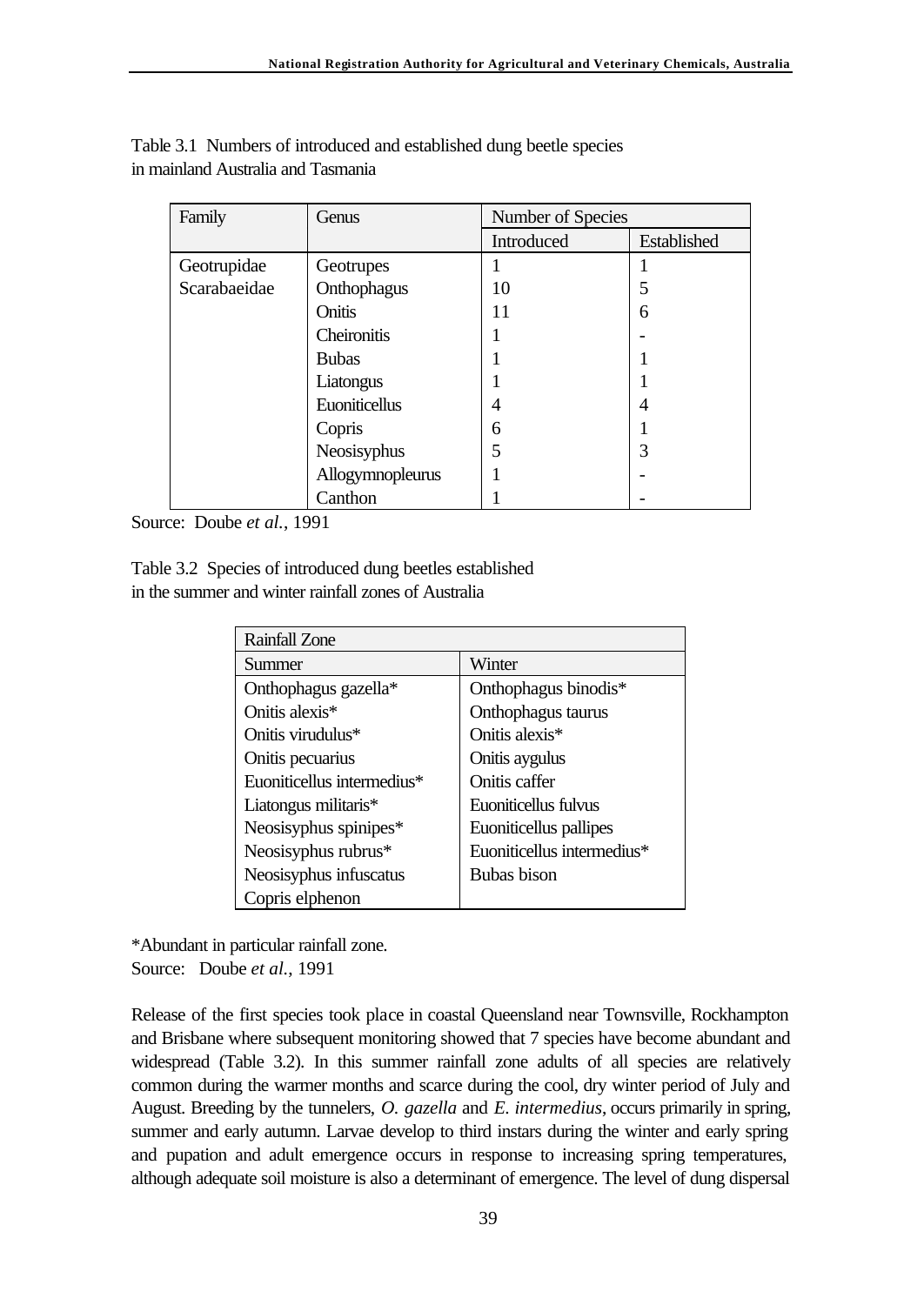corresponds with seasonal changes in beetle activity, and generally with the level of reproductive activity in terms of number of brood balls produced; dung pat shredding and burial are maximal from December to March.

Introduction of exotic dung beetles to the winter rainfall zone of south western Australia was particularly aimed at reducing the abundance of the bush fly, *M. vetustissima*. These introductions have increased both the level of dung dispersal and the period over which it occurs in summer and autumn, resulting in a shortening of the bush fly season (see Doube *et al*., 1991). Of the 14 species introduced, at least 9 have become established, with 3 generally being most abundant (Table 3.2). *O. binodis* and *E. pallipes* are active during the dry summer and autumn months and although soil moisture does not affect seasonal activity it is likely to affect their abundance. Ridsdill-Smith (1993) showed that in the winter rainfall region of Western Australia, feeding by newly emerged adult *O. binodis* resulted in shredding of cattle dung between December and May, whereas production of brood masses and eggs resulted in dung burial from September to November. Newly emerged adults of the native species, *O. ferox*, buried dung for feeding in May and June and for brood masses in which to lay eggs between September and November (Ridsdill-Smith, 1993).

Most of the introduced dung beetles in Australia are adapted to cattle dung and together with indigenous species are less abundant in sheep pastures, although some 22 species including 7 exotic *Scarabaeidae* have been associated with sheep faeces in surveys conducted in eastern Australia (Doube & Wardhaugh, 1991; Wardhaugh *et al*., 1993). Geographical distribution of a species is generally determined by climatic tolerances provided that suitable habitat and food resources are available. *O. taurus* and *O. binodis* are common in the south-eastern and south-western winter rainfall zone but are scarce in the warmer summer rainfall zone. By contrast, *E. intermedius* has broad climatic tolerance and has established over most of mainland Australia, whereas *O. gazella* and *S. spinipes* are restricted to summer rainfall regions.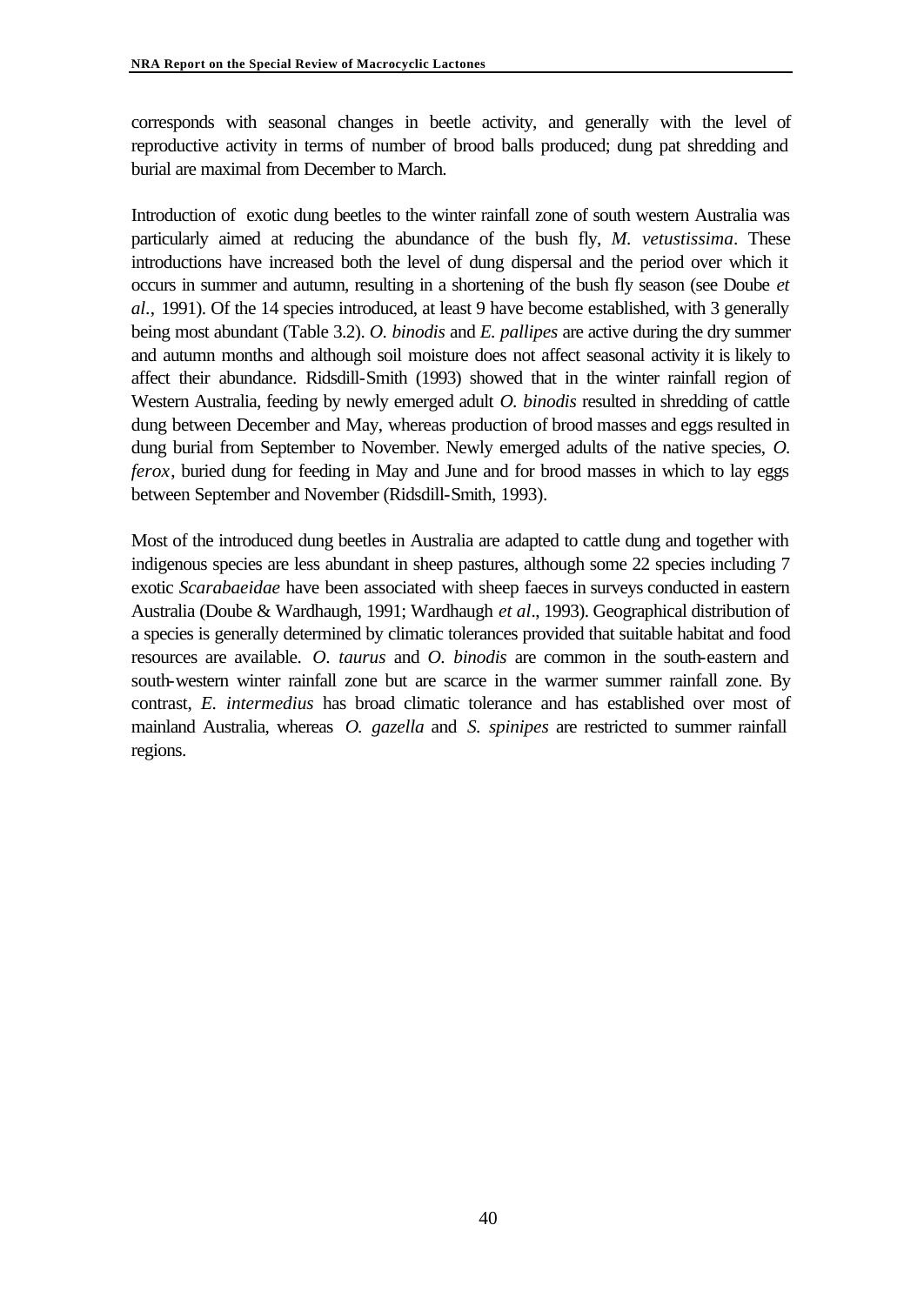Reproductive performance of many species of dung beetles has been found to vary with the seasonal changes in dung quality. In the summer rainfall zone near Rockhampton, Queensland, more broods were produced by *E. intermedius* feeding on dung voided by cattle grazing during the summer wet season than on the same pasture in the dry winter (MacQueen, Wallace & Doube, 1986). Similarly, in the winter rainfall zone of south-western Australia egg production by *O. binodis* and *O. alexis* was high on dung of cattle feeding on green annual and perennial pastures and low on dead annual pasture (Ridsdill-Smith, 1986). Population density above a critical threshold may also influence reproductive performance through a progressive reduction in dung burial and brood production by tunnelers such as *O. binodis* (Ridsdill-Smith, Hall & Craig, 1982).

Wherever the exotic species have become established in Australia there has been a significant increase in cattle dung dispersal through burial and shredding. Dung beetle activity reduces survival of dung-breeding flies and there is also evidence that, at times, intense beetle activity suppresses regional abundance of the bush fly, *M. vetustissima*, and the buffalo fly, *H. irritans exigua*. Dung burial by beetles has been shown to increase the growth of pasture grasses and it is believed there is some improvement in pasture productivity as a consequence (see Doube *et al*., 1991), although McKinney & Morley (1975) calculated that the additional responses attributable to introduced beetles averaged over the whole paddock were not likely to influence animal production since the area of dung burial constituted only a small proportion of the total.

# **4. PHARMACOKINETICS, TISSUE RESIDUES AND EXCRETION IN FAECES**

The macrocyclic lactones are lipophilic compounds of moderate molecular weight (<1000) which, following absorption into the bloodstream, are widely distributed throughout the various body tissues of animals treated orally, subcutaneously or topically. In general, following equilibration, fat is a major site of drug residues but substantial levels are found also in the liver where macrocyclic lactones are metabolised, conjugated and excreted in bile. Excretion in urine is low, generally less than 3% of the dose, with the remainder occurring in faeces. Differences in molecular structure and physico-chemical properties generate differing pharmacokinetic, tissue residue, metabolic and excretion profiles for ivermectin, moxidectin and doramectin which are relevant to their potential impact on dung fauna. The salient elements of *in vivo* behaviour of the three compounds are therefore summarised here for cattle, sheep and horse formulations.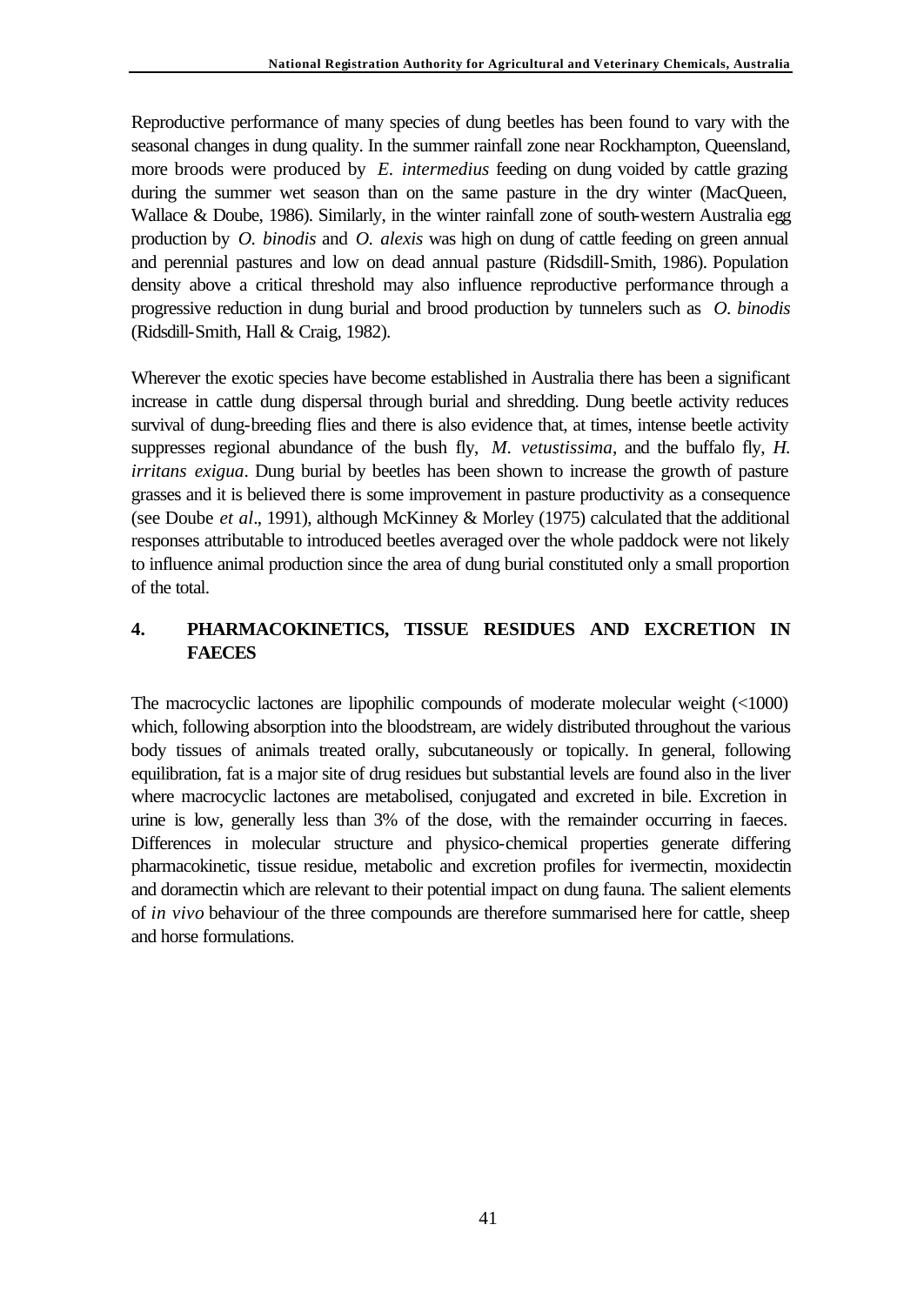### **4.1 Cattle and Sheep**

### **4.1.2 Plasma**

Table 4.1 summarises some relevant published data on the pharmacokinetics of ivermectin in plasma of cattle and sheep following administration of the respective commercial formulations. In cattle, peak concentrations are attained between 1 and 3 days of administration by the subcutaneous and topical routes, whereas in sheep a lower maxima is reached in less than 1 day. Biological half-life of elimination is less than 3 days for the oral formulation used for sheep, similar to the intrinsic half-life (2.7 days) of the active compound when administered intravenously, but formulation in organic solvents extends the half-life in cattle of ivermectin given subcutaneously (see Lo *et al.*, 1985) to 8.3 days.

**Table 4.1. Pharmacokinetics of ivermectin in plasma following administration of commercial formulations at 200 ug/kg subcutaneously (S/c) and topically to cattle and orally to sheep and horses**

| Parameter                      | Cattle           |         |                      | Sheep <sup>3</sup> | $H$ orses <sup>3</sup> |
|--------------------------------|------------------|---------|----------------------|--------------------|------------------------|
|                                | S/c <sup>1</sup> | $S/c^2$ | Topical <sup>2</sup> |                    |                        |
| Peak concentration             | 44               | 46      | 33                   | 22                 | 82                     |
| (ppb)                          |                  |         |                      |                    |                        |
| Peak time (h)                  | 24               | 72      | 48                   | 16.4               | 3.3                    |
| <b>Biological</b><br>half-life | 8.3              | n/a     | n/a                  | 2.5                | 2.8                    |
| $\left( d\right)$              |                  |         |                      |                    |                        |

Sources:  $\frac{1}{1}$ Fink & Porras, 1989;  $\frac{2}{1}$ Herd, Sams & Ashcroft, 1996; <sup>3</sup>Marriner, McKinnon & Bogan, 1987

Comparable summary data are given in Table 4.2 for the pharmacokinetics of total moxidectin residues in plasma of cattle and sheep following administration of the commercial formulations at 200 ug/kg. These data suggest that peak levels of moxidectin in cattle may be higher than those of ivermectin (cf Table 4.1) but other measurements of total residues following subcutaneous injection with 300 ug ivermectin/kg recorded peak concentration in plasma of 133 ppb (Chiu *et al.*, 1990) so that there is probably only a marginal difference in maximal levels of the two compounds. Following subcutaneous injection of moxidectin at 200 ug/kg, Miller, Oehler & Scholl (1994) recorded a peak moxidectin concentration of 75 ppb at 4-6 hours and a biological half-life of approximately 1 day whereas Alvinerie *et al.* (1995) reported a peak concentration of approximately 20 ppb moxidectin at 36 hours and a much longer biological half-life of 25.4 days. In the latter study analytical techniques had a detection limit of 0.1 ppb compared to 5 ppb obtainable by Miller *et al.* (1994) and Cyanamid Websters (1996a).

**Table 4.2. Pharmacokinetics of total moxidectin residues in plasma following administration at 200 ug/kg of commercial formulations subcutaneously (S/c) and orally to cattle and sheep**

| Parameter | $\overline{\phantom{0}}$<br>`attle | $\sim$<br>Sheep |
|-----------|------------------------------------|-----------------|
|           |                                    |                 |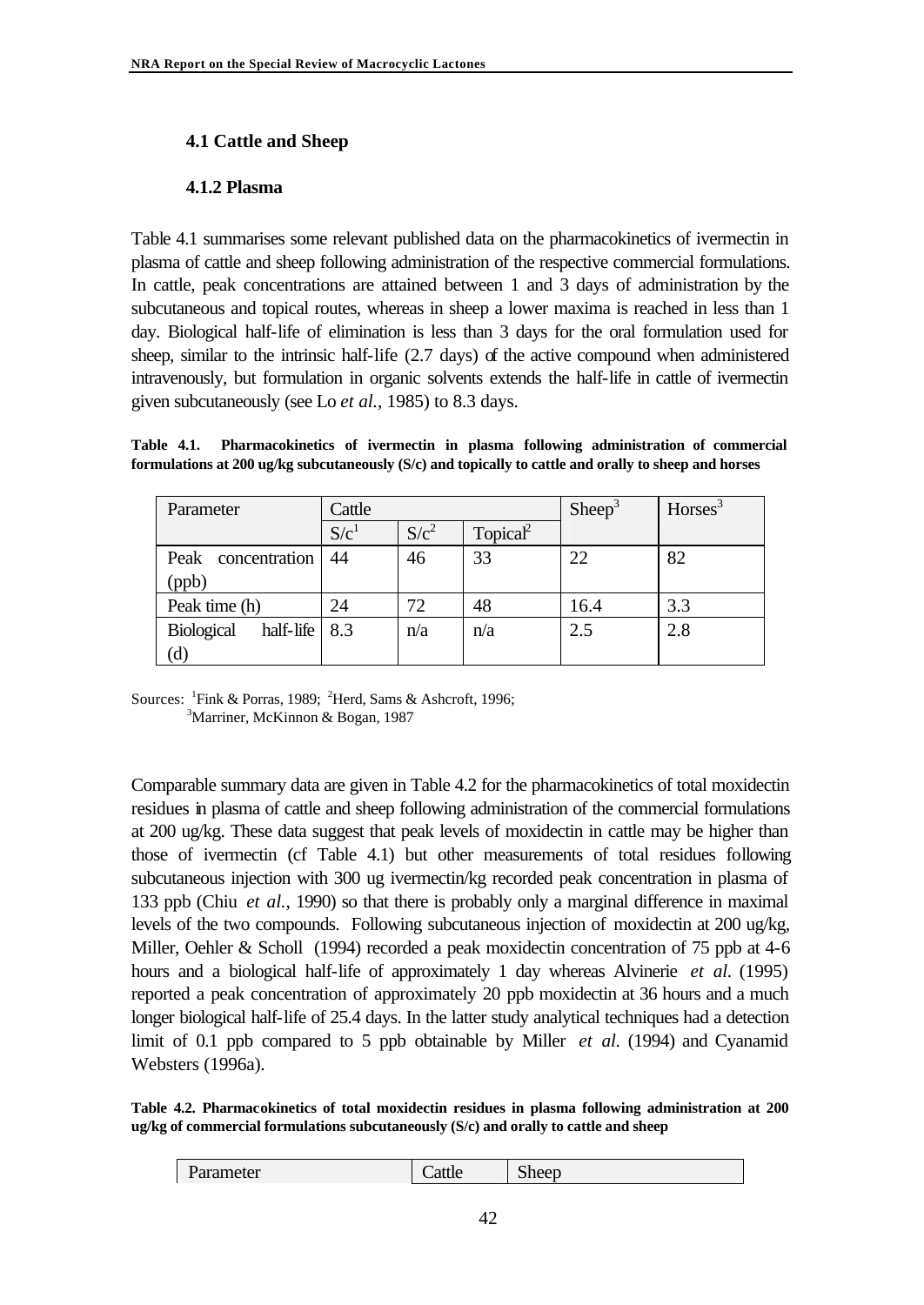|                          | S/c | S/c    | Oral |
|--------------------------|-----|--------|------|
| Peak concentration (ppb) |     | $15*)$ | つ*   |
| Peak time (h)            |     |        |      |
| Biological half-life (d) |     |        |      |

(\*) Moxidectin level

Sources: Cyanamid-Websters, 1996a,b.

Peak concentrations of moxidectin in plasma of sheep are substantially lower than in cattle, when given either as the subcutaneous or the oral formulation, but occur at a similar time after administration (Table 4.2). Biological half-life of moxidectin is similar in plasma of sheep and cattle following subcutaneous injection, but is substantially shortened when given by oral drench. Because of its highly lipophilic properties moxidectin is rapidly removed from the blood stream into fat depots and this very short plasma half-life may reflect this process rather than the longer term clearance of moxidectin associated with excretion once equilibration throughout the tissue pools has been established.

The intrinsic half-life in plasma of doramectin following intravenous administration to cattle is 3.7 days compared to 2 days for dihydroavermectin  $B<sub>1a</sub>$  the major constituent of ivermectin (Goudie *et al*., 1993). Similarly to ivermectin, the pharmacokinetic behaviour of doramectin in plasma of cattle following subcutaneous injection can be substantially altered through formulation. Wicks *et al.* (1993) showed that formulations based on sesame oil/ethyl oleate mixtures lowered the peak concentration and extended the residence time of doramectin in plasma compared to an aqueous micelle formulation. Table 4.3 summarises the pharmacokinetics of doramectin given to cattle by subcutaneous injection of the commercial oil-based formulation. As might be anticipated from the resemblance in structure and formulation, doramectin behaves similarly to ivermectin with comparable l values for the peak concentration and its timing, although the data indicate a broader based peak for doramectin and ashorter biological half-life than for ivermectin. However, recent comparisons in calves of injectable formulations of the two compounds under the same conditions have shown that elimination rate is slower and mean residence time in plasma is longer for doramectin than ivermectin (Lanusse *et al*., 1996; Toutain, Terhune & Upson, 1996).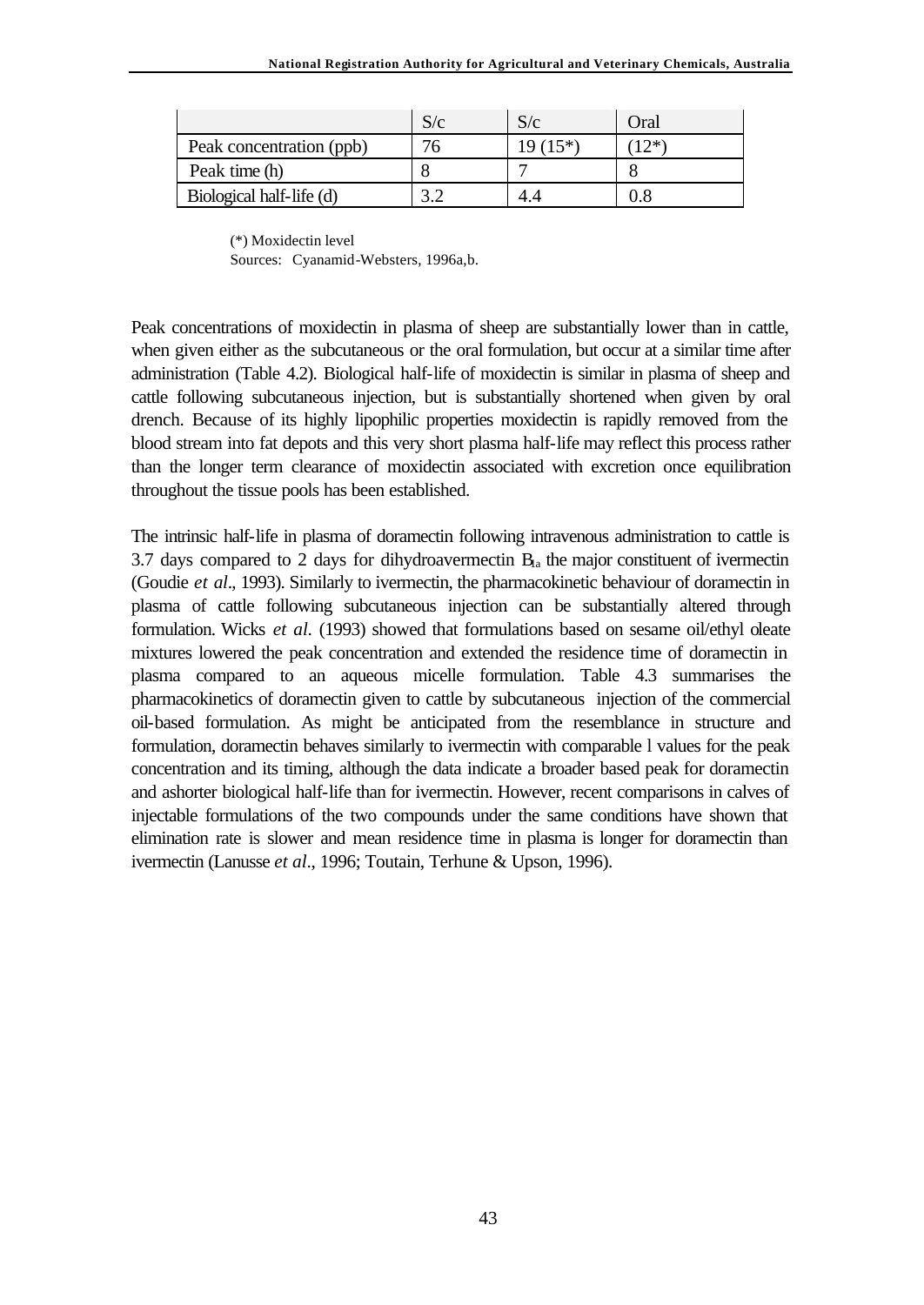| Parameter                | Total                 | Doramectin $1$ | Doramectin <sup>2</sup> |
|--------------------------|-----------------------|----------------|-------------------------|
|                          | residues <sup>1</sup> |                |                         |
| Peak concentration (ppb) | 62                    | 43             |                         |
| Peak time (h)            | $24 - 72$             | 24 - 72        | 72-144                  |
| Biological half-life (d) | 5.9                   |                | 6r                      |

**Table 4.3. Pharmacokinetics of total doramectin residues and parent drug in plasma of cattle following subcutaneous injection in commercial formulation at 200 ug/kg**

Sources: <sup>1</sup> Magonigle & Lynch, 1992; <sup>2</sup> Nowakowski *et al.*, 1995.

#### **4.1.2 Tissues**

Total residue levels in liver, bile and fat of cattle determined up to 28 days after subcutaneous injection of ivermectin and moxidectin are presented in Table 4.4. Although initial (7 days) residues of ivermectin are higher in liver because of the higher dosage (300 ug/kg) used in these studies, they also reflect the more rapid hepatic uptake and metabolism of ivermectin than of moxidectin. Similarly, the respective half-lives show that ivermectin and its metabolites are more rapidly depleted from liver than moxidectin residues. By 28 days only trace amounts of ivermectin metabolites continue to be excreted in bile whereas 40 ppb of moxidectin residues are present at this time. Similarly, in fat tissue levels of moxidectin residues are substantially higher at 7 days than ivermectin residues, and a depletion rate that is almost half that of ivermectin maintains high levels of the moxidectin 28 days after dosing. Ivermectin is metabolised by fat tissue as well as by the liver (Chiu & Lu, 1989), whereas moxidectin apparently undergoes minimal biotransformation while stored in fat depots (Hayes, 1994; Zulalian *et al.*, 1994). Thus, 28 days after dosing only 19% of ivermectin residues in fat are present as parent drug whereas with moxidectin the parent compound accounts for up to 90% of total residues in fat at this time.

|               |            |       | Days after dosing |     |     |           |  |  |
|---------------|------------|-------|-------------------|-----|-----|-----------|--|--|
| <b>Tissue</b> | Drug       | 7     | 14                | 21  | 28  | half-life |  |  |
|               |            | (ppb) |                   |     |     | (d)       |  |  |
| Liver         | <b>IVM</b> | 782   | 55                | 68  | 11  | 4.8       |  |  |
|               | <b>MOX</b> | 109   | 77                | n/a | 31  | 11.4      |  |  |
| Bile          | <b>IVM</b> | 273   | 54                | 22  | 1   |           |  |  |
|               | <b>MOX</b> | 159   | 82                | n/a | 42  | 11.3      |  |  |
| Fat           | <b>IVM</b> | 270   | 83                | 69  | 29  | 7.6       |  |  |
|               | MOX-       | 898   | 636               | n/a | 275 | 12.2      |  |  |
|               | omental    |       |                   |     |     |           |  |  |
|               | MOX-       | 495   | 424               | n/a | 186 | 14.3      |  |  |
|               | back       |       |                   |     |     |           |  |  |

**Table 4.4. Total residue levels in liver, bile and fat of cattle dosed subcutaneously with ivermectin (300 ug/kg) or moxidectin (200 ug/kg)**

n/a: Not available

Sources: Chiu & Lu, 1989; Zulalian *et al.*, 1994.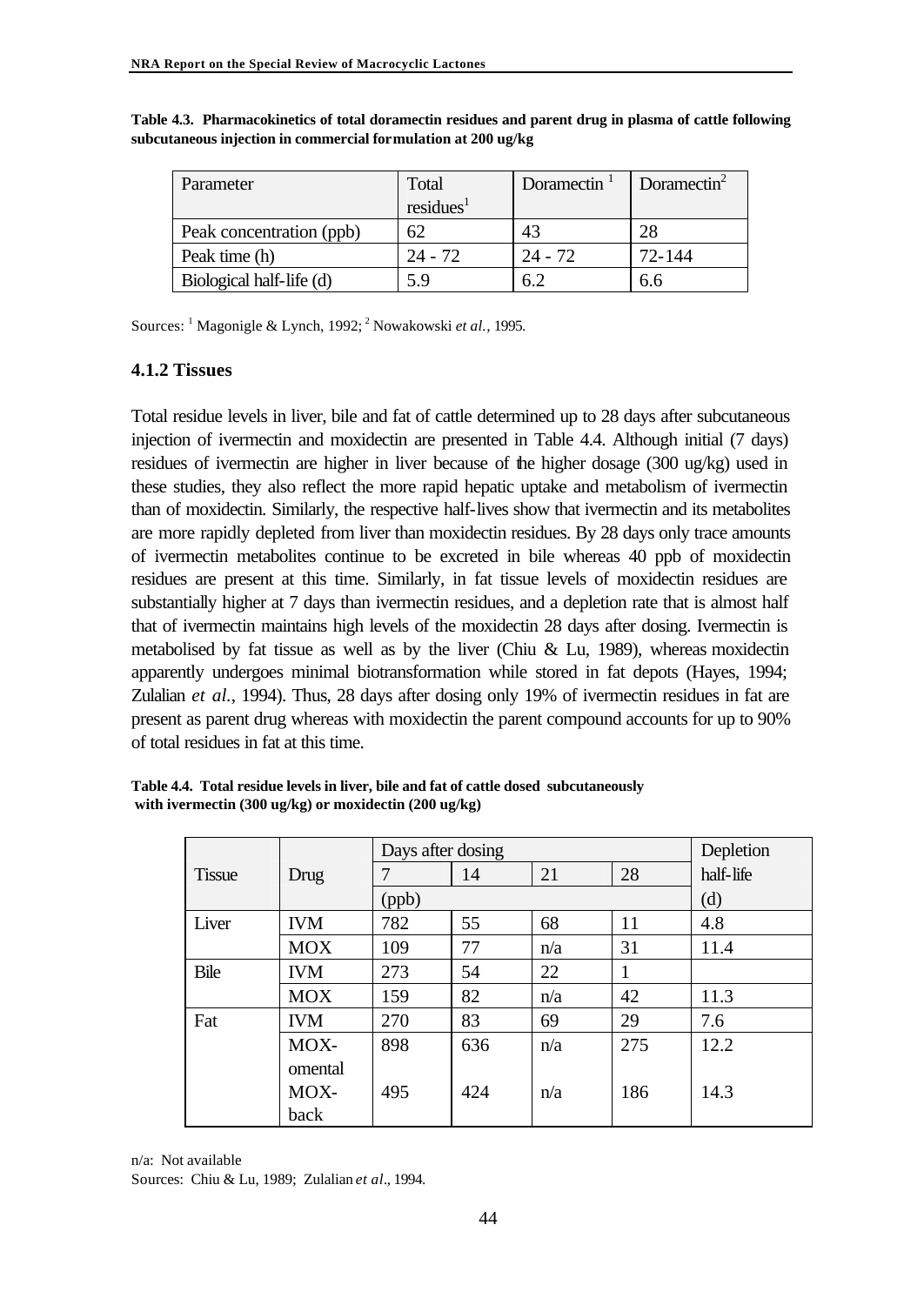Similar patterns are evident in sheep from a comparison of total residue levels in liver, bile and fat following an oral dose of ivermectin or moxidectin (see Table 4.5). Depletion half-life of residues of oral ivermectin in liver and fat of sheep are considerably shorter than for the subcutaneous formulation in cattle and, as in the latter, removal of ivermectin residues from sheep tissues is substantially faster than for moxidectin. Consequently, by 21 days only trace amounts of ivermectin residues are excreted in the bile of sheep whereas significant quantities of moxidectin are still present in bile at 28 days after dosing. Moxidectin is retained in sheep fat depots even longer than in cattle, with a half-life of up to 27 days (see Hayes, 1994) and at 28 days 92% of total residue in fat is present as parent moxidectin. By comparison, 7 days after oral administration of ivermectin to sheep only 22% of the total residues in fat is present as parent drug (Chiu & Lu, 1989).

**Table 4.5. Total residue levels in liver, bile and fat of sheep dosed orally with ivermectin (300 ug/kg) or moxidectin (200 ug/kg)**

| <b>Tissue</b> | Drug       |       | Days after dosing |     |     |     |     |                |           |
|---------------|------------|-------|-------------------|-----|-----|-----|-----|----------------|-----------|
|               |            |       | 3                 | 5   | 7   | 14  | 21  | 28             | half-life |
|               |            | (ppb) |                   |     |     |     |     |                | (d)       |
| Liver         | <b>IVM</b> | 212   | 105               | 23  | 11  | 5   | 0.7 | $\overline{2}$ | 1.2       |
|               | <b>MOX</b> | 135   | n/a               | n/a | 50  | n/a | n/a | 17             |           |
| Bile          | <b>IVM</b> |       |                   |     | 31  | 24  | 3   |                |           |
|               | <b>MOX</b> | 177   | n/a               | n/a | 47  | n/a | n/a | 16             |           |
| Fat           | <b>IVM</b> | 245   | 153               | 63  | 32  | 24  | 13  | 10             | 1.8       |
|               | <b>MOX</b> | 249   | n/a               | n/a | 305 | n/a | n/a | 118            | $14(27*)$ |

n/a: Not available

Sources: Chiu & Lu, 1989; Chiu *et al.*, 1990; Afzal *et al.*, 1994 \*Hayes, 1994.

Doramectin levels in liver, bile and fat of cattle determined up to 49 days after subcutaneous injection are given in Table 4.6. In cattle liver 14 days after treatment, doramectin levels are apparently higher than the total residue level for ivermectin or moxidectin (cf Table 4.4). The depletion half-life of doramectin in liver appears to be less than 7 days, somewhat longer than for total ivermectin and shorter than for total moxidectin residues; doramectin continues to be excreted in bile until at least 35 days after administration. Similarly to the other macrocyclic lactones, doramectin is lipophilic and residues in fat are detectable until 42 days after treatment in cattle; residue levels are higher than for ivermectin and lower than for moxidectin at the same time points. From the data in Table 4.6 depletion half-life of doramectin in fat is apparently around 7 days.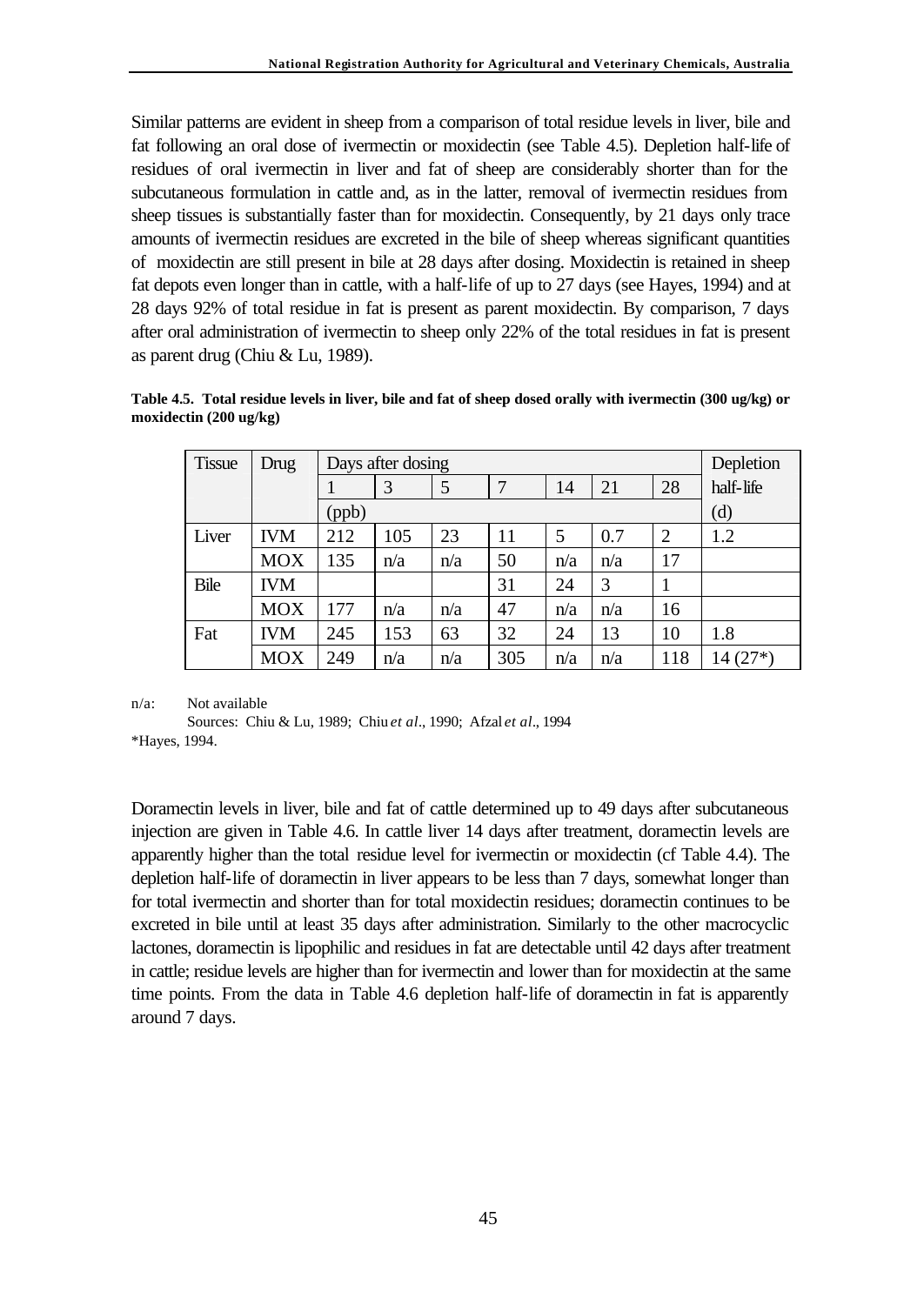|               | Days after dosing |     |    |         |        |         |  |  |  |
|---------------|-------------------|-----|----|---------|--------|---------|--|--|--|
| <b>Tissue</b> | 14                | 21  | 28 | 35      | 42     | 49      |  |  |  |
|               | (ppb)             |     |    |         |        |         |  |  |  |
| Liver         | 88                | 44  | 25 | 14 (16) | $<$ 10 | ${<}10$ |  |  |  |
| <b>Bile</b>   | n/a               | 17  | −  | っ       | n/a    | n/a     |  |  |  |
| Fat           | 288               | 182 | 94 |         | 10     | ΩU      |  |  |  |

**Table 4.6. Doramectin levels in liver, bile and fat of cattle dosed subcutaneously with the commercial formulation at 200 ug doramectin/kg**

Sources: Lynch & Logan, 1991; Magonigle & Lynch, 1992;

Figures in parenthesis at 35 and at 42 & 49 d: Hooke, Chick & Hennessy, 1993

#### **4.1.3 Faeces**

Differences in pharmacokinetic and metabolic behaviour are reflected in the differing faecal excretion profiles for ivermectin and moxidectin in cattle and sheep. The pattern of excretion in cattle faeces of total ivermectin residues following subcutaneous dosing indicates peak levels occur on day 2 (Table 4.7a). Maximum faecal levels of total moxidectin residues also occur during the second day after drug administration in cattle but at somewhat lower levels (Table 4.8) than for ivermectin. Excretion of moxidectin residues in faeces continues for more than 28 days at which time the cumulative excretion totals 58% of the dose, whereas cumulative excretion of ivermectin residues is 62% of the dose at 7 days. At the latter timepoint, 39-45% of ivermectin residues (Halley, Nessel & Lu, 1989) can be accounted for as parent drug compared with 22% of moxidectin residues at the same timepoint (Zulalian *et al.*, 1994). Other studies in cattle following subcutaneous dosing indicate that peak levels of ivermectin parent may occur at day 2 (Sommer & Steffanson, 1993), day 3 (Herd, Sams & Ashcroft, 1996), day 5 (Lumaret *et al.*, 1993), days 6 or 8 (Cook, Dadour & Ali, 1996) after treatment but ivermectin was generally not detectable in faeces after days 11-14, except by Herd *et al*. (1996) who recorded levels of 10 ppb after 28 days. These variations may be attributable to dietary differences between studies; Cook *et al.* (1996) showed that ivermectin concentrations in the faeces of pasture-fed cattle were lower throughout the 14 days postinjection period and peaked later than in grain-fed animals.

Percutaneous administration of ivermectin at 500 ug/kg resulted in higher initial concentrations in faeces (9 ppm dry matter) but by 5 days these were similar (2.8 ppm dry matter) to those following subcutaneous treatment (Sommer & Steffanson, 1993). Herd *et al*. (1996) observed peak ivermectin concentrations in faeces of 18.5 ppm dry matter 2 days after administering the pour-on formulation declining by 7 days to levels similar to those observed with the subcutaneous treatment. By contrast, topical treatment of cattle with moxidectin results in substantially lower faecal residue concentrations than after subcutaneous dosing and peak levels were not attained until 11 days (Table 4.8).

**Table 4.7a. Total residue levels in faeces of cattle following ivermectin treatment (300 ug/kg) by subcutaneous injection**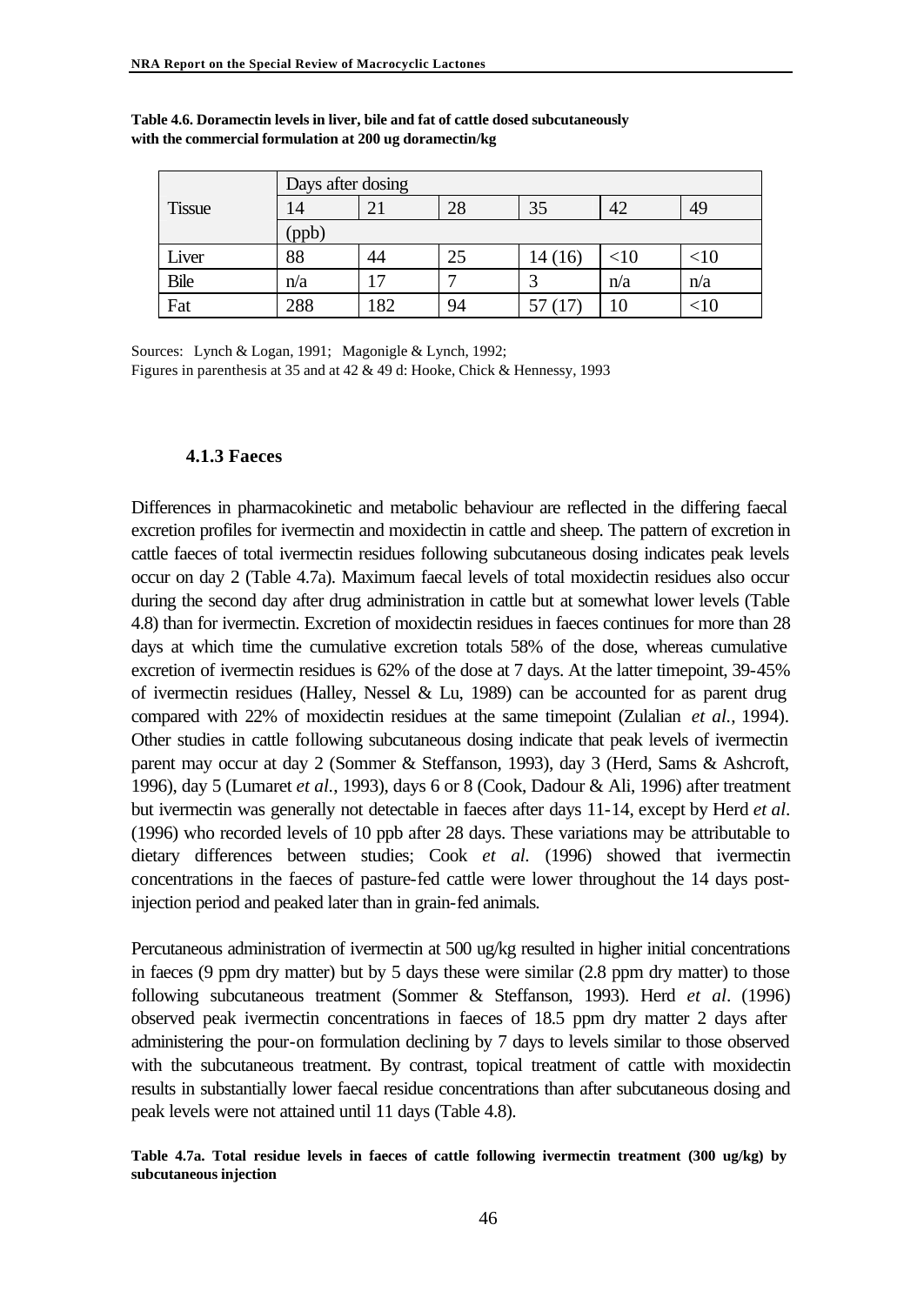| Days<br>post |     |     | ت   |     |     |     | $\mathbf{r}$ |
|--------------|-----|-----|-----|-----|-----|-----|--------------|
| treatment    |     |     |     |     |     |     |              |
| Level        | 292 | 806 | 597 | 513 | 301 | 333 | 273          |
| (ppb)        |     |     |     |     |     |     |              |

Source: Chiu *et al.*, 1990

**Table 4.7b. Cumulative faecal excretion of total ivermectin residues in sheep following intraruminal administration of 200 ug/kg ivermectin**

| post $\vert 0.5 \vert$<br>Days |    | 1.5 | ◠  | $\bigcap$ |    | ັ  |    |    |
|--------------------------------|----|-----|----|-----------|----|----|----|----|
| treatment                      |    |     |    |           |    |    |    |    |
| Cumulative                     | 13 | 39  | 60 | 80        | 90 | 92 | 95 | 96 |
| excretion (%                   |    |     |    |           |    |    |    |    |
| dose)                          |    |     |    |           |    |    |    |    |

Source: Ali, 1994

**Table 4.8. Total residue levels in faeces (ppb) following moxidectin treatment by subcutaneous (S/c) and pour-on (Top) application to cattle and by oral drench to sheep**

| Days           | Cattle            |                           | Sheep            |
|----------------|-------------------|---------------------------|------------------|
| post treatment | $S/c$ (200 ug/kg) | Top $(500 \text{ ug/kg})$ | Oral (200 ug/kg) |
| $\overline{0}$ | n/a               | $\leq$ 2                  | n/a              |
| $\mathbf{1}$   | n/a               | 6                         | 3390             |
| $\overline{2}$ | 349               | n/a                       | 3030             |
| 3              | 267               | 14                        | 1180             |
| $\overline{4}$ | 197               | n/a                       | 750              |
| 5              | 168               | 36                        | 440              |
| 6              | 149               | n/a                       | 370              |
| 7              | 133               | 52                        | 270              |
| 9              | 140               | 61                        |                  |
| 11             | 101               | 211                       |                  |
| 13             | 85                | 71                        |                  |
| 14             | n/a               |                           |                  |
| 21             | 30                |                           |                  |
| 28             | 40                |                           |                  |

n/a: Not available

Source: Cyanamid Websters, 1996b.

Faecal excretion of total residues and parent drug in cattle for 14 days following subcutaneous injection of doramectin is shown in Table 4.9. These data indicate a broad peak level of excretion of total residues extending over the first 7 days after treatment; similarly the profile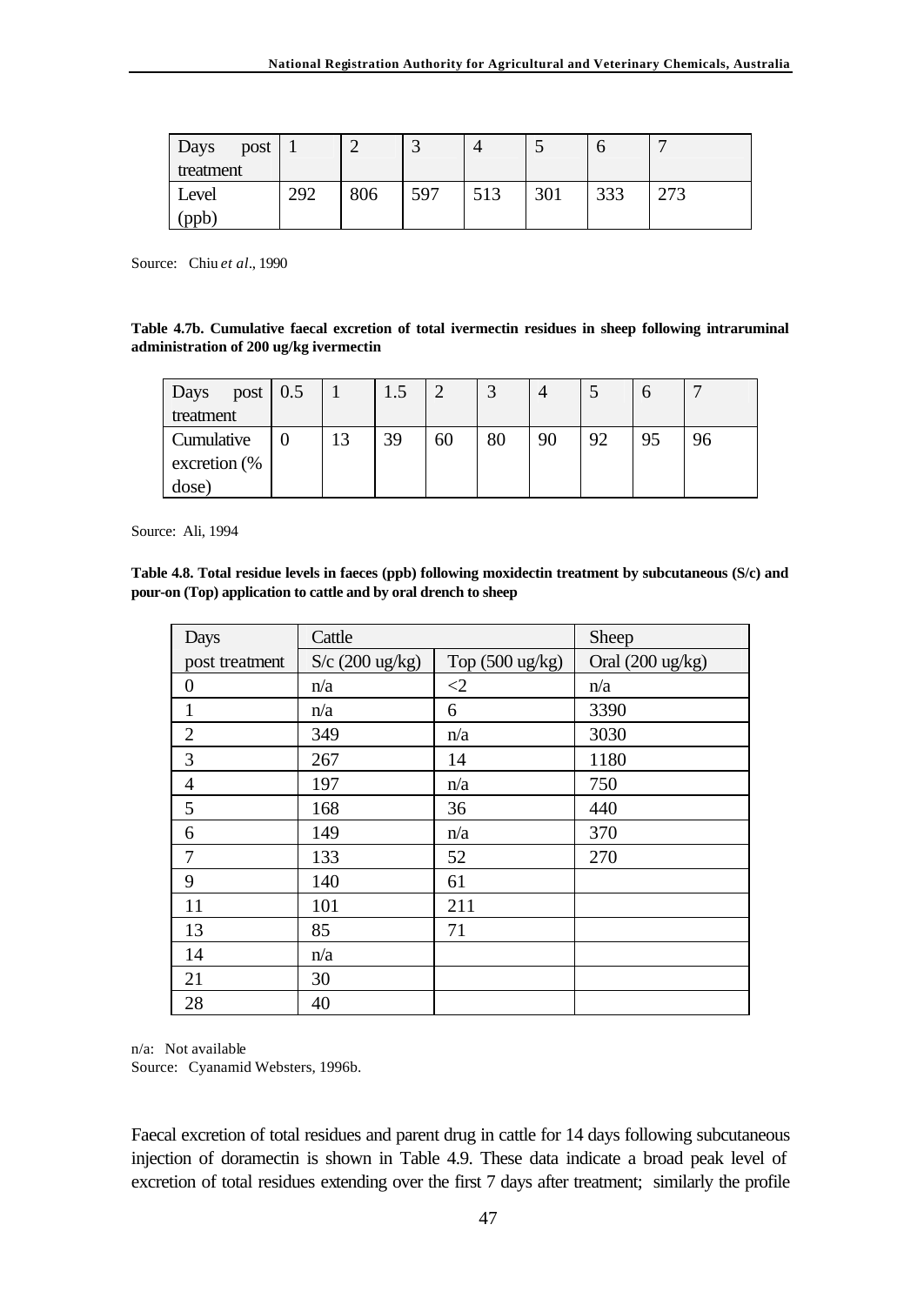of parent drug levels in faeces forms a broad-based peak over the same period, although a maximum concentration of 319 ppb doramectin occurred in faeces on day 3. Cumulative recovery in faeces was 87% of the dose by day 14 but doramectin levels still exceeded 100 ppb at this timepoint.

| Days post        | Total residues | Doramectin |
|------------------|----------------|------------|
| treatment        | (ppb)          | (ppb)      |
| $\boldsymbol{0}$ | 268            | 124        |
| $\mathbf{1}$     | 543            | 227        |
| $\overline{2}$   | 400            | 232        |
| 3                | 549            | 319        |
| $\overline{4}$   | 519            | 277        |
| 5                | 562            | 263        |
| 6                | 561            | 294        |
| $\tau$           | 515            | 171        |
| 8                | 443            | 234        |
| 9                | 397            | 247        |
| 10               | 347            | 256        |
| 11               | 255            | 196        |
| 12               | 269            | 216        |
| 13               | 223            | 127        |
| 14               | 239            | 133        |

| Table 4.9. Total residue and parent drug levels in faeces of cattle following subcutaneous injection of |  |
|---------------------------------------------------------------------------------------------------------|--|
| doramectin in commercial formulation at 200 ug/kg                                                       |  |

Source: Magonigle & Lynch, 1992.

In sheep oral administration of moxidectin results in initial faecal concentrations 10 times higher than those observed in cattle after subcutaneous injection (Table 4.8) but by 7 days the levels in the two species are similar. At this stage cumulative excretion accounts for 43% of the dose and parent moxidectin comprises 25% of the total residues in sheep faeces (Afzal *et al.*, 1994). Faecal excretion of orally administered ivermectin by sheep is more rapid; by 7 days faecal residues account for 69% of the dose and 61-69% of these residues are present as parent drug (Halley *et al.*, 1989). Other studies have recorded >95% recovery of the total dose in faeces of sheep 7 days after intraruminal administration (Ali & Hennessy, 1996), twothirds of this being recovered during the first 2 days (Table 4.7b).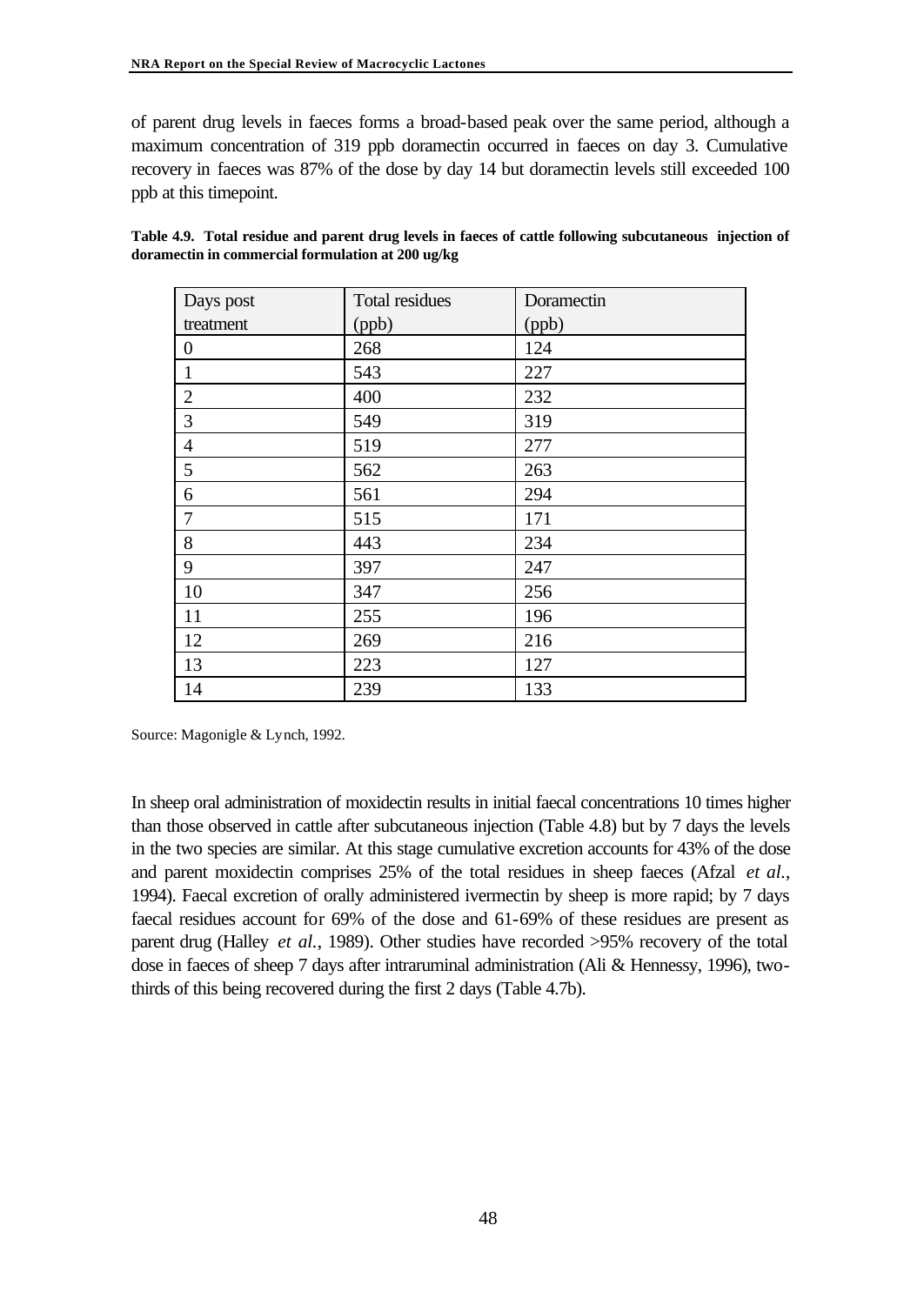## **4.2 Horses**

Oral administration of the commercial formulation of ivermectin to horses results in an earlier and higher peak concentration in plasma than that observed in cattle or sheep (Table 4.1). Biological half-life is less than 3 days, similar to that in sheep. Measurements of faecal levels in horses are consistent with a rapid metabolism and excretion of the drug in this species; at 1 and 2 days after dosing faecal levels ranged from 1900 to 8500 ppb and 50 to 320 ppb, respectively and by 3 days faecal levels were below the detection limit of 50 ppb (Sams, 1993).

# **5. LABORATORY BIOASSAY OF TOXICITY OF MACROCYCLIC LACTONES**

# **5.1 Dung Beetles**

Laboratory investigations of the toxicity of macrocyclic lactones have critically examined effects on adult mortality, brood ball production and larval mortality in 10 species of dung beetles and results are summarised in Table 5.1. These studies have concentrated mainly on the effects of feeding on dung collected from cattle treated subcutaneously with ivermectin or abamectin; a similar study has been undertaken using dung of cattle treated with moxidectin and no comparable study has been reported with doramectin. The effect of dung from sheep treated orally with ivermectin has been examined in two studies and in one of these was compared with moxidectin. Effects of dung from horses are restricted to one study with a single species of dung beetle following moxidectin treatment.

### **5.1.1 Ivermectin/Abamectin**

Studies of ivermectin and abamectin residue toxicity have used cattle faeces collected for up to 10 weeks after treatment and feeding periods for the adult dung beetles up to 60 days. In general, the mortality of sexually mature adults was unaffected although increased mortality and a slower rate of ovarian development were recorded in newly-emerged *O. binodis* feeding for an extended period of 8 weeks on dung of cattle treated with abamectin. However, it was concluded that under the normal 2-week period beetles feed on dung in the field abamectin given as a single injection to cattle has no permanent effects on ovarian development, mating or ovipositon of *O. binodis* (Houlding, Ridsdill-Smith & Bailey, 1991). Similarly, increased mortality of newly emerged *C. hispanus* and *O. belial* adults has been recorded after feeding for 14 days on dung containing ivermectin residues collected up to 8 days after treatment (Wardhaugh & Rodriguez-Menendez, 1988). *C. hispanus* displayed suppressed feeding activity and females had greatly reduced fat accumulation and distended guts with unusual contents after feeding for 43 days on dung collected after ivermectin treatment.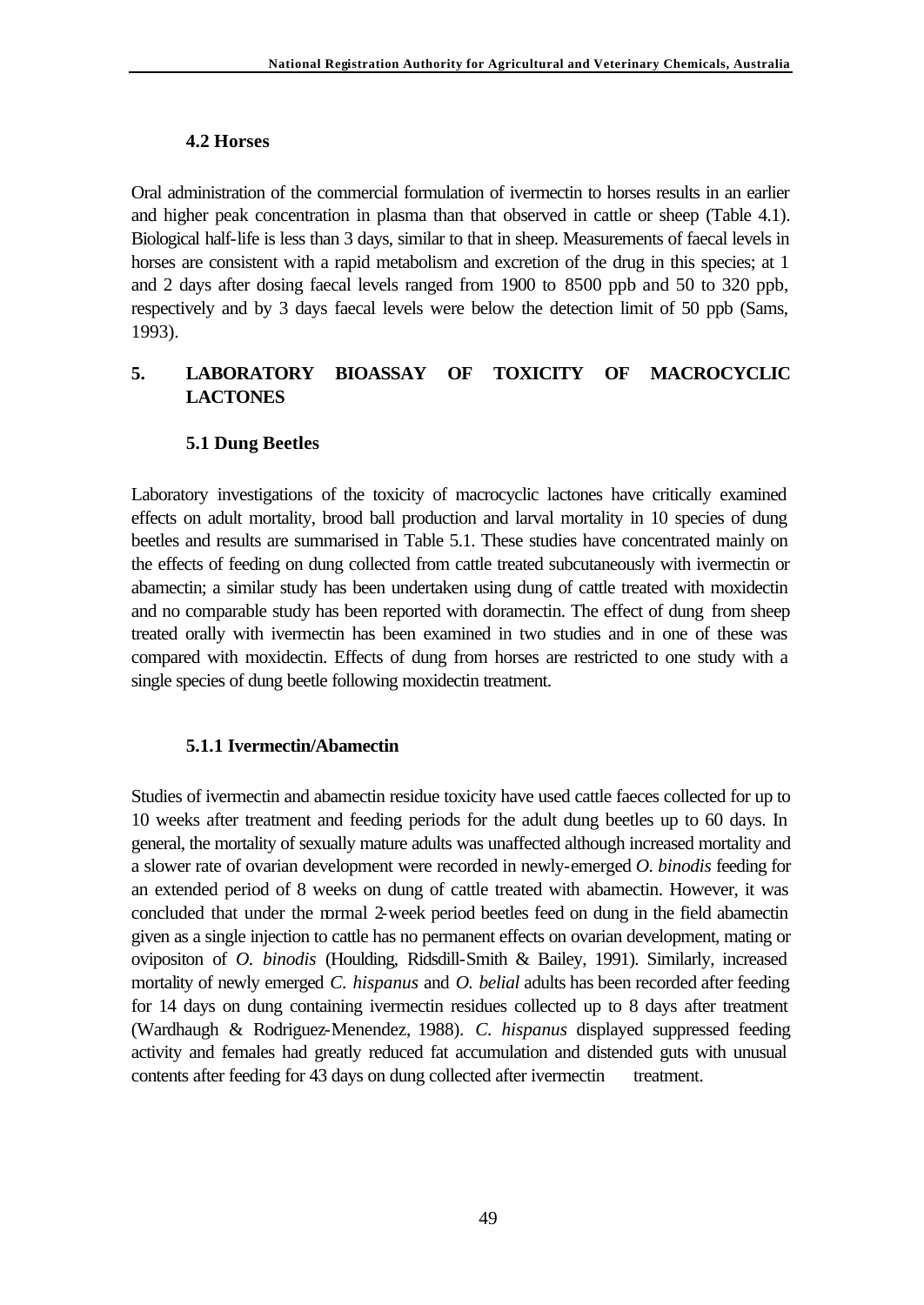Ovarian development was completely suppressed in most females, and mating activity greatly reduced in *C. hispanus* feeding on dung collected up to 4 days after cattle were treated. Wardhaugh & Rodriguez-Menendez (1988) emphasise that prolonged exposures of 30 days or more to ivermectin residues at fixed levels used in their experiments are unlikely to occur under field conditions except for brood-caring species like *C. hispanus* which may store a single source of dung in burrows as a food source for prolonged periods of weeks or months. For the non brood-caring paracoprids, such as *B. bubalus* and *O. belial* which move from pad to pad, the shorter periods of exposure of 11-21 days to dung containing ivermectin residues were considered realistic in respect of feeding behaviour in the field.

Ivermectin residues in sheep dung increased the mortality of newly-emerged *E. fulvus* when feeding for 10 days on faeces voided during the first day after drenching but not subsequently (Wardhaugh *et al.*, 1993). It was deduced from the gut contents of survivors that feeding was inhibited and there was reduced fat accumulation and impaired ovarian development.

In sexually mature adult *O. gazella* and the closely related onthophagine *Diastellopalpus quinquedens* there are apparently no effects of ivermectin residues in cattle dung collected as early as 7 days after treatment on brood ball production. Similarly brood ball production by *Euoniticellus* spp. appears unaffected by ivermectin residues in cattle dung but is reduced in *E. fulvus* on sheep dung 1 day after oral treatment. There is evidence for an adverse effect of ivermectin residues on egg production by *O. binodis* when fed on dung collected during the first week after treatment of cattle.

Larval stages of all species examined are highly susceptible to ivermectin and abamectin residues in cattle and sheep dung; increased larval mortality, in many instances up to 100%, has been observed in dung collected during the first week after treatment. With *Onthophagus* spp. increased larval mortality has been observed in dung collected for up to 4 weeks after treatment (Table 5.1). Delayed larval development has been recorded in some studies, and in *O. gazella*, whilst morphology of the head capsules of dead larvae from day 2 dung indicated that toxicity occurred at the first instar stage, examination of surviving third-stage instars from day 7 dung indicated sub-lethal effects of ivermectin residues (Sommer & Overgaard-Nielsen, 1992). Similar measurements on the closely related *D. quinquedens* failed to find any differences in the head appendages of third-stage instar larvae collected from dung of treated and untreated animals (Sommer *et al.*, 1993b). These authors concluded that even closely related genera of dung beetles may vary substantially in their susceptibility to both lethal and sub-lethal effects of ivermectin. These observations illustrate the need for caution in extrapolating effects in one species to another.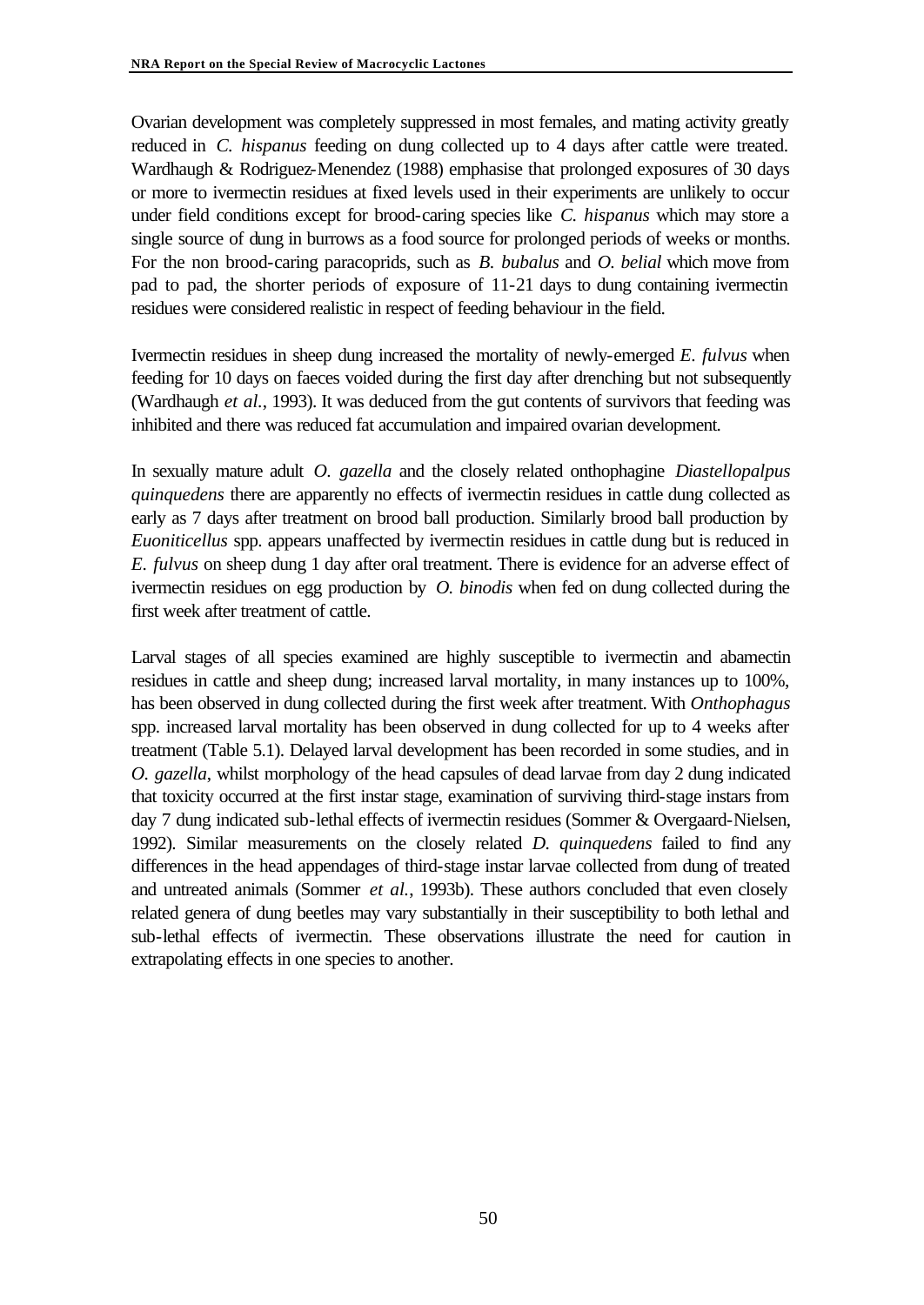## **5.1.2 Moxidectin**

In the one study of the effects of moxidectin residues in cattle dung in which the experimental approach was similar to those described above on avermectin toxicity, no effects on adults and larvae of *O. gazella* and *E. intermedius* were recorded (Fincher & Wang, 1992). A further comparison of the larvicidal activity of moxidectin and abamectin was made by Doherty *et al.* (1994) in Australia using a laboratory assay in which serial dilutions of the injectable formulations of each compound were incorporated directly into dung collected from a housed steer fed lucerne pellets. Experimental pats were prepared containing a range of concentrations of either moxidectin or abamectin which doubled serially from 4 to 512 ppb wet weight of dung, covering the range of concentrations expected following subcutaneous injection of cattle at 200 ug/kg liveweight. Pairs of adult *O. gazella* were held on the experimental pats for 10-18 days and brood balls, adults, pupae and larvae collected 53 days after commencement. Neither moxidectin over the entire concentration range nor abamectin from 4 to 32 ppb dung reduced oviposition by *O. gazella*. No larvae survived at concentrations of 16 ppb abamectin or greater and survival was significantly reduced at 4 and 8 ppm. By contrast, larval survival on dung containing moxidectin was unaffected except at a concentration of 512 ppb when the percentage survival to adult was reduced to 7%, similar to the 5% survival observed on dung containing 8 ppm abamectin and compared with 72% survival on untreated control dung.

Moxidectin residues in sheep dung 2 days after oral drenching caused a 46% reduction in emergence of *Aphodius constans* larvae but had no adverse effect from 4 days after treatment (Cyanamid-Websters, 1996b). By comparison in the same study ivermectin reduced emergence of larvae of *A. constans* for at least 6 days after oral drenching.

Moxidectin residues in horse dung immediately following oral treatment have no apparent toxicological effect on feeding adults of *Anoplotrupes stercorosus* (Lumaret, 1996).

## **5.1.3 Doramectin**

Using similar techniques to those described above, Clymer & Chappel (1993) added pure doramectin to faeces collected from cattle fed lucerne hay to give a range of concentrations from 0.25 to 250 ppb. Adult mating pairs of *O. gazella* were allowed to feed on experimental pats of the treated dung for 10 days and emerging beetles and brood balls collected between 30 and 50 days after commencement. A similar number of brood balls were produced at all concentrations of doramectin, indicating that this compound does not affect mating or oviposition of this particular species.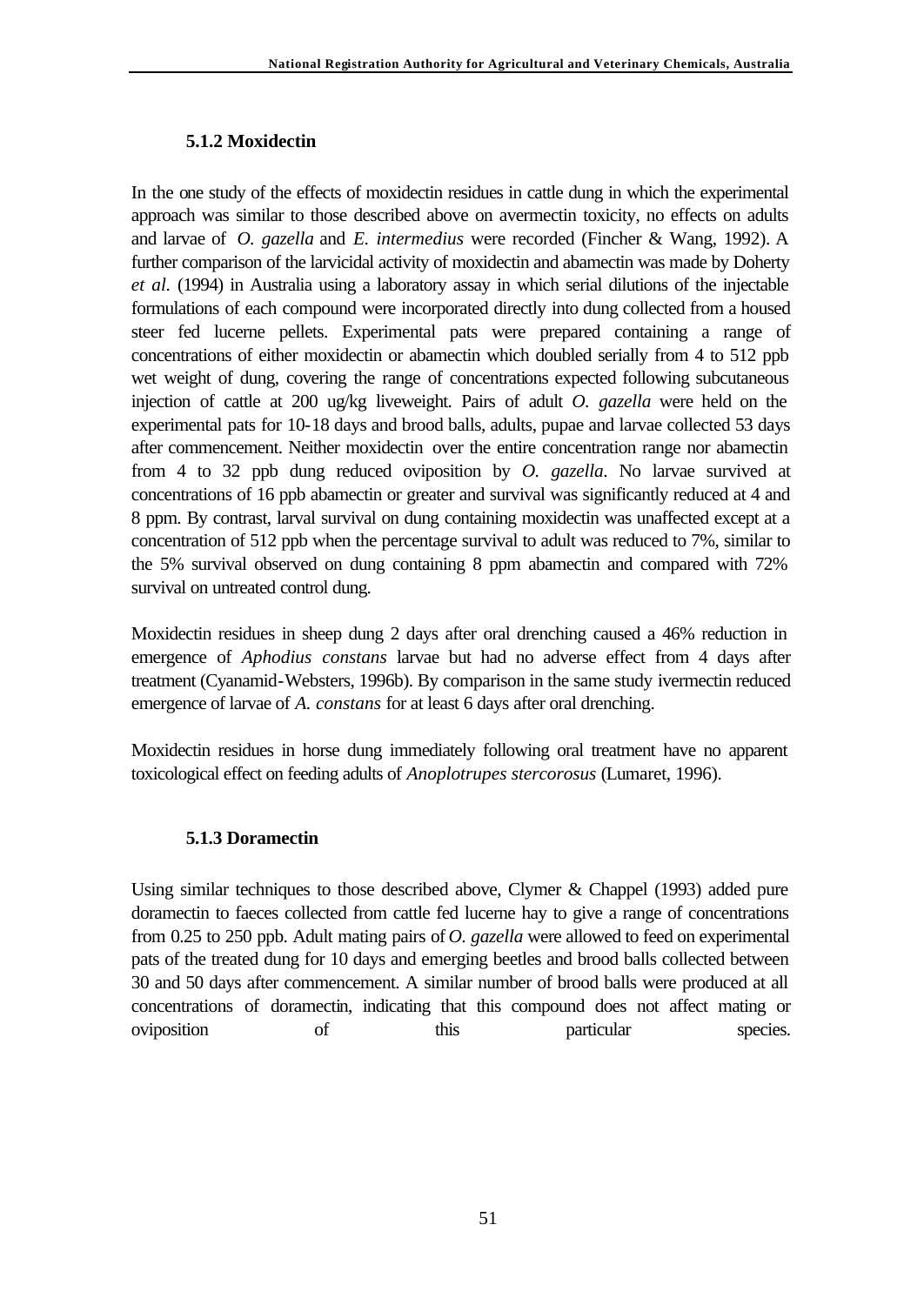However, at the highest concentrations used (64 and 250 ppb) doramectin killed larvae of *O. gazella* at a very early stage of development and the data indicate a linear relationship between numbers of viable progeny and doramectin concentration in faeces. It was estimated that a level of 55 ppb reduced viable progeny by  $90\%$  (LC<sub>90</sub>). However, Environment Australia considers that the LC90 is more likely to be in the order of 23 ppb based on statistical analysis of the raw data.

#### **5.1.4 Milbemycin**

There are apparently no data available on the toxicity of milbemycin against dung beetles or other insects.

### **5.2 Dung Flies**

The toxicity of macrocyclic lactone residues to the development of eggs and larvae of dung breeding flies has been extensively examined under laboratory conditions with a particular emphasis on 'pest' species. Table 5.2 summarises the results of experiments with 7 species of dung flies using the faeces of cattle and sheep collected following treatment with ivermectin, abamectin or moxidectin. There are no reports available of similar assays of doramectin toxicity to dung flies.

Ivermectin residues in cattle faeces following subcutaneous treatment are highly toxic to the development of the larvae of the horn fly, *Haematobia irritans*, with mortalities of 100% initially and impaired development being evident in faeces collected for up to 8 weeks. Faeces of moxidectin-treated cattle exhibited lower toxicity against this species for a considerably shorter period of 3 days, with maximum mortality of approximately 75% on day 1 (Fincher, 1990). However, another study indicates that increased mortality may extend for at least 4 weeks after moxidectin treatment with a trend towards increasing mortality towards the end of this period, although not exceeding 77% at any stage (Miller *et al.,* 1994). In this latter study it was determined from spiking faeces with moxidectin that the LC<sub>90</sub> against *H. irritans* was 77.5 ppb. In similar experiments Doherty *et al.* (1994) examined the toxicity of cattle faeces spiked with various concentrations of the commercial formulations of moxidectin or abamectin against the closely related buffalo fly, *Haematobia irritans exigua*. Whereas abamectin levels of 4 ppb or greater caused 100% mortality there were no toxic effects of moxidectin until levels exceeded 64 ppb. Although the results of this experiment could be confounded by differences in the excipients used in the two commercial formulations this seems unlikely to change the overall conclusion that moxidectin is intrinsically less toxic than abamectin to the buffalo fly.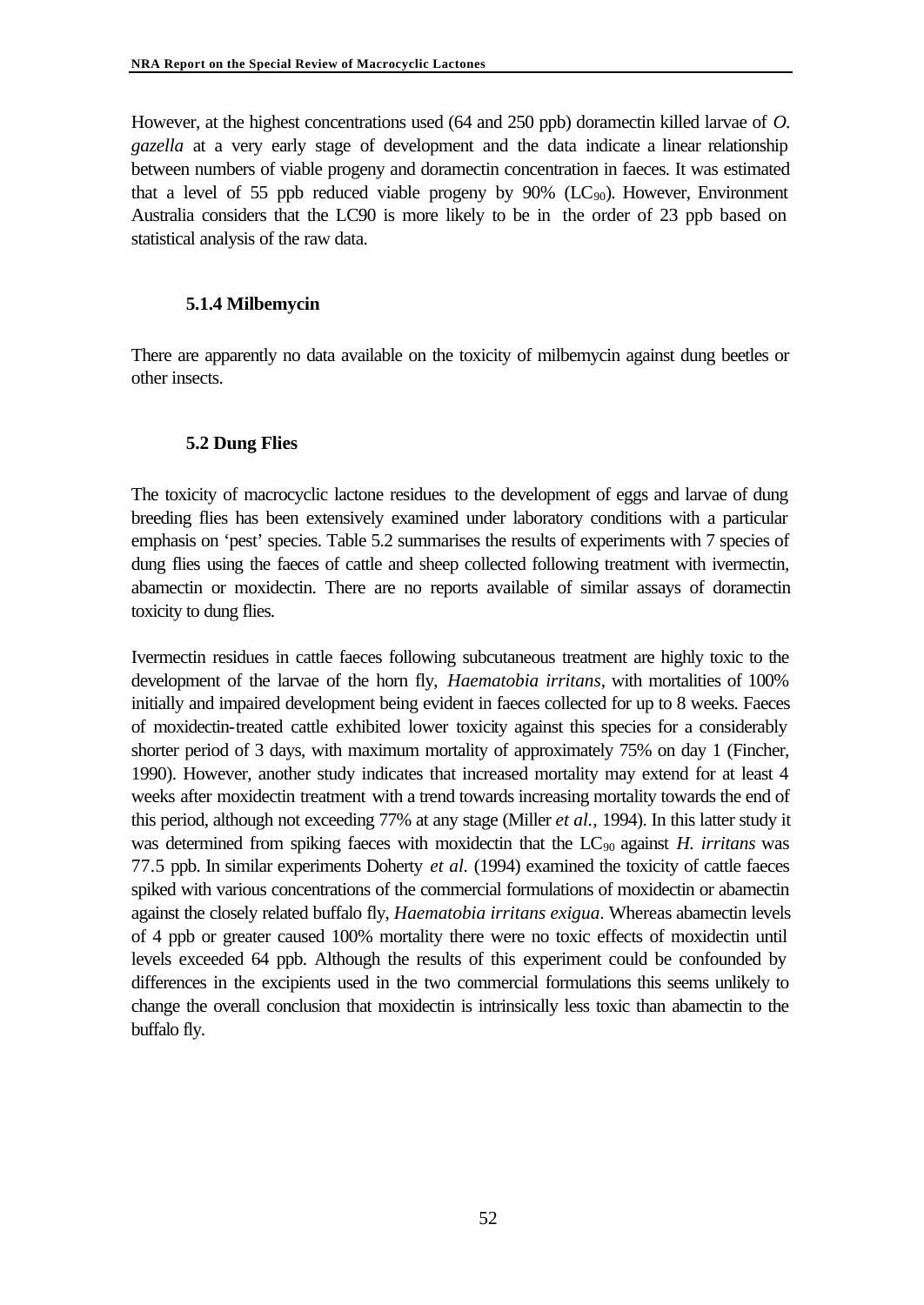Residues of ivermectin in cattle faeces show similar toxic effects on the development of eggs of several *Musca* spp. Duration of effect varies between species and between experiments but the data in Table 5.2 indicate that, when given subcutaneously to cattle, ivermectin reduces larval development of *Musca* spp. in dung for at least 2 weeks and up to 7 weeks after treatment. Of particular interest in the Australian context is the impact on the bushfly *M. vetustissima* which exhibits reduced larval development for at least 4-5 weeks when eggs are laid in dung of cattle treated with ivermectin or abamectin. Toxic effects of ivermectin residues against larvae of the house fly, *M. domestica*, have been recorded for up to 20 days after treatment of cattle. By contrast there was no effect on development of *M. domestica* and *M. vetustissima* larvae on dung collected as early as 3 days after subcutaneous treatment of cattle with moxidectin. Faecal excretion of ivermectin residues by sheep following oral treatment also prevents development of *M. vetustissima* but for a considerably shorter period of 6-7 days compared with subcutaneous treatment of cattle. Effects of ivermectin on *N. cornicina*, an obligate dung feeder, under European conditions, show similar differences between cattle and sheep faecal residues, with larval development being reduced for up to 32 days and 7 days, respectively. Again, residues in sheep faeces following oral moxidectin treatment were toxic to *N. cornicina* development for a shorter period than following oral ivermectin treatment.

In Australia, there has been considerable interest in the influence of ivermectin residues in sheep dung on the breeding behaviour of the sheep blowfly, *Lucilia cuprina*. Adult females exhibited impaired ovarian development, reduced fecundity and reduced survival when fed continuously on sheep dung collected within 24 hours of oral treatment with ivermectin (Mahon & Wardhaugh, 1991; Mahon *et al.*, 1993; Cook, 1991). Although these effects have been recorded on sheep dung collected up to 138 hours after ivermectin treatment (Mahon & Wardhaugh, 1991), in other studies such effects have been confined to the first 24 hours (Mahon *et al.*, 1993). Variation in toxicity may be attributable to differences in feed intake and pasture quality and the consequent effect on protein content of the faeces which is known to influence ovarian development in *L. cuprina* (Mahon *et al.*, 1993). Adult males showed aberrant mating behaviour when feeding on sheep dung collected over the 6 days following an ivermectin drench (Cook, 1993).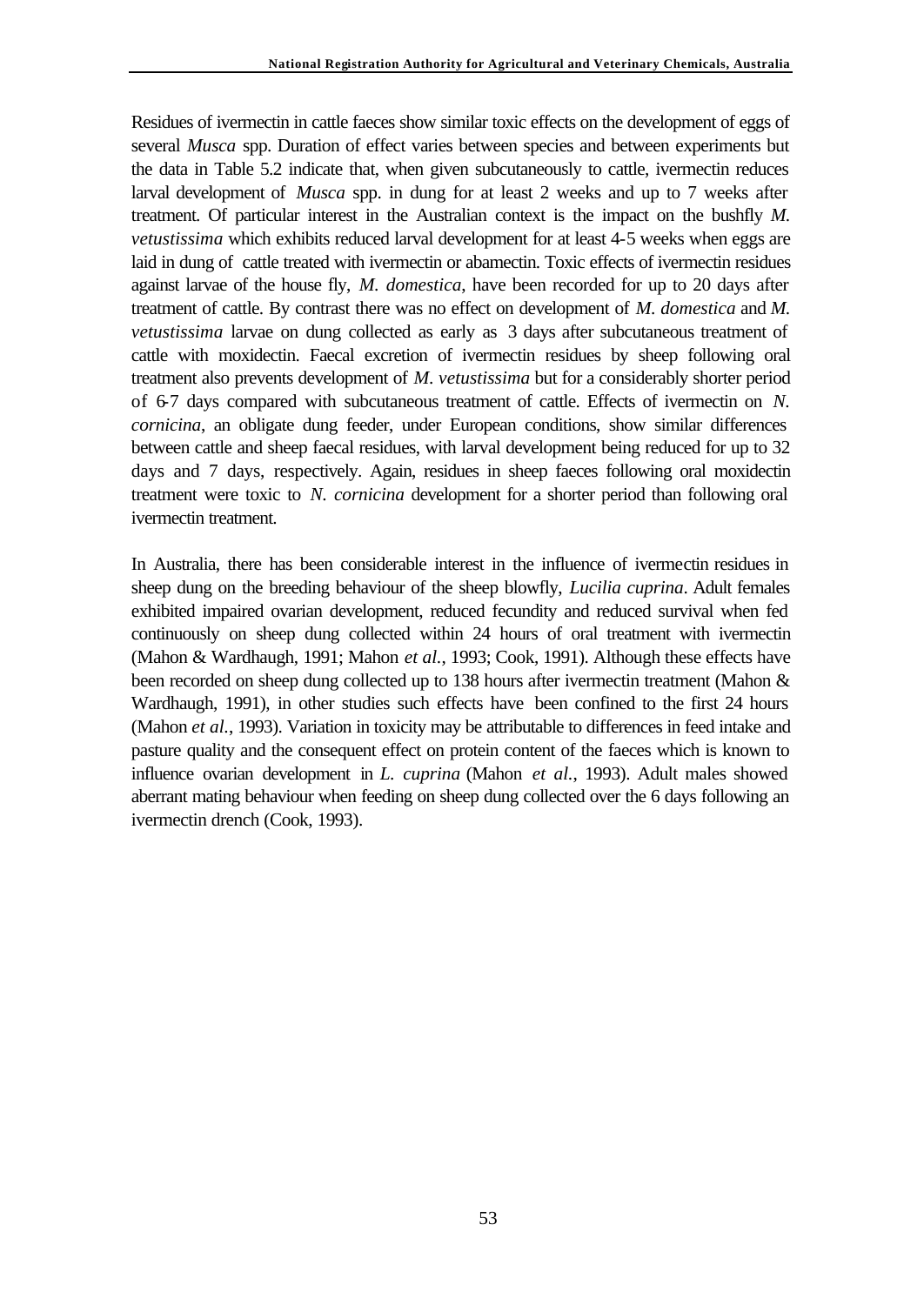| Species                         | Compound<br>and route | Source<br>of faeces | Collection<br>times   | Feeding<br>period<br>(adults) | Adult<br>Mortality                     | ball<br><b>Brood</b><br>production           | Larval mortality                                                      | Reference                                    |
|---------------------------------|-----------------------|---------------------|-----------------------|-------------------------------|----------------------------------------|----------------------------------------------|-----------------------------------------------------------------------|----------------------------------------------|
| <b>Onthophagus</b><br>gazella   | Ivm, $S/c$            | Cattle              | Wkly for<br>10 wks    | 7 d                           | No effect                              | No effect                                    | 100%<br>wk<br>93%<br>wk 2.<br>No effect wks 3-10                      | Fincher, 1992                                |
| $-do-$                          | Ivm, Abm,<br>S/c      | Cattle              | Up to $35$<br>d       | (not)<br>stated)              | No effect                              | (Not stated)                                 | Ivm: 100% to 10 d<br>Abm: 100% to 21 d                                | Picton & Burrows, cited<br>by Roncalli, 1989 |
| $-do-$                          | Ivm, $S/c$            | Cattle              | 2, 7, 17d             | 12d                           | (Not stated)                           | No effect                                    | $\sim$ 100% up to 7 d                                                 | $\&$<br>Sommer<br>Overgaard<br>Nielsen, 1992 |
| Onthophagus<br>binodis          | Abm, $S/c$            | Cattle              | 1, 2, 4, 8,<br>11 wks | 16d                           | No effect                              | 67%<br>reduction wk                          | 100%<br>wk<br>until wk 4.<br>increased<br>No effect wks 8 & 11        | Ridsdill-Smith, 1988                         |
| $-do-$                          | Abm, $S/c$            | Cattle              | 3, 4, 5d              | 2 & 8<br>wks                  | 30-40%<br>increase in<br>newly emerged | Reduced egg<br>production on<br>8 wk feeding | (Not stated)                                                          | Houlding et al., 1991                        |
| Diastellopalpu<br>s quinquedens | Ivm, $S/c$            | Cattle              | 2, 8, 16d             | 5 d                           | (Not recorded)                         | No effect                                    | in<br>$\overline{2}$<br>72%<br>d<br>8<br>in<br>10%<br>d<br>6% in 16 d | Sommer et al., 1993a                         |
| Euoniticellus<br>intermedius    | Ivm, $S/c$            | Cattle              | Wkly for<br>10 wks    | 17d                           | No effect                              | No effect                                    | 100%<br>wk<br>No effect wks 2-10                                      | Fincher, 1992                                |

#### **Table 5.1. Summary of laboratory investigations to determine the toxicity to dung beetles of faeces of cattle, sheep and horses following treatment with ivermectin (Ivm), abamectin (Abm) and moxidectin (Mox)**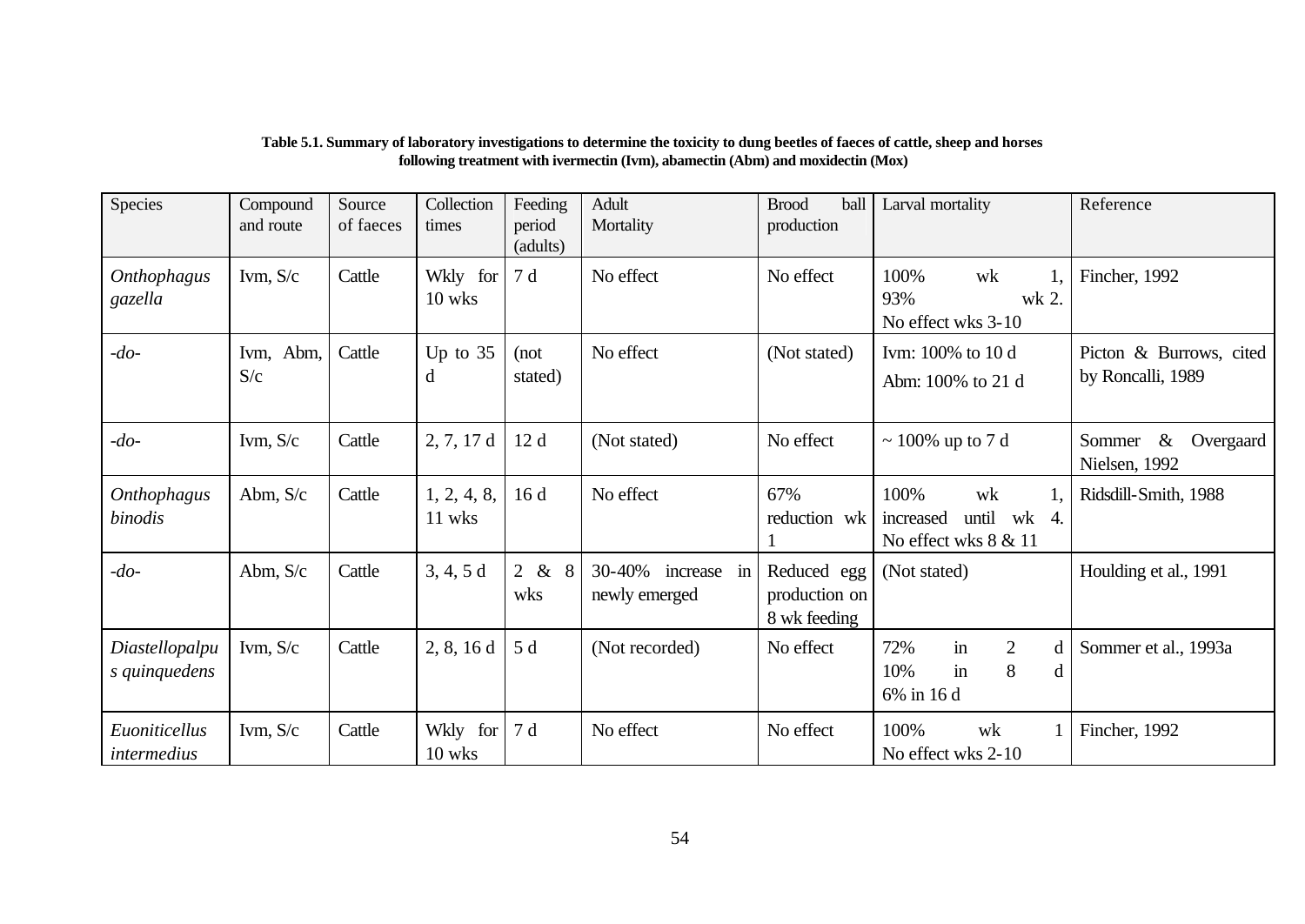| Species                                  | Compound<br>and route | Source<br>of faeces | Collection<br>times                  | Feeding<br>period<br>(adults) | Adult<br>Mortality                                           | <b>Brood</b><br>ball<br>production | Larval mortality                                                  | Reference                                |
|------------------------------------------|-----------------------|---------------------|--------------------------------------|-------------------------------|--------------------------------------------------------------|------------------------------------|-------------------------------------------------------------------|------------------------------------------|
| Euoniticellus<br>fulvus                  | Ivm, $S/c$            | Cattle              | 1 & 10 d                             | 29 d                          | No effect                                                    | No effect in<br>10 <sub>d</sub>    | 100%<br>in<br>d<br>1<br>Delayed development in<br>10 <sub>d</sub> | Lumaret et al., 1993                     |
| Copris<br>hispanus                       | Ivm<br>intramusc.     | Cattle              | 1, 2, 3, 4,<br>8, 16, 32,<br>64 d    | 60d                           | No effect in matures,<br>High in newly emerged               | Reduced in<br>3d                   | 100% on 3 & 8 d                                                   | Wardhaugh & Rodriguez-<br>Menendez, 1988 |
| <b>Bubas</b> bubalus                     | $-do-$                | Cattle              | $1-32d$                              | 32 d                          | No effect                                                    | (Not<br>recorded)                  |                                                                   | $-do-$                                   |
| Onitis belial                            | $-do-$                | Cattle              | $1-32d$                              | 32 d                          | Increased<br>in<br>newly<br>emerged                          | (Not stated)                       | (Not stated)                                                      | $-do-$                                   |
| Onthophagus<br>gazella<br>E. intermedius | Mox, S/c              | Cattle              | $1-42d$<br>$\zeta$ $\zeta$           | 7d                            | No effect                                                    | No effect                          | No effect                                                         | Fincher & Wang, 1992                     |
| $E.$ fulvus                              | Ivm oral              | Sheep               | 2,<br>5,<br>1,<br>10,<br>16,<br>32 d | 21d                           | No effect on matures,<br>Increase on 1 d in<br>newly emerged | Reduced on<br>1 <sub>d</sub>       | 100% on 1 & 2 d                                                   | Wardhaugh et al., 1993                   |
| Aphodius<br>constans                     | Mox, oral             | Sheep               | $2-38d$                              | (Not<br>stated)               | (Not stated)                                                 | (Not stated)                       | 46% on 2 d,<br>No effect after 4 d                                | Cyanamid<br>Websters,<br>1996b           |
|                                          | Ivm, oral             | $\zeta$ $\zeta$     | $\zeta$ $\zeta$                      | $\zeta$ $\zeta$               | $\zeta$ $\zeta$                                              | $\zeta\,\zeta$                     | 99-100%<br>until<br>5<br>d.<br>No effect after 10 d               | $-do-$                                   |
|                                          |                       |                     |                                      |                               |                                                              |                                    |                                                                   |                                          |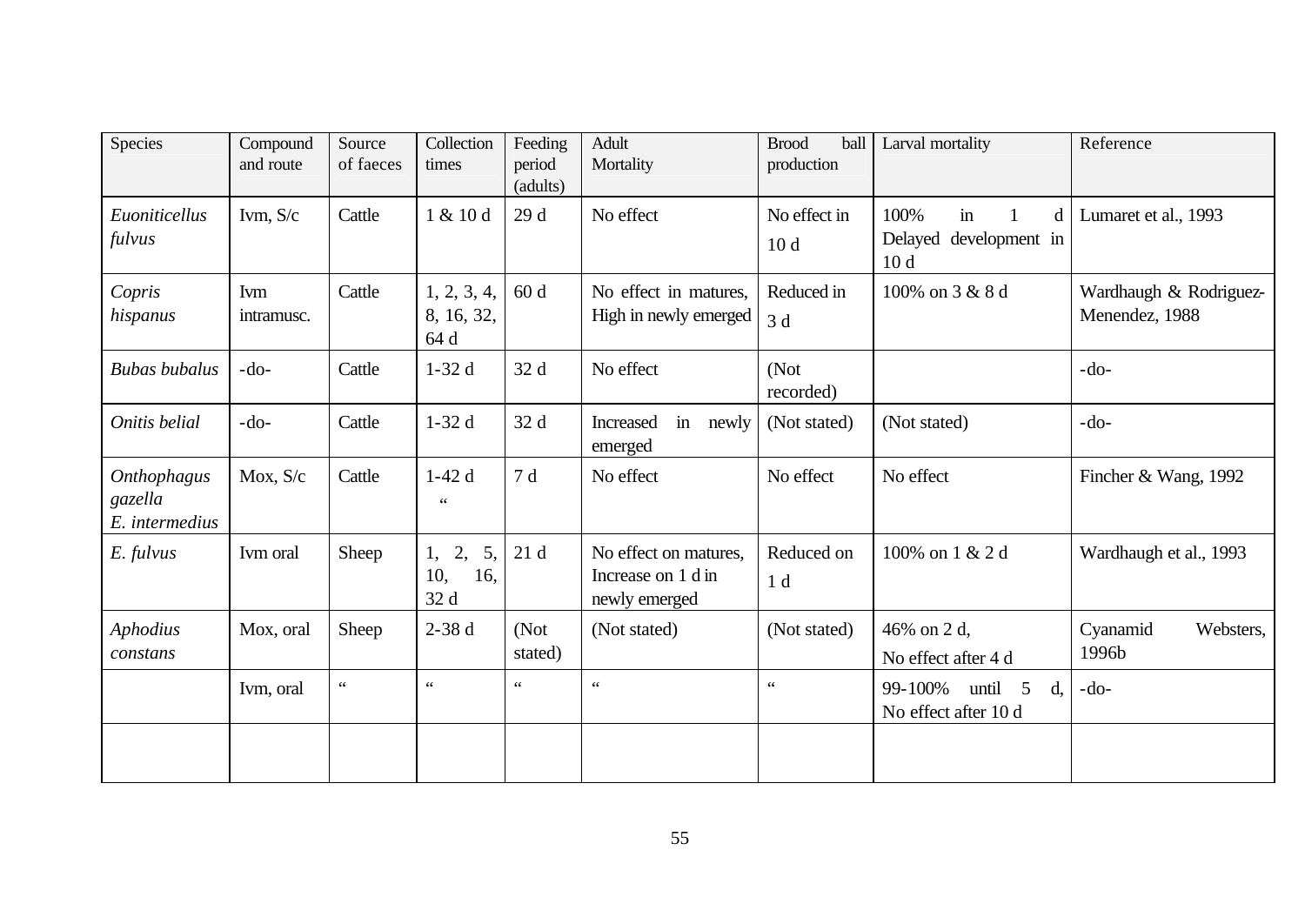| <b>Species</b>                     | Compound<br>and route | Source<br>of faeces | Collection<br>times     | Feeding<br>period<br>(adults) | Adult<br>Mortality   | ball i<br><b>Brood</b><br>production                   | Larval mortality      | Reference      |      |
|------------------------------------|-----------------------|---------------------|-------------------------|-------------------------------|----------------------|--------------------------------------------------------|-----------------------|----------------|------|
| <i>Anoplotrupes</i><br>stercorosus | Mox,<br>Ivm. oral     | oral Horse<br>66    | 1-35 d<br>$\leq$ $\leq$ | (Not<br>stated)               | N <sub>o</sub><br>66 | $effect$ (Not stated)<br>$\mbox{\bf 6}$ $\mbox{\bf 6}$ | (Not<br>stated)<br>66 | Lumaret.<br>66 | 1996 |

\*S/c: subcutaneous injection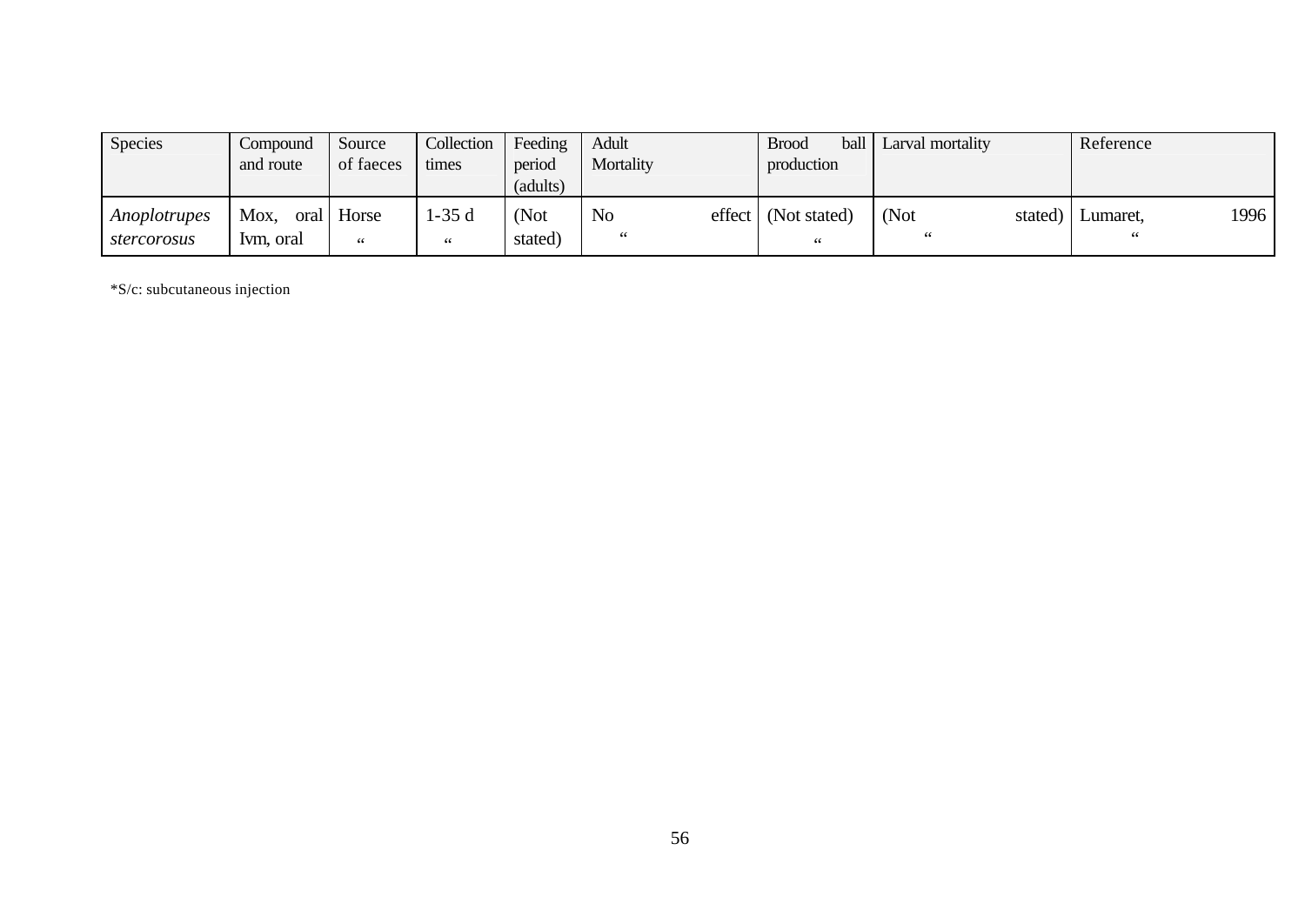| Table 5.2. Summary of laboratory investigations of the toxicity of ivermectin (Ivm), abamectin (Abm) and |
|----------------------------------------------------------------------------------------------------------|
| moxidectin (Mox) by subcutaneous (S/c) or intramuscular $(i/m)$ route in cattle and sheep dung to the    |
| development of Diptera larvae                                                                            |

| <b>Species</b>    | Compound         | Dung             | Collection      | Period of       | Reference            |
|-------------------|------------------|------------------|-----------------|-----------------|----------------------|
|                   | and route        | source           | times           | reduced larval  |                      |
|                   |                  |                  |                 | development     |                      |
| Haematobia        | Ivm, S/c         | Cattle           | $1-49d$         | 35d             | Schmidt, 1983        |
| irritans          | 66               | $\epsilon$       | $7-70d$         | 56 d            | Fincher, 1992        |
| (Horn fly)        | 66               | 66               | $1-28d$         | 28d             | Miller et al., 1994  |
|                   | $\epsilon$       | 66               | $1-42d$         | 14d             | Sommer et al., 1992  |
|                   | Mox, S/c         | $\zeta$ $\zeta$  | $1-28d$         | 3d              | Fincher, 1990        |
| Neomyia           | Ivm, $i/m$       | $\zeta \, \zeta$ | $1-32d$         | 32 d            | Wardhaugh &          |
| cornicina         |                  |                  |                 |                 | Rodriguez-Menendez,  |
|                   |                  |                  |                 |                 | 1988                 |
|                   | Ivm, $S/c$       | $\zeta$ $\zeta$  | $1-42d$         | 14d             | Sommer et al., 1992  |
|                   | $\epsilon$       | 66               | $1-10d$         | 10 <sub>d</sub> | Lumaret et al., 1993 |
|                   | Ivm, oral        | Sheep            | $2-38d$         | 7d              | Cyanamid-Websters,   |
|                   | Mox, oral        | $\zeta$ $\zeta$  | 66              | 2d              | 1996b                |
| Musca             | Ivm, S/c         | Cattle           | $1-33d$         | 46 d            | Madsen et al., 1990  |
| <i>autumnalis</i> |                  |                  |                 |                 |                      |
| (face fly)        | $\zeta \, \zeta$ | $\epsilon$       | $1-42d$         | 14d             | Sommer et al., 1992  |
| Musca             | $\epsilon$       | $\epsilon$       | $1-33d$         | 20d             | Madsen et al., 1990  |
| domestica         | $\zeta$ $\zeta$  | $\zeta$ $\zeta$  | $3-7d$          | 7d              | Wardhaugh et al.,    |
|                   |                  |                  |                 |                 | 1996                 |
| (house fly)       | Mox, S/c         | $\zeta$ $\zeta$  | $\zeta$ $\zeta$ | No effect       | $\epsilon$           |
| Musca             | Abm, S/c         | $\zeta$ $\zeta$  | $7-77d$         | 28 d            | Ridsdill-Smith, 1988 |
| vetustissima      | Abm, $S/c$       | $\zeta$ $\zeta$  | $3-35d$         | 35 d            | Wardhaugh & Mahon,   |
| (bushfly)         |                  |                  |                 |                 | 1991                 |
|                   | Ivm, $S/c$       | $\zeta$ $\zeta$  | $3-35d$         | 28d             | Wardhaugh et al.,    |
|                   |                  |                  |                 |                 | 1996                 |
|                   | Mox, S/c         | $\zeta$ $\zeta$  | $3-35d$         | No effect       | $\zeta$ $\zeta$      |
|                   | Ivm, oral        | Sheep            | $1-28d$         | 6 d             | Wardhaugh & Mahon,   |
|                   |                  |                  |                 |                 | 1991                 |
|                   | $\zeta$ $\zeta$  | $\zeta$ $\zeta$  | $1-32d$         | 7d              | Wardhaugh et al.,    |
|                   |                  |                  |                 |                 | 1993                 |
| <b>Stomoxys</b>   | Ivm, $S/c$       | Cattle           | $1-49d$         | 7d              | Schmidt, 1983        |
| calcitrans        |                  |                  |                 |                 |                      |
| (stable fly)      |                  |                  |                 |                 |                      |
| Musca             | Ivm, S/c         | $\zeta$ $\zeta$  | $1-56d$         | 49 d            | Kruger & Scholtz,    |
| nevelli           |                  |                  |                 |                 | 1995                 |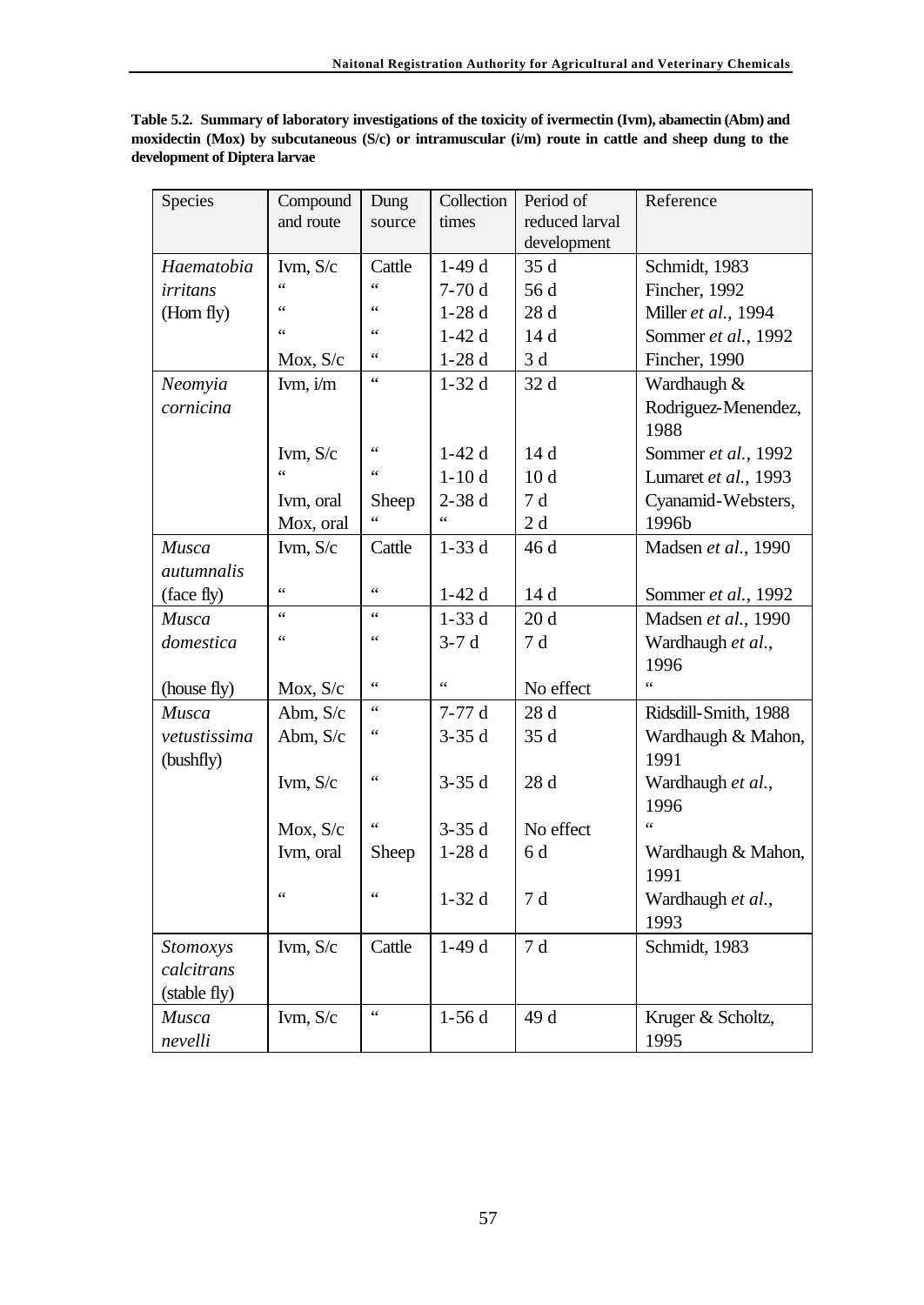### **6. FIELD EVALUATION OF DUNG COLONISATION AND TOXICITY**

### **6.1 Cattle**

The pioneering field study of Wall & Strong (1987), which drew attention to the potentially serious ecological consequences of long-term ivermectin treatment on the colonisation of cattle dung pats on pasture by Coleoptera and Diptera, has generated many investigations on this topic over the past decade. The results of 12 field studies of the impact of ivermectin or abamectin treatment given subcutaneously, topically or by an intraruminal sustained release bolus on the insect fauna of cattle dung are summarised in Table 6.1. In one of these studies moxidectin treatment was also examined. Most studies have been undertaken under temperate conditions in the northern hemisphere where the climate and species diversity are quite different to those under Australian field conditions but includes the genus *Aphodius* which is prevalent in Australia. Work in South Africa and Spain has provided information of particular relevance to the *Scarabaeidae* tribes which are represented in the introduced dung beetle fauna of Australia. By comparison, the influence of macrocyclic lactone residues on colonisation of cattle dung pats and associated toxic effects on dung beetles has received limited attention under field conditions in Australia, there being only one such study reported (Wardhaugh & Mahon, 1991).

It is evident from the results of the European studies that variable responses have been observed in the Coleoptera and Diptera populations colonising the dung of cattle treated subcutaneously or topically with ivermectin or abamectin. Some of this variation may be attributable to differences in the period of observation after natural or artificial deposition of the dung pat on pasture. However, some general conclusions are possible from the combination of short- and long-term observations extending up to 105 days after dung deposition. Numbers of adult Coleoptera were generally not affected by ivermectin or abamectin residues in dung collected as early as 1 day after subcutaneous or topical treatment; on the other hand, larval numbers were generally reduced in dung deposited up to 17 days after treatment. Reduced numbers of dipteran larvae were also recorded in dung deposited up to 30 days after subcutaneous ivermectin treatment, but differential effects were noted between the sub-orders of Diptera. Nematocera larvae were not affected in several studies whereas reduced numbers were recorded in pats collected up to 10 days after treatment in one Danish study; larvae of Brachycera and Cyclorrhapha were apparently more sensitive to dung residues than Nematocera.

Although outside the terms of reference of this review, it is of interest to note that studies have been made of dung pat colonisation under European conditions during the period of continuous release of ivermectin from an intraruminal bolus designed to treat at 40 µg/kg/day for 120 days (Table 6.1). Observation periods on artificial and naturally voided pats ranged up to 100 days after deposition on pasture.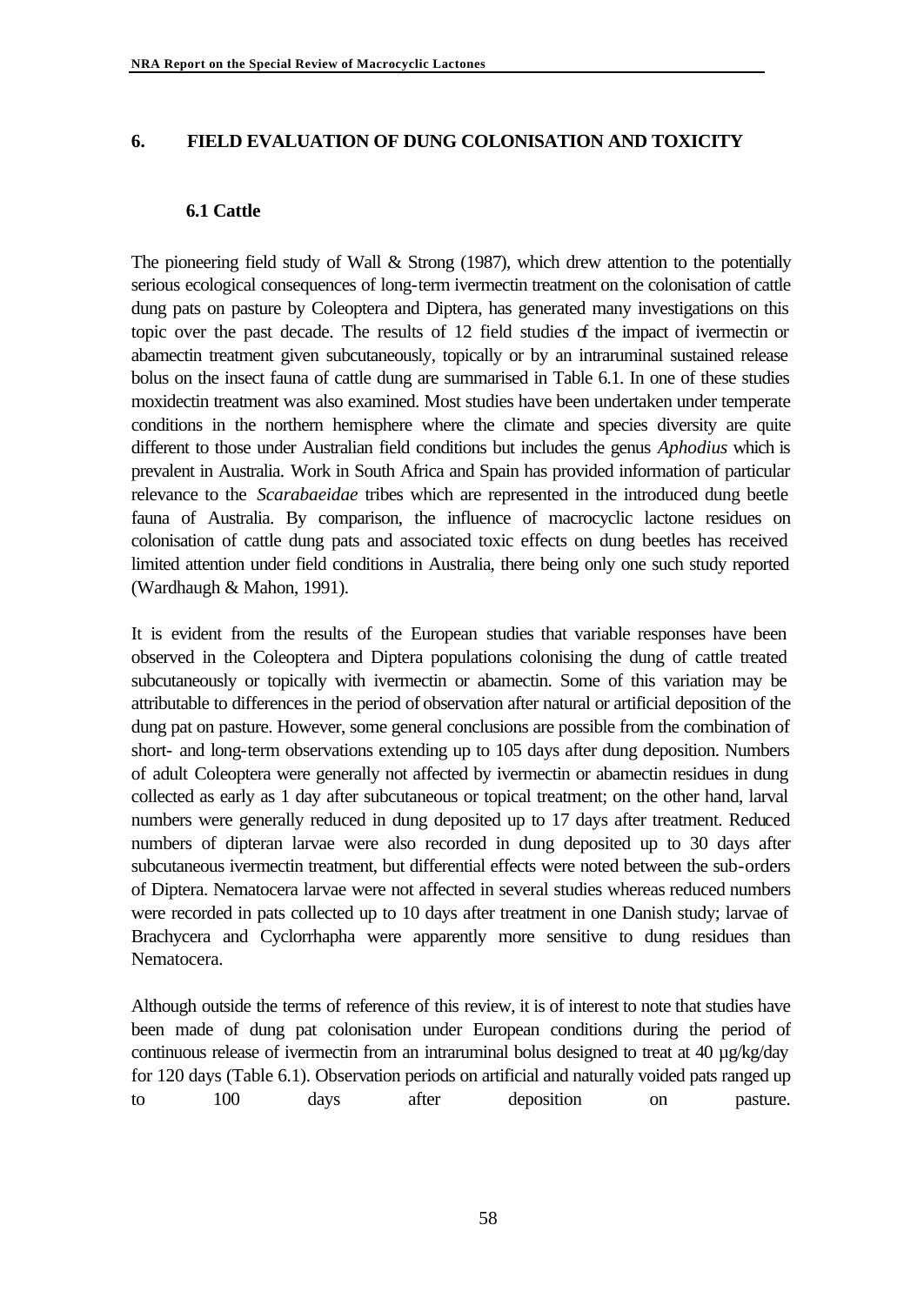Generally the effects were similar to those observed in dung collected during the first 2-3 weeks following a single subcutaneous or topical dose of ivermectin/abamectin. Larval numbers of Coleoptera were reduced or totally absent and there was evidence of impaired larval development in *Scarabaeidae*. Similar effects were observed on the number of Diptera larvae although Cyclorrhapha were more adversely affected than Nematocera.

In contrast to the effects of ivermectin and abamectin treatment, pats prepared from faeces collected up to 21 days after subcutaneous dosing of cattle with moxidectin did not affect larval numbers of Coleoptera or Diptera species colonising the dung (Strong & Wall, 1994).

Studies in Spain (Lumaret *et al*., 1993) and Australia (Wardhaugh & Mahon, 1991) have given results that contrast with the Northern European observations of the impact of ivermectin and abamectin on adult dung beetles; increased numbers of adult Coleoptera were recovered in pats prepared from faeces deposited up to 17 days after subcutaneous treatment, which suggests that dung containing avermectin residues may be more attractive to the particular *Scarabaeid* species of dung beetles present in these environments. Conversely, in South Africa a reduction in the diversity and abundance of dung beetles colonising pats was observed in faeces deposited 1 month after cattle were treated with ivermectin (Scholtz & Kruger, 1995). However, consistent with the longer term European studies, no changes could be detected in the adult population recovered from faeces deposited 2 and 3 months after treatment.

The attractiveness to dung beetles of faeces of cattle treated with ivermectin/abamectin has been examined using dung-baited pitfall traps under a range of environments in Australia, Spain, Denmark and Africa. In trials undertaken at two locations in south-eastern Australia, Wardhaugh & Mahon (1991) used dung collected from cattle prior to treatment and 3, 25 and 35 days after injection subcutaneously with abamectin (200 µg/kg). These collections were used to prepare dung-baited pitfall traps to monitor arrival rates of dung beetles. Five species of dung beetle were caught, the 3 native species *O. australis*, *O. pexatus*, which were generally most abundant, and *O. pentacanthus*, present in small numbers, and the introduced species *E. fulvus* and *O. taurus*. Dung collected 3 days after treatment with abamectin attracted more beetles than dung from untreated animals and this effect was still evident with day 25 but not day 35 dung. Wardhaugh & Mahon (1991) were unable to explain the enhanced attractiveness of dung from avermectin-treated animals, considering the possible presence of a volatile metabolite of avermectin or, more likely, changes in gut flora stimulated by the therapy.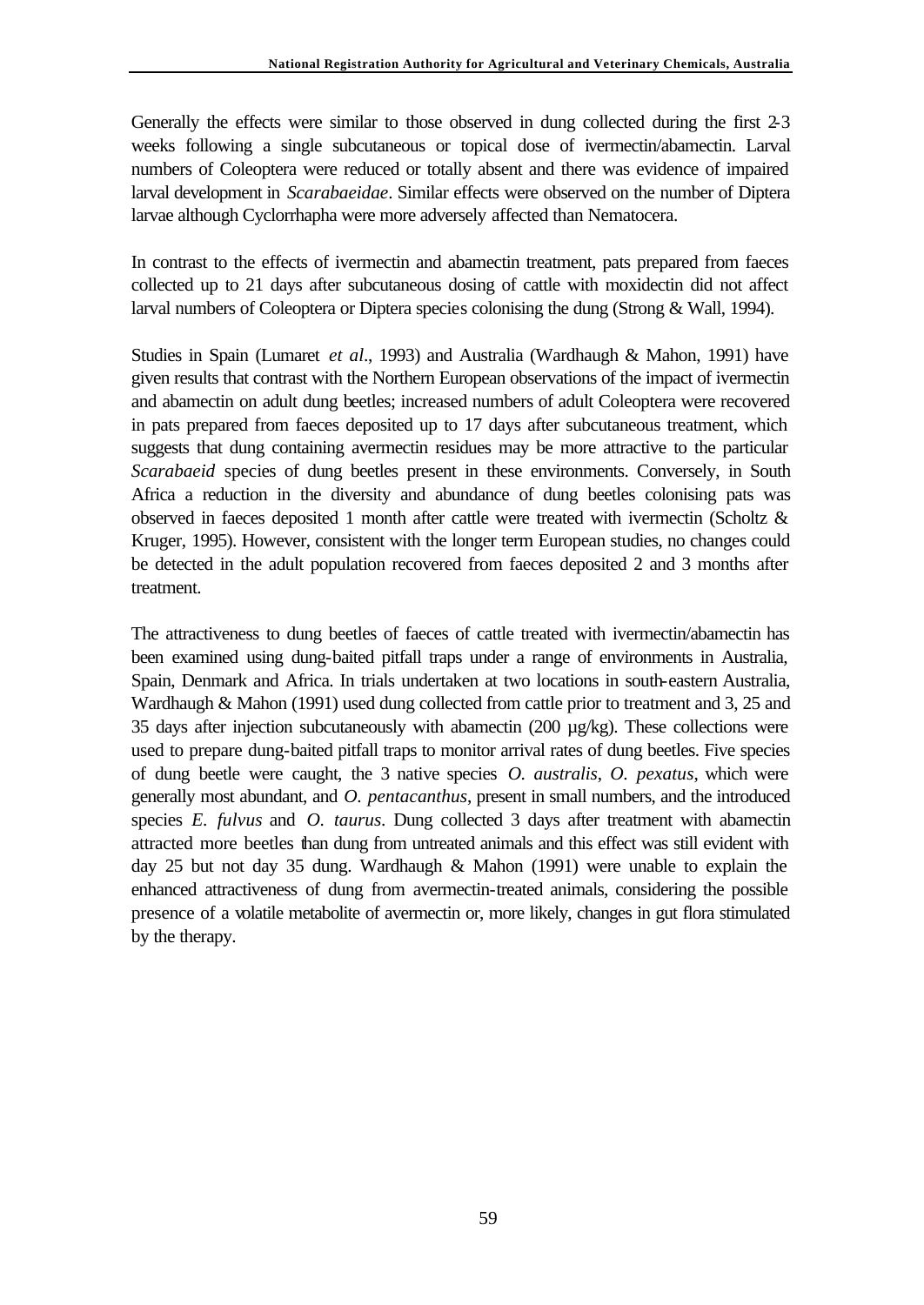Similar experiments by Lumaret *et al.* (1993) in Spain using pitfall traps baited with dung collected from cattle 2 to 31 days after subcutaneous treatment with ivermectin showed that dung collected on days 7, 10 and 17 attracted more adult beetles than that from untreated animals. Since day 7 and 10 baits contained ivermectin but at day 17 the concentration was below the detection limit, Lumaret *et al.* (1993) agreed with the suggestion of Wardhaugh & Mahon (1991) that changes in faecal composition, elicited by modification of gut flora following ivermectin therapy, may have been responsible for its increased attractiveness. Although differential effects on individual species were not recorded, it is noteworthy that in addition to several *Aphodius* spp. the species collected included *O. taurus* and *E. fulvus*, both of which are important introduced species in Australia.

The attractiveness of dung from ivermectin treated cattle to afrotropical Scarabaeid dung beetles has also been assessed under field conditions in Tanzania and Zimbabwe (Holter, Sommer & Gronvold, 1993a; Holter *et al.* 1993b). In these experiments beetles were caught in pitfall traps baited with dung collected at intervals from 2 to 21 days after subcutaneous injection of cattle with ivermectin (200 ug/kg). In three Tanzanian trials the species trapped were predominantly of the Scarabaeid tribe Onthophagini and there was an overall tendency for the beetles to be more attracted to the dung of untreated cattle. However, although the number caught was small, there was evidence of a consistent preference by *E. intermedius* for the dung of ivermectin treated animals. At three locations in Zimbabwe, 4 species of Scarabaeid dung beetles were captured in the pitfall traps, *D. quinquedens*, *L. militaris, O. viridulus* and *E. intermedius*. In traps containing dung collected 2 and 8 days after ivermectin treatment there were significantly more of the Oniticellini, *L. militaris* and *E. intermedius*, than with day 16 or control dung, whereas preferences for treated and untreated dung were similar for the other species.

In Denmark, Holter *et al.* (1993a, b) used pitfall traps baited with the dung of ivermectin treated cattle collected 3 to 30 days after treatment and in some instances dung of untreated animals to which ivermectin was added. In one experiment the Scarabaeid, *Aphodius,* and the Hydrophilids, *Sphaeridium* and *Cercyon* preferred control dung from untreated cattle, but in two further experiments there was no significant difference in attractiveness for any species between the two dung types.

From these inconsistent responses between the Danish, Tanzanian and Zimbabwe trials and the observations in Australia by Wardhaugh & Mahon (1991), Holter *et al.* (1993a) speculated that differences in attractiveness of dung may be associated with the taxonomic position of the beetles and it was tentatively suggested that there may be a preference for dung from ivermectin-treated cattle within the tribe Oniticellini.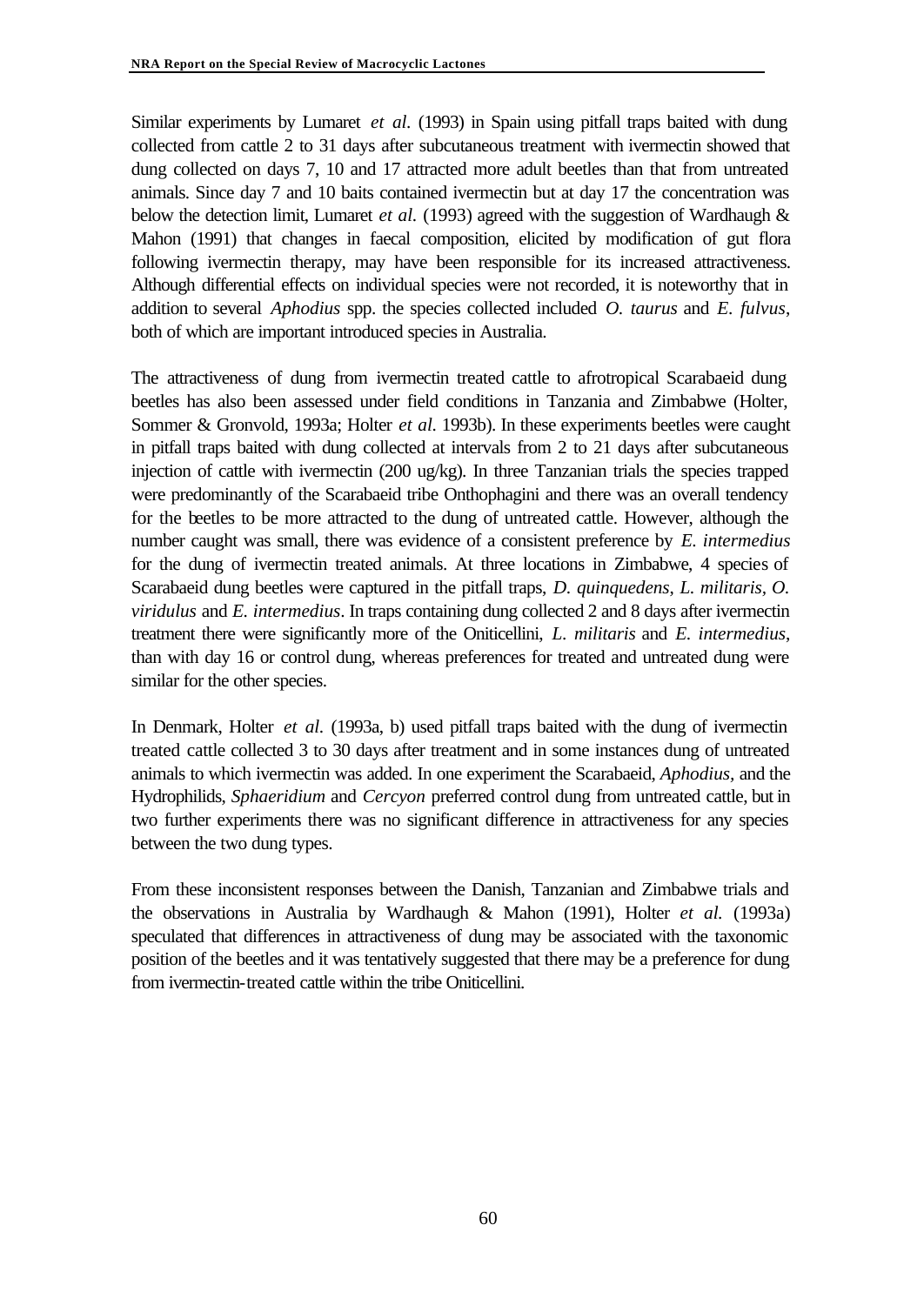These observations illustrate the complexity of interpreting changes in the abundance of dung beetle fauna associated with avermectin treatment. It cannot necessarily be assumed that an impoverished fauna in dung containing avermectin residues is due to mortality rather than a behavioural response since it is clear that some species of colonising beetles sometimes prefer dung from untreated cattle and may avoid pats from treated animals. However, since avermectin therapy can also lead to increased attractiveness of the dung to some afro-tropical species of beetles the adverse effects of avermectins on reproduction, larval development and survival may be accentuated in terms of overall outcomes on the population dynamics of these particular species.

## **6.2 Sheep**

There is only one reported study in Australia using pitfall traps baited with dung of sheep treated orally with ivermectin 18, 42 and 138 hours previously (Wardhaugh & Mahon, 1991). Again enhanced attractiveness to the more abundant species *O. australis* was evident but only with dung collected at 18 hours and no effect could be detected on the other species present, *O. posticus.*

## **6.3 Horses**

No studies have been reported on the influence of macrocyclic lactone residues in horse dung on colonisation by dung beetles.

**Web users: the following landscape pages may not print successfully. They are available at http://www.affa.gov.au/nra/chemrev.html - select the attachment to the Macrocyclic lactomes report**.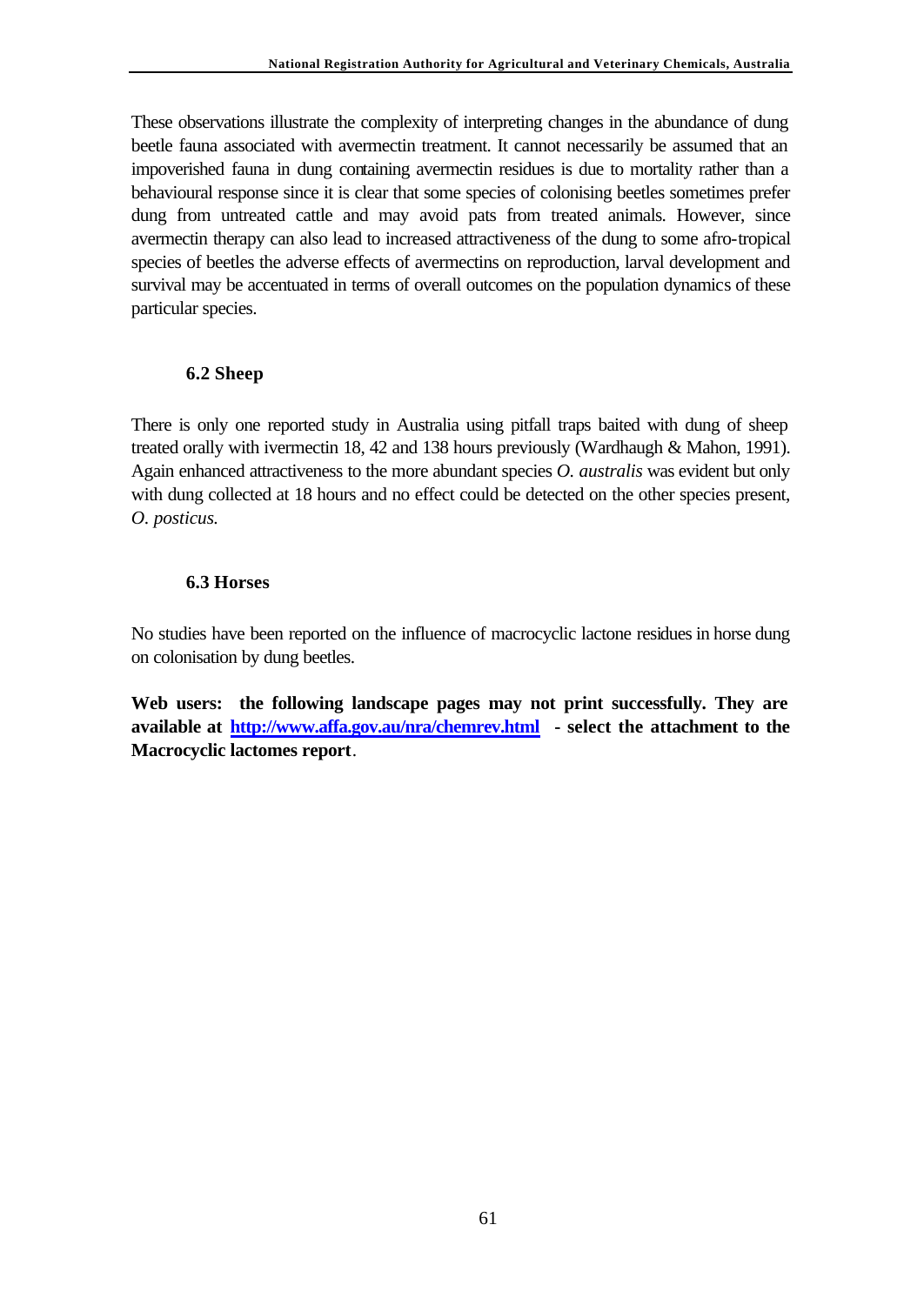#### **Table 6.1. Summary of investigations to determine the effect of ivermectin (Ivm), abamectin (Abm) and Moxidectin given subcutaneously (S/c), topically or by sustained release bolus to cattle on the colonisation of dung pats in the field by Coleoptera and Diptera**

| Country | Method of pat<br>formation    | Treatment                             | Collection<br>times after<br>treatment | Observation<br>Period | Species and abundance                                                                                                                                                                                                                                                                 | <b>Effect of treatment</b>                                                                                                                                                      | Reference           |
|---------|-------------------------------|---------------------------------------|----------------------------------------|-----------------------|---------------------------------------------------------------------------------------------------------------------------------------------------------------------------------------------------------------------------------------------------------------------------------------|---------------------------------------------------------------------------------------------------------------------------------------------------------------------------------|---------------------|
|         | <b>IVERMECTIN / ABAMECTIN</b> |                                       |                                        |                       |                                                                                                                                                                                                                                                                                       |                                                                                                                                                                                 |                     |
| England | Artificial                    | <b>Bolus</b><br>(Ivm, 40)<br>Qg/kg/d) | During<br>6 d                          | $20-100d$             | Coleoptera:<br>Scarabaeidae 89.4%<br>- mainly Aphodius spp.<br>Geotrupidae 4.7%<br>Staphylinidae 3.1%<br>Carabidae 1.3%<br>Hydrophilidae, Elateridae<br>Diptera:<br>Bibionidae 56.6%<br>Stratiomyidae 18.6%<br>Chironimidae 11.8%<br>Mycetophilidae, Muscidae,<br>Sepsidae, Syrphidae | Adults, larvae and pupae - almost<br>total absence for 100 d<br>Larvae - almost totally absent                                                                                  | Wall & Strong, 1987 |
| England | Artificial                    | S/c<br>(Ivm)                          | 2, 7, 14, 21d                          | $7 - 42d$             | Coleoptera:<br>Scarabaeidae<br>- mainly Aphodius spp.<br>Hydrophilidae, Carabidae,<br>Staphylinidae<br>Diptera:<br>Anisopodidae,<br>Anthomyiidae,<br>Bibionidae, Fannidae, Muscidae,<br>Psychodidae,<br>Stratiomyidae,<br>Sepsidae, Tipulidae                                         | Adults - no significant effect<br>Larval development reduced in 2<br>& 7 d pats<br>Cyclorrhapha - absent in 2, 7 $\&$<br>14 d, reduced in 21 d pats.<br>Nematocera - no effect. | Strong & Wall, 1994 |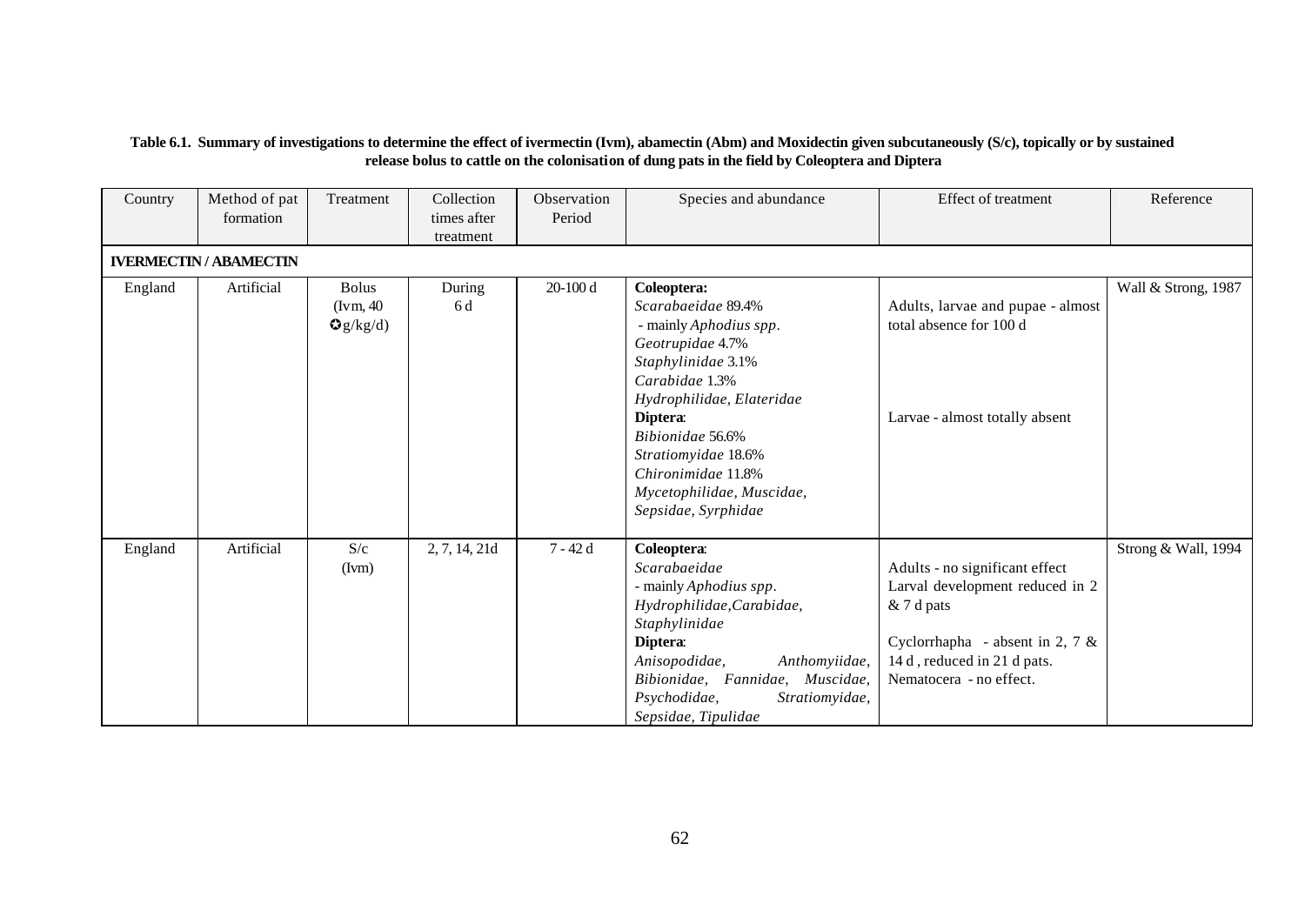| Country | Method of pat<br>formation | Treatment                            | Collection<br>times after | Observation<br>Period | Species and abundance                                                                                                                                                                                                     | <b>Effect of treatment</b>                                                                                                                      | Reference            |
|---------|----------------------------|--------------------------------------|---------------------------|-----------------------|---------------------------------------------------------------------------------------------------------------------------------------------------------------------------------------------------------------------------|-------------------------------------------------------------------------------------------------------------------------------------------------|----------------------|
|         |                            |                                      | treatment                 |                       |                                                                                                                                                                                                                           |                                                                                                                                                 |                      |
| England | Artificial                 | S/c<br>(Abm)                         | 3, 17, 35 d               | $3 - 105$ d           | Coleoptera:<br>Staphylinidae - Aleocharinae,<br>Oxytelinae,<br>Xantholininae,<br>Philonthus spp.<br>Hydrophilidae* - Cercyon,<br>Sphaeridium, Cryptopleureum spp.<br>Scarabaeidae*-Aphodius spp.<br>Ptiliidae, Histeridae | Adults - no effect<br>*Larvae-reduced in 3 and 17d<br>pats up to 28 days after placement                                                        | Baggott et al., 1994 |
|         |                            |                                      |                           |                       | Diptera:<br>Psychodidae*, Ceratopogonidae,<br>Scatopsidae, Stratiomyidae,<br>Sepsidae*, Sphaeroceridae*,<br>Anthomyiidae*, Fannidae,<br>Muscidae*                                                                         | *Reduced live larvae and pupae<br>in 3 and 17 d pats through to 28<br>days after placement                                                      |                      |
| England | Artificial                 | <b>Bolus</b><br>(Ivm, 43<br>Qg/kg/d) | 21d                       | $7 - 42d$             | Coleoptera:<br>Scarabaeidae<br>Hydrophilidae<br>Staphylinidae                                                                                                                                                             | Scarabaeidae - reduced egg and<br>larval numbers, no effect on<br>adults,<br>impaired<br>larval<br>development<br>Hydrophilidae - larvae absent | Strong et al., 1996  |
|         |                            |                                      |                           |                       | Diptera:<br>Cyclorrhapha:<br>Nematocera:                                                                                                                                                                                  | -No larvae present<br>-No significant effects.                                                                                                  |                      |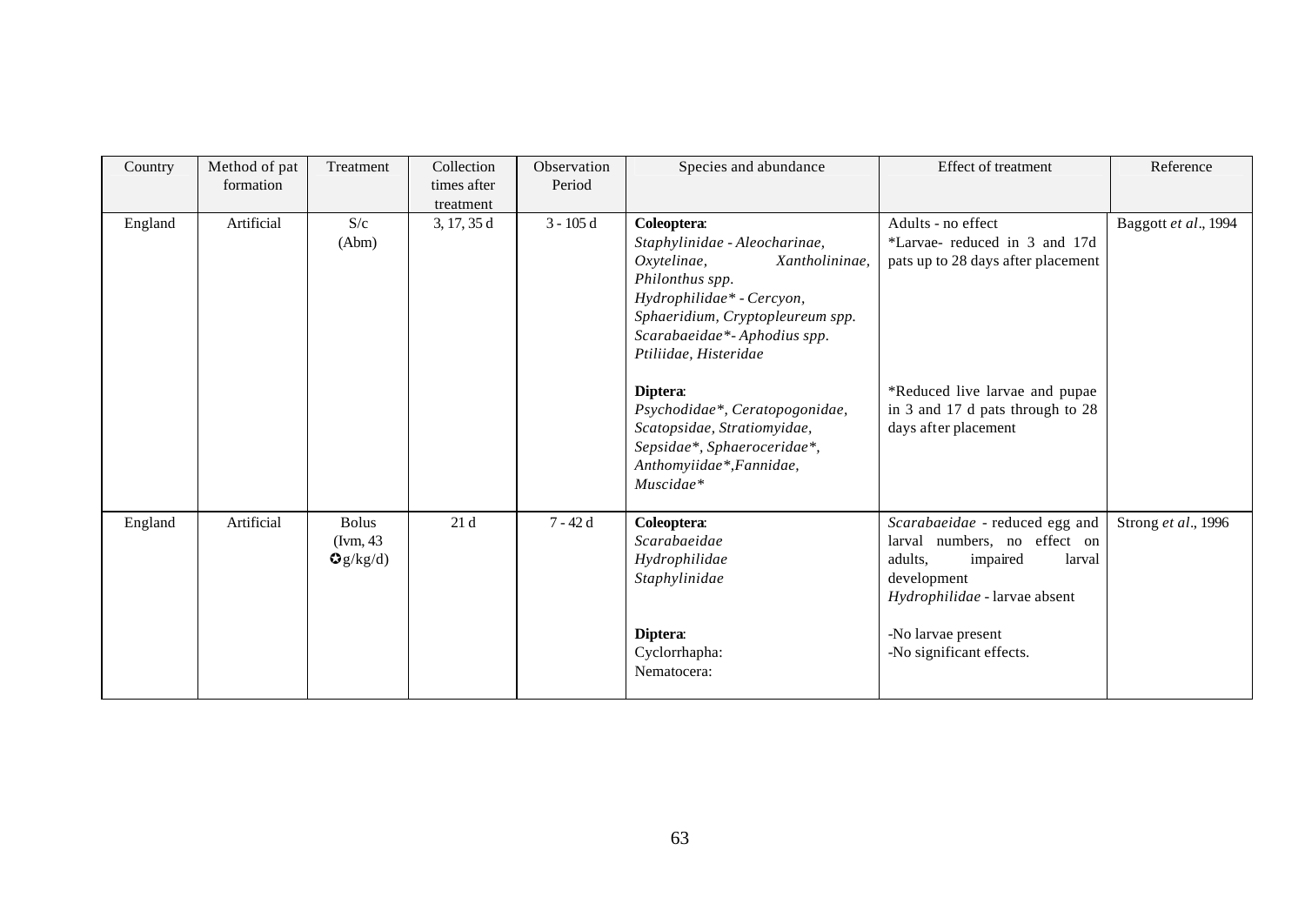| Country | Method of pat                     | Treatment                                   | Collection times                 | Observation    | Species and abundance                                                                                                                                                                                                            | Effect of treatment                                                                              | Reference                   |
|---------|-----------------------------------|---------------------------------------------|----------------------------------|----------------|----------------------------------------------------------------------------------------------------------------------------------------------------------------------------------------------------------------------------------|--------------------------------------------------------------------------------------------------|-----------------------------|
|         | formation                         |                                             | after treatment                  | Period         |                                                                                                                                                                                                                                  |                                                                                                  |                             |
| Germany | Artificial                        | S/c<br>(Ivm)                                | 2 d, then weekly<br>for 16 weeks | $2 - 7d$       | Coleoptera:<br>Staphylinidae (42 spp.)<br>Hydrophilidae -<br>Sphaeridum (3 spp.)<br>Cercyon spp.<br>Scarabaeidae (8 spp.)<br>Histeridae                                                                                          | No effect on adults or larval<br>development                                                     | Schaper & Liebisch,<br>1991 |
|         |                                   |                                             |                                  |                | Diptera:<br>Brachycera: Sepsidae, Muscidae,<br>Sphaeroceridae, Stratiomyidae<br>Nematocera:<br>Phryneidae,<br>Psychodidae, Chironomidae,<br>Lycoriidae                                                                           | Significant reduction of Muscidae<br>and Sepsidae larvae<br>Not affected                         |                             |
| Germany | Naturally<br>voided on<br>pasture | <b>Bolus</b><br>(Ivm.<br>58-71<br>Qg/kg/1d) | During 120 d<br>treatment        | 3, 7, 14, 28 d | Coleoptera:<br>Scarabaeidae - mainly Aphodius<br>$spp.$ (10)<br>Hydrophilidae - Cercyon spp. (7)<br>Sphaeridium spp. (2)<br>Megasternum<br>(1)<br>spp.<br>Cryptopleureum spp. (3)<br>Staphylinidae - (28 spp.)<br><b>Diptera</b> | No effect on adult numbers or<br>frequency<br>Larvae - numbers reduced<br>Reduced larval numbers | Barth et al., 1993          |
| Germany | Naturally<br>voided               | S/c<br>(Ivm)                                | 3, 7, 14, 28d                    | $3-63d$        | Coleoptera:<br>Scarabaeidae 4.1% - 10 spp. mainly<br>Aphodius<br>Hydrophilidae 27.2% - 14 spp.                                                                                                                                   | Adults - no effect on total<br>numbers or individual spp.<br>Larvae - reduced in 7 and 14 d      | Barth et al., 1994          |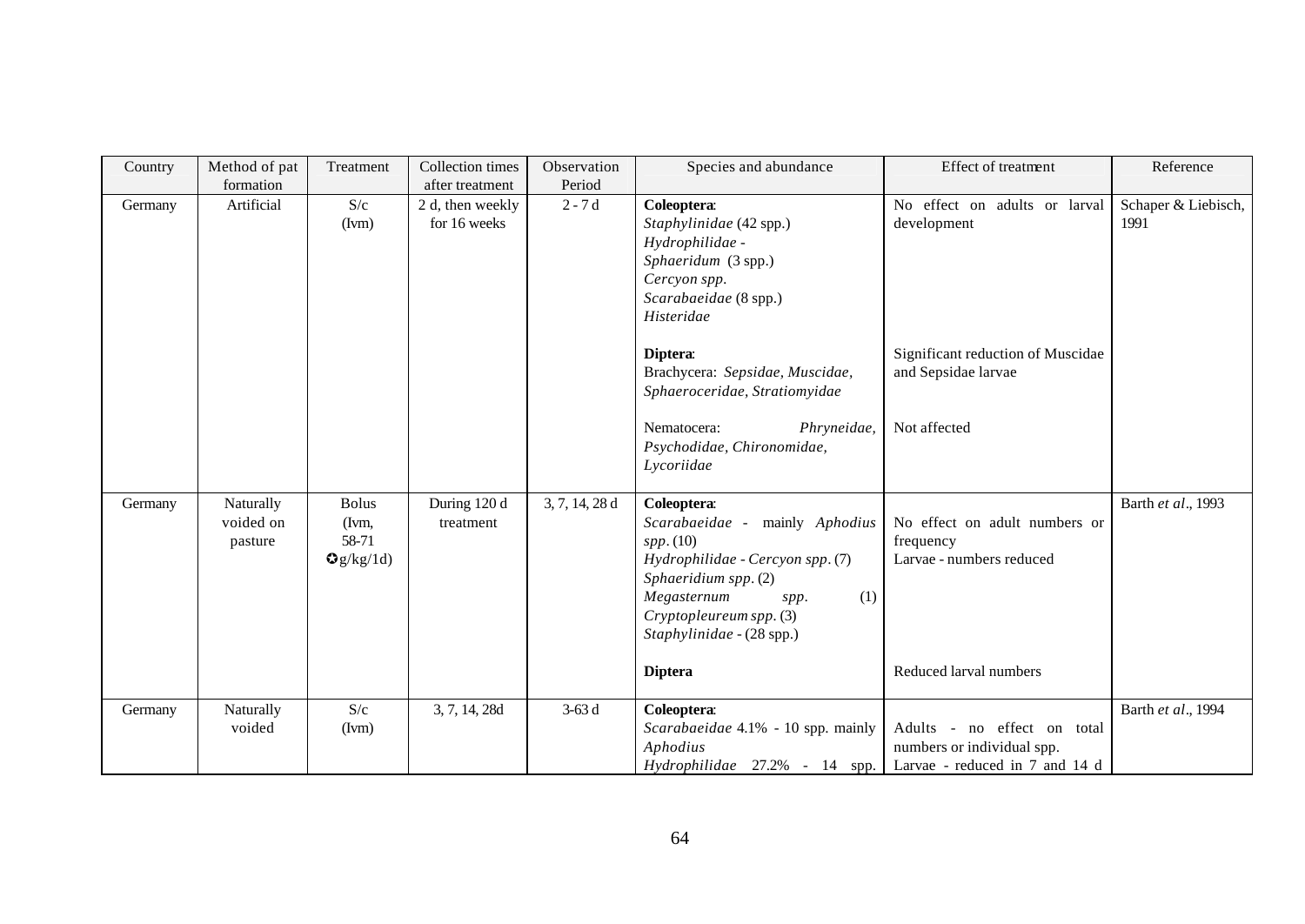| Country | Method of pat<br>formation | Treatment    | Collection times<br>after treatment | Observation<br>Period | Species and abundance                                                                                                                                                                                                                                                         | Effect of treatment                                                                                                                                                                                                                      | Reference            |
|---------|----------------------------|--------------|-------------------------------------|-----------------------|-------------------------------------------------------------------------------------------------------------------------------------------------------------------------------------------------------------------------------------------------------------------------------|------------------------------------------------------------------------------------------------------------------------------------------------------------------------------------------------------------------------------------------|----------------------|
|         |                            |              |                                     |                       | mainly Cercyon<br>Staphylinidae 68.7% - 28 spp.<br>Histeridae, Dryopidae, Ptilidae,<br>Curculionidae (low numbers)<br>Diptera:<br>(not speciated)                                                                                                                             | pats up to 21 days after<br>deposition; higher in 21-63 day<br>old pats; no effect 3-63 day pats<br>overall<br>Larvae reduced in -<br>3 d & 7 d pats for 63 days,<br>14 d pats for 35 days,<br>28 d pats for 21 days after<br>deposition |                      |
| Spain   | Artificial                 | S/c<br>(Ivm) | 2, 4, 7, 10, 17, 24,<br>31 d        | $1 - 23d$             | Coleoptera:<br>90% of total numbers:<br>Onthophagus taurus, O. furcatus,<br>Caccobius schrebei, Euoniticellus<br>fulvus, Aphodius spp. (4)<br>Diptera:<br>(not speciated)                                                                                                     | Adults - higher numbers in 7, 10,<br>17 d pats<br>Larvae reduced in 2-10 d pats                                                                                                                                                          | Lumaret et al., 1993 |
| Denmark | Artificial                 | S/c<br>(Ivm) | 1, 10, 20, 30d in<br>2 years        | $3 - 86d$             | Coleoptera:<br>Staphylinidae 60-80%<br>Scarabaeidae-Aphodius spp.<br>Hydrophilidae - Cercyon spp.,<br>Sphaeridium spp.<br>Diptera:<br>Nematocera:<br>Ceratopogonidae,<br>Chironomidae,<br>Sciaridae,<br>Psychodidae<br>Cyclorrhapha:<br>Sphaeroceridae,<br>Sepsidae, Muscidae | Larvae of Aphodius reduced in 1<br>d pats<br>- Reduced larvae in 1 and 10 d<br>pats; reduced pupae in 1 d pats<br>- Reduced larvae and pupae in 1,<br>10, 20 and 30 d pats                                                               | Madsen et al., 1990  |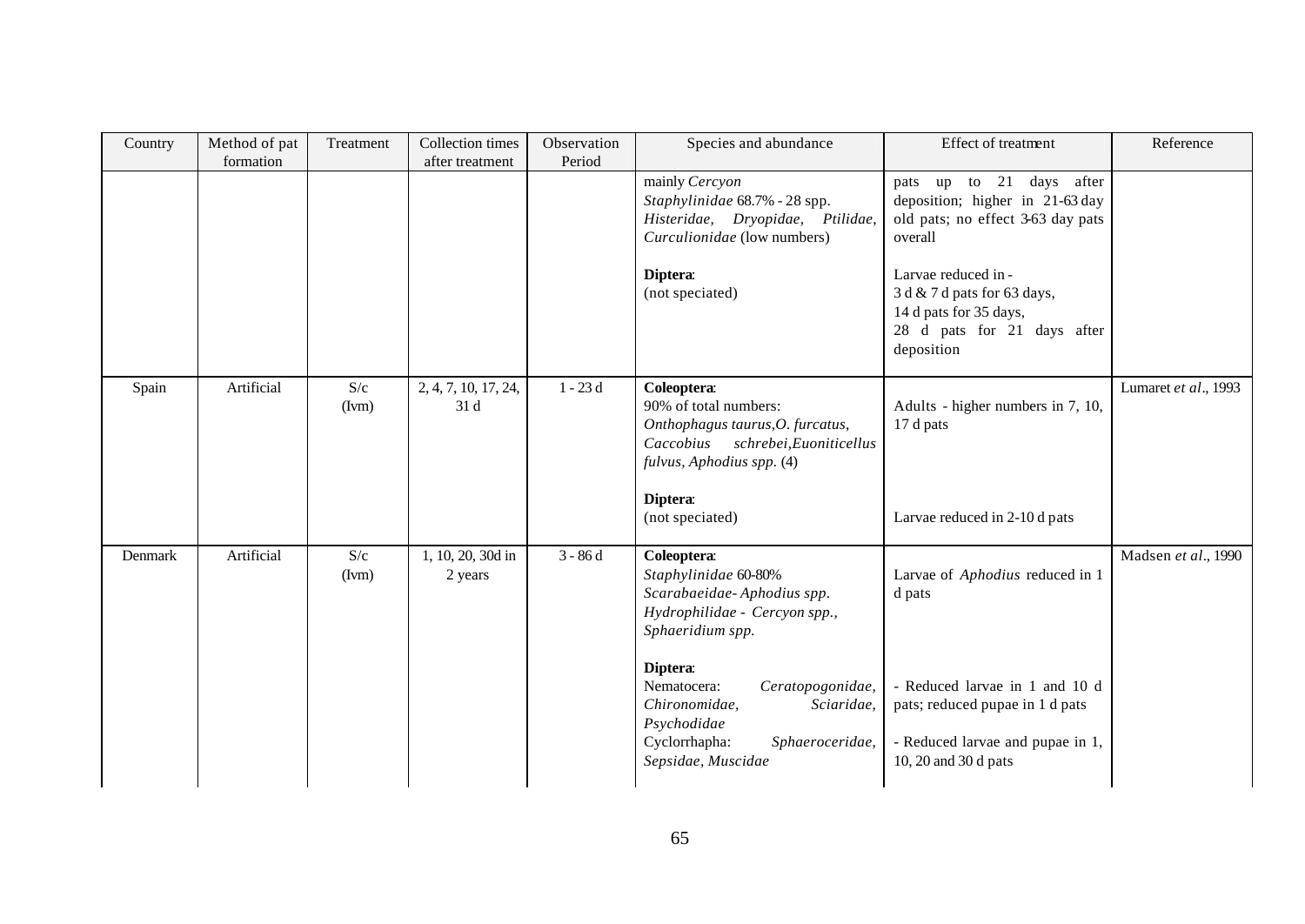| Country           | Method of pat | Treatment             | Collection times                         | Observation    | Species and abundance                                                                                              | Effect of treatment                                                                                                              | Reference                        |
|-------------------|---------------|-----------------------|------------------------------------------|----------------|--------------------------------------------------------------------------------------------------------------------|----------------------------------------------------------------------------------------------------------------------------------|----------------------------------|
|                   | formation     |                       | after treatment                          | Period         |                                                                                                                    |                                                                                                                                  |                                  |
| Denmark           | Artificial    | S/c, Topical<br>(Ivm) | $1/2$ , $13/14$ , $28/29$ ,<br>$42/43$ d | $3 - 45d$      | Coleoptera:<br>Aphodius spp.<br>Diptera:<br>Nematocera: Ceratopogonidae 79%,                                       | Reduced larvae in 1/2 d pats<br>No effect                                                                                        | Sommer et al., 1992              |
|                   |               |                       |                                          |                | Psychodidae 12%, Chironomidae<br>6%, Anisopodidae 2%                                                               |                                                                                                                                  |                                  |
|                   |               |                       |                                          |                | Cyclorrhapha:                                                                                                      | - Reduced larvae in $1/2$ & $13/14$ d<br>pats after Topical<br>- Reduced larvae in $1/2$ , $13/14$ and<br>28/29 d pats after S/c |                                  |
| S. Africa         | Artificial    | S/c<br>(Ivm)          | $1, 2, 3$ mths                           | 1 <sub>d</sub> | Coleoptera:<br>Scarabaeidae (49 spp.)<br>Aphodiinae (13 spp.)<br>Staphylinidae (10 spp.)<br>Hydrophilidae (2 spp.) | Diversity and rank/abundance<br>decreased at 1mth. Returned to<br>control levels at 2 and 3 months                               | Scholtz & Kruger,<br>1995        |
| Australia         | Artificial    | S/c<br>(Abm)          | 3d                                       | 2, 4, 8d       | Coleoptera:<br>Predominantly<br>Onthophagus<br>australis                                                           | Increased number of beetles and<br>tunnels at 4 and 8 d                                                                          | Wardhaugh<br>$\&$<br>Mahon, 1991 |
| <b>MOXIDECTIN</b> |               |                       |                                          |                |                                                                                                                    |                                                                                                                                  |                                  |
| England           | Artificial    | S/c                   | $2, 7, 14, 21$ d                         | $7 - 42d$      | Coleoptera:<br>Scarabaeidae<br>- mainly Aphodius spp.<br>Hydrophilidae, Carabidae,<br>Staphylinidae<br>Diptera:    | No significant effects                                                                                                           | Strong & Wall, 1994              |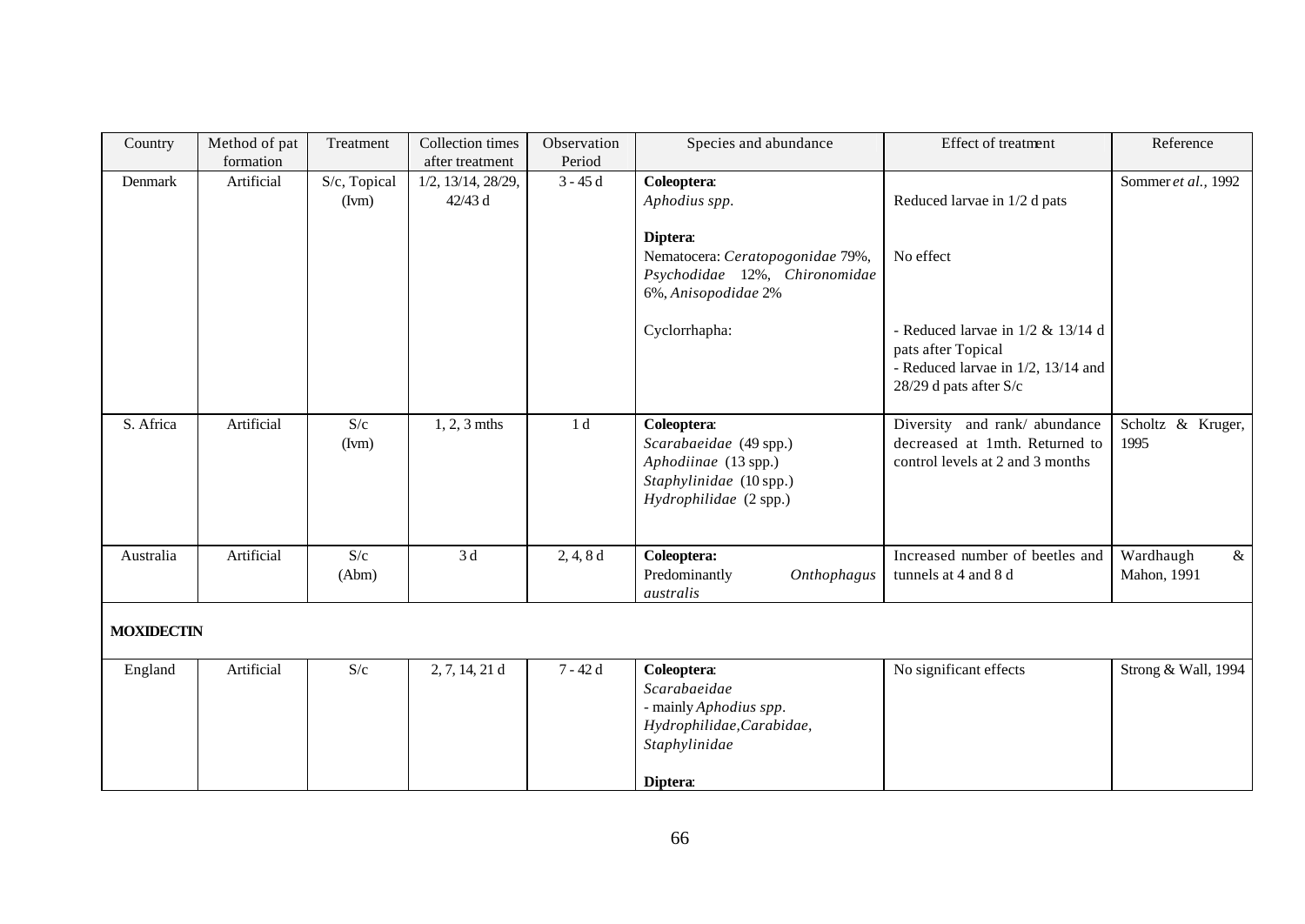| Country | Method of pat | Treatment | Collection times | Observation | Species and abundance                                                                                                      | Effect of treatment | Reference |
|---------|---------------|-----------|------------------|-------------|----------------------------------------------------------------------------------------------------------------------------|---------------------|-----------|
|         | formation     |           | after treatment  | Period      |                                                                                                                            |                     |           |
|         |               |           |                  |             | Anthomyiidae,<br>Anisopodidae,<br>Bibionidae, Fannidae, Muscidae,<br>Stratiomvidae,<br>Psychodidae,<br>Sepsidae, Tipulidae |                     |           |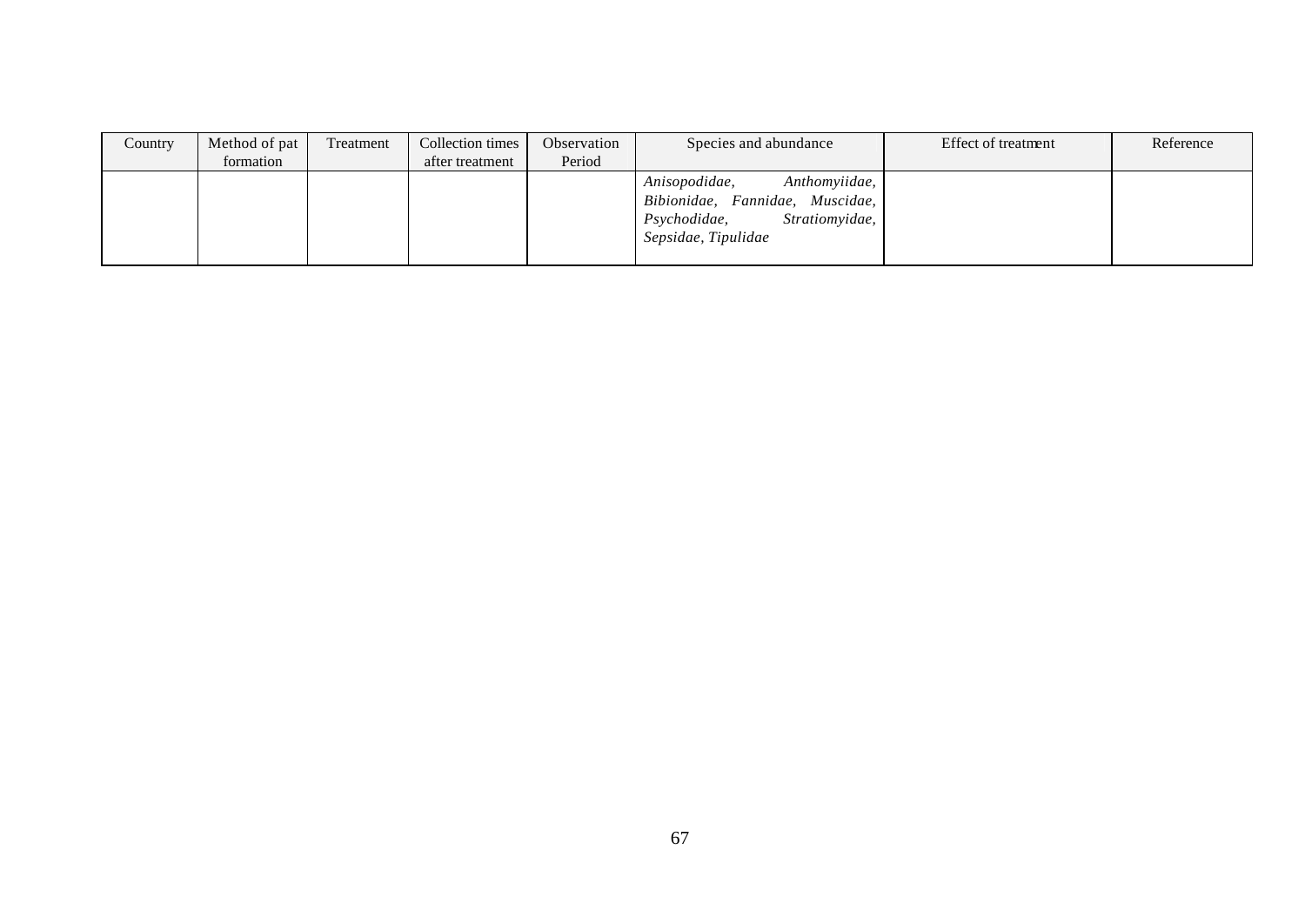## **7. INFLUENCE OF MACROCYCLIC LACTONES ON DUNG DEGRADATION**

### **7.1 Cattle**

The original association between absence of dung-degrading insects, particularly beetles, in the faeces of calves treated with an ivermectin bolus and the failure of dung pats to degrade at a normal rate (Wall & Strong, 1987) has stimulated much research on the influence of macrocyclic lactones on pat decomposition. Table 7.1 summarises the results of 13 subsequent experiments which examined ivermectin or abamectin and one experiment which examined doramectin effects on the degradation of artificial or naturally voided cattle dung pats. No experiments have been reported on the degradation of dung from cattle treated with moxidectin. Most of the data with ivermectin and abamectin have been obtained under European field conditions and have included application subcutaneously, topically and by intraruminal sustained release bolus but consistent results have not been recorded between countries.

Three studies conducted under Danish field conditions (Madsen *et al*., 1988, 1990; Sommer *et al*., 1992) reported slower rates of degradation of dung collected from cattle within the first 3 weeks of treatment with ivermectin subcutaneously or topically. However, other experiments in Germany, France, England and Scotland (see Table 7.1) were generally unable to detect any significant change in degradation rate or in the long-term accumulation of dung on the paddock following subcutaneous, topical or bolus treatment with ivermectin. In one experiment there was no long-term effect of abamectin given subcutaneously on degradation of dung collected 3 days after treatment despite an initial reduction in the rate of disappearance.

Differences between the Danish and other European data may reflect differing species diversity in the dung fauna of the various countries. In Denmark, Dipteran larvae constituted more than 80% and adult dung beetles no more than 10% of the invertebrate population of dung pats (Madsen *et al.*, 1990; Sommer *et al.*, 1992). The activity of larvae of dung flies plays a dominant role in disrupting the integrity of the dung pat during the first week or so after deposition under Danish conditions. The high sensitivity of many Diptera, including the important yellow dung fly, *Scatophaga stercoraria* (Strong & James, 1993), may therefore explain the negative effect of ivermectin residues on dung degradation in Denmark. In the German field trials it was noted that the insect community comprised 50% Diptera larvae, 30% Coleoptera larvae and 20% adult beetles (Barth *et al.*, 1994). In the United Kingdom, beetles can be the most abundant of the insect fauna colonising the dung pat (see Wall & Strong, 1987) or there may be similar numbers of both Coleoptera and Diptera larvae present (see Baggott *et al.*, 1994). In the latter study an initial reduced degradation of dung collected 3 days after treatment of cattle with abamectin was associated with survival rates of 11% and 23% for Coleoptera and Diptera larvae, respectively, in the treated compared to control pats.

Under field conditions in Zimbabwe freshly deposited dung is rapidly buried by onthophagine and oniticelline dung beetles and may largely disappear within 24 hours (Sommer *et al.*, 1993a). The lack of effect on dung degradation in this study is therefore consistent with the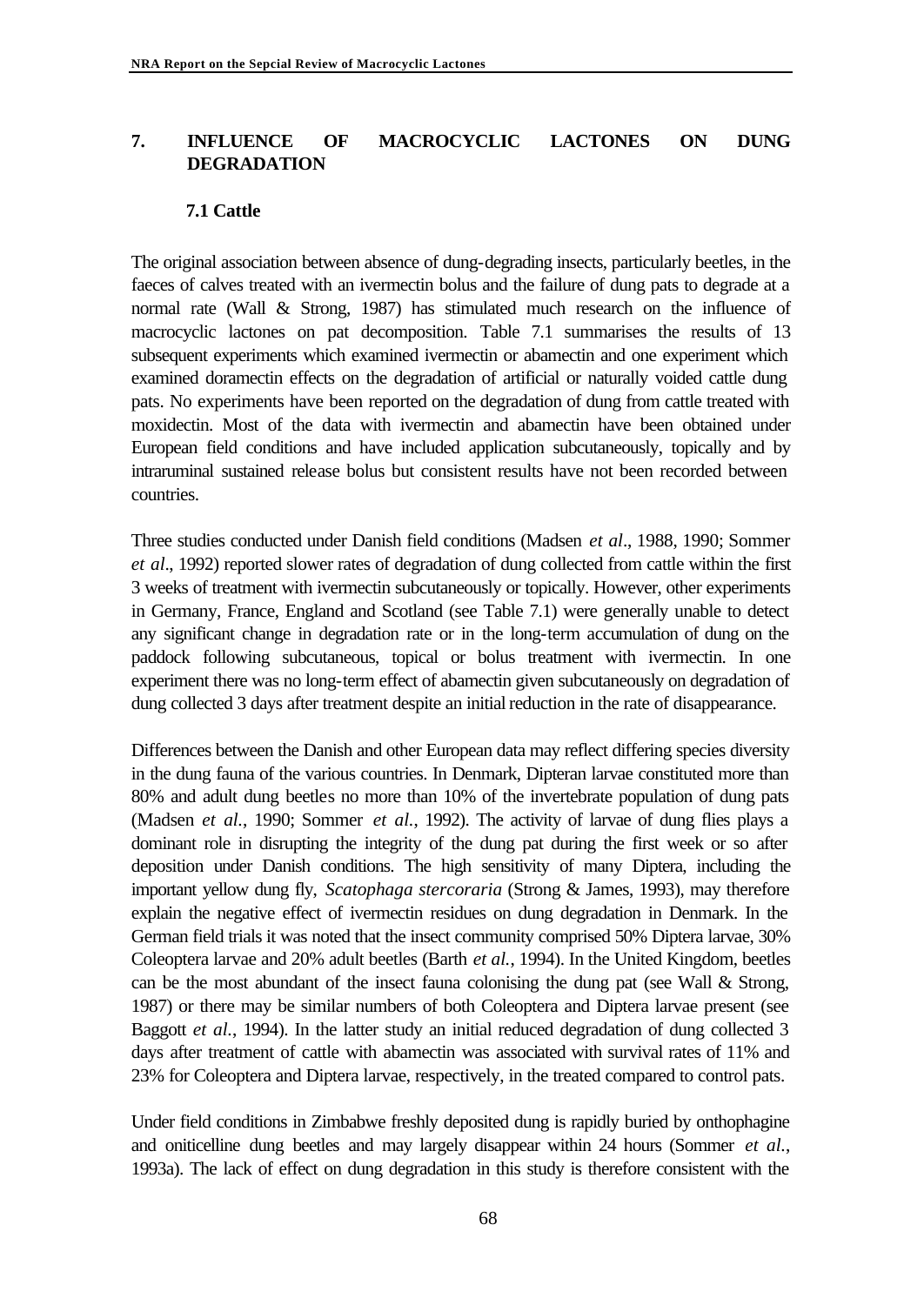absence of effect on adult beetle mortality of ivermectin residues in dung. Similarly, in Australia the increased rate of burial of cattle dung collected shortly after abamectin treatment was consistent with the observed increases in adult beetle populations and their tunnelling activity.

The study which showed no influence of doramectin residues on cattle dung degradation was undertaken in the upper mid west of the USA where, under cool, moist conditions, dung feeding Coleoptera larvae, predominantly of the sub family *Aphodiinae*, constituted the bulk of the invertebrate biomass collected 28 days after pat deposition (Moon, 1992). Unfortunately, in this particular experiment dung collected 4 days after doramectin treatment was placed on pasture when the prevailing conditions were hot and dry and colonisation by invertebrates was extremely sparse. As acknowledged in the study report, absence of an effect of doramectin on the disappearance of dung collected shortly after treatment should therefore be interpreted with caution and further examination of the potential effects of doramectin is necessary.

## **7.2 Sheep**

Only one investigation has been reported of the effects of macrocyclic lactone treatment of sheep on the degradation of dung deposited on pasture under Australian conditions. In this study (Rugg, 1995) the accumulation of dung was measured on paddocks which grazed sheep during and for 140 days following treatment with ivermectin released from an intraruminal capsule at 1.6 mg/day for 100 days. No significant differences were found at any sampling time throughout the 240 days in the dry weight of dung collected at multiple sites on each paddock between the ivermectin treatment, albendazole treatment at 32.5 mg/day for 100 days using a similar capsule or the untreated control group.

## **7.3 Horses**

Investigations in the USA of the impact of ivermectin treatment of horses on dung degradation on pasture have produced conflicting results. Herd, Stinner & Purrington (1993) measured dry weights serially over about 3 months after placing artificial faecal deposits, or copromes, on pasture using dung collected 3 days after treatment of horses with ivermectin. Copromes from ivermectin treated animals placed on paddocks in June disintegrated more slowly than those from untreated controls. However, there were no significant differences between the two treatments in the rate of disappearance of copromes placed out in August. In another experiment Herd *et al*. (1993) measured the dispersal of naturally voided horse dung on ungrazed pasture over a 9-month period by measuring changes in circumference of pats and visual assessment of dispersal. Compared with the dung pats of untreated and oxibendazoletreated controls there was a substantially slower reduction in the surface area of those originating from horses over the 7 days following ivermectin treatment.

No studies have been reported under Australian conditions of the influence of macrocyclic lactone treatment on the degradation of horse dung.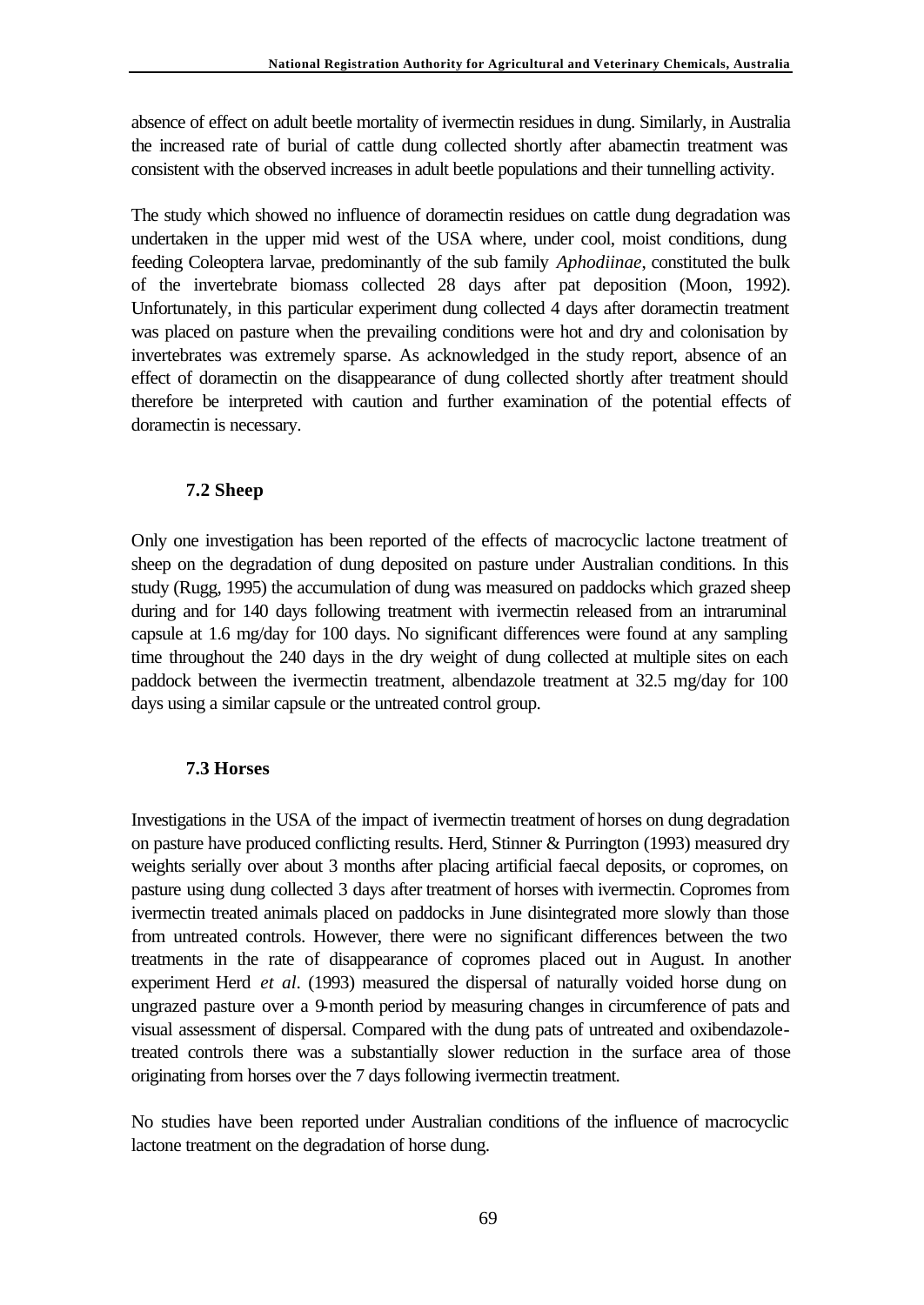**Web users: the following landscape pages may not print successfully. They are available at http://www.affa.gov.au/nra/chemrev.html - select the attachment to the Macrocyclic lactomes report**.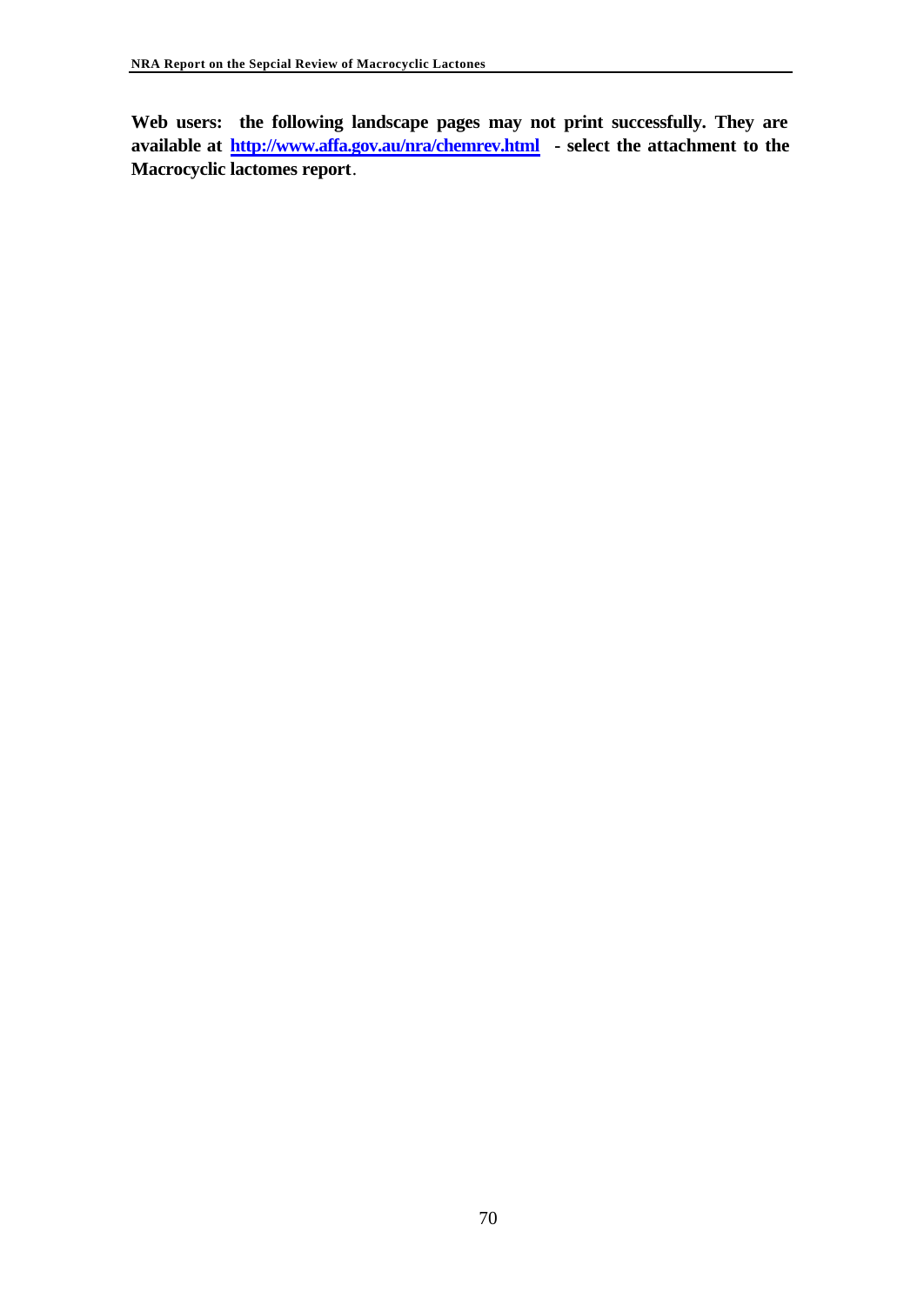#### **Table 7.1. Summary of investigations to determine the effect of ivermectin (Ivm), abamectin (Abm) and doramectin given subcutaneously (S/c), topically or by sustained release bolus to cattle on the degradation rate of dung**

| Country  | Method of pat<br>formation and location | Treatment        | <b>Collection times</b><br>after treatment | Observation<br>period | Degradation effect            | Reference                |
|----------|-----------------------------------------|------------------|--------------------------------------------|-----------------------|-------------------------------|--------------------------|
|          | <b>IVERMECTIN / ABAMECTIN</b>           |                  |                                            |                       |                               |                          |
| Denmark  | Artificial in pots                      | $S/c$ (Ivm)      | 1 <sub>d</sub>                             | 98 d                  | Delayed by up to 53 d         | Madsen et al., 1988      |
|          | Artificial in field                     | $S/c$ (Ivm)      | $1, 10, 20, 30$ d                          | 86 d                  | Delayed for 1-20 d dung       | Madsen et al., 1990      |
|          | Artificial in field                     | $S/c$ ,          | $1/2$ , $13/14$ ,                          | 45d                   | Delayed for 1/2 d dung        | Sommer et al., 1992      |
|          |                                         | <b>Topical</b>   | 28/29, 42/43 d                             |                       | Delayed for $1/2$ & $13/14$ d |                          |
|          |                                         | (Ivm)            |                                            |                       | dung                          |                          |
| Germany  | Naturally voided                        | 120 d bolus      | During treatment                           | 259d                  | Slight delay in reduction of  | Barth et al., 1993       |
|          | (Ivm)<br>on pasture                     |                  |                                            |                       | pat area (not significant)    |                          |
|          | Artificial in field                     | $S/c$ (Ivm)      | 2 d then weekly                            | 140d                  | None                          | Schaper & Liebisch, 1991 |
|          |                                         |                  | for 16 weeks                               |                       |                               |                          |
|          | Naturally voided on<br>pasture          | $S/c$ (Ivm)      | $3, 7, 14 \& 28 \d$                        | 63 d                  | None                          | Barth et al., 1994       |
| Scotland | Naturally voided on<br>pasture          | Topical<br>(Ivm) | 7 d                                        | 63 d                  | None                          | McKeand et al., 1988     |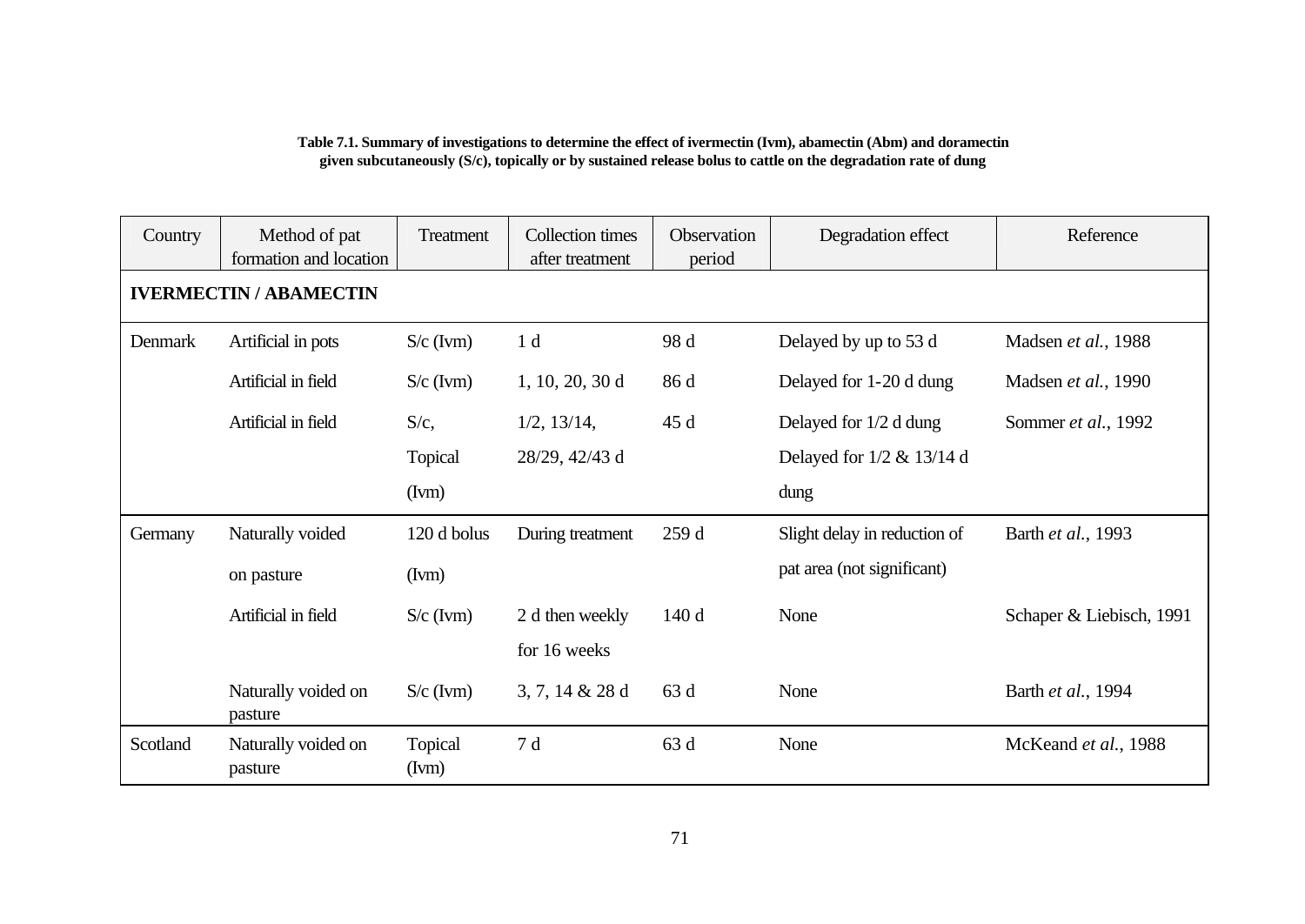| Country        | Method of pat<br>formation and location    | Treatment                     | <b>Collection</b> times<br>after treatment      | Observation<br>period                            | Degradation effect                                          | Reference               |
|----------------|--------------------------------------------|-------------------------------|-------------------------------------------------|--------------------------------------------------|-------------------------------------------------------------|-------------------------|
| Zimbabwe       | Artificial in field                        | $S/c$ (Ivm)                   | 2, 8, 16d                                       | 5 d                                              | None                                                        | Sommer et al., 1993a    |
| Australia      | Artificial in field                        | $S/c$ (Abm)                   | 3d                                              | 42 d                                             | Increased                                                   | Wardhaugh & Mahon, 1991 |
| <b>England</b> | Artificial in field                        | <b>Bolus</b>                  | During $(6 d)$                                  | 100d                                             | Decreased                                                   | Wall & Strong, 1987     |
|                | Artificial in field                        | $S/c$ (Abm.)                  | 3, 7, 35d                                       | 168 d                                            | Reduced in 3 d dung for<br>up to 126d. No effect at<br>168d | Baggott et al., 1994    |
|                | Naturally voided                           | $S/c$ ,                       | 5, 35, 63 d                                     | 63-98 d in 2                                     | None                                                        | Wratten et al., 1993    |
|                | on pasture                                 | Bolus (90 or<br>$120 d$ (Ivm) | During and up to<br>30 d after                  | grazing seasons                                  | None                                                        |                         |
|                | Natural accumulation<br>on paddock (total) | $S/c$ , bolus<br>(Ivm)        | During entire<br>grazing period<br>$(7-8$ mths) | 7-8 mths in two<br>successive<br>grazing seasons | None                                                        | Wratten et al., 1993    |
| France         | Naturally voided on                        | $S/c$ , Top                   | $21, 28$ d                                      | 28d                                              | None                                                        | Robin, 1988             |
|                | pasture                                    | (Ivm)                         |                                                 |                                                  |                                                             |                         |
|                | $-do-$                                     | $-do-$                        | 3, 7, 14, 21,                                   | 56 d                                             | None                                                        | Robin, 1991             |
|                |                                            |                               | 28 d                                            |                                                  |                                                             |                         |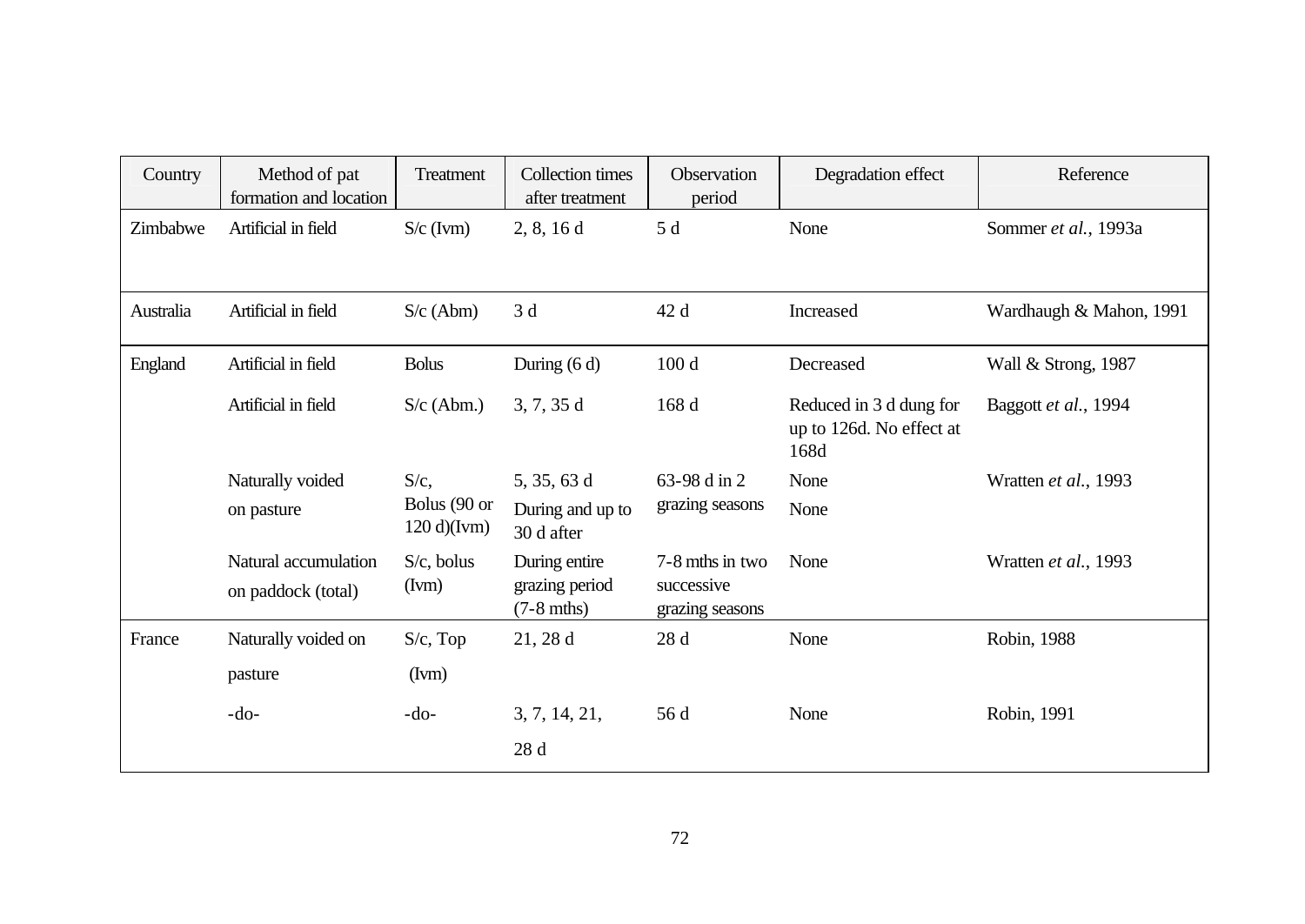| Country           | Method of pat<br>formation and location | Treatment | Collection times<br>after treatment | <b>Observation</b><br>period | Degradation effect | Reference        |  |  |
|-------------------|-----------------------------------------|-----------|-------------------------------------|------------------------------|--------------------|------------------|--|--|
|                   |                                         |           |                                     |                              |                    |                  |  |  |
| <b>DORAMECTIN</b> |                                         |           |                                     |                              |                    |                  |  |  |
| <b>USA</b>        | Naturally voided on                     | S/c       | 4, 32, 60 d                         | 16 months over 2             | None               | Moon, 1992.      |  |  |
|                   | pasture                                 |           |                                     | grazing seasons              |                    |                  |  |  |
|                   | Artificial on pasture                   | S/c       | 4, 32, 60 d                         | 28, 112 & 280 d              | None               | <b>Moon 1992</b> |  |  |
|                   |                                         |           |                                     |                              |                    |                  |  |  |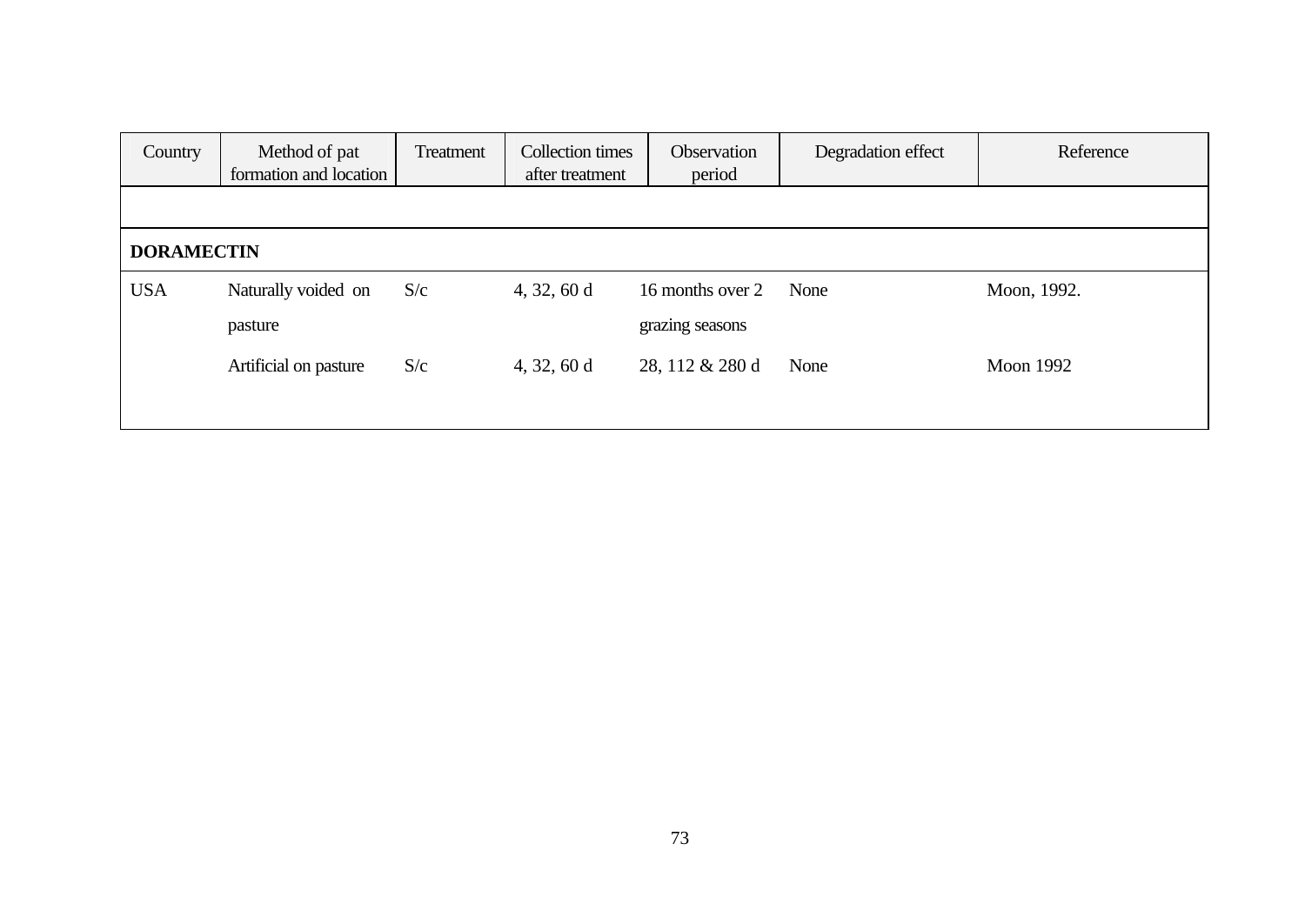# **8. USE PATTERNS OF MACROCYCLIC LACTONES IN AUSTRALIA AND RISK EXPOSURE OF DUNG BEETLE POPULATIONS**

#### **8.1 Cattle**

The epidemiology of infection and the economic importance of different species of gastrointestinal parasites are delineated by two distinct climatic zones, the temperate and the tropical/subtropical, in each of which the prevalence of parasitism in cattle is largely determined by rainfall. The temperate zone can be further subdivided on the basis of summer or winter rainfall pattern. Throughout the temperate zone *Ostertagia ostertagi, Trichostrongylus axei* and *Cooperia oncophora* are the main species contributing to parasitic gastroenteritis in cattle, but *O. ostertagi* is the most important of the three and recommended treatment programs are principally directed at preventive control of this parasite in young cattle. It is generally accepted that only young cattle up to 2 years of age need to be treated on a regular basis and both macrocyclic lactone and benzimidazole carbamate anthelmintics are effective and recommended for this purpose (see Hall, 1990). Throughout the southern, or winter rainfall, region of the temperate zone where autumn calving is practised, a drench at weaning in December to January is recommended with follow-up treatments in March-April, and, on a minority of properties, in July-August (Anderson, Donald & Waller, 1983). Further treatment the following January of 2-year-old weaners is designed to prevent Type II ostertagiasis caused by the emergence of inhibited larvae which accumulate over the late spring and summer. In southern NSW where spring calving is preferred, a weaning drench is recommended in March-April with follow-up treatment in May-June, and again, on a minority of properties, in July-August (Hall, 1990). On the Northern Tablelands of New South Wales in the summer rainfall zone, a single drench at weaning provides adequate control with little or no production response to follow-up treatments (Anderson *et al*., 1983). Since cattle are usually immune to *Ostertagia* by 2 years of age routine use of anthelmintics should not be necessary in mature animals except in the few individuals that show signs of the disease.

In the tropical/subtropical zone of Australia the helminth parasites of greatest economic importance are *Haemonchus placei, Oesophagostomum radiatum* and *Cooperia* spp. Clinical disease is usually seen in dairy calves between 4 and 12 months of age and in beef calves during the first year after weaning. Adult cattle are resistant to infection and clinical signs of parasitism are unusual in animals more than 2 years old (Winks, Bremner & Barger, 1983). For these reasons, treatment with anthelmintic at weaning and for 9 months thereafter at intervals of no longer than 6 weeks is the usual recommendation for preventive control of gastrointestinal parasites in the tropical/subtropical zone.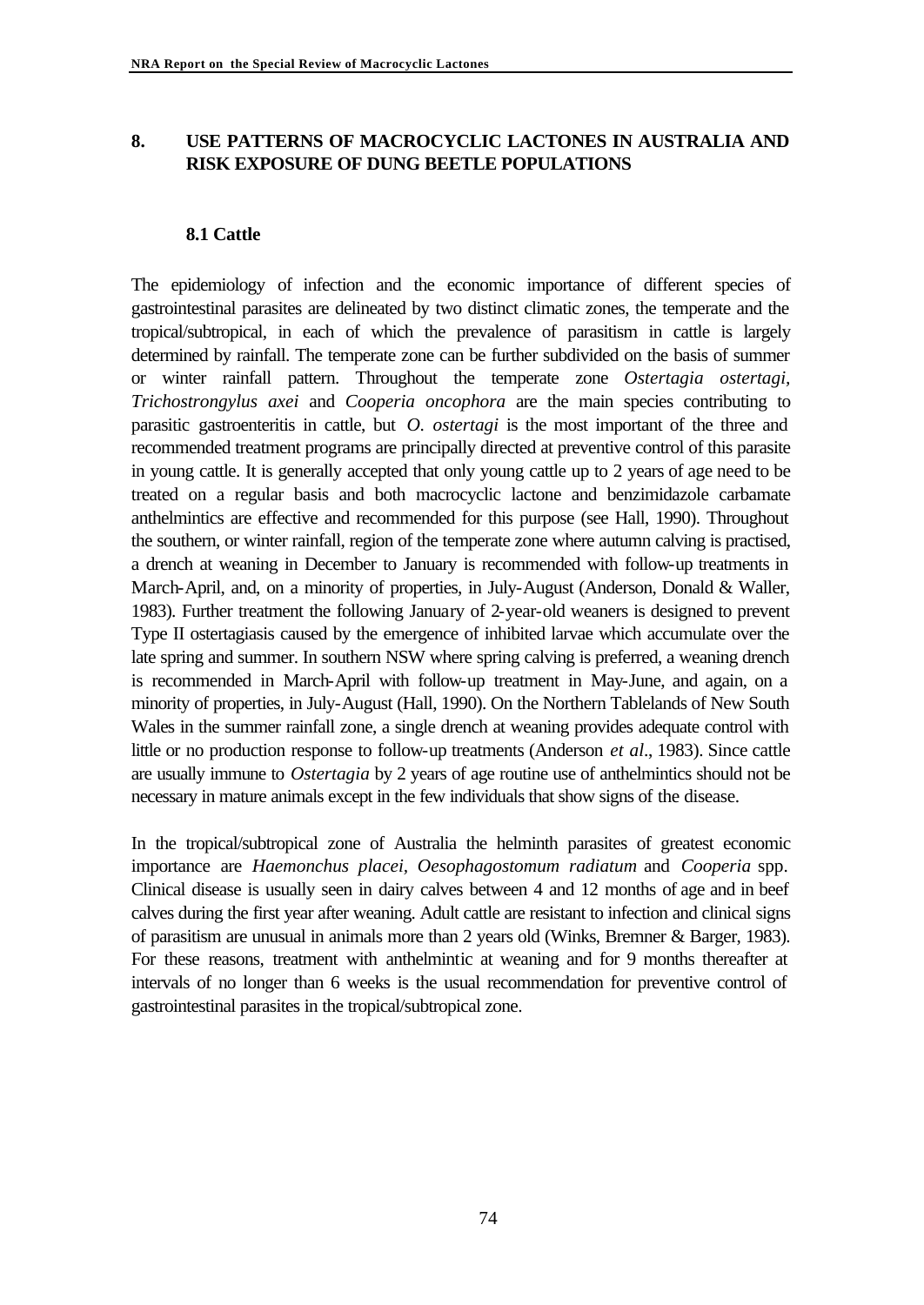In both climatic zones effectiveness can be enhanced and treatment frequency reduced by moving treated animals to pastures of low infectivity immediately following anthelmintic therapy. Widespread adoption of these general recommendations would be expected to confine usage of macrocyclic lactones largely to cattle aged between 9 months (weaning) and 18-24 months. Technical literature on recommended treatment programs for cattle using products based on ivermectin, moxidectin and doramectin were sought from each of the companies marketing these products in Australia. However, these were supplied in a comprehensive form only by MSD Agvet for the topical formulation of ivermectin. The parasite control programs for cattle published by MSD Agvet advocate use of the topical formulation of ivermectin in all classes of cattle, except cows where the milk is for human consumption, at various times throughout the year (see Table 8.1). In the winter rainfall zone this program would lead to minimal exposure of adult dung beetle species which breed during the spring, e.g. *O. binodis* in WA, since only calves suffering clinical parasitism would be treated at that time. However, emergence of young adults from these brood masses between December and March (Ridsdill-Smith, 1993) coincides with a time when treatment of all cattle is recommended and these immature stages are particularly vulnerable to the effects of ivermectin on ovarian development with possible impact on generation interval. In this particular environment, *O. binodis* produces a second generation each year from oviposition during February and March, so developing larvae of this generation are also confronted with a high risk of exposure to ivermectin residues in dung. Young beetles emerging from these brood masses during April and May would be feeding on dung during a period of high ivermectin usage and may incur increased levels of mortality and delayed ovarian development. In the same environment Ridsdill-Smith (1993) showed that newly-emerged *O. ferox*, which is native to south western Australia and has one generation per year, buried dung for feeding in May-June and for brood masses in which to lay eggs in October. For *O. ferox* the major risk of exposure to ivermectin residues in dung arises from the winter treatment which could increase mortality of the immature adults.

In the summer rainfall region of the temperate zone and the tropics/subtropics the recommendations for ivermectin use in Table 8.1 appear to maximise the risk of dung beetle exposure during the spring and summer when dung burial/oviposition is also high for the introduced species such as *O. gazella*, *E. intermedius* and *L. militaris* (Doube *et al*., 1991). Use of ivermectin in the summer rainfall and tropical/subtropical zones is also recommended for control of buffalo fly and also of cattle tick (*Boophilus microplus*) numbers during the "spring rise" of these parasites in addition to control of gastrointestinal nematodes.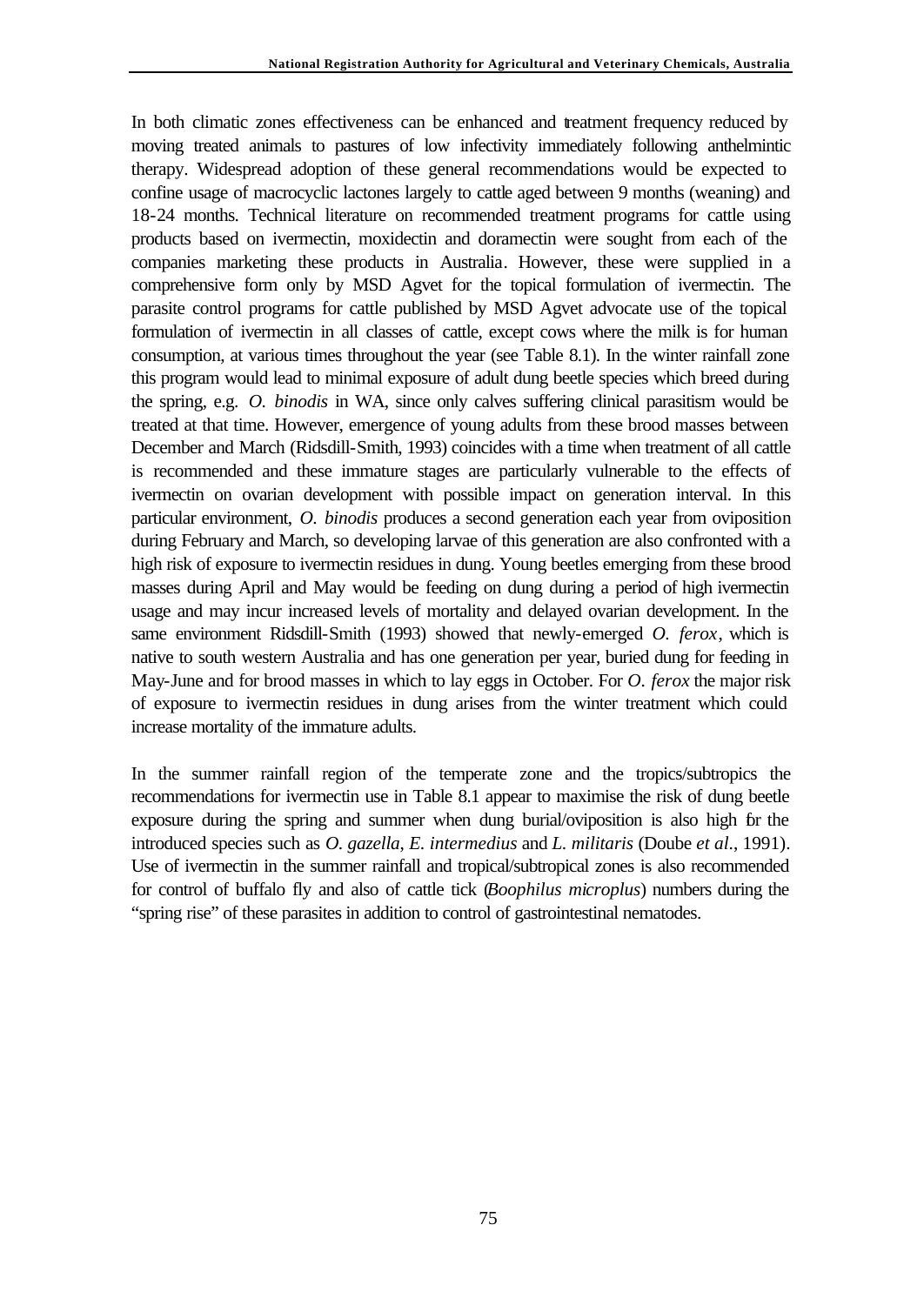| Season         | Zone                         |                              |                      |  |  |
|----------------|------------------------------|------------------------------|----------------------|--|--|
|                | Winter Rainfall <sup>1</sup> | Summer Rainfall <sup>2</sup> | Tropics/Sub          |  |  |
|                |                              |                              | Tropics <sup>3</sup> |  |  |
| Spring         | Calves - salvage             | Weaners, heifers,            | Heifers, bulls,      |  |  |
| (Sept/Oct/Nov) | treatment                    | finisher steers, bulls,      | weaners.             |  |  |
|                |                              | breeding cows                | finisher steers      |  |  |
| <b>Summer</b>  | All cattle                   | All cattle                   |                      |  |  |
| (Dec/Jan/Feb)  |                              |                              |                      |  |  |
| Autumn         | Weaners.                     | Calves - salvage             | Weaners,             |  |  |
| (Mar/Apr/May)  | finisher steers,             | treatment                    | finisher steers      |  |  |
|                | heifers, bulls               |                              |                      |  |  |
| Winter         | Weaners,                     | Weaners,                     | All cattle           |  |  |
| (June/Jul/Aug) | finisher steers,             | finisher steers,             |                      |  |  |
|                | heifers                      | heifers                      |                      |  |  |

**Table 8.1. Recommended Cattle Parasite Control Program for Ivermectin Pour-On**

1 Southern NSW, Victoria, South Australia, southern WA

<sup>2</sup>Northern NSW, southern Queensland

<sup>3</sup>Central Queensland, northern Australia

Source: Brochures published by Merck Sharp & Dohme (Australia) Pty Ltd.

These observations illustrate the relative degree of risk of exposure of dung beetles populations to macrocyclic lactones at different stages of the life cycle if these compounds are administered at particular times of the year to achieve optimal effect against the target parasites of cattle. However, it should not be assumed that these recommendations necessarily represent practices adopted by a majority of farmers and it is considerably more difficult to quantify the actual magnitude of risk. Forbes (1996) has attempted to do this through a reasoned analysis of 1995 quarterly sales figures for avermectin doses sold for cattle in Australia, cattle population size and composition, and dose rates for each class. Assuming a single treatment per year he calculated that a maximum of 33% of Australian cattle would have been treated once with an avermectin, or 67% would never have been treated at all. Further consideration of the relative faecal outputs of each class of cattle suggested that calves under one year old, the group of animals most likely to be treated, would produce only 12% of the dung deposited on pastures by the entire cattle population. Forbes (1996) therefore concluded that the overall exposure of non-target insects to dung from animals treated with an avermectin would be extremely low. The logic behind these calculations is not questioned but the usefulness of the conclusion derived from them is subject to serious doubt since it essentially averages out the risk across all climatic zones and rainfall regions, and across all dung beetle populations regardless of species or their relative sensitivities to the avermectins.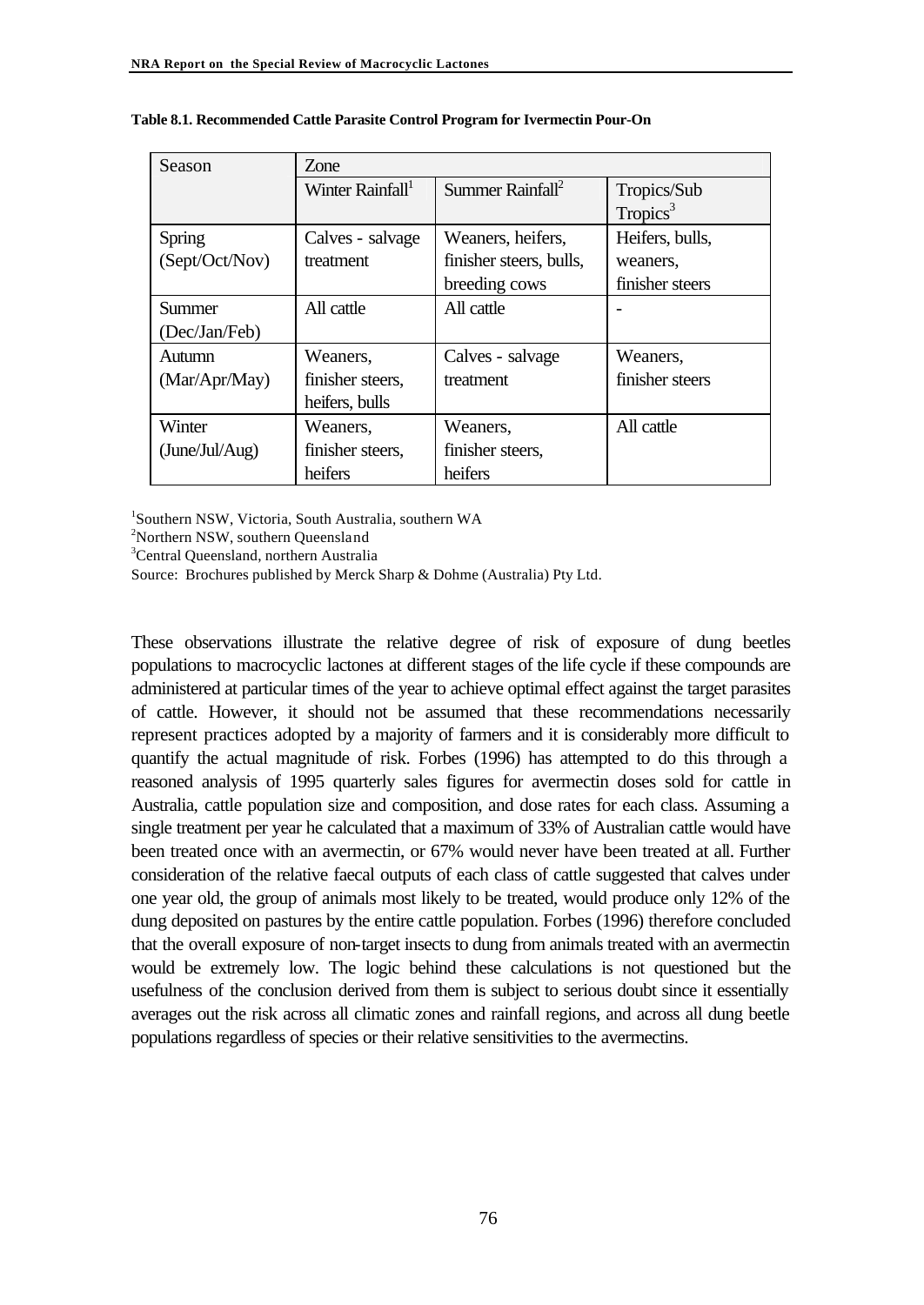Without a more complex analysis of dung beetle population dynamics taking into account many factors including climatic effects, mobility, regional differences in species abundance and diversity, frequency of actual usage of macrocyclic lactones in different classes of cattle, proportion of the population exposed at particular stages of the life cycle and the relative impact of the various compounds on the different species, it is not possible to quantify potential impact on overall fitness of these beetle populations. In other words, consideration of the principal factors that regulate the rise and fall of dung beetle populations under natural conditions is needed to quantify the additional risk posed by macrocyclic lactonen usage. Unfortunately, there is still little understanding of many of these factors but progress has been made recently in developing a computer model which quantifies some of the developmental biology of *O. alexis* including characteristics of emergence, egg-laying, movement between pads and survival time (Wardhaugh & Beckmann, 1996). Although this computer model is at an early stage of development it is already possible to examine the impact of timing of treatment of livestock with anti-parasitic chemicals in relation to beetle activity. This approach may yield a more informative and reliable assessment of environmental risk associated with particular patterns of use of different macrocyclic lactones in the principal climatic zones.

#### **8.2 Sheep**

Driven by the widespread emergence of resistance to broad spectrum anthelmintics in the benzimidazole and levamisole/morantel classes, major efforts have been made since the 1980s by State Departments of Agriculture to introduce strategic worm control programs for sheep which minimise drenching frequency to strategic times of the season for maximum impact on the worm populations. Wherever possible, drenching is followed by a move of susceptible stock to 'worm safe' pasture and annual rotation of the class of broad spectrum anthelmintic used on the property between benzimidazole, levamisole/morantel and macrocyclic lactone. This rotation may be constrained by resistance to the former two classes and lead to increased frequency of macrocyclic lactone use.

In the summer rainfall region of northern New South Wales and southern Queensland, broad spectrum anthelmintic treatment is recommended for adult sheep and hoggets in August and November and for lambs and weaners in November, February and April. In the uniform (central New South Wales) and winter (southern New South Wales, Victoria, Tasmania, South Australia, Western Australia) rainfall zones, broad spectrum anthelmintic treatments are recommended for all sheep in December and February, for spring-born lambs in April and July and for autumn-born lambs in July and September. Data on actual frequency of anthelmintic usage on properties in particular districts of the summer and winter rainfall zones in 1990-1992 (see Waller, Mahon & Wardhaugh, 1993) indicated that there was a general compliance with these recommendations.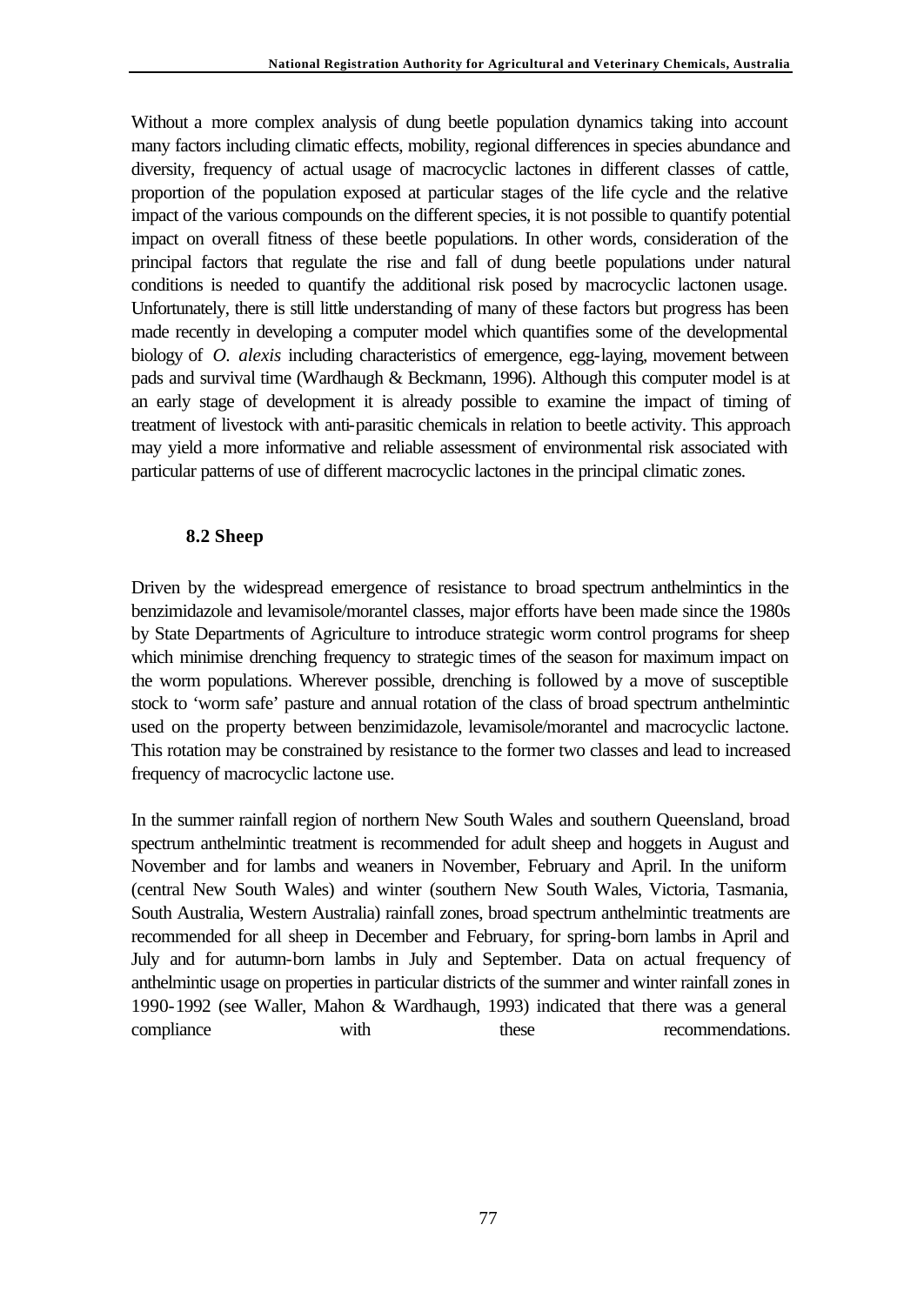Other surveys have indicated that the 'Wormkill' program in the summer rainfall zone of New England achieved an adoption rate of 90% whereas the 'Drenchplan' program in southern New South Wales in the winter rainfall zone may not have exceeded 50% adoption rate (P J Waller, personal communication).

These seasonal patterns of anthelmintic application indicate that dung beetles are potentially exposed to sheep faeces containing residues of macrocyclic lactones on several occasions throughout their active feeding and dung burial periods in spring, summer and early autumn. Exposure risk appears highest when classes of sheep receive broad spectrum treatment against gastrointestinal parasites during the late spring/mid-summer period in the summer rainfall zone and during the early- and mid-summer period in the winter rainfall zone. The population dynamics, seasonal abundance of different species, and biology of beetles utilising sheep dung as a resource are even less studied than those of cattle dung so it is not possible to quantify the likely impact of macrocyclic lactone treatment of sheep on these populations. Nevertheless it is expected to be extremely low overall given that avermectin residues in sheep faeces appear to be toxic to developing larvae for a maximum of 5 days after drenching in the two species of beetles that have been examined. The risk factor is lowered further by the probability that macrocyclic lactones should be used only one year in three, but the high prevalence of resistance of sheep parasites to the other two classes of broad spectrum anthelmintics suggests that actual usage of macrocyclic lactones on sheep properties could be substantially higher, perhaps as high as 50% in some districts (see Waller *et al*., 1993). However, analysis of the total Australian sheep drench market figures for 1993 indicated that 28% of doses sold were in the macrocyclic lactone class (G Davies, personal communication). No data have been submitted to indicate whether the overall proportion of sheep drench market shared by macrocyclic lactones has changed since 1993. Entry of moxidectin into the marketplace since then may have displaced some of ivermectin's share thereby maintaining the same risk exposure to dung beetle populations. However, such competition seems more likely to have increased the overall proportion of sheep being dosed with a macrocyclic lactone and therefore the exposure of dung beetle populations.

It is immediately apparent that the intraruminal controlled release bolus for sheep which delivers daily ivermectin treatment at 20 ug/kg/day for 100 days substantially increases the period of exposure to ivermectin residues by those beetles which use sheep dung as a resource. However, there are no data on which to base any quantitative judgement of exposure risk except by extrapolation from studies of toxicity of sheep dung following single dose ivermectin therapy which have been done in only two species. One of these studies suggests that levels of ivermectin found in sheep dung up to 5 days after treatment may cause high mortality in the developing larvae of some *Aphodius* spp. Measurements by Ali (1994) in pen-fed sheep showed that between the 3rd and 4th day after ivermectin treatment at 200 ug/kg approximately 10% of the dose was excreted in faeces, that is, the equivalent of 20 ug/kg.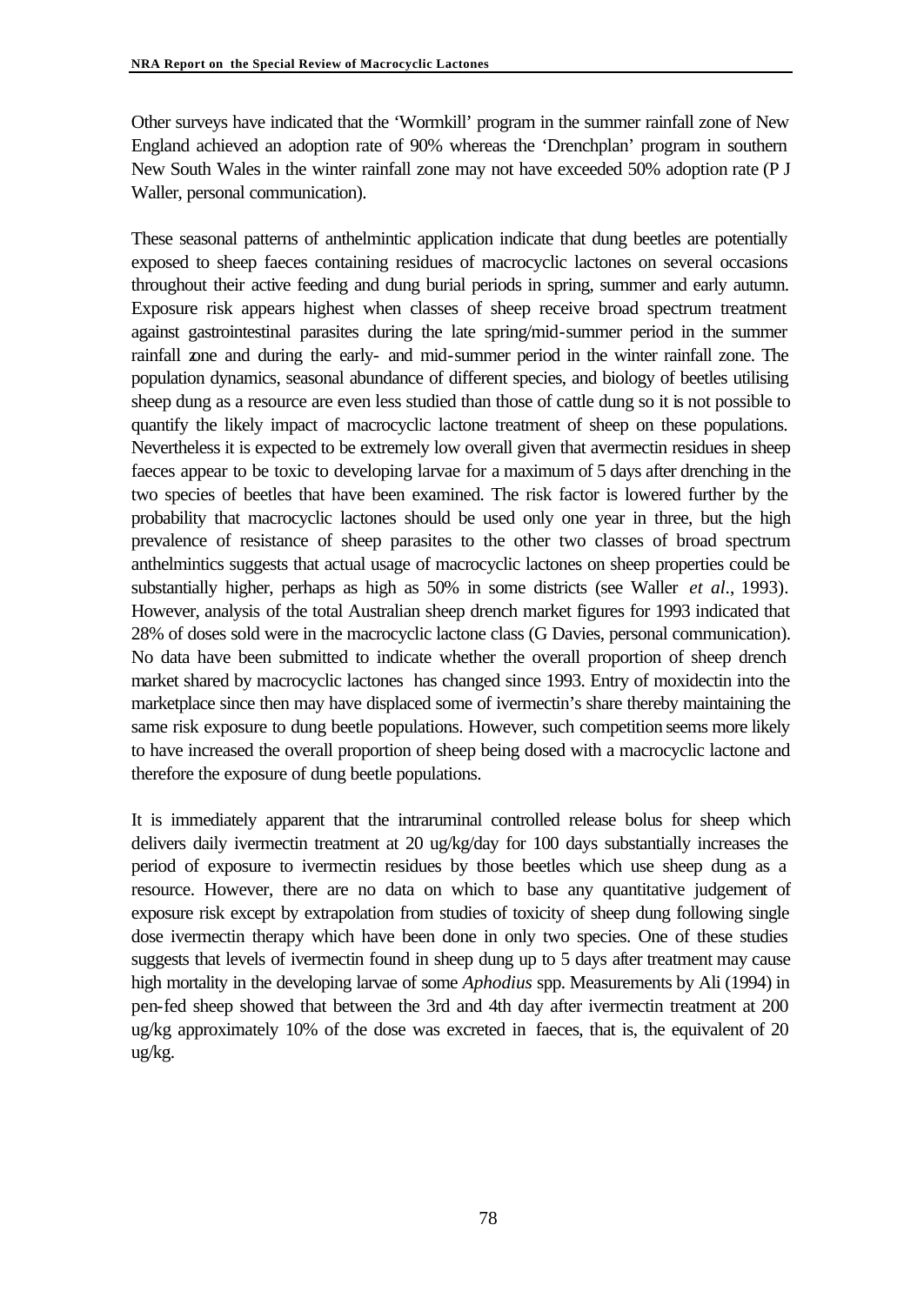On reaching equilibrium during treatment with the sustained release bolus daily excretion of ivermectin residues should approximate the dose rate of 20 ug/kg. The introduced dung beetle *E. fulvus* may be less at risk since toxic effects on developing larvae and immature adults were apparent only in faeces excreted between 1 and 2 days after oral treatment with ivermectin. At least 40% of the single 200 ug/kg dose is excreted in faeces during this period (Ali, 1994), which is equivalent to four times the expected faecal excretion of sheep given the intraruminal bolus. Nevertheless, there is clearly a need to assess the effects of long-term exposure of beetle populations to dung of sheep receiving the ivermectin bolus because of the possibility of toxic but sub-lethal effects at low concentrations.

### **8.3 Horses**

The manufacturer's recommendations for the use of ivermectin formulations (Equimec®) in horses suggest that all horses be included in a regular parasite control programme with particular attention to mares, foals and yearlings. It is advised that foals receive initial treatment at 6 to 8 weeks of age and routine treatment be repeated as appropriate for the property with the frequency being assessed by a veterinarian taking account of stocking rate, age distribution, grazing access, climate and parasite infestation status of the property. Traditionally, control of horse parasites in Australia has recommended routine anthelmintic treatments at 6-8 week intervals but more recently strategic worm control programs have been advocated which integrate pasture hygiene with anthelmintic treatment and annual rotation of chemical class between macrocyclic lactone and benzimidazole (Huntington *et al*., 1993). Under these programs ivermectin treatment would be given to yearlings and 2-year-olds in November, January, March and July, mares in September, November, March and July, and adult horses under high stocking rates in November, January and July. These timings clearly coincide with periods of dung beetle breeding and emergence and must therefore potentially expose populations to toxic residue levels.

Obviously, use patterns could vary enormously between horse properties and no data on usage have been submitted to this review to indicate the actual risk exposure of dung beetle populations on horse properties. The horse industry tends to be highly aggregated regionally so that regular ivermectin treatment on adjoining properties could generate a high risk exposure to dung beetle populations in a particular district if all horses were grazed. Certainly indigenous species are as attracted to horse faeces as other herbivore dung (Doube & Wardhaugh, 1991) but there are no data available on the influence of ivermectin treatment of horses on dung colonisation or mortality of these species under Australian conditions. The very rapid rate of faecal excretion of ivermectin over the first 2-3 days after dosing generates concentrations that are known to cause high mortality and inhibit development of the larvae of many species of dung beetles. However, this rapid clearance and consequent short duration of exposure to ivermectin residues in horse dung suggests that overall impact on beetle populations would be low.

## **8.4 DOGS**

Monthly prophylactic treatment of dogs with ivermectin tablets is recommended to prevent heartworm disease. The low dose rate (6 ug/kg) and rapid elimination in faeces (t  $\frac{1}{2} = 1.8$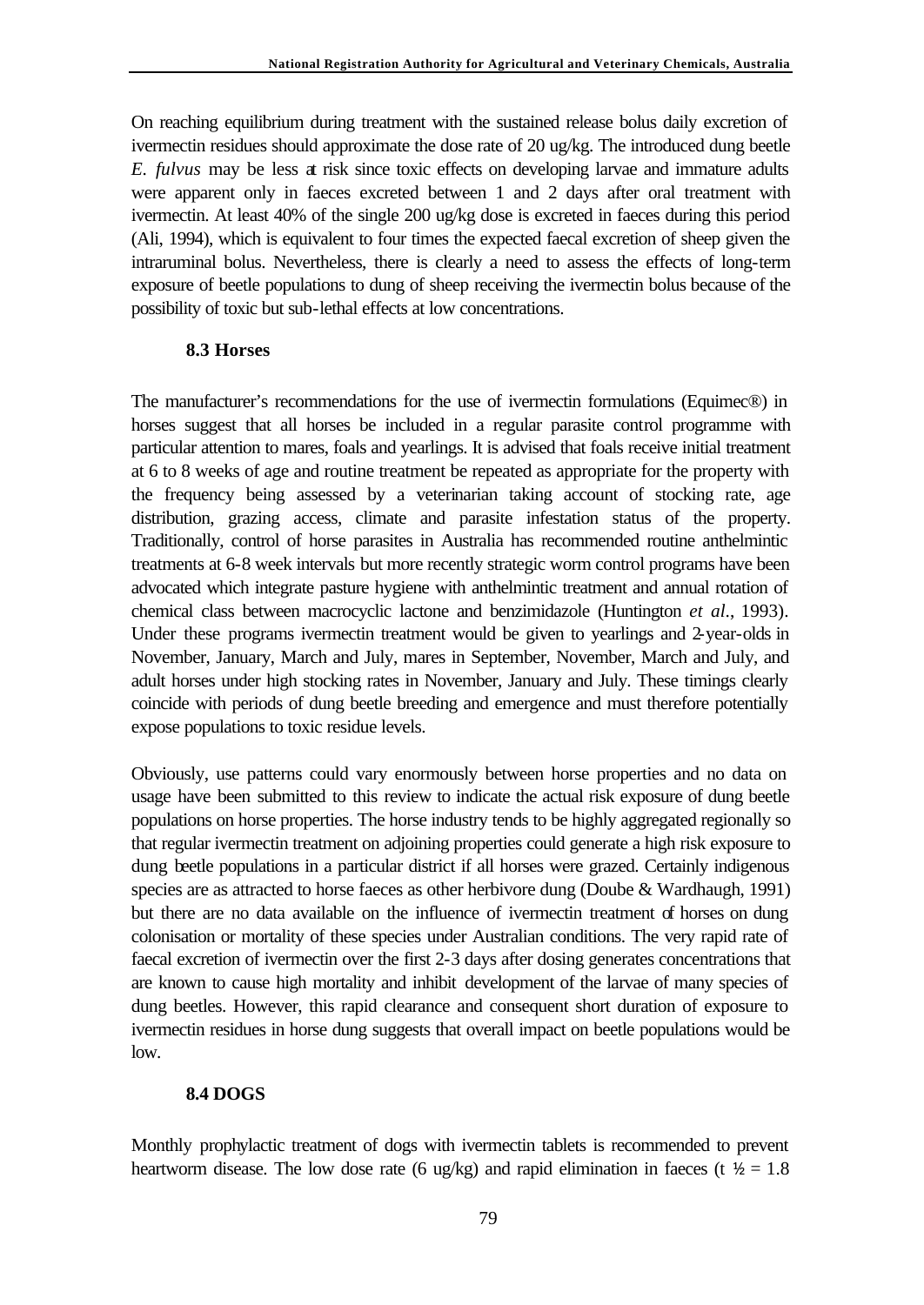days; Fink & Porras, 1989) indicates an extremely low exposure risk to dung beetles using dog faeces as a food resource. Similarly, monthly treatment of dogs with moxidectin tablets at a dosage of 3 ug/kg would pose an even lower risk to dung beetles. Milbemycin oxime tablets are prescribed for prevention of heartworm disease and control of roundworm and hookworm infections at a higher dosage of 0.5 mg/kg monthly but, in the absence of information on toxicity to dung beetles, it is not possible to assess whether this compound represents a significant risk to beetle populations. It seems improbable that, even in an urban environment, dog faeces would represent more than a minor food resource for indigenous dung beetle populations and monthly treatment of dogs with any of these macrocyclic lactones seems irrelevant to population sustainability. The increasing trend towards making urban dog-owners responsible for cleaning up public areas fouled by their pets reduces the exposure risk for dung beetles even further.

## **9. INFLUENCE OF DIET AND MANAGEMENT PRACTICES ON MACROCYCLIC LACTONE AVAILABILITY TO DUNG BEETLES**

There is very little published information to indicate the influence of dietary factors on macrocyclic lactone excretion in faeces. Cattle grazing on irrigated pasture and receiving a hay supplement had lower faecal concentrations of ivermectin following subcutaneous treatment than animals housed in a feedlot and given hay:lupin grain (40:60) ration (Cook *et al*., 1996). Peak concentrations were respectively 360 and 90 ppb wet weight at 6 and 8 days post injection on the grain and pasture diets but were similar on both diets by day 14. Nitrogen content was lower and pH higher in the faeces of the pasture-fed compared to the grain-fed cattle. In cattle and buffalo systemic availability of fenbendazole was lower in animals feeding on green fodder than on a poor quality, dry hay diet (Sanyal *et al*., 1995); it was suggested that decreased transit time of digesta on green diets may reduce time available for gastrointestinal absorption of drug. It is well established that as diet quality improves both digestibility and intake increase and the residence time of digesta in the gastrointestinal tract decreases. Comparisons of dietary effects on plasma concentrations in lambs dosed orally with ivermectin showed lower peak levels and systemic availability in grazing animals compared to those fed hay and concentrates (Taylor *et al*., 1992) which may have been associated with a shorter residence time of digesta in the gastrointestinal tract. Since feed intake is a major determinant of the rate of passage of digesta in ruminants given forage diets it might be expected to influence the rate of appearance and level of ivermectin residues in faeces. Although Ali & Hennessy (1996) found that reducing feed intake of sheep extended the residence time and increased levels of ivermectin in the rumen and abomasum, the rate of appearance and total recovery of drug residues in faeces were not affected.

It is difficult to draw any general conclusions from these observations about the dietary and gastrointestinal factors that determine faecal excretion levels and profile following ivermectin therapy in cattle or sheep. Cook *et al*. (1996) showed that profound differences in faecal residue levels can occur between diets differing markedly in their physical and chemical composition by inclusion of grain. These findings suggest that supplementary feeding with grain of cattle at times of ivermectin treatment may heighten the toxicity of faeces and accentuate any negative impact on dung beetle populations. Information is not available to assess the likely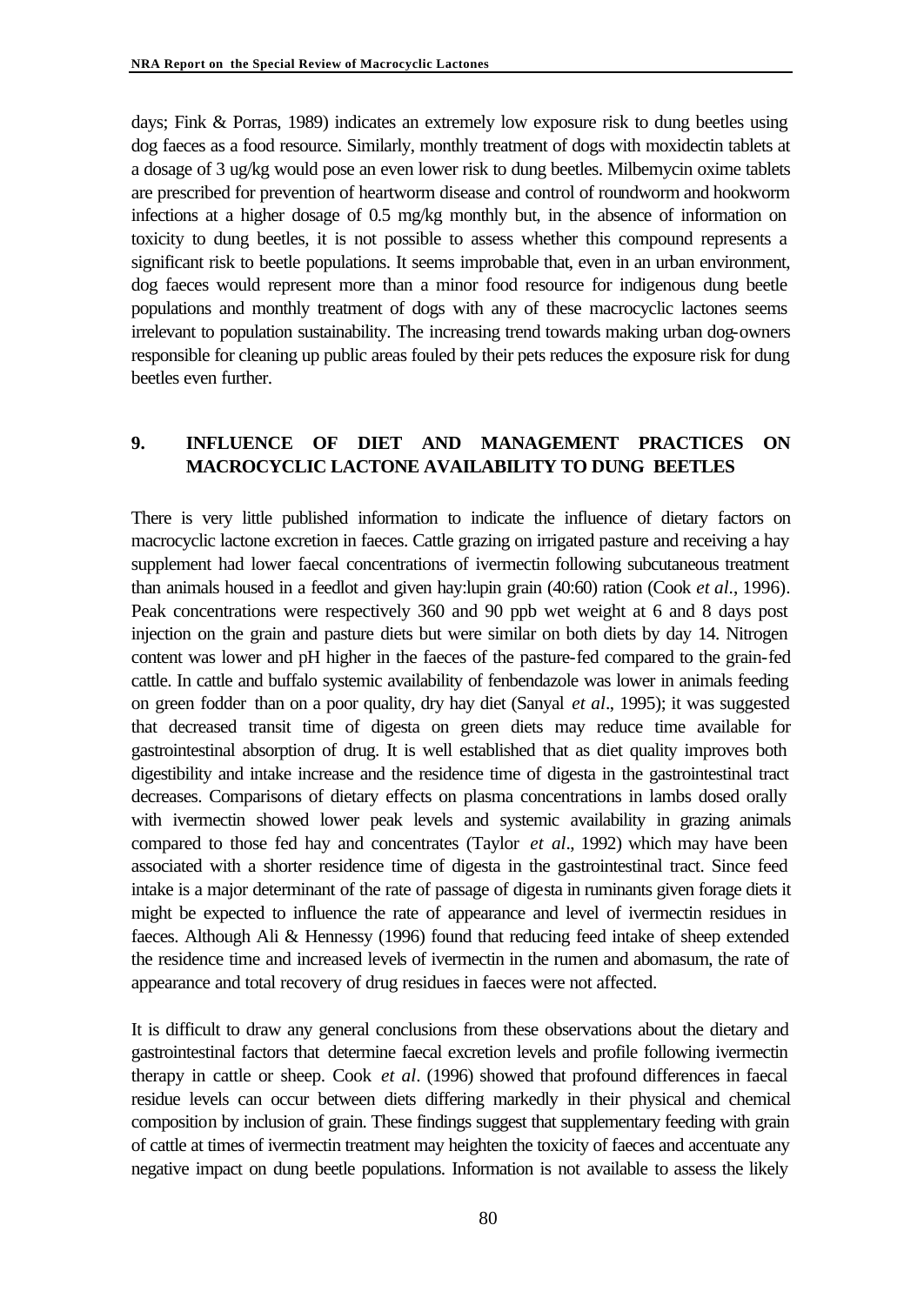frequency of such occurrences but it is probably extremely low. Risk also occurs in feedlots which use grain-based diets and where cattle are routinely treated for internal parasites on entry. Disposal of the faeces of these animals on pastureland surrounding the feedlot may expose dung beetle populations to macrocyclic lactone residues. Again, the potential impact is difficult to quantify without data on treatment frequency and dung disposal methods at particular feedlots. Assuming a single treatment of cattle at 200 ug/kg, Environment Australia has estimated exposure following spreading of manure under a worst case scenario that assumes a single treatment of cattle at 200 ug/kg (entry weight 270kg) followed by lot feeding for 70 days, during which time wet manure production in the order of 1400 kg would be expected. Assuming that scraped manure removed from the pens after lot feeding contains 30% water (compared with 90% for wet manure) and has lost 30% of its organic matter to decomposition, the residue concentration in scraped manure approximates 100 ug/kg. Spreading at a rate of 40 tonnes/ha provides an estimated residue concentration in 15 cm soil, density 1.2, of 2.3 ug/kg. Noting the worst case assumptions (no metabolism in the animal or degradation in manure) and the predilection of dung beetles for fresh dung, risk to overall dung beetle populations from spreading of feedlot manure appears low.

### **10. CONCLUSIONS**

Although the intent of this review was to examine the macrocyclic lactones as a class of chemical it has revealed that there are differences in both level of information and documented effects between the various constituent compounds of this class which are marketed as formulated products in Australia. There are substantially more published papers in scientific journals on ivermectin and abamectin effects on dung insects and dung degradation than for moxidectin and there are none on doramectin. It is therefore appropriate to present separately for each of the compounds the major conclusions about known effects of ivermectin/abamectin, moxidectin and doramectin on dung beetles and dung degradation under Australian conditions.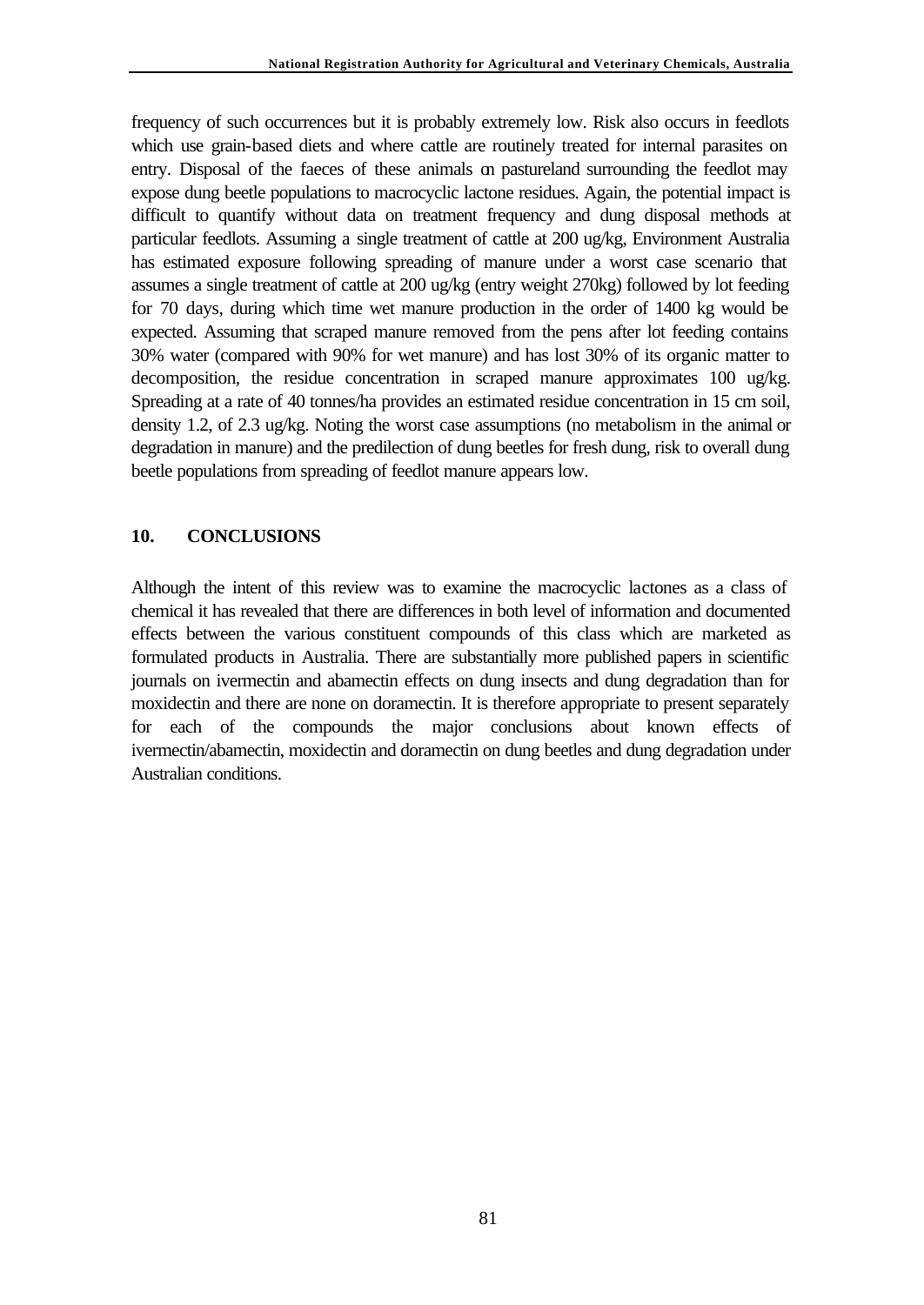# **10.1 Ivermectin/Abamectin**

# **10.1.1 Cattle**

Administration of these compounds to cattle in subcutaneous or topical formulation has the following effects on a range of introduced dung beetle species:

- no toxicity to mature egg-laying adults
- increased mortality and impaired development of larvae with sub-lethal effects on the morphology of some species. These effects are mostly confined to dung voided within 2-3 weeks of treatment.
- increased mortality and delayed reproductive development in newly emerged adults of some species feeding on dung voided within 1 to 2 weeks of treatment.

Dung of treated cattle is highly toxic to dipteran larvae, inhibiting development for periods ranging from 2 to 8 weeks.

The duration of these toxic effects on dung insects is consistent with the profile of excretion of these avermectins in cattle faeces.

Under European field conditions, treatment subcutaneously or topically with these compounds has little effect on colonisation of cattle dung pats by adult coprophagous beetles but larval numbers are reduced in dung deposited for up to 2-3 weeks after treatment. Dipteran larvae are reduced in dung pats for up to 4 weeks after treatment. No comparable long-term studies have been undertaken under Australian conditions but there is evidence that adult native and introduced species of dung beetles actively colonise, and may be more attracted to, the dung of treated cattle.

Under European field conditions there is no evidence for long-term adverse effects of ivermectin or abamectin residues on the degradation of dung pats or on the accumulation of dung on pasture, despite initial reductions in insect colonisation and dung disappearance rate. No comparable long-term studies have been undertaken under Australian conditions where short-term increases have been recorded in burial rates of dung containing avermectin residues.

Usage patterns of ivermectin and abamectin products in cattle expose dung beetle populations to risk from toxic residues during larval development and following emergence of immature adults. The level of risk may be altered by dietary influences at the time of treatment, such as grain feeding, but the critical dietary determinants of faecal residue levels are poorly understood.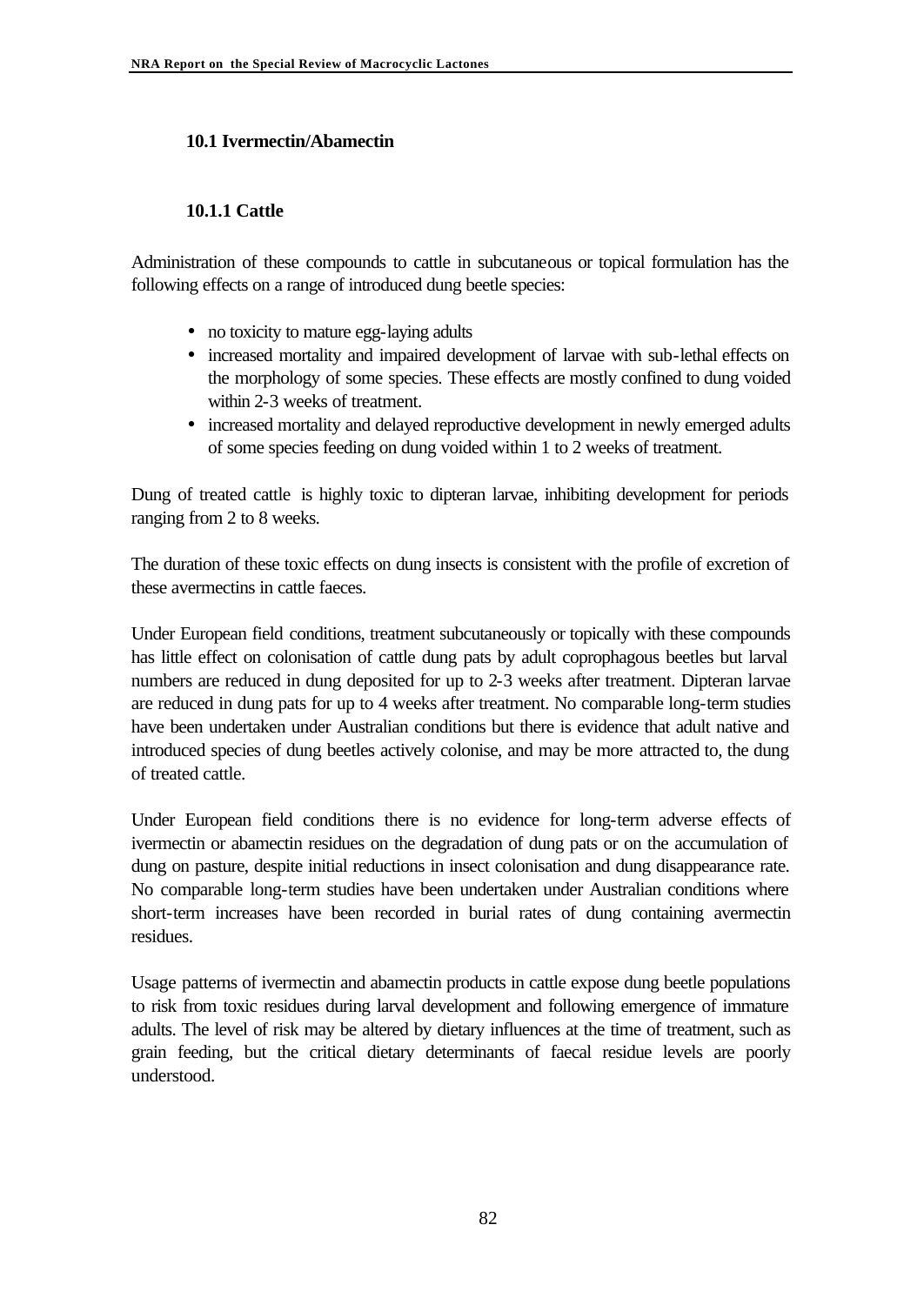Quantitation of the overall impact of ivermectin and abamectin products for cattle on the population dynamics of native and introduced dung beetles under Australian conditions is not possible from the present state of knowledge. The development of computer models to simulate the biological and physical determinants of the population characteristics of the introduced dung beetle species should assist in identifying the most sensitive elements of risk to these populations and enable livestock treatments to be timed optimally to minimise that risk whilst maintaining a balance between effective parasite control and sustainable beetle populations.

### **10.1.2 Sheep**

Limited studies on only one species of introduced dung beetle show that oral administration of ivermectin to sheep has no effect on adult mortality, has short-term effects on development of larvae, and increases mortality and impairs reproductive development of newly emerged adults in dung voided 1-2 days after treatment. These short-term effects are consistent with the rapid excretion of residues in dung, and indicate that other species feeding on sheep dung will be exposed to toxic residues for a short time only.

The recommended use pattern for oral ivermectin drenches in sheep in the summer and winter rainfall zones indicates that native and introduced dung beetle populations will be exposed to ivermectin residues periodically throughout the active breeding cycle. However, the short-term toxicity of these residues suggests that there is a very low risk to sustainability of these populations.

No data have been submitted to enable assessment of the toxicity to dung beetles of faeces from sheep treated with ivermectin continuously for 100 days using an intraruminal bolus, which substantially increases the exposure risk for both native and introduced species. Calculated residue levels in faeces during bolus therapy suggest that these may be below the toxic threshold for introduced dung beetles. Faecal accumulation was not affected on paddocks housing sheep during and after treatment with the ivermectin controlled release bolus, but this does not adequately measure impact on populations of dung beetles because of their minor role in decomposition of sheep dung under Australian conditions (see King 1993) although they undoubtedly use it as a feed resource. Sub-lethal effects on dung beetles of longterm exposure to these low ivermectin residue levels in sheep dung have also not been evaluated and are necessary to assess the potential for impact on population sustainability.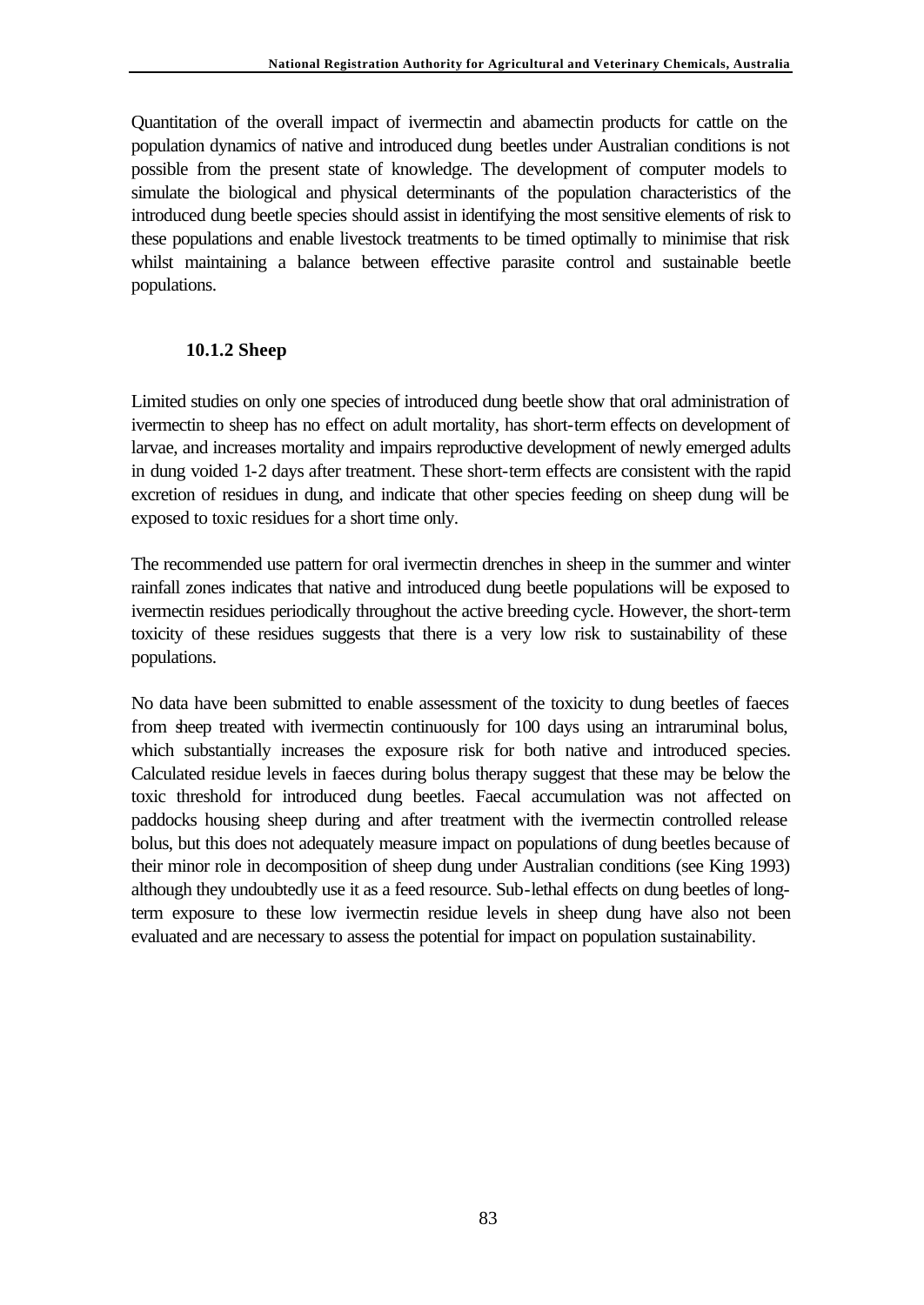# **10.2 Moxidectin**

## **10.2.1 Cattle**

Limited studies indicated that moxidectin residues in cattle dung are not toxic to egg-laying adults or to developing larvae of two species of introduced dung beetles. A short-term field trial under European conditions showed that colonisation and larval development of native Coleoptera in dung pats were unaffected by moxidectin residues.

Development of dipteran larvae of *Musca* spp. is not affected by moxidectin residues in cattle dung. Duration of impaired larval development of *Haematobia irritans* varies widely from 3- 28 days following treatment.

No data have been published or submitted by registrants on the effects of moxidectin residues in cattle dung on mortality of newly emerged adult dung beetles or their reproductive development.

No field studies have been reported under Australian conditions of the impact of moxidectin treatment on dung colonisation by native and introduced beetles or on dung degradation. Moxidectin is apparently less toxic intrinsically to larvae of one species of introduced dung beetle and to buffalo fly than abamectin.

Slower rates of excretion in faeces presumably contribute to the lack of toxic effects on larval development but there has been no examination of possible sublethal effects on beetle populations arising from the longer term excretion pattern of moxidectin in cattle dung. Although the limited data available might suggest that moxidectin appears unlikely to have a negative impact on dung beetle populations, there is clearly a need for more extensive and longer-term testing against a wider range of introduced species to adequately define the risk.

## **10.2.2 Sheep**

Residues excreted in sheep dung during the first two days after oral treatment reduce the development of larvae of the one species of dung beetle which has been examined. This is consistent with the high residue levels in faeces at that time and suggests that other species may be similarly affected. These observations together with the protracted excretion profile for moxidectin residues in sheep dung indicate the need to evaluate possible sub-lethal effects on larvae and immature adults of the more important Australian species in order to assess the risk exposure to dung beetle populations of moxidectin drenching of sheep.

The one study which has been submitted of toxicity of sheep dung residues to Diptera indicates that larval development may be affected for only two days after an oral treatment with moxidectin.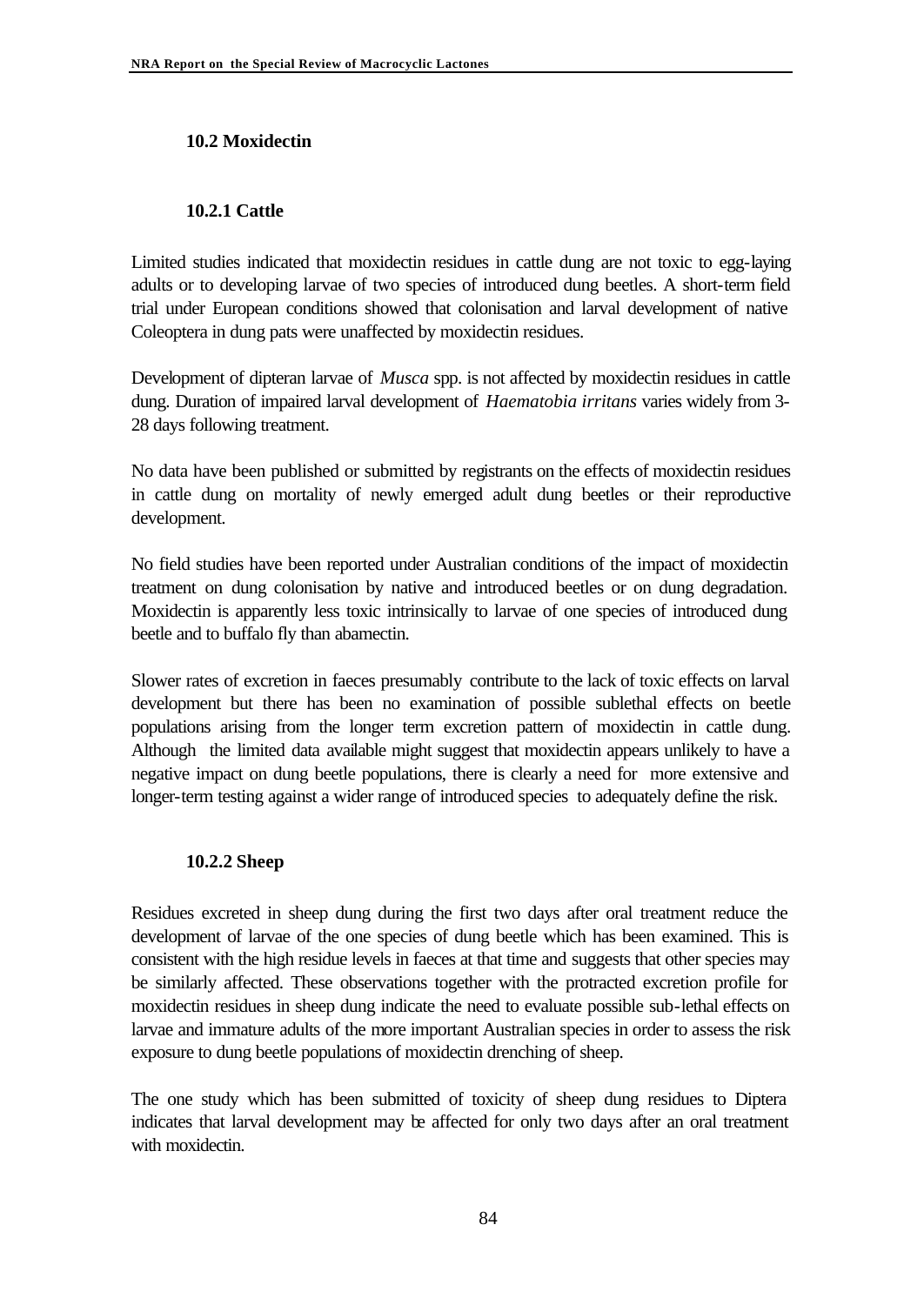#### **10.3 Doramectin**

### **10.3.1 Cattle**

There are no data available to indicate whether doramectin residues in the dung of treated cattle affect any stage of the life cycle of coprophagous beetles. Laboratory experiments have established an  $LC_{90}$  for doramectin in cattle dung against the larvae of one introduced species. Pharmacokinetic data indicate that this concentration is exceeded in cattle faeces for at least 2 weeks after treatment suggesting that doramectin may have toxic effects on dung beetles when used in cattle.

No data have been presented of the effects of doramectin residues on colonisation of dung by insects or on dung degradation which are relevant to Australian conditions.

## **10.3.2 General**

This review of currently available data published in the scientific literature and submitted 'inhouse' company reports has shown that there is a need to generate further information to more adequately quantify the risk to dung beetle populations posed by specific compounds within the macrocyclic lactone class.

A detailed analysis of the risk to the more important introduced species of coprophagous beetles associated with use of ivermectin and abamectin e products in cattle in Australia utilising all relevant information on their toxic effects would increase understanding of potential to affect dung beetles and dung degradation. This should take into account regional distribution and population dynamics of the species and optimal use pattern of the pour-on and subcutaneous formulations to achieve control of target parasites. In the first instance the computer model being developed for *O. alexis* could be a useful tool since use of these avermectins seems to occur primarily in New South Wales and Victoria (see Forbes, 1996) where this species is abundant. It may be appropriate to validate model predictions by limited field trials with the emphasis on measuring impact on population dynamics.

To establish the influence of long-term exposure of dung beetles to residues in faeces during treatment of sheep with the ivermectin controlled release bolus, further data on effects on representative dung beetles species are needed. Species and feeding pattern should be representative of the field situation in the summer and winter rainfall zones.

Further investigation of toxicity of moxidectin residues in cattle and sheep faeces to other genera of introduced dung beetles, particularly *Onitis* spp., is necessary to understand the risk to dung beetles and dung degradation from use of this compound. Sublethal effects of moxidectin residues on larval development, on mortality of newly emerged adults, and on their reproductive development should be evaluated in the more important introduced genera of Australian dung beetles.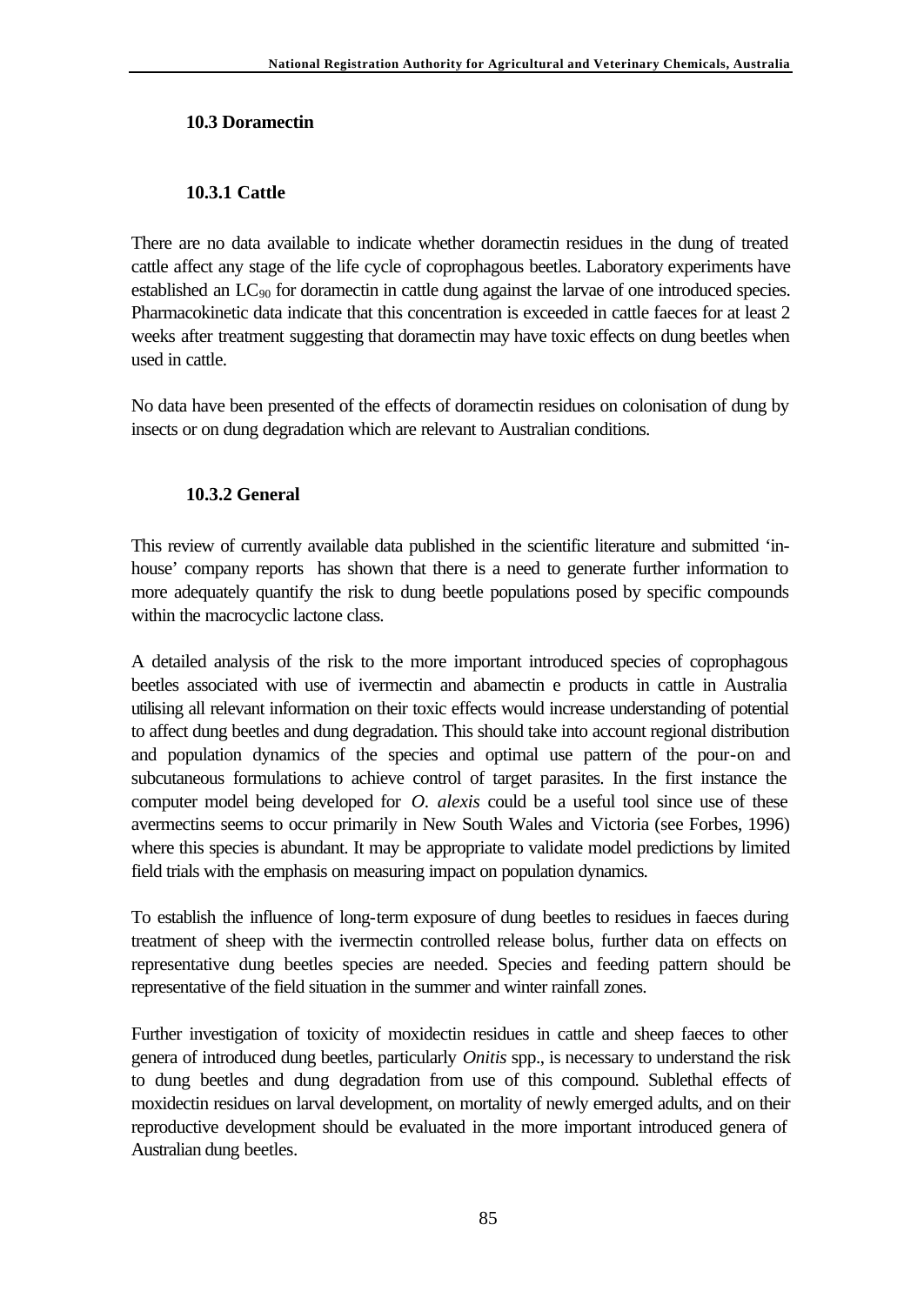If the latter studies indicate toxic effects on all or some species it would be appropriate to model the impact of moxidectin treatment on dung beetle populations as suggested for ivermectin/abamectin products.

A complete data package is required of the short- and long-term lethal and sub-lethal effects of doramectin residues in cattle dung on the more important introduced species of coprophagous beetles. This should enable an initial assessment of the risk to dung beetles from use of doramectin products in cattle on which decisions would be based whether to proceed with modelling the likely impact on dung beetle populations.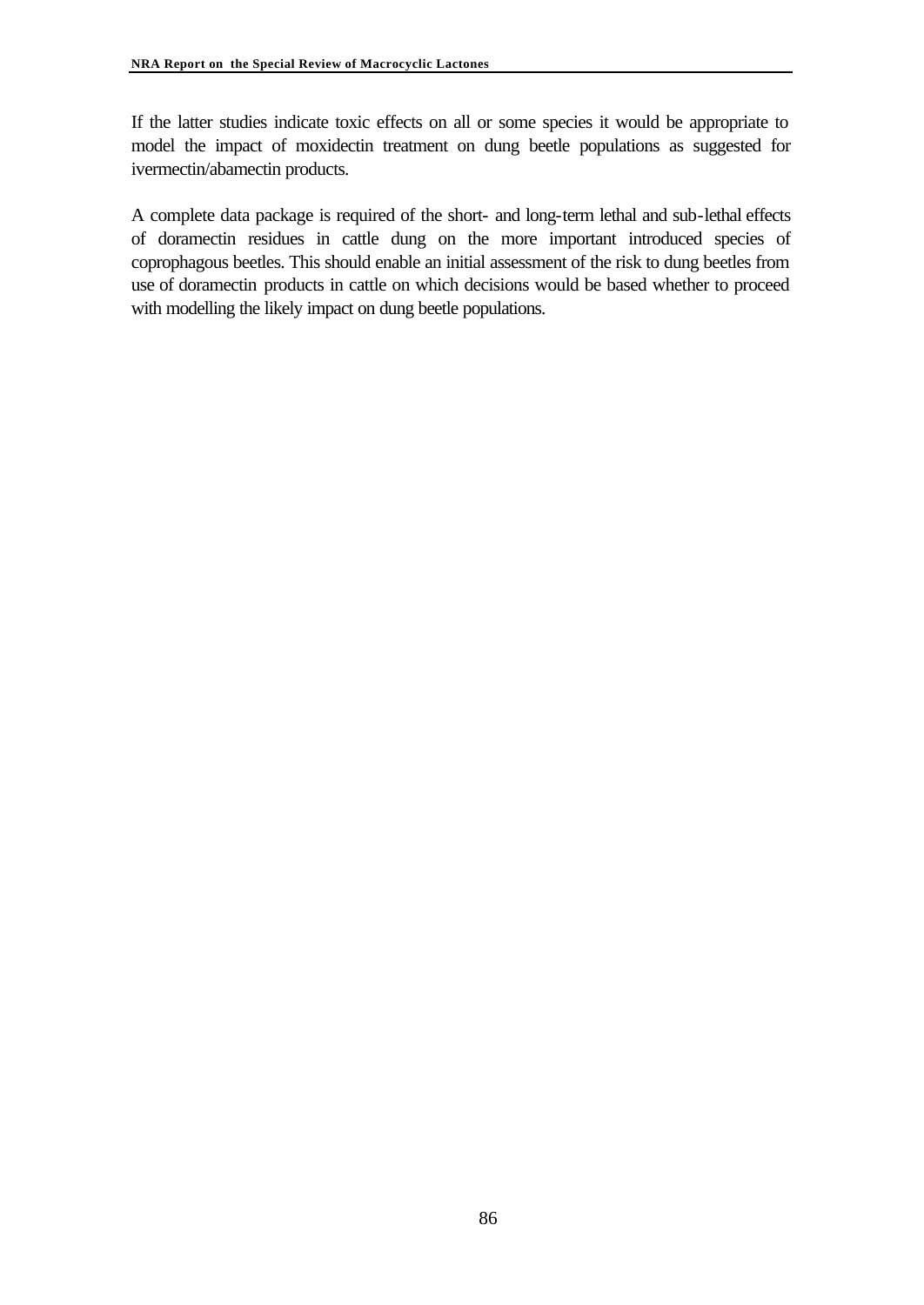# **11. REFERENCES**

Afzal J, Stout SJ, daCunha AR & Miller P, 1994. Moxidectin: Absorption, tissue distribution, excretion and biotransformation of <sup>14</sup>C-labeled moxidectin in sheep. Journal of Agricultural Food Chemistry, 42, 1767-1773.

Ali DN & Hennessy DR, 1996. The effect of level of feed intake on the pharmacokinetic disposition and efficacy of ivermectin in sheep. Journal of Veterinary Pharmacology  $\&$ Therapetics, 19, 89-94.

Ali DN, 1994. The effect of feed intake on the pharmacokinetic disposition and efficacy of anthelmintics in sheep. Ph.D.thesis submitted to Macquarie University School of Biological Sciences.

Alvinerie M, Sutra JF, Badri M & Galtier, 1995. Determination of moxidectin in plasma by high-performance liquid chromatography with automated solid-phase extraction and fluorescence detection. Journal of Chromatography, 674, 119-124.

Anderson N, Donald AD & Waller PJ, 1983. Epidemiology and control of parasitic gastroenteritis of cattle in the temperate climatic zone. In: N Anderson & PJ Waller (Editors) The Epidemiology and Control of Gastrointestinal Parasites of Cattle in Australia. CSIRO, Melbourne, pp. 47-63.

**P** Baggott DG, Batty AF & Timms BJ, 1994. Trial No. ASR 13962. Abamectin/ Injection/Cattle/Clinical/Field Trial/Dung Pat Persistence/Pat Fauna/Environmental Safety/Residue. Merck Sharp & Dohme Research Laboratories, Veterinary Laboratory, Hertford, UK. Final Report. Merck Sharp & Dohme (Australia) Pty Ltd, Ingleburn, NSW. Unpublished.

Barth D, Heinze-Mutz EH, Roncalli R, Schluter D, Gross SJ, 1993. The degradation of dung produced by cattle treated with an ivermectin slow-release bolus. Veterinary Parasitology, 48, 215-227.

Barth D, Heinze-Mutz EM, Langholff WK, Roncalli R & Schluter D, 1994. Colonization and degradation of dung pats after subcutaneous treatment of cattle with ivermectin or levamisole. Applied Parasitology, 35, 277-293.

Barth D, Karrer M & Heinze-Mutz EM, 1995. Significance of moisture content of dung pats for colonisation and degradation of cattle dung. Applied Parasitology, 36, 11-21.

Cambefort Y & Hanski I, 1991. Dung beetle population biology. In: In: I Hanski and Y Cambefort (Editors) Dung Beetle Ecology, pp. 36-67. Princeton, Princeton University Press.

Chiu S-HL & Lu AYH, 1989. Metabolism and tissue residues. In: WC Campbell (Editor), Ivermectin and Abamectin. Springer, New York, pp. 131-143.

Chiu S-HL, Green ML, Bayliss FP, Eline D, Rosegay A, Meriwether H & Jacob TA, 1990. Absorption, tissue distribution, and excretion of tritium-labeled ivermectin in cattle, sheep, and rat. Journal of Agriculture and Food Chemistry, 38, 2072-2078.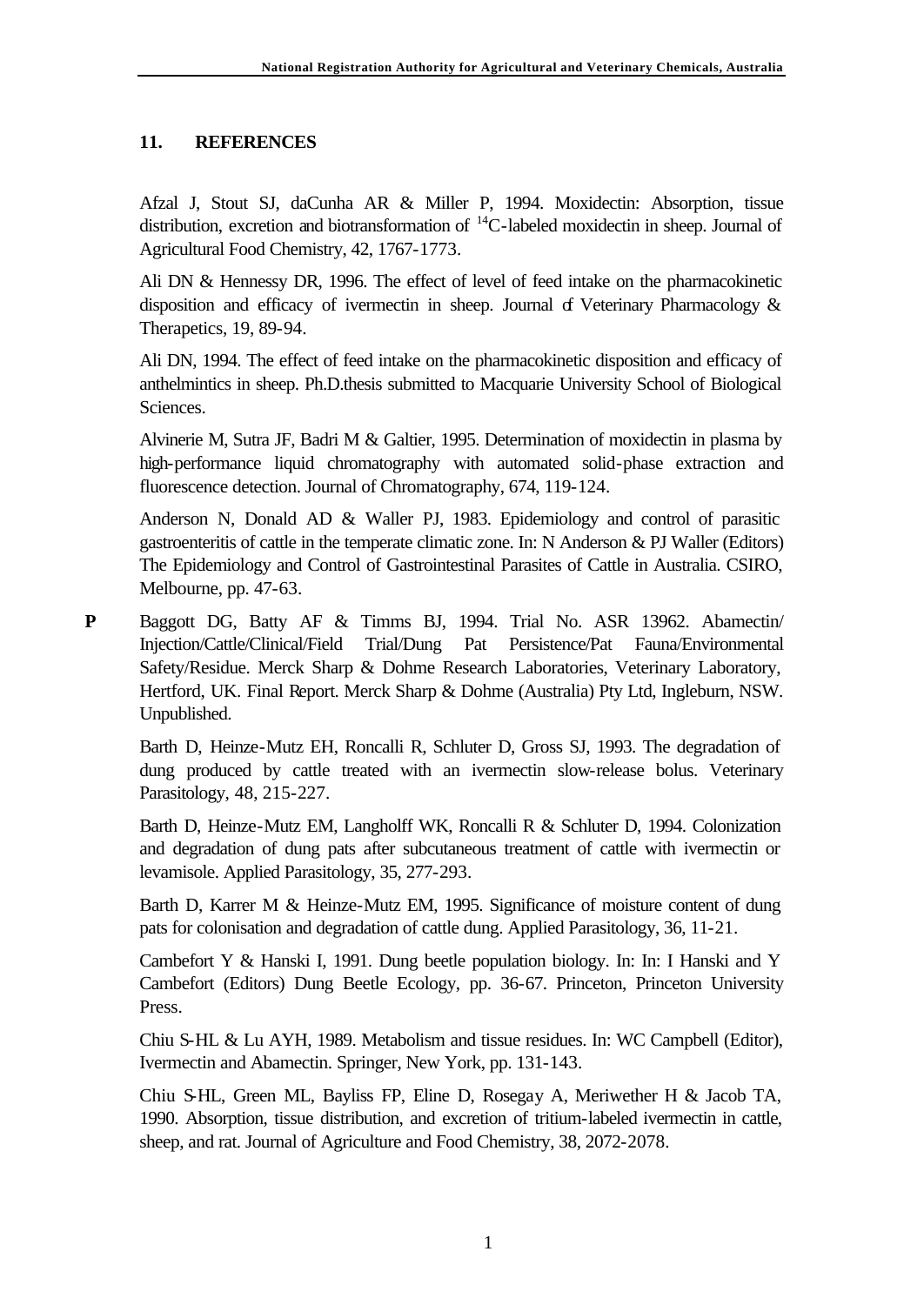Clymer BC & Chappel LR, 1993. Study 223-92-13: Testing immature laboratory reared dung beetles for susceptibility to UK-67994. Clymer Research & Consulting, Amarillo, Texas. Final Report. Pfizer Animal Health, West Ryde, NSW. Unpublished.

Cook DF, 1991. Ovarian development in females of the Australian sheep blowfly *Lucilia cuprina* (Diptera: Calliphoridae) fed on sheep faeces and the effect of ivermectin residues. Bulletin of Entomological Research, 81, 249-256.

Cook DF, 1993. Effect of avermectin residues in sheep dung on mating of the Australian sheep blowfly, *Lucilia cuprina*. Veterinary Parasitology, 48, 205-214.

Cook DF, Dadour IR & Ali DN, 1996. Effect of diet on the excretion profile of ivermectin in cattle faeces. International Journal for Parasitology, 26, 291-295.

Cyanamid Websters, 1996a. Response to reconsideration of macrocyclic lactones, Vol. 4. Section 8. Company response on Cydectin injection for cattle and sheep, eweguard and weaner guard (15 November 1995), p.55, Blood pharmacokinetics in sheep. Cyanamid Websters Pty Ltd, Baulkham Hills, NSW. Unpublished.

**P** Cyanamid Websters, 1996b. Response to reconsideration of macrocyclic lactones, Vol.12 (Additional Information) 1. Moxidectin 1% w/v injectable for sheep. 2. Moxidectin 0.5% w/v Pour on (European "Environmental Risk Assessment for Veterinary Medicinal Products"). Cyanamid Websters Pty Ltd, Baulkham Hills, NSW. Unpublished.

Doherty WM, Stewart NP, Cobb RM & Keiran PJ, 1994. *In vitro* comparison of the larvicidal activity of moxidectin and abamectin against *Onthophagus gazella* (F.) (Coleoptera: Scarabaeidae) and *Haematobia irritans exigua* De Meijere (Diptera: Muscidae). Journal of Australian Entomological Society, 33, 71-74.

Doube BM & Wardhaugh KG, 1991. Habitat associations and niche partitioning in an island dung beetle community. Acta OEcologica, 12, 451-459.

Doube BM, MacQueen A, Ridsdill-Smith TJ & Weir TA, 1991. Native and introduced dung beetles in Australia. In: I Hanski and Y Cambefort (Editors) Dung Beetle Ecology, pp. 255-278. Princeton, Princeton University Press.

Ferrar P, 1975. Disintegration of dung pads in north Queensland before the introduction of exotic dung beetles. Australian Journal of Experimental Agriculture and Animal Husbandry, 15, 325-329.

Fincher GT & Wang GT, 1992. Injectable moxidectin for cattle: effects on two species of dung-burying beetles. Southwestern Entomologist, 17, 303-306.

Fincher GT, 1990. Study B-89-38. Effects of dung from cattle injected with moxidectin 1% injectable on the dung beetles *Euoniticellus intermedius* and *Onthophagus gazella*. USDA-ARS Food Animal Protection Research Laboratory, College Station, TX. Investigators Report. Cyanamid Websters Pty Ltd, Baulkham Hills, NSW. Unpublished.

Fincher GT, 1992. Injectable ivermectin for cattle: effects on some dung-inhabiting insects. Environmental Entomology, 21, 871-876.

Fink DW & Porras AG, 1989. Pharmacokinetics of ivermectin in animals and humans. In: WC Campbell (Editor), Ivermectin and Abamectin. Springer, New York, pp. 113-130.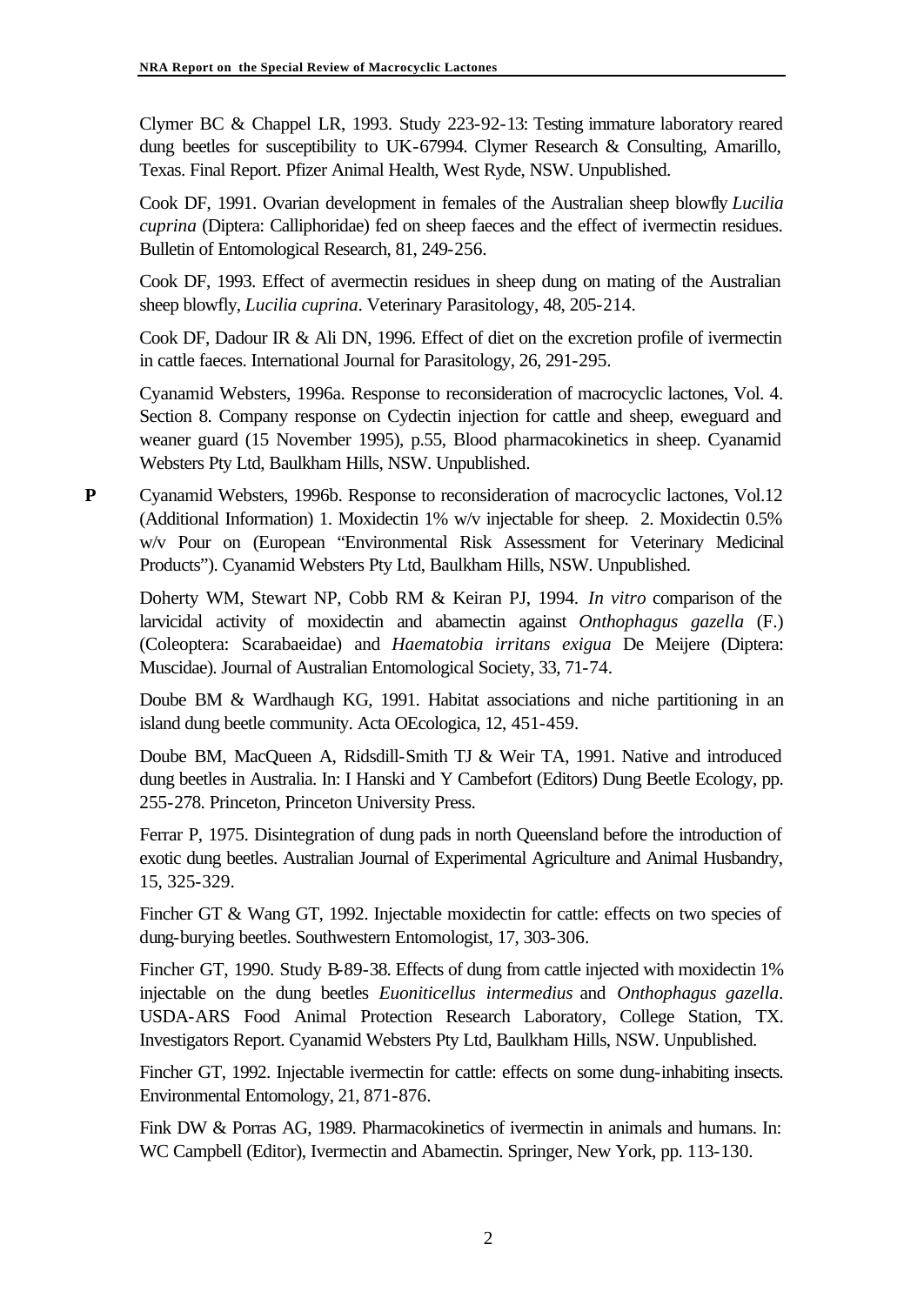Forbes AB, 1996. The environmental safety of the avermectins. Merck AgVet, Technical Services Department, Rahway, NJ. Merck & Co. Inc., USA. Unpublished.

Goudie AC, Evans NA, Gration KAF, *et al*., 1993. Doramectin - a potent novel endectocide. Veterinary Parasitology, 49, 5-15.

Hall B, 1990. *Ostertagia* control in cattle. Elders Pastoral Technical Services Bulletin, Armidale, 10 pp.

Halley BA, Nessel RJ & Lu AYH, 1989. Environmental aspects of ivermectin usage in livestock: general considerations. In: WC Campbell (Editor), Ivermectin and Abamectin. Springer, New York, pp. 162-172.

Hanski I, 1991. The dung insect community. In: I Hanski and Y Cambefort (Editors) Dung Beetle Ecology, pp. 5-21. Princeton, Princeton University Press.

Hayes PW, 1994. Moxidectin: Understanding the unique persistent anthelmintic activity of this second generation macrocyclic lactone. Paper presented at the Australian Veterinary Association Congress, Canberra, ACT. March, 1994. 6 pp.

Herd RP, Sams RA & Ashcraft SM, 1996. Persistence of ivermectin in plasma and faeces following treatment of cows with ivermectin sustained release, pour-on or injectable formulations. International Journal for Parasitology, 26, 1087-1093.

Herd RP, Stinner BR & Purrington FF, 1993. Dung dispersal and grazing area following treatment of horses with a single dose of ivermectin. Veterinary Parasitology, 48, 229-240.

Holter P, Sommer C & J Gronvold, 1993a. Attractiveness of dung from ivermectin-treated cattle to Danish and afrotropical scarabaeid dung beetles. Veterinary Parasitology, 48, 159- 169.

Holter P, Sommer C, Gronvold J & Madsen M, 1993b. Effects of ivermectin treatment on the attraction of dung beetles (Coleoptera: Scarabaeidae and Hydrohilidae) to cow pats. Bulletin of Entomological Research, 83, 53-58.

Hooke FG, Chick BF & Hennessy DR, 1993. Doramectin marker residue depletion study in the edible tissues of cattle. Pfizer Agricare Pty Ltd, West Ryde, Veterinary Health Research Pty Ltd, Armidale & CSIRO Animal Health, Glebe. Report 2539A-14-92-190. Pfizer Animal Health, West Ryde, NSW. Unpublished.

Houlding B, Ridsdill-Smith TJ & Bailey WJ, 1991. Injectable abamectin causes a delay in scarabaeine dung beetle egg-laying in cattle dung. Australian Veterinary Journal, 68, 185- 186.

Hughes RD, 1975. Assessment of the burial of cattle dung by Australian dung beetles. Journal of Australian Entomological Society, 14, 129-134.

Huntington PJ, Gasser RB, Campbell NJ, Blanch GS & Bidstrup IS, 1993. Control of equine internal parasites - Part II: New approaches. Australian Equine Veterinarian, 11, 35- 43.

King KL, 1993. The potential for avermectins to affect the nutrient economy of grazed pastures. Veterinary Parasitology, 48, 261-271.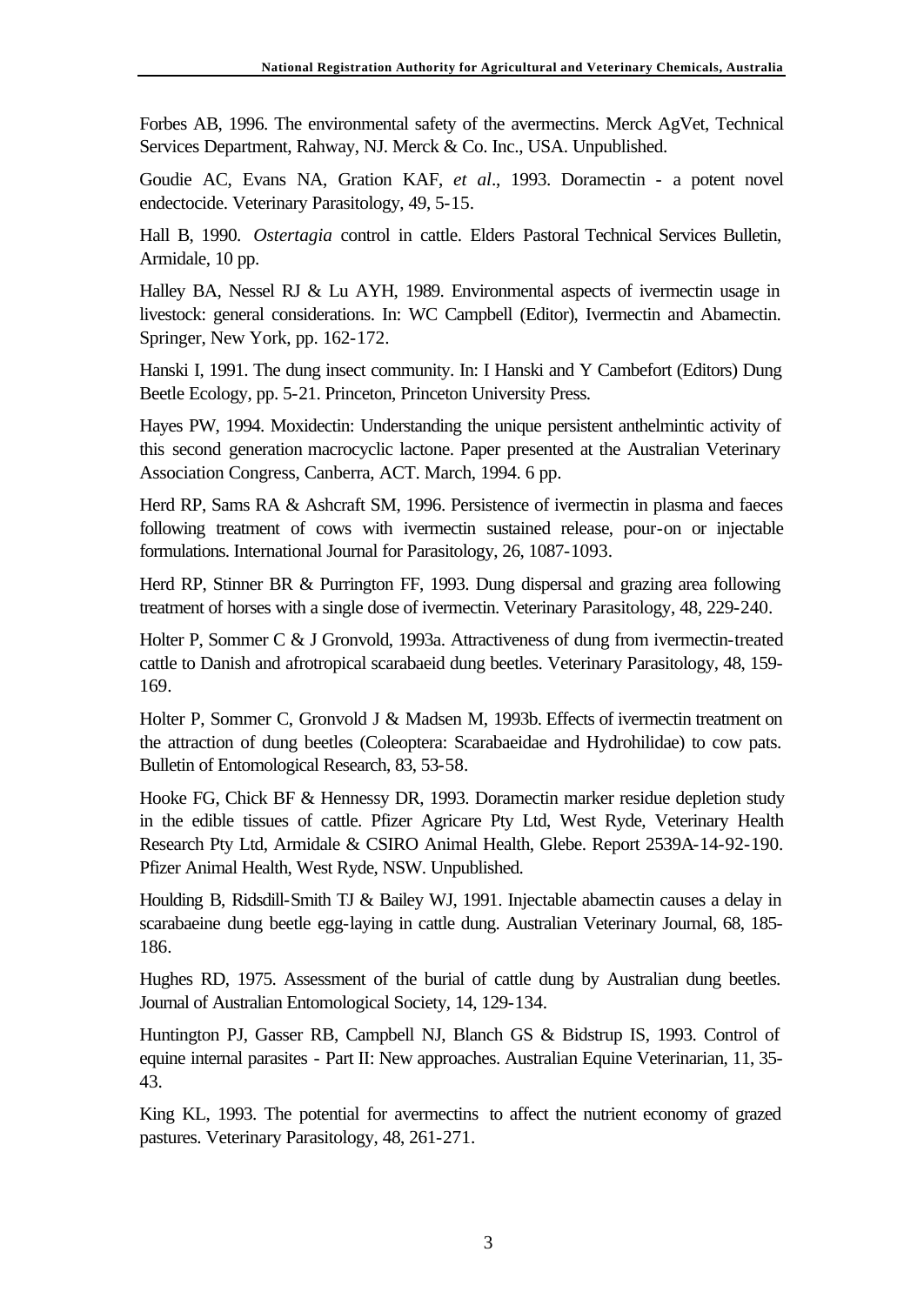Kruger K & Scholtz CH, 1995. The effect of ivermectin on the development and reproduction of the dung-breeding fly *Musca nevelli* Kleynhans (Diptera: Muscidae). Agriculture, Ecosystems and Environment, 53, 13-18.

Lanusse C, Lifschitz A, Virkel G, Alvarez L, Sanchez S, Sutra J, Galtier P & Alvinerie M, 1996. Comparative disposition kinetics of ivermectin, moxidectin and doramectin in cattle. Proceedings of the Annual Meeting of The American Association of Veterinary Parasitologists, 20-23 July 1996, Louisville, Kentucky.

Lo P-KA, Fink DW, Williams JB & Blodinger J, 1985. Pharmacokinetic studies of ivermectin: effects of formulation. Veterinary Research Communication, 9, 251-268.

**P** Lumaret JP, 1996. Expt No. 0876-E-FR-06-95. Comparative effects of moxidectin 2% equine gel and ivermectin 1.87% equine gel on dung non-target fauna when used at the recommended dose in horse. American Cyanamid Company, Princeton, NJ. Report No. GASD. Cyanamid Websters Pty Ltd, Baulkham Hills, NSW. Unpublished.

Lumaret JP, Galante E, Lumberas C, Mena J, Bertrand M, Bernal JL, Cooper JF, Kadiri N & Crowe D, 1993. Field effects of ivermectin residues on dung beetles. Journal of Applied Ecology, 30, 428-436.

Lynch MJ & Logan NB, 1991. Doramectin marker residue depletion study in the edible tissues of cattle. Pfizer Inc., Terre Haute IN & Groton CT. Report 1531N-60-90-049. Pfizer Animal Health, West Ryde, NSW. Unpublished.

MacQueen A, 1975. Introduced dung beetles and Australian pasture ecosystems: Dung as an insect food source: Dung beetles as competitors of other coprophagous fauna and as targets for predators. Journal of Applied Ecology, 12, 821-827.

MacQueen A, Wallace MMH & Doube BM, 1986. Seasonal changes in favourability of cattle dung in central Queensland for three species of dung-breeding insects. Journal of Australian Entomology Society, 25, 23-29.

Madsen M, Gronvold J, Nansen P & Holter P, 1988. Effects of treatment of cattle with some anthelmintics on the subsequent degradation of their dung. Acta Veterinaria Scandinavica, 29, 515-517.

Madsen M, Overgaard Nielsen B, Holter P, Pedersen OC, Brochner Jespersen J, vagn Jensen K-M, Nansen P & Gronvold J, 1990. Treating cattle with ivermectin: effects on the fauna and decomposition of dung pats. Journal of Applied Ecology, 27, 1-15.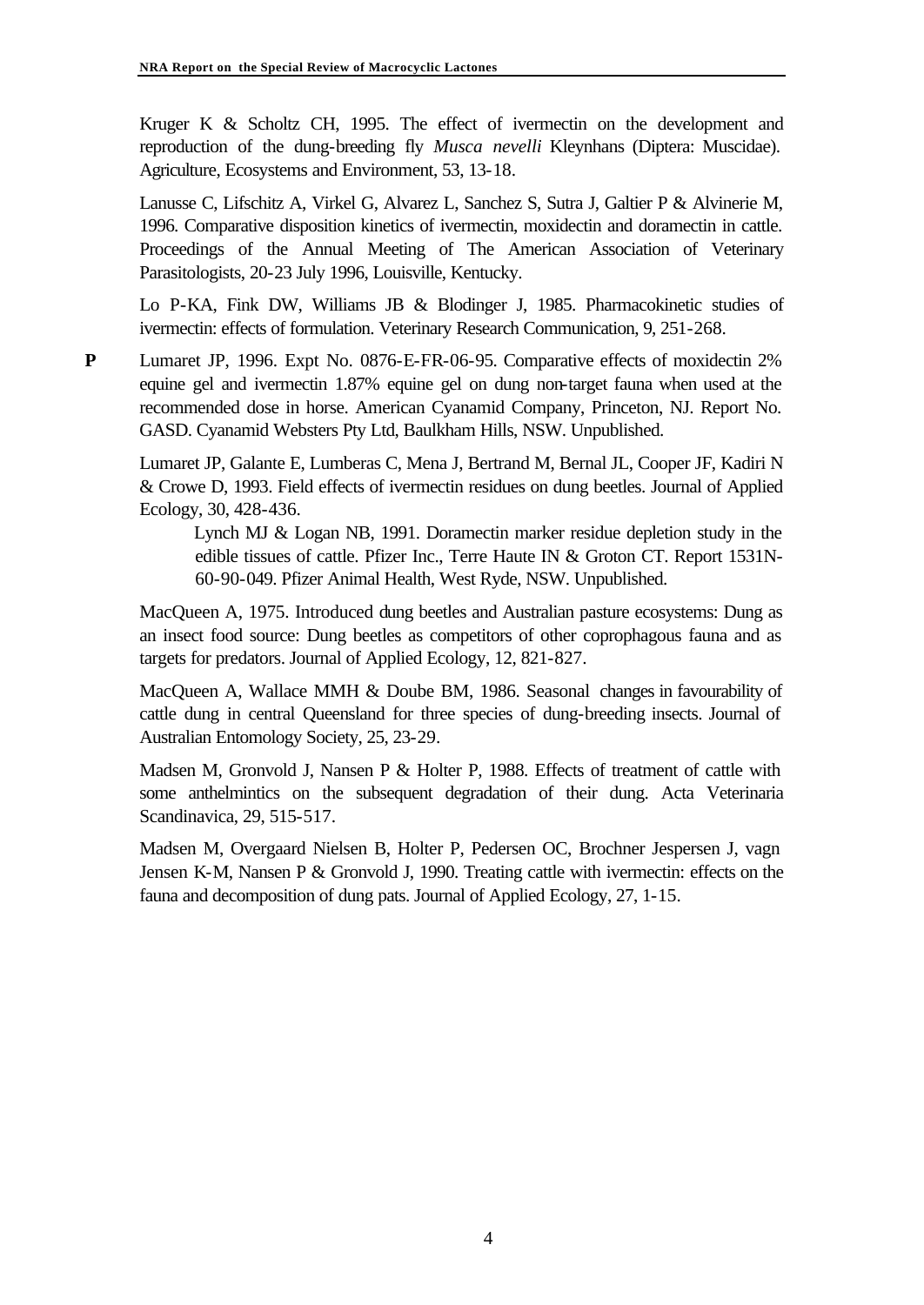Magonigle RA & Lynch MJ, 1992. Doramectin residue depletion study at the injection site and in body fluids and excreta of cattle. Single injection of 200 mcg/kg. Pfizer Inc., Terre Haute IN & Groton CT. Report 1535N-60-89-010. Pfizer Animal Health, West Ryde, NSW. Unpublished.

Mahon RJ & Wardhaugh KG, 1991. Impact of dung from ivermectin-treated sheep on oogenesis and survival of adult *Lucilia cuprina*. Australian Veterinary Journal, 68, 173- 177.

Mahon RJ, Wardhaugh KG, van Gerwen ACM & Whitby WA, 1993. Reproductive development and survival of *Lucilia cuprina* Wiedemann when fed sheep dung containing ivermectin. Veterinary Parasitology, 48, 193-204.

Marriner SE, McKinnon I & Bogan JA, 1987. The pharmacokinetics of ivermectin after oral and subcutaneous administration to sheep and horses. Journal of Veterinary Pharmacology & Therapeutics, 10, 175-179.

McKeand J, Bairden K, Ibarra-Silva AM, 1988. The degradation of bovine faecal pats containing ivermectin. Veterinary Record, 122, 587-588.

McKinney GT & Morley FHW, 1975. Introduced dung beetles and Australian pasture ecosystems: The agronomic role of introduced dung beetles in grazing systems. Journal of Applied Ecology, 12, 831-837.

Miller JA, Oehler DD & Scholl PJ, 1994. Moxidectin: pharmacokinetics and activity against horn flies (Diptera: Muscidae) and trichostrongyle nematode egg production. Veterinary Parasitology, 53, 133-143.

Moon RD, 1992. Studies 1430C-60-90-003 and -005. Influence of doramectin treatment of cattle on the disintegration rate of dung pats. University of Minnesota, St Paul, MN. Experiment Report. Pfizer Animal Health, West Ryde, NSW. Unpublished.

Nolan J & Schnitzerling HJ, 1983. Ivermectin in the control of *Boophilus microplus.* Proceedings MSD AgVet Symposium "Recent Developments in the Control of Animal Parasites", 25-26 August, 1983. In association with the XXII World Veterinary Congress, Perth, Australia. p. 118.

Nowakowski MA, Lynch MJ, Smith DG, Logan NB, Mouzin DE, Lukaszewicz J, Ryan NI, Hunter RP & Jones RM, 1995. Pharmacokinetics and bioequivalence of parenterally administered doramectin in cattle. Journal of Veterinary Pharmacology & Therapeutics, 18, 290-298.

Ridsdill-Smith TJ, 1986. The effect of seasonal changes in cattle on egg production by two species of dung beetles (Coleoptera: Scarabaeidae) in south-western Australia. Bulletin of Entomological Research, 76, 63-68.

Ridsdill-Smith TJ, 1988. Survival and reproduction of Musca vetustissima Walker (Diptera: Muscidae) and a scarabaeine dung beetle in dung of cattle treated with avermectin B1. Journal of the Australian Entomological Society, 27, 175-178.

Ridsdill-Smith TJ, 1993. Effects of avermectin residues in cattle dung on dung beetle (Coleoptera: scarabaeidae) reproduction and survival. Veterinary Parasitology, 48, 127- 137.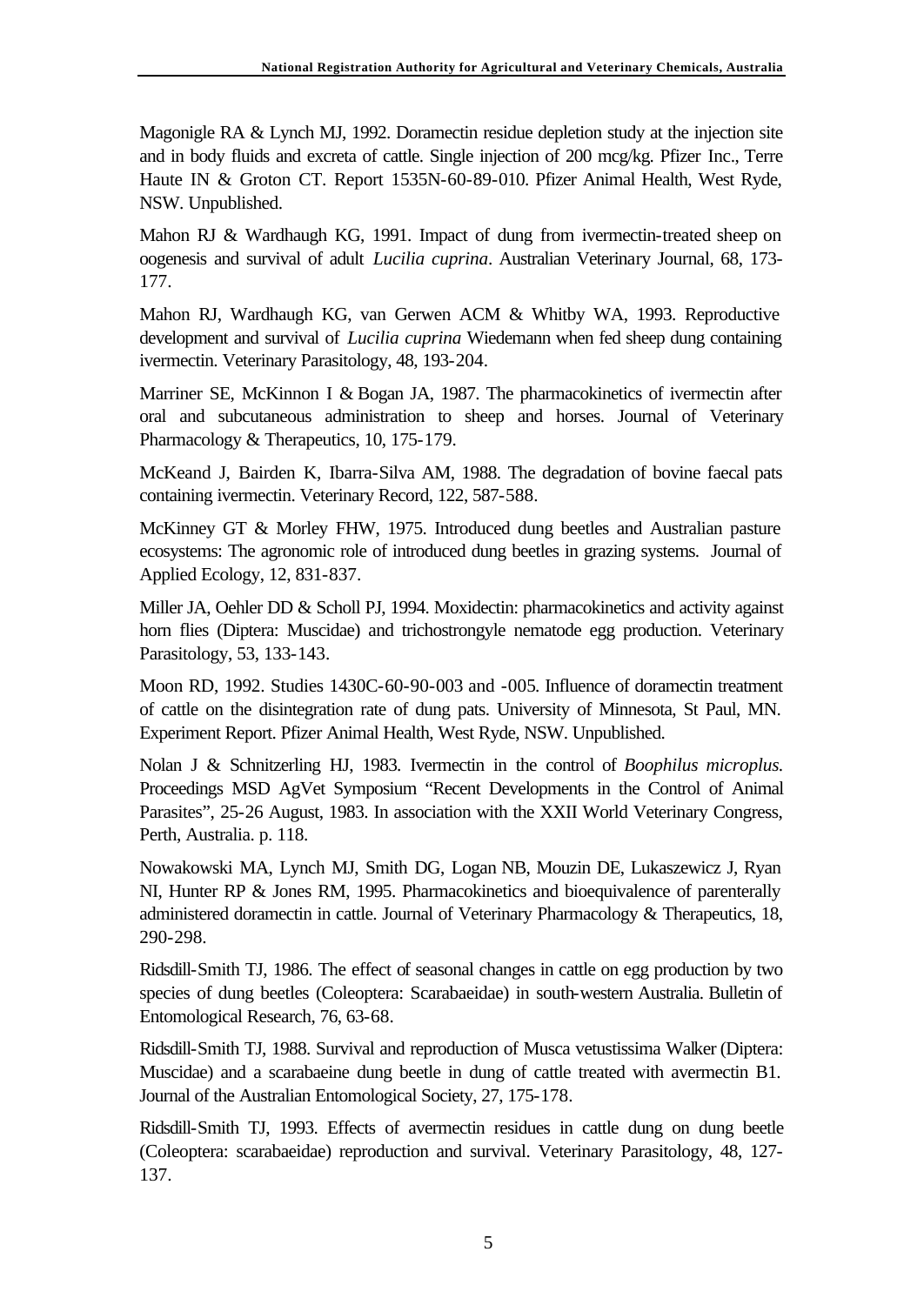Ridsdill-Smith TJ, Hall GP & Craig GF, 1982. Effect of population density on reproduction and dung dispersal by the dung beetle *Onthophaus binodis* in the laboratory. Entomologia Experimentalis et Applicata, 32, 80-85.

- **P** Robin B, 1988. Trial No. ASR 12431. Les Bruyeres 27270 Saint Quentin des Isles Broglie, France. Abstract Report. Merck Sharp & Dohme (Australia) Pty Ltd, Ingleburn, NSW. Unpublished.
- **P** Robin B, 1991. Trial No. ASR 12432. Les Bruyeres 27270 Saint Quentin des Isles Broglie, France. Final Report. Merck Sharp & Dohme (Australia) Pty Ltd, Ingleburn, NSW. Unpublished.

Roncalli RA, 1989. Environmental aspects of use of ivermectin and abamectin in livestock: effects on cattle dung fauna. In: WC Campbell (Editor), Ivermectin and Abamectin. Springer, New York, pp. 173-181.

**P** Rugg RP, 1995. Trial No. ASR 14500. Ivermectin/Sheep/Controlled-Release Capsule/ Clinical/Environmental Safety/Dung Studies/Dung Accumulation. Merck Sharp & Dohme Veterinary Research & Development Laboratory, Ingleburn, Australia. Final Report. Merck Sharp & Dohme (Australia) Pty Ltd, Ingleburn, NSW. Unpublished.

Sams R, 1993. Chemical assay of avermectins by high performance liquid chromatography with fluorescence detection. Veterinary Parasitology, 48, 59-66.

Sanyal PK, Knox MR, Singh DK, Hennessy DR & Steel JW, 1995. Influence of diet type on the kinetic disposition of fenbendazole in cattle and buffalo. International Journal for Parasitology, 25, 1201-1205.

Schaper R & Liebisch A, 1991. Effect of treating grazing cattle with a systemic parasiticide (Ivermectin) on the fauna and decomposition of their dung. Tierarztliche Umschau, 46, 12- 18.

Schmidt CD, 1983. Activity of an avermectin against selected insects in aging manure. Environmental Entomology, 12, 455-457.

Scholtz CH & Kruger K, 1995. Effects of ivermectin residues in cattle dung on dung insect communities under extensive farming conditions in South Africa. In: Insects in a Changing Environment. Eds N Stork and R Harrington. Proceedings of Royal Entomological Society Symposium, 7-10 Sept 1993. Rothamstead, UK Academic Press, London. pp. 465-471.

Sommer C & B Steffansen, 1993. Changes with time after treatment in the concentrations of ivermectin in fresh cow dung and in cow pats aged in the field. Veterinary Parasitology, 48, 67-73.

Sommer C & Overgaard Nielsen B, 1992. Larvae of the dung beetle *Onthophagus gazella* F. (Col., Scarabaeidae) exposed to lethal and sublethal ivermectin concentrations. Journal of Applied Entomology, 114, 502-509.

Sommer C, Gronvold B, Holter P & Nansen P. 1993b. Effects of ivermectin on two afrotropical dung beetles, *Onthophagus gazella* and *Diastellopalpus quinquedens* (Coleoptera: Scarabaeidae). Veterinary Parasitology, 48, 171-179.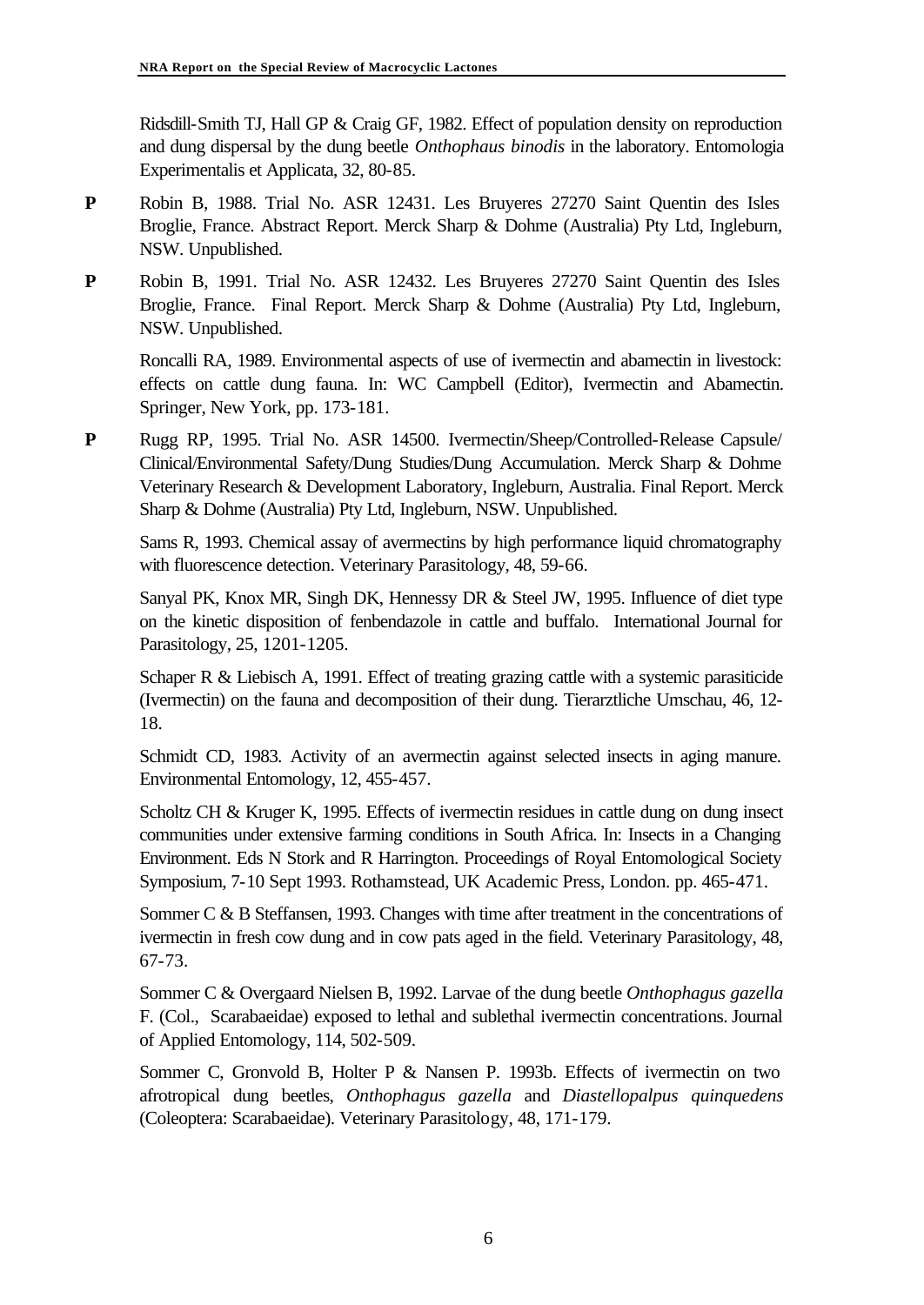Sommer C, Gronvold B, Holter P, Madsen M & Nielsen P. 1993a. Dung burial activity and development of ivermectin exposed *Diastellopalpus quinquedens* in a field experiment. Entomologia Experimentalis et Applicata, 66, 83-89.

Sommer C, Steffansen B, Overgaard Nielsen B, Gronvold J, Vagn Jensen KM, Brochner Jespersen J, Springborg J & Nansen P, 1992. Ivermectin excreted in cattle dung after subcutaneous or pour-on treatment: concentrations and impact on dung fauna. Bulletin of Entomological Research, 82, 257-264.

Strong L & James S, 1993. Some effects of ivermectin on the yellow dung fly, *Scatophaga stercoraria*. Veterinary Parasitology, 48, 181-191.

Strong L & Wall R. 1994. Effects of ivermectin and moxidectin on the insects of cattle dung. Bulletin of Entomological Research, 84, 403-409.

Strong L, Wall R, Woolford A & Djeddour D, 1996. The effect of faecally excreted ivermectin and fenbendazole on the insect colonisation of cattle dung following the oral administration of sustained release boluses. Veterinary Parasitology, 62, 253-266.

Taylor SM, Mallon TR, Blanchflower WJ, Kennedy DG & Green WP, 1992. Effects of diet on plasma concentrations of oral anthelmintics for cattle and sheep. The Veterinary Record, pp. 264-268.

Toutain P, Terhune T & Upson D, 1996. Comparison of the pharmacokinetics of doramectin injectable solution and ivermectin injectable solution in cattle. Proceedings of the 41st Annual Meeting of The American Association of Veterinary Parasitologists, 20-22 July 1996. Louisville, Kentucky.

Wall R & Strong LA, 1987. Environmental consequences of treating cattle with the antiparasitic drug ivermectin. Nature, 327, 418-421.

Waller PJ, Mahon RJ & Wardhaugh KG, 1993. Regional and temporal use of avermectins for ruminants in Australia. Veterinary Parasitology, 48, 29-43.

Wardhaugh K & Beckmann R, 1996. Chemicals affect soil animals. Rural Research, 173,  $7-10.$ 

Wardhaugh KG & Mahon RJ, 1991. Avermectin residues in sheep and cattle dung and their effects on dung-beetle (Coleoptera: Scarabaeidae) colonization and dung burial. Bulletin of Entomological Research, 81, 333-339.

Wardhaugh KG & Rodriguez-Menendez H, 1988. The effects of the antiparasitic drug, ivermectin, on the development and survival of the dung-breeding fly, *Orthelia cornicina*  (F) and the scarabaeine dung beetles, *Copris hispanus* L., *Bubas bubalus* (Oliver) and *Onitis belial* (F). Journal of Applied Entomology, 106, 381-389.

Wardhaugh KG, Holter P, Whitby WA & Shelley K, 1996. Effe cts of drug residues in the faeces of cattle treated with injectable formulations of ivermectin and moxidectin on larvae of the bush fly, *Musca vetustissima* and the house fly, *Musca domestica*. Australian Veterinary Journal, 74, 370-374.